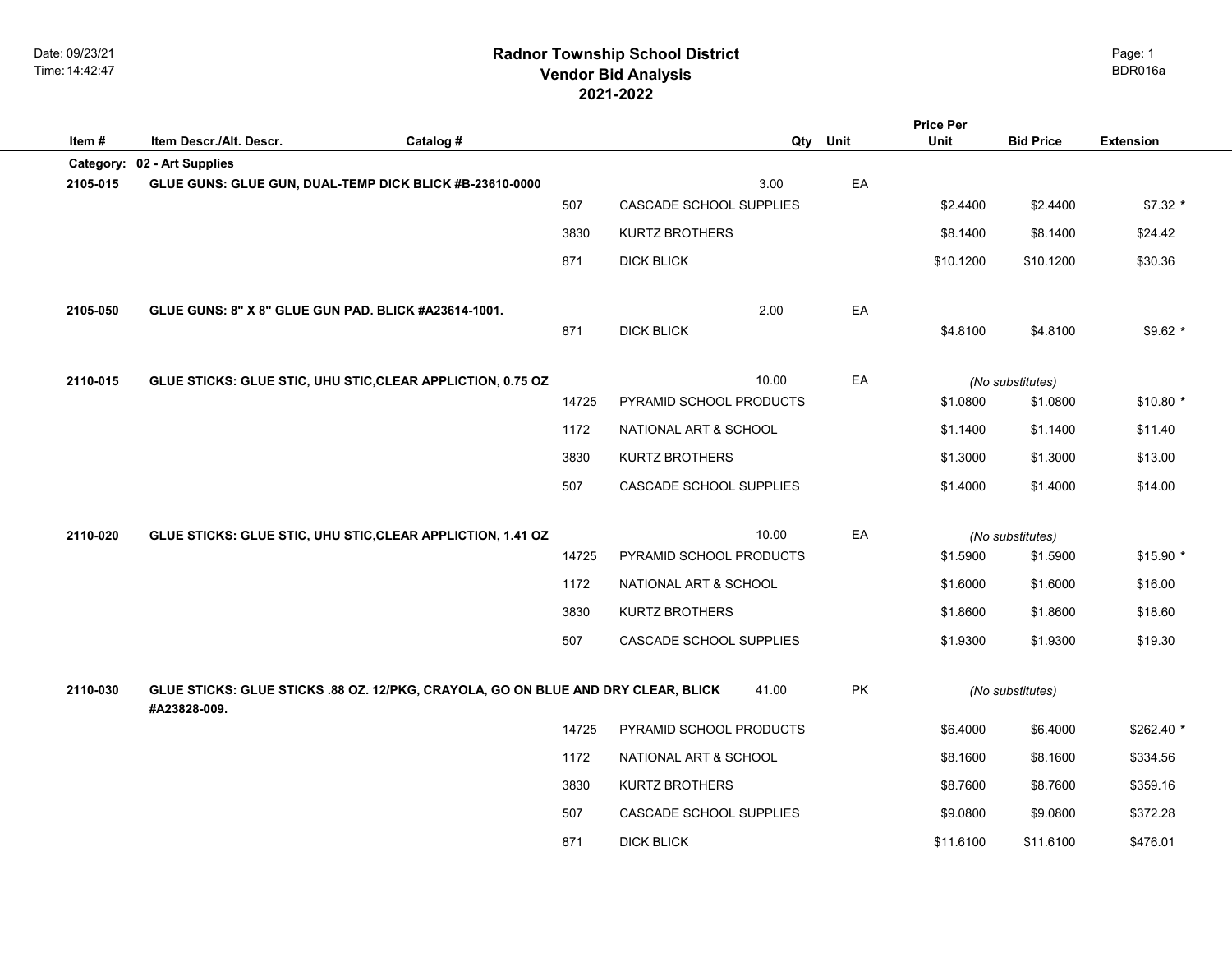## **2021-2022 Radnor Township School District Vendor Bid Analysis** BDR016a

|           |                                                                                   |           |       |                         |            | <b>Price Per</b> |                  |                  |
|-----------|-----------------------------------------------------------------------------------|-----------|-------|-------------------------|------------|------------------|------------------|------------------|
| Item#     | Item Descr./Alt. Descr.                                                           | Catalog # |       | Qty                     | Unit       | <b>Unit</b>      | <b>Bid Price</b> | <b>Extension</b> |
| Category: | 02 - Art Supplies                                                                 |           |       |                         |            |                  |                  |                  |
| 2115-020  | GLUE, GLITTER: GLITTER GLUE, CRAYOLA MULTI-COLOR. 5 TUBE/PKG, BLICK# B-23838-1259 |           |       | 1.00                    | PK         |                  | (No substitutes) |                  |
|           |                                                                                   |           | 14725 | PYRAMID SCHOOL PRODUCTS |            | \$2.1900         | \$2.1900         | $$2.19*$         |
|           |                                                                                   |           | 507   | CASCADE SCHOOL SUPPLIES |            | \$2.2400         | \$2.2400         | \$2.24           |
|           |                                                                                   |           |       |                         |            |                  |                  |                  |
| 2150-020  | GLUE/PASTE: GLUE, ALL PURPOSE WHITE GALLON, ELMER'S #E1326                        |           |       | 10.00                   | GL         |                  | (No substitutes) |                  |
|           |                                                                                   |           | 14725 | PYRAMID SCHOOL PRODUCTS |            | \$12.9500        | \$12.9500        | \$129.50 *       |
|           |                                                                                   |           | 507   | CASCADE SCHOOL SUPPLIES |            | \$13.0000        | \$13.0000        | \$130.00         |
|           |                                                                                   |           | 3830  | <b>KURTZ BROTHERS</b>   |            | \$13.2000        | \$13.2000        | \$132.00         |
|           |                                                                                   |           |       |                         |            |                  |                  |                  |
| 2150-070  | GLUE/PASTE: ALEENES'S SUPER THICK TACKY GLUE, 4 OZ.                               |           |       | 7.00                    | <b>BOT</b> |                  | (No substitutes) |                  |
|           |                                                                                   |           | 14725 | PYRAMID SCHOOL PRODUCTS |            | \$1.0900         | \$1.0900         | $$7.63*$         |
|           |                                                                                   |           | 507   | CASCADE SCHOOL SUPPLIES |            | \$1.5700         | \$1.5700         | \$10.99          |
|           |                                                                                   |           | 3830  | <b>KURTZ BROTHERS</b>   |            | \$1.7500         | \$1.7500         | \$12.25          |
|           |                                                                                   |           |       |                         |            |                  |                  |                  |
| 2160-030  | TAPE: TAPE, MASKING TAPE, 1/2" x 60 YDS, HIGHLAND #2600                           |           |       | 12.00                   | EA         |                  | (No substitutes) |                  |
|           |                                                                                   |           | 14725 | PYRAMID SCHOOL PRODUCTS |            | \$0.5900         | \$0.5900         | $$7.08*$         |
|           |                                                                                   |           | 507   | CASCADE SCHOOL SUPPLIES |            | \$0.9300         | \$0.9300         | \$11.16          |
|           |                                                                                   |           | 3830  | <b>KURTZ BROTHERS</b>   |            | \$0.9300         | \$0.9300         | \$11.16          |
|           |                                                                                   |           | 1172  | NATIONAL ART & SCHOOL   |            | \$1.1000         | \$1.1000         | \$13.20          |
|           |                                                                                   |           |       |                         |            |                  |                  |                  |
| 2160-031  | TAPE: TAPE, MASKING TAPE, 1" x 60 YDS, HIGHLAND #2600                             |           |       | 10.00                   | EA         |                  | (No substitutes) |                  |
|           |                                                                                   |           | 14725 | PYRAMID SCHOOL PRODUCTS |            | \$0.9900         | \$0.9900         | $$9.90*$         |
|           |                                                                                   |           | 507   | CASCADE SCHOOL SUPPLIES |            | \$1.4200         | \$1.4200         | \$14.20          |
|           |                                                                                   |           | 1172  | NATIONAL ART & SCHOOL   |            | \$1.4800         | \$1.4800         | \$14.80          |
|           |                                                                                   |           | 3830  | <b>KURTZ BROTHERS</b>   |            | \$1.8500         | \$1.8500         | \$18.50          |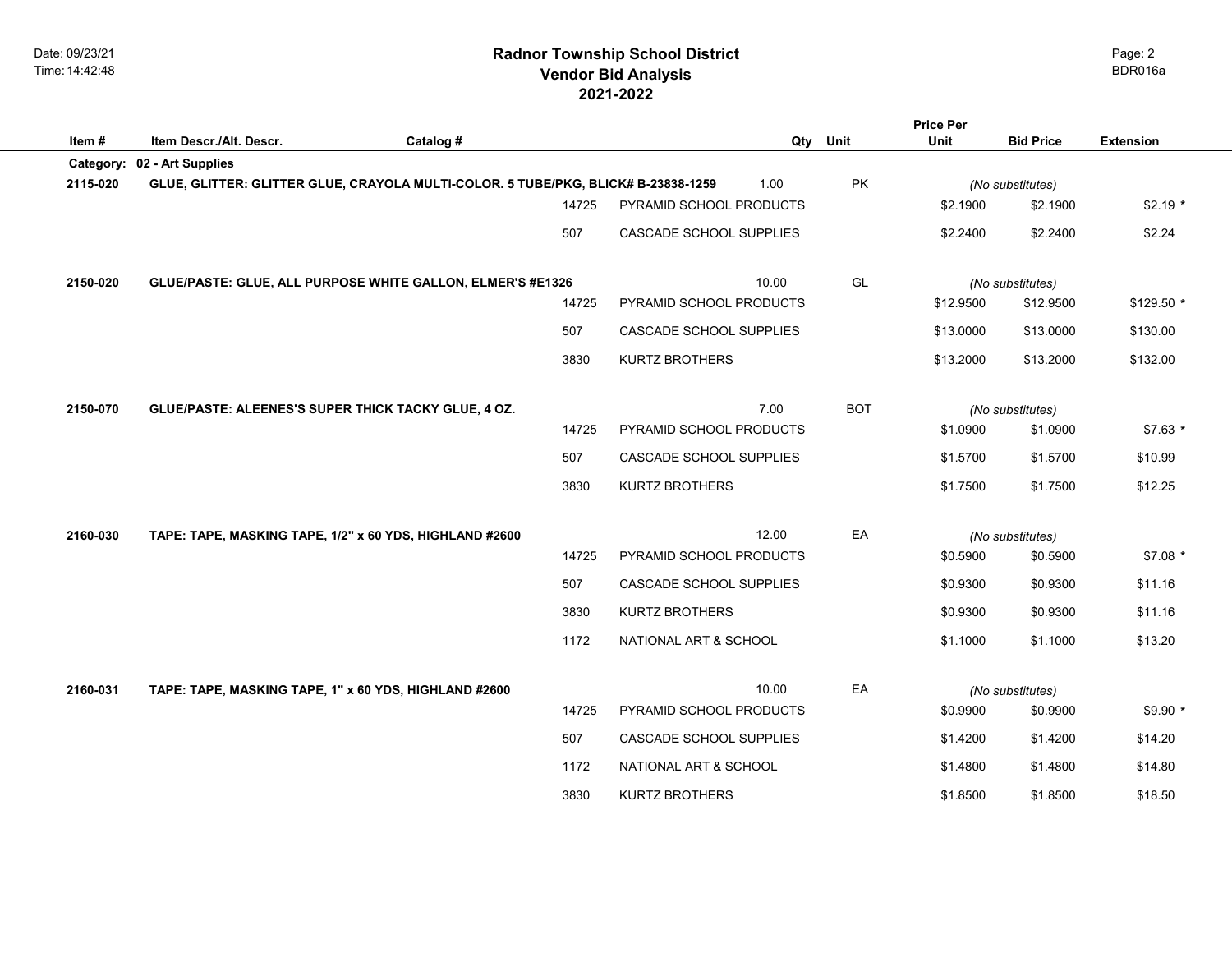## **2021-2022 Radnor Township School District Vendor Bid Analysis** BDR016a

|          |                                                                                                           |           |       |                         |       |      | <b>Price Per</b> |                  |                  |
|----------|-----------------------------------------------------------------------------------------------------------|-----------|-------|-------------------------|-------|------|------------------|------------------|------------------|
| Item#    | Item Descr./Alt. Descr.                                                                                   | Catalog # |       |                         | Qty   | Unit | <b>Unit</b>      | <b>Bid Price</b> | <b>Extension</b> |
|          | Category: 02 - Art Supplies                                                                               |           |       |                         |       |      |                  |                  |                  |
| 2160-032 | TAPE: TAPE, MASKING TAPE, 1-1/2" x 60 YDS, HIGHLAND #2600                                                 |           |       |                         | 22.00 | EA   |                  | (No substitutes) |                  |
|          |                                                                                                           |           | 14725 | PYRAMID SCHOOL PRODUCTS |       |      | \$1.5900         | \$1.5900         | $$34.98$ *       |
|          |                                                                                                           |           | 1172  | NATIONAL ART & SCHOOL   |       |      | \$1.9000         | \$1.9000         | \$41.80          |
|          |                                                                                                           |           | 3830  | <b>KURTZ BROTHERS</b>   |       |      | \$2.2700         | \$2.2700         | \$49.94          |
| 2160-034 | TAPE: MASKING TAPE, ALL USE, 3/4", SCOTCH 232                                                             |           |       |                         | 2.00  | EA   |                  | (No substitutes) |                  |
|          |                                                                                                           |           | 1172  | NATIONAL ART & SCHOOL   |       |      | \$7.8000         | \$7.8000         | $$15.60*$        |
|          |                                                                                                           |           | 14725 | PYRAMID SCHOOL PRODUCTS |       |      | \$7.9500         | \$7.9500         | \$15.90          |
| 2160-035 | TAPE: COLORED MASKING TAPE, 8-ROLL/SET, 3/4" X 60 YD'S 8/COLORS. TRIARCO #RA011581.                       |           |       |                         | 1.00  | EA   |                  |                  |                  |
|          |                                                                                                           |           | 507   | CASCADE SCHOOL SUPPLIES |       |      | \$35.1400        | \$35.1400        | $$35.14$ *       |
|          |                                                                                                           |           | 3991  | LAKESHORE LEARNING      |       |      | \$51.2800        | \$51.2800        | \$51.28          |
| 2212-001 | ERASERS: ERASERS, 1" X 1" X 1", ART GUM, 24/BOX, #1, SAX #438-473 OR EQUAL.                               |           |       |                         | 12.00 | BX   |                  | (No substitutes) |                  |
|          |                                                                                                           |           | 3830  | <b>KURTZ BROTHERS</b>   |       |      | \$3.6700         | \$3.6700         | $$44.04$ *       |
|          |                                                                                                           |           | 14725 | PYRAMID SCHOOL PRODUCTS |       |      | \$3.7800         | \$3.7800         | \$45.36          |
| 2212-002 | ERASERS: ERASERS, 1-1/4" X 4/8" X 3/8", CHARCOAL. PLIABLE KNEADED, 2 DOZ/BOX, EASY<br><b>ERASE #1222.</b> |           |       |                         | 2.00  | BX   |                  | (No substitutes) |                  |
|          |                                                                                                           |           | 507   | CASCADE SCHOOL SUPPLIES |       |      | \$6.8900         | \$6.8900         | $$13.78$ *       |
|          |                                                                                                           |           | 14725 | PYRAMID SCHOOL PRODUCTS |       |      | \$7.1800         | \$7.1800         | \$14.36          |
| 2212-003 | ERASERS: SANFORD LARGE KNEADED RUBBER ERASERS, 1.6" X 1.1" X 0.2", 12/BOX, SANFORD<br># SAN70531          |           |       |                         | 8.00  | BX   |                  | (No substitutes) |                  |
|          |                                                                                                           |           | 14725 | PYRAMID SCHOOL PRODUCTS |       |      | \$5.1900         | \$5.1900         | $$41.52$ *       |
|          |                                                                                                           |           | 507   | CASCADE SCHOOL SUPPLIES |       |      | \$5.4100         | \$5.4100         | \$43.28          |
|          |                                                                                                           |           | 1172  | NATIONAL ART & SCHOOL   |       |      | \$6.0000         | \$6.0000         | \$48.00          |
|          |                                                                                                           |           | 3830  | <b>KURTZ BROTHERS</b>   |       |      | \$6.8100         | \$6.8100         | \$54.48          |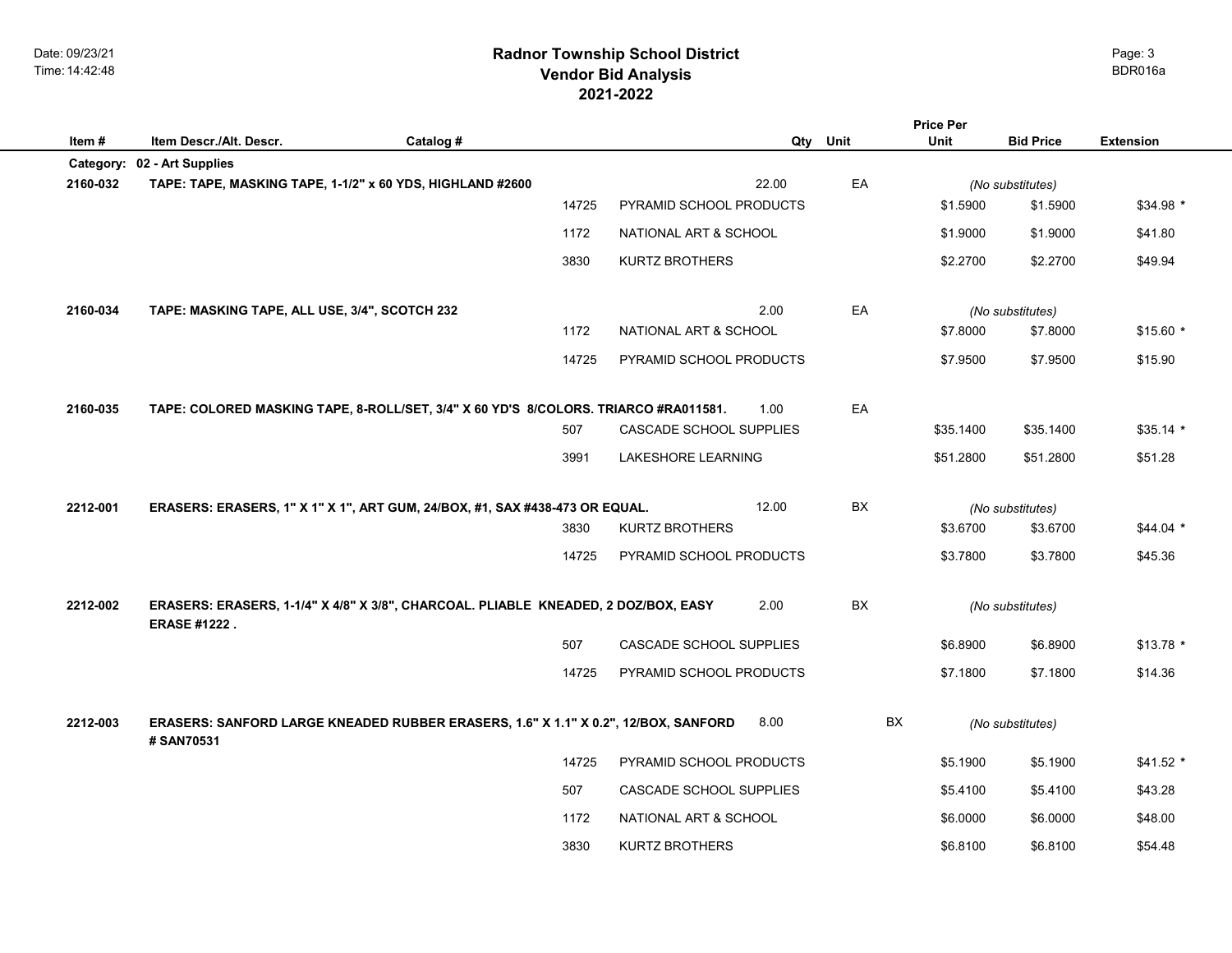## **2021-2022 Radnor Township School District Vendor Bid Analysis** BDR016a

|          |                                                                  |                                                                                |                         |           | <b>Price Per</b> |                              |                  |
|----------|------------------------------------------------------------------|--------------------------------------------------------------------------------|-------------------------|-----------|------------------|------------------------------|------------------|
| Item#    | Item Descr./Alt. Descr.                                          | Catalog #                                                                      |                         | Qty Unit  | <b>Unit</b>      | <b>Bid Price</b>             | <b>Extension</b> |
|          | Category: 02 - Art Supplies                                      |                                                                                |                         |           |                  |                              |                  |
| 2212-005 |                                                                  | ERASERS: ERASERS, 2" X 3/4" X 3/8", 12/BOX PAPERMATE PINK PEARL, SANFORD 70521 | 6.00                    | BX        |                  | (No substitutes)             |                  |
|          |                                                                  | 14725                                                                          | PYRAMID SCHOOL PRODUCTS |           | \$3.6900         | \$3.6900                     | $$22.14*$        |
|          |                                                                  | 507                                                                            | CASCADE SCHOOL SUPPLIES |           | \$4,4000         | \$4,4000                     | \$26.40          |
|          |                                                                  | 1172                                                                           | NATIONAL ART & SCHOOL   |           | \$5.3000         | \$5.3000                     | \$31.80          |
| 2212-006 | ERASERS: ERASERS, 2-1/2" X 7/8" X 1/2", DIXON #701, WHITE VINYL. |                                                                                | 12.00                   | <b>BX</b> |                  | (No substitutes)             |                  |
|          |                                                                  | 14725                                                                          | PYRAMID SCHOOL PRODUCTS |           | \$4.1900         | \$4.1900                     | $$50.28$ *       |
| 2212-020 | <b>ERASERS: FACTIS BLACK MAGIC ERASER, 18/BOX</b>                |                                                                                | 6.00                    | BX        |                  | (No substitutes)             |                  |
|          |                                                                  | 3830                                                                           | <b>KURTZ BROTHERS</b>   |           | \$8.8600         | \$8.8600                     | $$53.16*$        |
|          |                                                                  | 14725                                                                          | PYRAMID SCHOOL PRODUCTS |           | \$10.9500        | \$10.9500                    | \$65.70          |
| 2215-001 |                                                                  |                                                                                | 12.00                   | <b>DZ</b> |                  |                              |                  |
|          | PENCILS: TYPE B DRAWING, MUSGRAVE #1200 OR EQUAL                 | 3830                                                                           | <b>KURTZ BROTHERS</b>   |           | \$1.7900         | \$1.7900                     | $$21.48$ *       |
|          |                                                                  | 14725                                                                          | PYRAMID SCHOOL PRODUCTS |           | \$1.7900         | \$1.7900                     | \$21.48          |
|          |                                                                  | 507                                                                            | CASCADE SCHOOL SUPPLIES |           | \$4.2300         | \$4.2300                     | \$50.76          |
|          |                                                                  |                                                                                | 6.00                    | <b>DZ</b> |                  |                              |                  |
| 2215-002 | PENCILS: TYPE 2B DRAWING, MUSGRAVE, KURTZ #06302 OR EQUAL        | 14725                                                                          | PYRAMID SCHOOL PRODUCTS |           | \$1.6900         | (No substitutes)<br>\$1.6900 | $$10.14$ *       |
|          |                                                                  |                                                                                |                         |           |                  |                              |                  |
|          |                                                                  | 3830                                                                           | <b>KURTZ BROTHERS</b>   |           | \$1.7400         | \$1.7400                     | \$10.44          |
|          |                                                                  | 507                                                                            | CASCADE SCHOOL SUPPLIES |           | \$4.3500         | \$4.3500                     | \$26.10          |
| 2215-003 | PENCILS: TYPE 3B DRAWING, MUSGRAVE OR EQUAL                      |                                                                                | 6.00                    | <b>DZ</b> |                  | (No substitutes)             |                  |
|          |                                                                  | 14725                                                                          | PYRAMID SCHOOL PRODUCTS |           | \$1.6900         | \$1.6900                     | $$10.14$ *       |
|          |                                                                  | 507                                                                            | CASCADE SCHOOL SUPPLIES |           | \$4.3500         | \$4.3500                     | \$26.10          |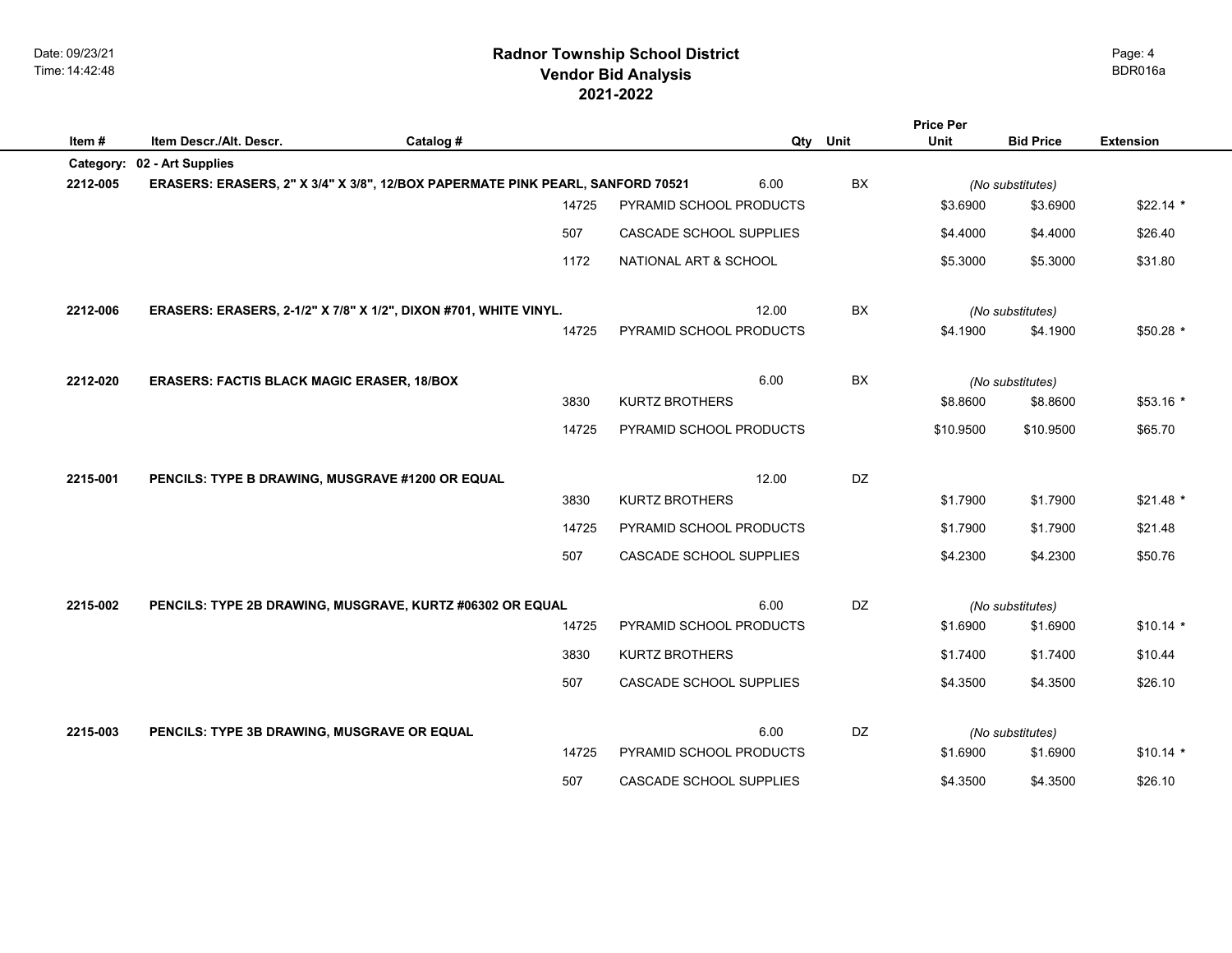## **2021-2022 Radnor Township School District Vendor Bid Analysis** BDR016a

|                       |                                                                                |           |       |                         |           | <b>Price Per</b> |                              |                  |
|-----------------------|--------------------------------------------------------------------------------|-----------|-------|-------------------------|-----------|------------------|------------------------------|------------------|
| Item#                 | Item Descr./Alt. Descr.                                                        | Catalog # |       | Qty                     | Unit      | <b>Unit</b>      | <b>Bid Price</b>             | <b>Extension</b> |
| Category:<br>2215-010 | 02 - Art Supplies<br>PENCILS: TYPE H DRAWING, MUSGRAVE, KURTZ #06306 OR EQUAL  |           |       | 6.00                    | DZ        |                  | (No substitutes)             |                  |
|                       |                                                                                |           | 14725 | PYRAMID SCHOOL PRODUCTS |           | \$1.6900         | \$1.6900                     | $$10.14$ *       |
|                       |                                                                                |           | 3830  | <b>KURTZ BROTHERS</b>   |           | \$1.7400         | \$1.7400                     | \$10.44          |
|                       |                                                                                |           |       |                         |           |                  |                              |                  |
|                       |                                                                                |           | 507   | CASCADE SCHOOL SUPPLIES |           | \$4.3500         | \$4.3500                     | \$26.10          |
| 2215-011              | PENCILS: TYPE 2H DRAWING, MUSGRAVE, KURTZ #06307 OR EQUAL                      |           |       | 6.00                    | DZ        |                  |                              |                  |
|                       |                                                                                |           | 14725 | PYRAMID SCHOOL PRODUCTS |           | \$1.6900         | (No substitutes)<br>\$1.6900 | $$10.14$ *       |
|                       |                                                                                |           | 3830  | KURTZ BROTHERS          |           | \$1.7400         | \$1.7400                     | \$10.44          |
|                       |                                                                                |           |       |                         |           |                  |                              |                  |
|                       |                                                                                |           | 507   | CASCADE SCHOOL SUPPLIES |           | \$4.3500         | \$4.3500                     | \$26.10          |
| 2215-012              | PENCILS: TYPE 3H DRAWING, MUSGRAVE #1200 OR EQUAL                              |           |       | 36.00                   | DZ        |                  | (No substitutes)             |                  |
|                       |                                                                                |           | 14725 | PYRAMID SCHOOL PRODUCTS |           | \$1.6900         | \$1.6900                     | $$60.84*$        |
|                       |                                                                                |           | 507   | CASCADE SCHOOL SUPPLIES |           | \$4.3500         | \$4.3500                     | \$156.60         |
|                       |                                                                                |           |       |                         |           |                  |                              |                  |
| 2215-030              | PENCILS: DIXON ORIOLE PENCILS, #2 SOFT HB 12/BOX, TRIARCO #73-0410.            |           |       | 60.00                   | <b>DZ</b> |                  | (No substitutes)             |                  |
|                       |                                                                                |           | 14725 | PYRAMID SCHOOL PRODUCTS |           | \$0.9000         | \$0.9000                     | $$54.00*$        |
|                       |                                                                                |           | 507   | CASCADE SCHOOL SUPPLIES |           | \$1.0400         | \$1.0400                     | \$62.40          |
|                       |                                                                                |           | 3830  | KURTZ BROTHERS          |           | \$1.3800         | \$1.3800                     | \$82.80          |
|                       |                                                                                |           |       |                         |           |                  |                              |                  |
| 2215-035              | PENCILS: TICONDEROGA LADDIE PENCILS, WITHOUT ERASER, 12/BOX, DIXON TICONDEROGA |           |       | 20.00                   | <b>BX</b> |                  | (No substitutes)             |                  |
|                       | #13040                                                                         |           |       |                         |           |                  |                              |                  |
|                       |                                                                                |           | 14725 | PYRAMID SCHOOL PRODUCTS |           | \$2.3500         | \$2.3500                     | $$47.00*$        |
|                       |                                                                                |           | 3830  | KURTZ BROTHERS          |           | \$2.7600         | \$2.7600                     | \$55.20          |
|                       |                                                                                |           | 507   | CASCADE SCHOOL SUPPLIES |           | \$2.9800         | \$2.9800                     | \$59.60          |
|                       |                                                                                |           |       | 2.00                    |           | EA               |                              |                  |
| 2215-041              | PENCILS: CRETACOLOR MONOLITH WOODLESS PENCILS 8B                               |           | 871   | <b>DICK BLICK</b>       |           | \$1.5000         | (No substitutes)<br>\$1.5000 | $$3.00*$         |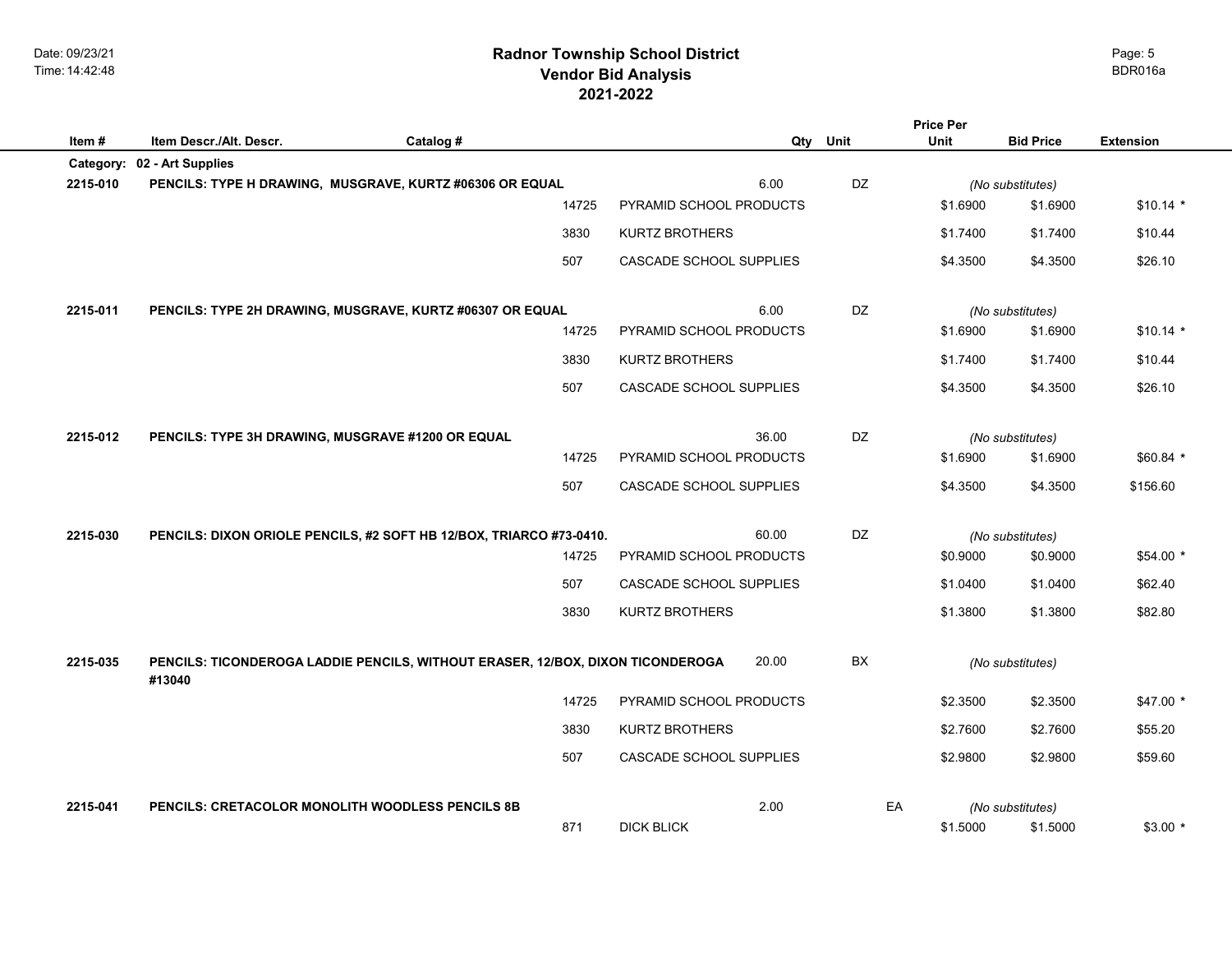## **2021-2022 Radnor Township School District Vendor Bid Analysis** BDR016a

|           |                                                                                            |           |                   |                         |           | <b>Price Per</b> |                  |                  |  |
|-----------|--------------------------------------------------------------------------------------------|-----------|-------------------|-------------------------|-----------|------------------|------------------|------------------|--|
| Item #    | Item Descr./Alt. Descr.                                                                    | Catalog # |                   |                         | Qty Unit  | <b>Unit</b>      | <b>Bid Price</b> | <b>Extension</b> |  |
| Category: | 02 - Art Supplies                                                                          |           |                   |                         |           |                  |                  |                  |  |
| 2220-010  | PENCILS, COLORED: PENCILS, COLORED, 12/BOX, THICK SOFT LEADS, NON- SOLUBLE, PRANG<br>#2212 |           |                   | 3.00                    | EA        |                  | (No substitutes) |                  |  |
|           |                                                                                            |           | 14725             | PYRAMID SCHOOL PRODUCTS |           | \$1.1900         | \$1.1900         | $$3.57$ *        |  |
|           |                                                                                            | 507       |                   | CASCADE SCHOOL SUPPLIES |           | \$1.6700         | \$1.6700         | \$5.01           |  |
|           |                                                                                            | 3830      |                   | <b>KURTZ BROTHERS</b>   |           | \$1.7900         | \$1.7900         | \$5.37           |  |
| 2223-001  | PENCILS, COLORED, PRISMACOLOR: #933, VIOLET BLUE.                                          |           |                   | 1.00                    | <b>DZ</b> |                  | (No substitutes) |                  |  |
|           |                                                                                            |           | 14725             | PYRAMID SCHOOL PRODUCTS |           | \$9.3900         | \$9.3900         | $$9.39*$         |  |
|           |                                                                                            | 507       |                   | CASCADE SCHOOL SUPPLIES |           | \$9,4400         | \$9.4400         | \$9.44           |  |
|           |                                                                                            | 1172      |                   | NATIONAL ART & SCHOOL   |           | \$9.6000         | \$9.6000         | \$9.60           |  |
|           |                                                                                            | 871       | <b>DICK BLICK</b> |                         |           | \$14.2800        | \$14.2800        | \$14.28          |  |
| 2223-002  | PENCILS, COLORED, PRISMACOLOR: #916, CANARY YELLOW.                                        |           |                   | 4.00                    | DZ        |                  | (No substitutes) |                  |  |
|           |                                                                                            |           | 14725             | PYRAMID SCHOOL PRODUCTS |           | \$9.3900         | \$9.3900         | \$37.56 *        |  |
|           |                                                                                            | 507       |                   | CASCADE SCHOOL SUPPLIES |           | \$9.4400         | \$9.4400         | \$37.76          |  |
|           |                                                                                            |           | 1172              | NATIONAL ART & SCHOOL   |           | \$9.6000         | \$9.6000         | \$38.40          |  |
|           |                                                                                            | 871       | <b>DICK BLICK</b> |                         |           | \$14.2800        | \$14.2800        | \$57.12          |  |
| 2223-003  | PENCILS, COLORED, PRISMACOLOR: #922, POP RED.                                              |           |                   | 1.00                    | DZ        |                  | (No substitutes) |                  |  |
|           |                                                                                            |           | 14725             | PYRAMID SCHOOL PRODUCTS |           | \$9.3900         | \$9.3900         | $$9.39*$         |  |
|           |                                                                                            | 507       |                   | CASCADE SCHOOL SUPPLIES |           | \$9.4400         | \$9.4400         | \$9.44           |  |
|           |                                                                                            | 1172      |                   | NATIONAL ART & SCHOOL   |           | \$9.6000         | \$9.6000         | \$9.60           |  |
|           |                                                                                            | 871       | <b>DICK BLICK</b> |                         |           | \$14.2800        | \$14.2800        | \$14.28          |  |
| 2223-005  | PENCILS, COLORED, PRISMACOLOR: #924 CRIMSON RED                                            |           |                   | 1.00                    | DZ        |                  | (No substitutes) |                  |  |
|           |                                                                                            |           | 14725             | PYRAMID SCHOOL PRODUCTS |           | \$9.3900         | \$9.3900         | $$9.39*$         |  |
|           |                                                                                            | 507       |                   | CASCADE SCHOOL SUPPLIES |           | \$9.4400         | \$9.4400         | \$9.44           |  |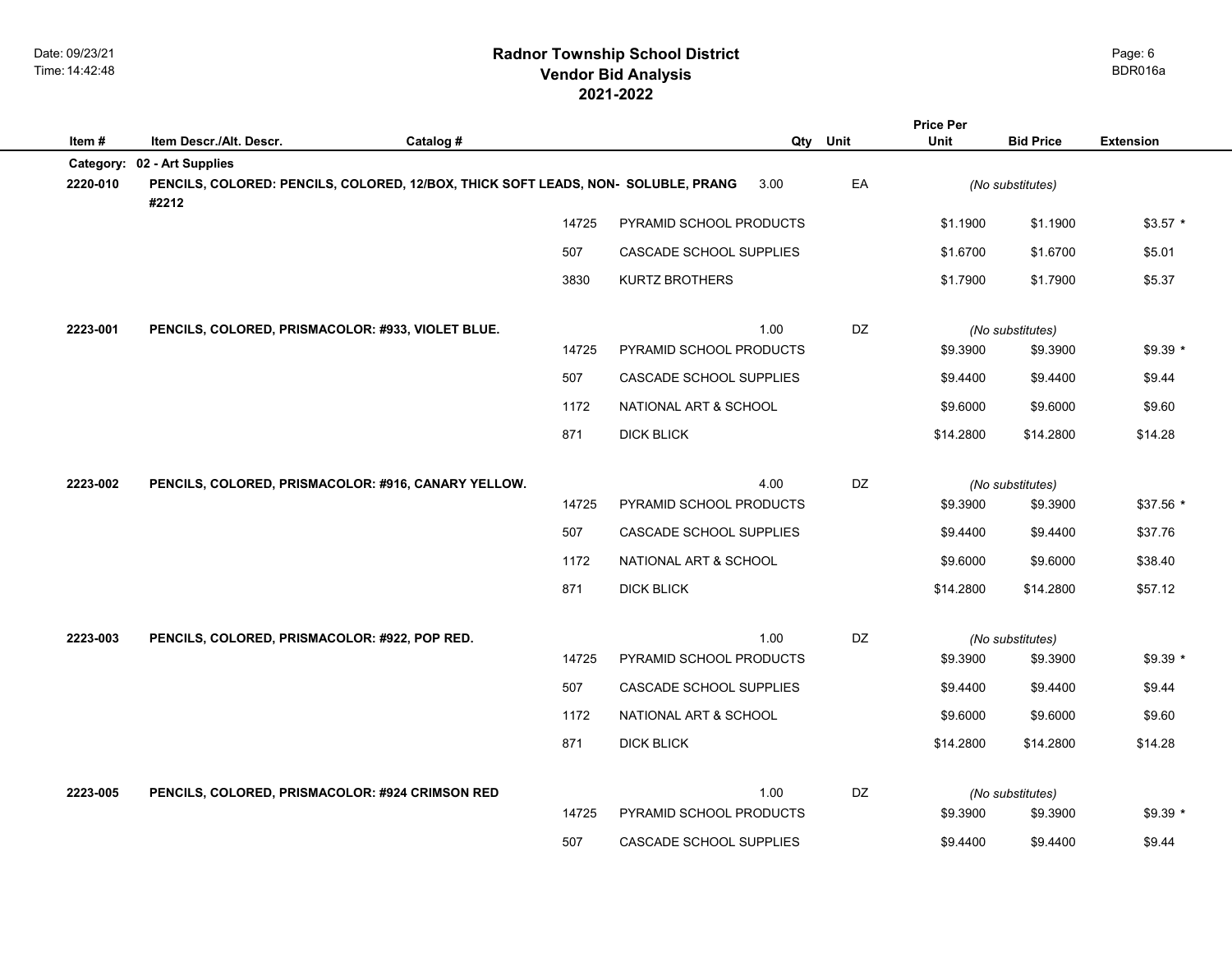## **2021-2022 Radnor Township School District Vendor Bid Analysis** BDR016a

| Item#    | Item Descr./Alt. Descr.                                                       | Catalog # |       | Qty                     | Unit       | <b>Price Per</b><br>Unit | <b>Bid Price</b> | <b>Extension</b> |
|----------|-------------------------------------------------------------------------------|-----------|-------|-------------------------|------------|--------------------------|------------------|------------------|
|          | Category: 02 - Art Supplies                                                   |           |       |                         |            |                          |                  |                  |
| 2223-005 | PENCILS, COLORED, PRISMACOLOR: #924 CRIMSON RED                               |           |       | 1.00                    | DZ         |                          | (No substitutes) |                  |
|          |                                                                               |           | 1172  | NATIONAL ART & SCHOOL   |            | \$9.6000                 | \$9.6000         | \$9.60           |
|          |                                                                               |           | 871   | <b>DICK BLICK</b>       |            | \$14.2800                | \$14.2800        | \$14.28          |
| 2223-006 | PENCILS, COLORED, PRISMACOLOR: #904, LT. CERULEAN BLUE                        |           |       | 2.00                    | DZ         |                          | (No substitutes) |                  |
|          |                                                                               |           | 14725 | PYRAMID SCHOOL PRODUCTS |            | \$9.3900                 | \$9.3900         | $$18.78$ *       |
|          |                                                                               |           | 1172  | NATIONAL ART & SCHOOL   |            | \$9.6000                 | \$9.6000         | \$19.20          |
|          |                                                                               |           | 3830  | <b>KURTZ BROTHERS</b>   |            | \$12.0000                | \$12.0000        | \$24.00          |
|          |                                                                               |           | 871   | <b>DICK BLICK</b>       |            | \$14.2800                | \$14.2800        | \$28.56          |
| 2223-007 | PENCILS, COLORED, PRISMACOLOR: #935, BLACK                                    |           |       | 4.00                    | DZ         |                          | (No substitutes) |                  |
|          |                                                                               |           | 14725 | PYRAMID SCHOOL PRODUCTS |            | \$9.3900                 | \$9.3900         | \$37.56 *        |
|          |                                                                               |           | 507   | CASCADE SCHOOL SUPPLIES |            | \$9.4400                 | \$9.4400         | \$37.76          |
|          |                                                                               |           | 1172  | NATIONAL ART & SCHOOL   |            | \$9.6000                 | \$9.6000         | \$38.40          |
|          |                                                                               |           | 3830  | <b>KURTZ BROTHERS</b>   |            | \$12.0000                | \$12.0000        | \$48.00          |
|          |                                                                               |           | 871   | <b>DICK BLICK</b>       |            | \$14.2800                | \$14.2800        | \$57.12          |
| 2223-008 | PENCILS, COLORED, PRISMACOLOR: #938, WHITE PRISMACOLOR NO SUBSTITUTE          |           |       | 5.00                    | DZ         |                          | (No substitutes) |                  |
|          |                                                                               |           | 14725 | PYRAMID SCHOOL PRODUCTS |            | \$9.3900                 | \$9.3900         | $$46.95$ *       |
|          |                                                                               |           | 507   | CASCADE SCHOOL SUPPLIES |            | \$9.4400                 | \$9.4400         | \$47.20          |
|          |                                                                               |           | 1172  | NATIONAL ART & SCHOOL   |            | \$9.6000                 | \$9.6000         | \$48.00          |
|          |                                                                               |           | 3830  | <b>KURTZ BROTHERS</b>   |            | \$12.0000                | \$12.0000        | \$60.00          |
|          |                                                                               |           | 871   | <b>DICK BLICK</b>       |            | \$14.2800                | \$14.2800        | \$71.40          |
| 2223-025 | PENCILS, COLORED, PRISMACOLOR: PREMIER COLORED PENCILS, SET OF 48, MFG# 3598T |           |       | 2.00                    | <b>SET</b> |                          | (No substitutes) |                  |
|          |                                                                               |           | 14725 | PYRAMID SCHOOL PRODUCTS |            | \$35.5900                | \$35.5900        | $$71.18*$        |
|          |                                                                               |           | 1172  | NATIONAL ART & SCHOOL   |            | \$36.1000                | \$36.1000        | \$72.20          |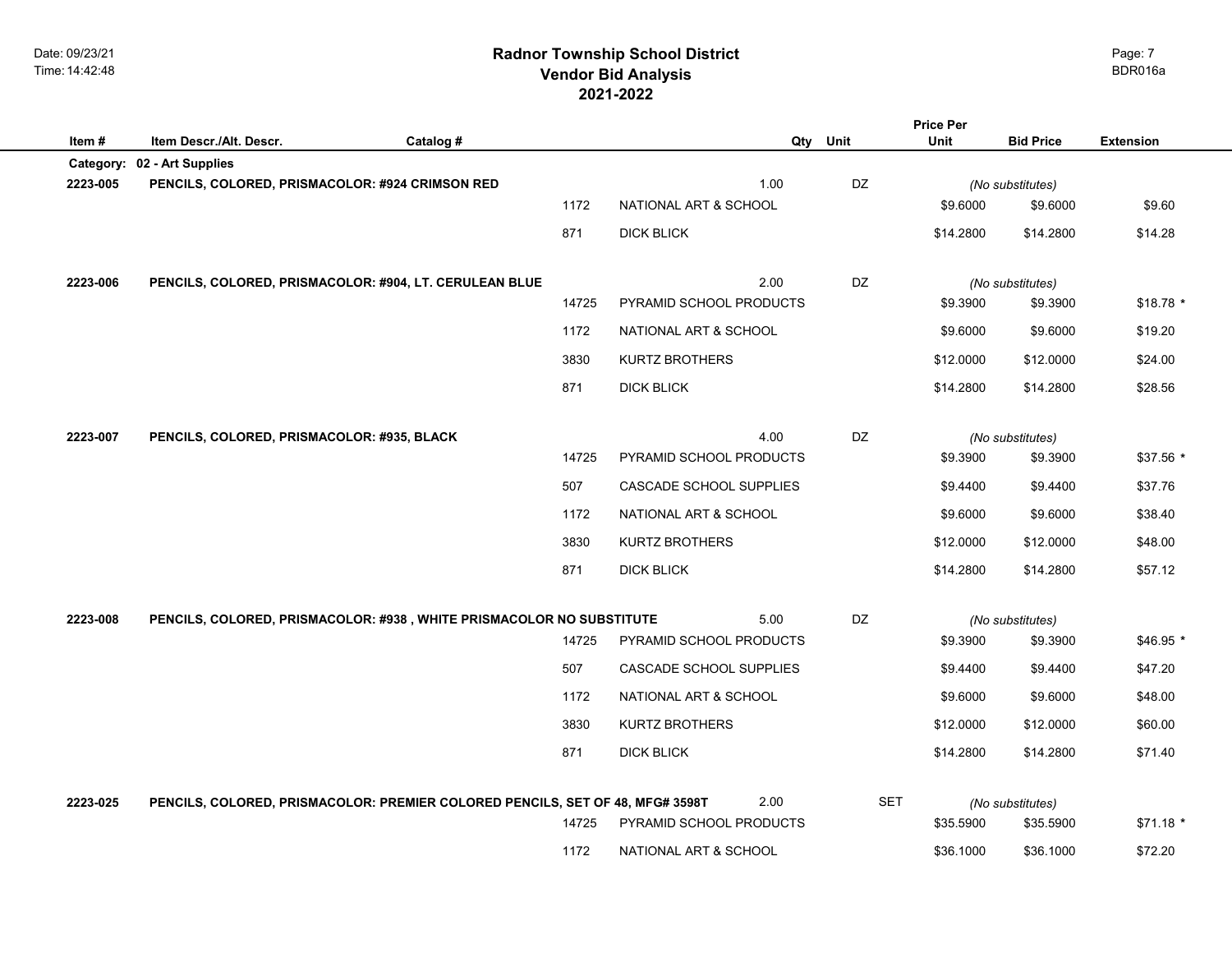## **2021-2022 Radnor Township School District Vendor Bid Analysis** BDR016a

|           |                                                                                                                      |           |                         |        |             | <b>Price Per</b> |                  |                  |
|-----------|----------------------------------------------------------------------------------------------------------------------|-----------|-------------------------|--------|-------------|------------------|------------------|------------------|
| Item#     | Item Descr./Alt. Descr.                                                                                              | Catalog # |                         |        | Qty Unit    | Unit             | <b>Bid Price</b> | <b>Extension</b> |
| Category: | 02 - Art Supplies                                                                                                    |           |                         |        |             |                  |                  |                  |
| 2223-025  | PENCILS, COLORED, PRISMACOLOR: PREMIER COLORED PENCILS, SET OF 48, MFG# 3598T                                        |           |                         | 2.00   | <b>SET</b>  |                  | (No substitutes) |                  |
|           |                                                                                                                      | 507       | CASCADE SCHOOL SUPPLIES |        |             | \$38.9900        | \$38.9900        | \$77.98          |
|           |                                                                                                                      | 3830      | <b>KURTZ BROTHERS</b>   |        |             | \$42.3500        | \$42.3500        | \$84.70          |
|           |                                                                                                                      | 871       | <b>DICK BLICK</b>       |        |             | \$49.8100        | \$49.8100        | \$99.62          |
| 2223-026  | PENCILS, COLORED, PRISMACOLOR: PREMIER COLORED PENCILS, SET OF 24, TRIARCO #<br>730505                               |           |                         | 6.00   | <b>SET</b>  |                  | (No substitutes) |                  |
|           |                                                                                                                      | 14725     | PYRAMID SCHOOL PRODUCTS |        |             | \$17.7900        | \$17.7900        | $$106.74$ *      |
|           |                                                                                                                      | 1172      | NATIONAL ART & SCHOOL   |        |             | \$18.1000        | \$18.1000        | \$108.60         |
|           |                                                                                                                      | 507       | CASCADE SCHOOL SUPPLIES |        |             | \$18.3100        | \$18.3100        | \$109.86         |
|           |                                                                                                                      | 3830      | <b>KURTZ BROTHERS</b>   |        |             | \$21.5700        | \$21.5700        | \$129.42         |
|           |                                                                                                                      | 871       | <b>DICK BLICK</b>       |        |             | \$22.6500        | \$22.6500        | \$135.90         |
| 2223-030  | PENCILS, COLORED, PRISMACOLOR: PENCILS, PRISMCOLOR COLORLESS BLENDER, 12/BOX                                         |           |                         | 2.00   | DZ          |                  | (No substitutes) |                  |
|           |                                                                                                                      | 14725     | PYRAMID SCHOOL PRODUCTS |        |             | \$9.2900         | \$9.2900         | $$18.58$ *       |
|           |                                                                                                                      | 507       | CASCADE SCHOOL SUPPLIES |        |             | \$9.4400         | \$9.4400         | \$18.88          |
|           |                                                                                                                      | 1172      | NATIONAL ART & SCHOOL   |        |             | \$9.6000         | \$9.6000         | \$19.20          |
|           |                                                                                                                      | 3830      | <b>KURTZ BROTHERS</b>   |        |             | \$12.0000        | \$12.0000        | \$24.00          |
|           |                                                                                                                      | 871       | <b>DICK BLICK</b>       |        |             | \$14.2800        | \$14.2800        | \$28.56          |
| 2250-040  | SKETCH BOOKS: PAD, SKETCH, SPIRAL BOUND, 60 LB PAPER, 9" X 12", 100 SHTS/PAD                                         |           |                         | 120.00 | EA          |                  | (No substitutes) |                  |
|           |                                                                                                                      | 871       | <b>DICK BLICK</b>       |        |             | \$4.5800         | \$4.5800         | \$549.60 *       |
| 2250-059  | SKETCH BOOKS: Strathmore 300 Series Drawing Pad - , 9" x 12", Wire Bound, 50 Sheets, DICK<br>BLICK Item#: 10312-1013 |           |                         | 6.00   | <b>EACH</b> |                  | (No substitutes) |                  |
|           |                                                                                                                      | 871       | <b>DICK BLICK</b>       |        |             | \$4.4700         | \$4.4700         | $$26.82*$        |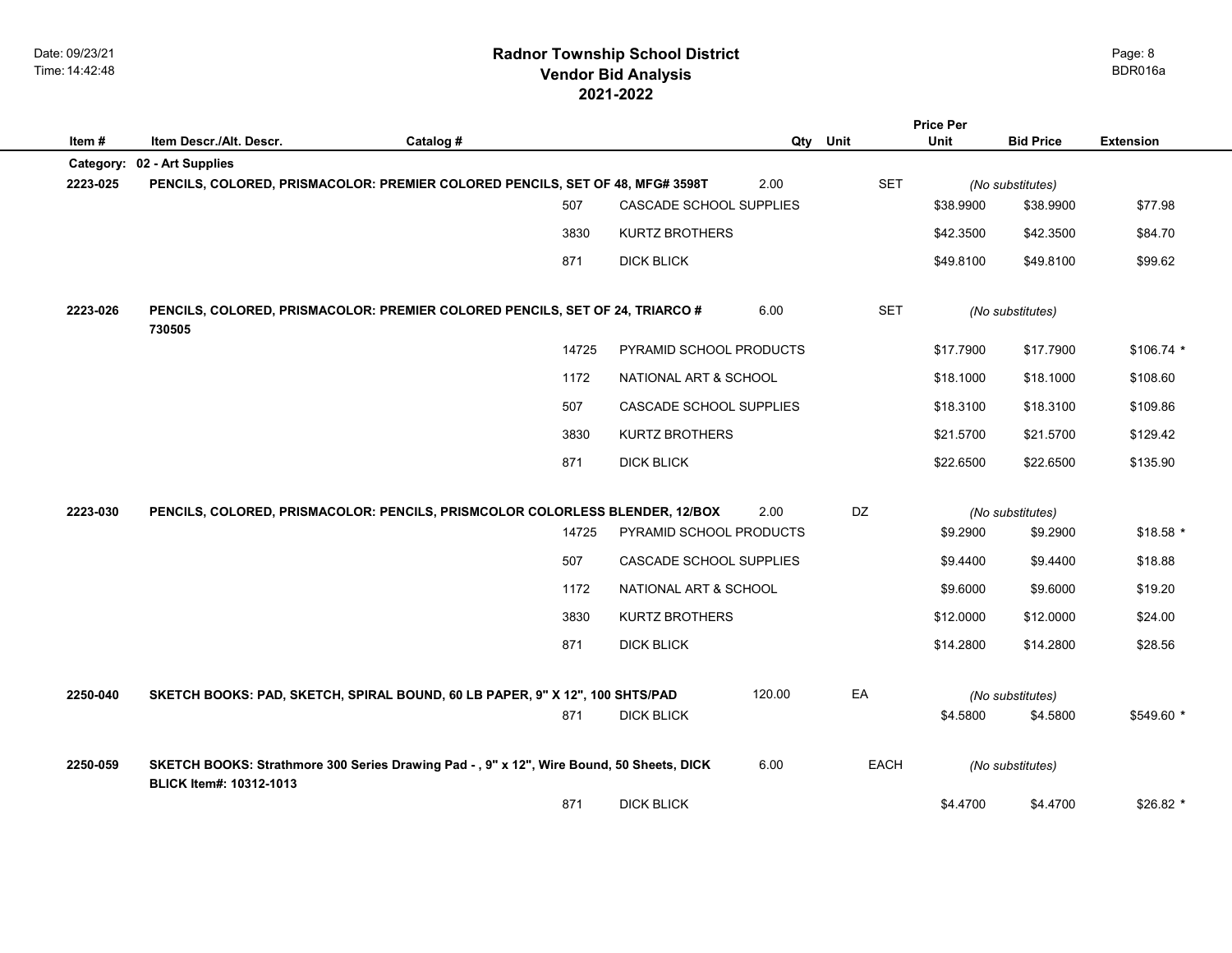## **2021-2022 Radnor Township School District Vendor Bid Analysis** BDR016a

|                       |                                                                                                                    |           |                         |       |           | <b>Price Per</b> |                  |                  |
|-----------------------|--------------------------------------------------------------------------------------------------------------------|-----------|-------------------------|-------|-----------|------------------|------------------|------------------|
| Item#                 | Item Descr./Alt. Descr.                                                                                            | Catalog # |                         |       | Qty Unit  | <b>Unit</b>      | <b>Bid Price</b> | <b>Extension</b> |
| Category:<br>2320-015 | 02 - Art Supplies<br>CHARCOAL: CHARCOAL, WILLOW, 6" L., 3/16" DIAM. (MEDIUM) ROUND STICK, 25/BOX, KURTZ #<br>49104 |           |                         | 6.00  | BX        |                  |                  |                  |
|                       |                                                                                                                    | 3830      | <b>KURTZ BROTHERS</b>   |       |           | \$4.2200         | \$4.2200         | $$25.32*$        |
|                       |                                                                                                                    | 871       | <b>DICK BLICK</b>       |       |           | \$4.5600         | \$4.5600         | \$27.36          |
| 2320-020              | CHARCOAL: PENCILS, CHARCOAL WHITE, GENERAL #558                                                                    |           |                         | 10.00 | <b>DZ</b> |                  | (No substitutes) |                  |
|                       |                                                                                                                    | 14725     | PYRAMID SCHOOL PRODUCTS |       |           | \$7.7900         | \$7.7900         | \$77.90 *        |
|                       |                                                                                                                    | 507       | CASCADE SCHOOL SUPPLIES |       |           | \$8.0900         | \$8.0900         | \$80.90          |
|                       |                                                                                                                    | 3830      | <b>KURTZ BROTHERS</b>   |       |           | \$8.2000         | \$8.2000         | \$82.00          |
| 2320-025              | CHARCOAL: PENCILS, 2B MEDIUM, CHARCOAL. GENERAL #557.                                                              |           |                         | 10.00 | DZ        |                  | (No substitutes) |                  |
|                       |                                                                                                                    | 14725     | PYRAMID SCHOOL PRODUCTS |       |           | \$7.7900         | \$7.7900         | \$77.90 *        |
|                       |                                                                                                                    | 507       | CASCADE SCHOOL SUPPLIES |       |           | \$8.5200         | \$8.5200         | \$85.20          |
|                       |                                                                                                                    | 3830      | <b>KURTZ BROTHERS</b>   |       |           | \$8.5300         | \$8.5300         | \$85.30          |
| 2320-030              | CHARCOAL: WHITE CHARCOAL, 3" X 1/4" STICK, 4 STICKS/PKG, BLICK # 22921-1001.                                       |           |                         | 6.00  | PK        |                  |                  |                  |
|                       |                                                                                                                    | 871       | <b>DICK BLICK</b>       |       |           | \$2.5900         | \$2.5900         | $$15.54$ *       |
| 2343-001              | BLICKRYLIC STUDENT ACRYLICS: COBALT BLUE, QUART                                                                    |           |                         | 1.00  | EA        |                  | (No substitutes) |                  |
|                       |                                                                                                                    | 871       | <b>DICK BLICK</b>       |       |           | \$6.2600         | \$6.2600         | $$6.26$ *        |
| 2343-009              | BLICKRYLIC STUDENT ACRYLICS: BLACKOUT WHITE, 64 0Z                                                                 |           |                         | 2.00  | EA        |                  | (No substitutes) |                  |
|                       |                                                                                                                    | 871       | <b>DICK BLICK</b>       |       |           | \$12.5400        | \$12.5400        | $$25.08$ *       |
| 2344-007              | BLICKS' ARTIST ACRYLIC, 4.65 OZ: CADMIUM YELLOW MEDIUM HUE                                                         |           |                         | 18.00 | EA        |                  | (No substitutes) |                  |
|                       |                                                                                                                    | 871       | <b>DICK BLICK</b>       |       |           | \$4.0100         | \$4.0100         | $$72.18$ *       |
| Alt Bid: 2 oz         |                                                                                                                    | 507       | CASCADE SCHOOL SUPPLIES |       |           | \$7.8300         | \$7.8300         | \$140.94         |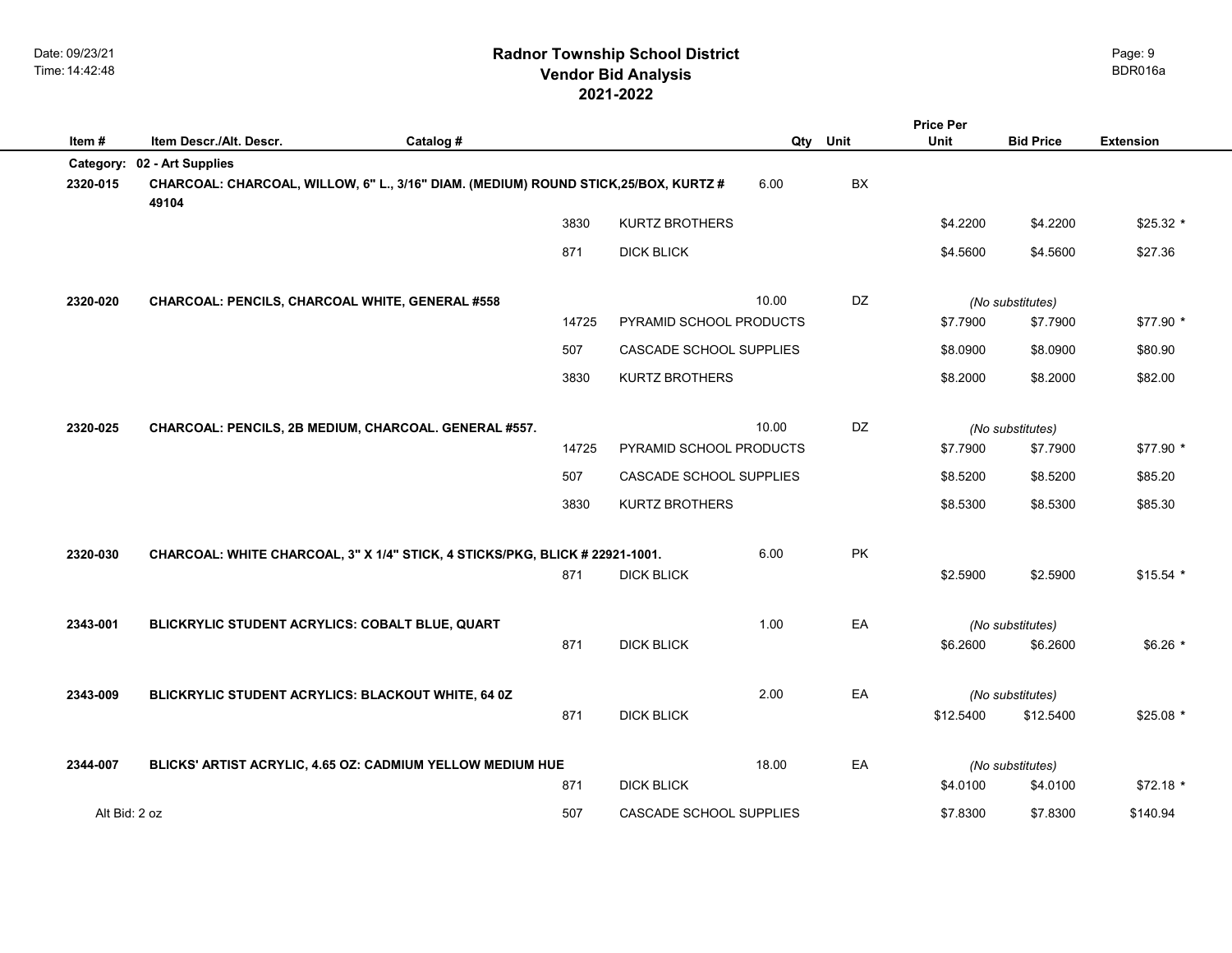## **2021-2022 Radnor Township School District Vendor Bid Analysis** BDR016a

| Item#         | Item Descr./Alt. Descr.                                                                                        | Catalog # |       |                         |       | Qty Unit  | <b>Price Per</b><br>Unit | <b>Bid Price</b> | <b>Extension</b> |
|---------------|----------------------------------------------------------------------------------------------------------------|-----------|-------|-------------------------|-------|-----------|--------------------------|------------------|------------------|
|               | Category: 02 - Art Supplies                                                                                    |           |       |                         |       |           |                          |                  |                  |
| 2344-009      | BLICKS' ARTIST ACRYLIC, 4.65 OZ: DIOXAZINE PURPLE                                                              |           |       |                         | 12.00 | EA        |                          | (No substitutes) |                  |
|               |                                                                                                                |           | 871   | <b>DICK BLICK</b>       |       |           | \$5.0400                 | \$5.0400         | \$60.48 *        |
| Alt Bid: 2 oz |                                                                                                                |           | 507   | CASCADE SCHOOL SUPPLIES |       |           | \$6.2600                 | \$6.2600         | \$75.12          |
| 2344-031      | BLICKS' ARTIST ACRYLIC, 4.65 OZ: IRIDESCENT WHITE                                                              |           |       |                         | 6.00  | EA        |                          | (No substitutes) |                  |
|               |                                                                                                                |           | 871   | <b>DICK BLICK</b>       |       |           | \$4.0100                 | \$4.0100         | $$24.06*$        |
| 2360-015      | PASTELS: NUPASTEL STICKS REFILLS, WHITE, 12/BOX, #26957                                                        |           |       |                         | 2.00  | BX        |                          | (No substitutes) |                  |
|               |                                                                                                                |           | 14725 | PYRAMID SCHOOL PRODUCTS |       |           | \$8.1900                 | \$8.1900         | $$16.38$ *       |
|               |                                                                                                                |           | 871   | <b>DICK BLICK</b>       |       |           | \$11.7600                | \$11.7600        | \$23.52          |
| 2360-016      | PASTELS: NUPASTEL COLOR STICK REFILLS, BLACK, 12/BOX.                                                          |           |       |                         | 2.00  | BX        |                          | (No substitutes) |                  |
|               |                                                                                                                |           | 14725 | PYRAMID SCHOOL PRODUCTS |       |           | \$8.1900                 | \$8.1900         | $$16.38$ *       |
|               |                                                                                                                |           | 871   | <b>DICK BLICK</b>       |       |           | \$11.7600                | \$11.7600        | \$23.52          |
| 2360-030      | PASTELS: PASTELS/ALPHACOLOR 24 SOFT ASST COLOR PASTEL 7/16"                                                    |           |       |                         | 12.00 | BX        |                          | (No substitutes) |                  |
|               |                                                                                                                |           | 507   | CASCADE SCHOOL SUPPLIES |       |           | \$6.3900                 | \$6.3900         | \$76.68 *        |
|               |                                                                                                                |           | 14725 | PYRAMID SCHOOL PRODUCTS |       |           | \$8.2900                 | \$8.2900         | \$99.48          |
|               |                                                                                                                |           | 871   | <b>DICK BLICK</b>       |       |           | \$9.8200                 | \$9.8200         | \$117.84         |
| 2370-015      | PASTELS, OIL PASTELS: SAKURA CRAY-PAS JR ARTIST, 432-STICK SET, 36 EA OF 12 COLORS.<br>BLICK # 20031-0009.     |           |       |                         | 2.00  | EA        |                          | (No substitutes) |                  |
|               |                                                                                                                |           | 507   | CASCADE SCHOOL SUPPLIES |       |           | \$36.7000                | \$36.7000        | \$73.40 *        |
|               |                                                                                                                |           | 3830  | <b>KURTZ BROTHERS</b>   |       |           | \$39.1500                | \$39.1500        | \$78.30          |
|               |                                                                                                                |           | 871   | <b>DICK BLICK</b>       |       |           | \$44.8300                | \$44.8300        | \$89.66          |
| 2370-050      | PASTELS, OIL PASTELS: PASTELS, OIL, PORTFOLIO SERIES, WATER SOLUABLE, CLASS PACK,<br>25 SETS OF 12 COLORS EACH |           |       |                         | 1.00  | <b>ST</b> |                          | (No substitutes) |                  |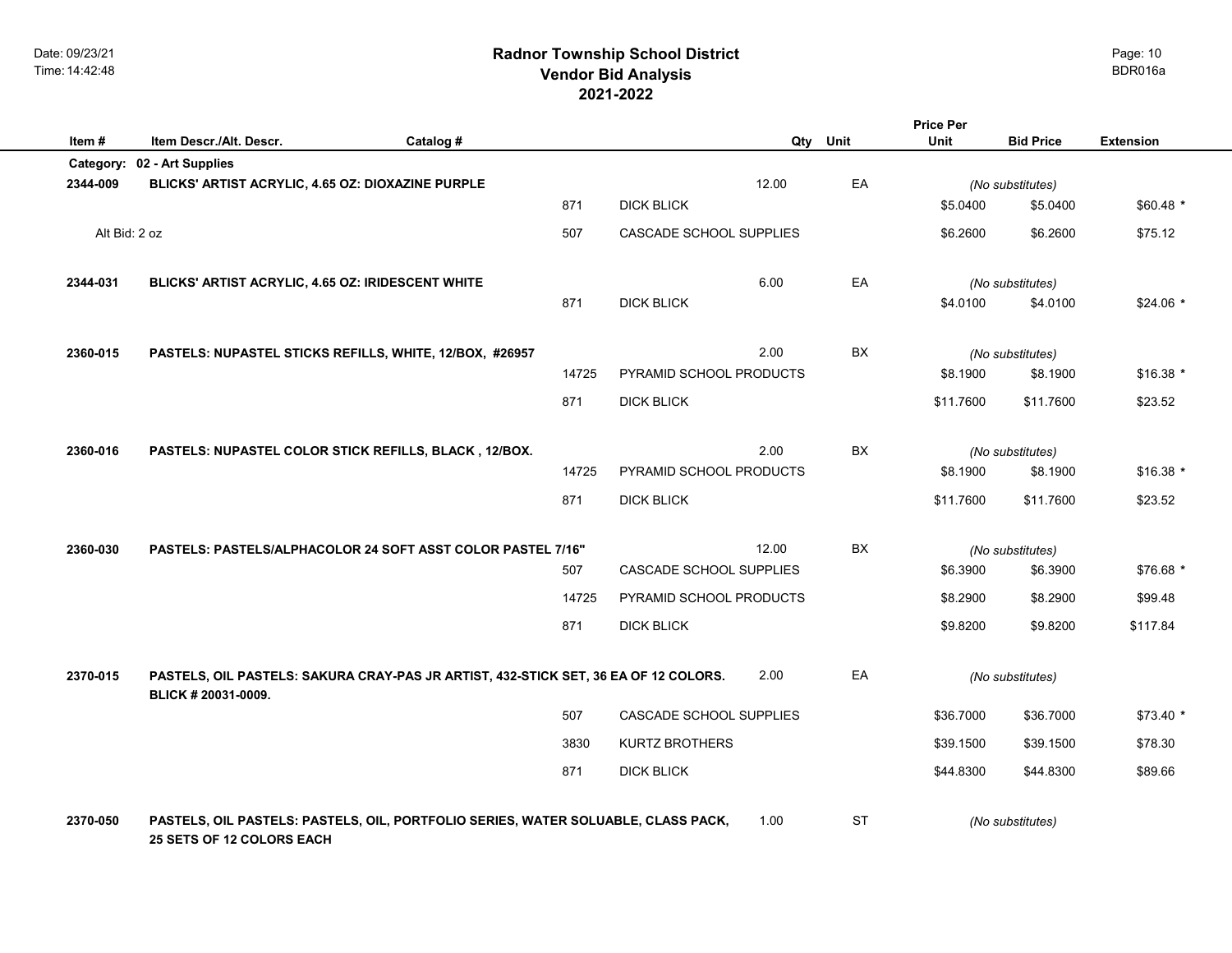|          |                             |                                                                                   |                         |       |           | <b>Price Per</b> |                  |                  |
|----------|-----------------------------|-----------------------------------------------------------------------------------|-------------------------|-------|-----------|------------------|------------------|------------------|
| Item#    | Item Descr./Alt. Descr.     | Catalog #                                                                         |                         | Qty   | Unit      | Unit             | <b>Bid Price</b> | <b>Extension</b> |
|          | Category: 02 - Art Supplies |                                                                                   |                         |       |           |                  |                  |                  |
| 2370-050 | 25 SETS OF 12 COLORS EACH   | PASTELS, OIL PASTELS: PASTELS, OIL, PORTFOLIO SERIES, WATER SOLUABLE, CLASS PACK, |                         | 1.00  | <b>ST</b> |                  | (No substitutes) |                  |
|          |                             | 1172                                                                              | NATIONAL ART & SCHOOL   |       |           | \$49.8000        | \$49.8000        | $$49.80*$        |
|          |                             | 14725                                                                             | PYRAMID SCHOOL PRODUCTS |       |           | \$56.9500        | \$56.9500        | \$56.95          |
|          |                             | 3830                                                                              | <b>KURTZ BROTHERS</b>   |       |           | \$62.3900        | \$62.3900        | \$62.39          |
|          |                             | 507                                                                               | CASCADE SCHOOL SUPPLIES |       |           | \$65.9400        | \$65.9400        | \$65.94          |
|          |                             | 871                                                                               | <b>DICK BLICK</b>       |       |           | \$74.9800        | \$74.9800        | \$74.98          |
| 2415-015 |                             | CRAYONS, CRAYOLA: GOLD REFILLS, 12/PACK, REGULAR SIZE, CRAYOLA # 08-3683          |                         | 2.00  | EA        |                  | (No substitutes) |                  |
|          |                             | 14725                                                                             | PYRAMID SCHOOL PRODUCTS |       |           | \$1.0900         | \$1.0900         | $$2.18*$         |
|          |                             | 3830                                                                              | <b>KURTZ BROTHERS</b>   |       |           | \$1.5700         | \$1.5700         | \$3.14           |
|          |                             | 507                                                                               | CASCADE SCHOOL SUPPLIES |       |           | \$1.5900         | \$1.5900         | \$3.18           |
| 2415-016 |                             | CRAYONS, CRAYOLA: SILVER REFILLS, 12/PACK, REGULAR SIZE, CRAYOLA #08-3684         |                         | 2.00  | EA        |                  | (No substitutes) |                  |
|          |                             | 14725                                                                             | PYRAMID SCHOOL PRODUCTS |       |           | \$1.0900         | \$1.0900         | $$2.18*$         |
|          |                             | 3830                                                                              | <b>KURTZ BROTHERS</b>   |       |           | \$1.5700         | \$1.5700         | \$3.14           |
|          |                             | 507                                                                               | CASCADE SCHOOL SUPPLIES |       |           | \$1.5900         | \$1.5900         | \$3.18           |
| 2415-021 |                             | CRAYONS, CRAYOLA: SKIN TONE, REGULAR SIZE, 3" X 8", 8 COLOR/BOX, CRAYOLA #52-008W |                         | 12.00 | <b>BX</b> |                  | (No substitutes) |                  |
|          |                             | 14725                                                                             | PYRAMID SCHOOL PRODUCTS |       |           | \$0.4600         | \$0.4600         | $$5.52*$         |
|          |                             | 507                                                                               | CASCADE SCHOOL SUPPLIES |       |           | \$0.5900         | \$0.5900         | \$7.08           |
|          |                             | 3830                                                                              | KURTZ BROTHERS          |       |           | \$0.6000         | \$0.6000         | \$7.20           |
|          |                             | 1172                                                                              | NATIONAL ART & SCHOOL   |       |           | \$0.6000         | \$0.6000         | \$7.20           |
| 2415-031 | #52-8019                    | CRAYONS, CRAYOLA: 64-COLOR CLASS PACK, 13 EA OF 64 COLORS 832 CRAYONS, CRAYOLA    |                         | 2.00  | <b>PK</b> |                  | (No substitutes) |                  |
|          |                             | 14725                                                                             | PYRAMID SCHOOL PRODUCTS |       |           | \$42.1500        | \$42.1500        | \$84.30 *        |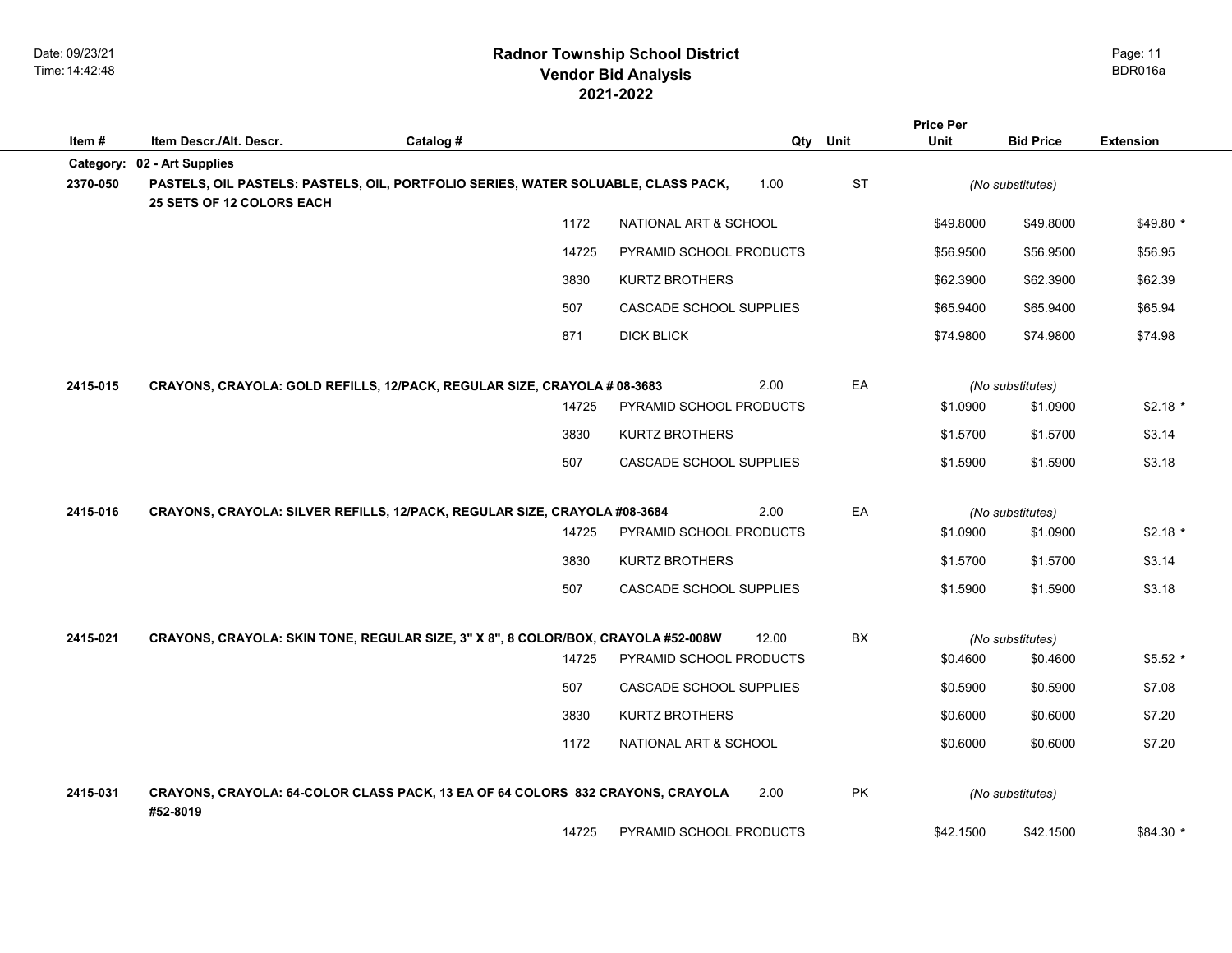|          |                                     |                                                                                |                         |      |           | <b>Price Per</b> |                  |                  |
|----------|-------------------------------------|--------------------------------------------------------------------------------|-------------------------|------|-----------|------------------|------------------|------------------|
| Item#    | Item Descr./Alt. Descr.             | Catalog #                                                                      |                         | Qty  | Unit      | Unit             | <b>Bid Price</b> | <b>Extension</b> |
|          | Category: 02 - Art Supplies         |                                                                                |                         |      |           |                  |                  |                  |
| 2415-031 | #52-8019                            | CRAYONS, CRAYOLA: 64-COLOR CLASS PACK, 13 EA OF 64 COLORS 832 CRAYONS, CRAYOLA |                         | 2.00 | PK        |                  | (No substitutes) |                  |
|          |                                     | 3830                                                                           | <b>KURTZ BROTHERS</b>   |      |           | \$46.7200        | \$46.7200        | \$93.44          |
|          |                                     | 507                                                                            | CASCADE SCHOOL SUPPLIES |      |           | \$47.0300        | \$47.0300        | \$94.06          |
|          |                                     | 1172                                                                           | NATIONAL ART & SCHOOL   |      |           | \$47.5000        | \$47.5000        | \$95.00          |
| 2415-050 |                                     | CRAYONS, CRAYOLA: SLICK STICK TWISTABLE, SET OF 12, CRAYOLA #52-9512           |                         | 4.00 | <b>ST</b> |                  | (No substitutes) |                  |
|          |                                     | 14725                                                                          | PYRAMID SCHOOL PRODUCTS |      |           | \$5.9500         | \$5.9500         | $$23.80*$        |
|          |                                     | 3830                                                                           | <b>KURTZ BROTHERS</b>   |      |           | \$6.7100         | \$6.7100         | \$26.84          |
|          |                                     | 507                                                                            | CASCADE SCHOOL SUPPLIES |      |           | \$7.0900         | \$7.0900         | \$28.36          |
| 2435-010 | CALLIGRAPHY, BLACK. SPEEDBALL #2880 | MARKERS, CALLIGRAPHY: MARKER, 4/SET, SPEEDBALL ELEGANT WRITER, WATERBASE,      |                         | 5.00 | EA        |                  | (No substitutes) |                  |
|          |                                     | 14725                                                                          | PYRAMID SCHOOL PRODUCTS |      |           | \$5.3900         | \$5.3900         | $$26.95*$        |
|          |                                     | 507                                                                            | CASCADE SCHOOL SUPPLIES |      |           | \$5.5500         | \$5.5500         | \$27.75          |
| 2436-010 |                                     | MARKERS, CRAYOLA: CLASSIC, CONICAL TIP, 12-COLORS/BOX, CRAYOLA #58-7712        |                         | 2.00 | BX        |                  | (No substitutes) |                  |
|          |                                     | 14725                                                                          | PYRAMID SCHOOL PRODUCTS |      |           | \$2.3900         | \$2.3900         | $$4.78*$         |
|          |                                     | 1172                                                                           | NATIONAL ART & SCHOOL   |      |           | \$2.4000         | \$2.4000         | \$4.80           |
|          |                                     | 3830                                                                           | KURTZ BROTHERS          |      |           | \$2.7300         | \$2.7300         | \$5.46           |
|          |                                     | 507                                                                            | CASCADE SCHOOL SUPPLIES |      |           | \$2.7700         | \$2.7700         | \$5.54           |
| 2436-022 |                                     | MARKERS, CRAYOLA: BOLD, CONICAL TIP, 8-COLORS /BOX, CRAYOLA # 58-7832          |                         | 2.00 | <b>BX</b> |                  | (No substitutes) |                  |
|          |                                     | 14725                                                                          | PYRAMID SCHOOL PRODUCTS |      |           | \$1.9500         | \$1.9500         | $$3.90$ *        |
|          |                                     | 1172                                                                           | NATIONAL ART & SCHOOL   |      |           | \$2,4000         | \$2.4000         | \$4.80           |
|          |                                     | 507                                                                            | CASCADE SCHOOL SUPPLIES |      |           | \$2.8400         | \$2.8400         | \$5.68           |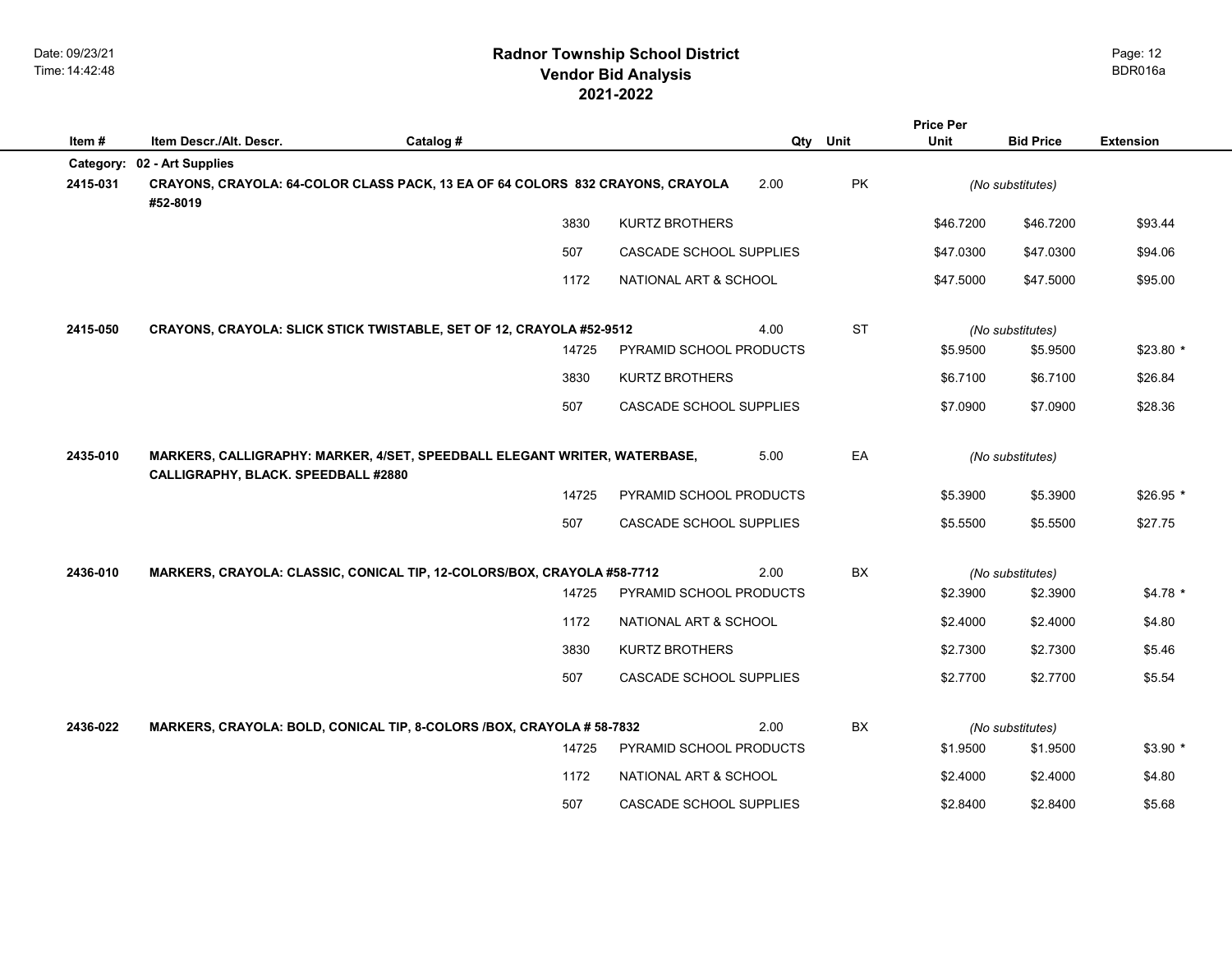|          |                             |                                                                                    |                         |          | <b>Price Per</b> |                  |                  |
|----------|-----------------------------|------------------------------------------------------------------------------------|-------------------------|----------|------------------|------------------|------------------|
| Item #   | Item Descr./Alt. Descr.     | Catalog #                                                                          |                         | Qty Unit | Unit             | <b>Bid Price</b> | <b>Extension</b> |
|          | Category: 02 - Art Supplies |                                                                                    |                         |          |                  |                  |                  |
| 2436-024 |                             | MARKERS, CRAYOLA: TROPICAL, CONICAL TIP, 8-COLORS /BOX, CRAYOLA 58-7816            | 12.00                   | BX       |                  | (No substitutes) |                  |
|          |                             | 14725                                                                              | PYRAMID SCHOOL PRODUCTS |          | \$2.3900         | \$2.3900         | $$28.68*$        |
|          |                             | 1172                                                                               | NATIONAL ART & SCHOOL   |          | \$2.4000         | \$2.4000         | \$28.80          |
|          |                             | 3830                                                                               | <b>KURTZ BROTHERS</b>   |          | \$2.8200         | \$2.8200         | \$33.84          |
|          |                             | 507                                                                                | CASCADE SCHOOL SUPPLIES |          | \$2.8400         | \$2.8400         | \$34.08          |
| 2436-026 |                             | MARKERS, CRAYOLA: CLASS PACK, BROAD LINE, 16-COLORS, 256 /BOX, CRAYOLA #58-8201    | 2.00                    | BX       |                  | (No substitutes) |                  |
|          |                             | 14725                                                                              | PYRAMID SCHOOL PRODUCTS |          | \$43.9500        | \$43.9500        | \$87.90 *        |
|          |                             | 1172                                                                               | NATIONAL ART & SCHOOL   |          | \$49.5000        | \$49.5000        | \$99.00          |
|          |                             | 3830                                                                               | <b>KURTZ BROTHERS</b>   |          | \$57.7600        | \$57.7600        | \$115.52         |
|          |                             | 507                                                                                | CASCADE SCHOOL SUPPLIES |          | \$58.2200        | \$58.2200        | \$116.44         |
| 2436-030 |                             | MARKERS, CRAYOLA: CLASSIC BULK PACK, BLACK, CONICAL, 12/BOX, CRAYOLA # 58-7700-051 | 26.00                   | BX       |                  | (No substitutes) |                  |
|          |                             | 14725                                                                              | PYRAMID SCHOOL PRODUCTS |          | \$2.5900         | \$2.5900         | $$67.34$ *       |
|          |                             | 3830                                                                               | <b>KURTZ BROTHERS</b>   |          | \$2.8600         | \$2.8600         | \$74.36          |
|          |                             | 507                                                                                | CASCADE SCHOOL SUPPLIES |          | \$2.8800         | \$2.8800         | \$74.88          |
|          |                             | 1172                                                                               | NATIONAL ART & SCHOOL   |          | \$3.0000         | \$3.0000         | \$78.00          |
| 2436-031 |                             | MARKERS, CRAYOLA: CLASSIC BULK PACK, RED, CONICAL, 12/BOX, CRAYOLA # 58-7700-038   | 6.00                    | BX       |                  | (No substitutes) |                  |
|          |                             | 14725                                                                              | PYRAMID SCHOOL PRODUCTS |          | \$2.5900         | \$2.5900         | $$15.54$ *       |
|          |                             | 3830                                                                               | <b>KURTZ BROTHERS</b>   |          | \$2.8600         | \$2.8600         | \$17.16          |
|          |                             | 507                                                                                | CASCADE SCHOOL SUPPLIES |          | \$2.8800         | \$2.8800         | \$17.28          |
|          |                             | 1172                                                                               | NATIONAL ART & SCHOOL   |          | \$3.0000         | \$3.0000         | \$18.00          |
| 2436-033 |                             | MARKERS, CRAYOLA: CLASSIC BULK PACK, BLUE, CONICAL, 12/BOX, CRAYOLA # 58-7700-051  | 26.00                   | BX       |                  | (No substitutes) |                  |
|          |                             | 14725                                                                              | PYRAMID SCHOOL PRODUCTS |          | \$2.5900         | \$2.5900         | $$67.34*$        |
|          |                             | 3830                                                                               | <b>KURTZ BROTHERS</b>   |          | \$2.8600         | \$2.8600         | \$74.36          |
|          |                             |                                                                                    |                         |          |                  |                  |                  |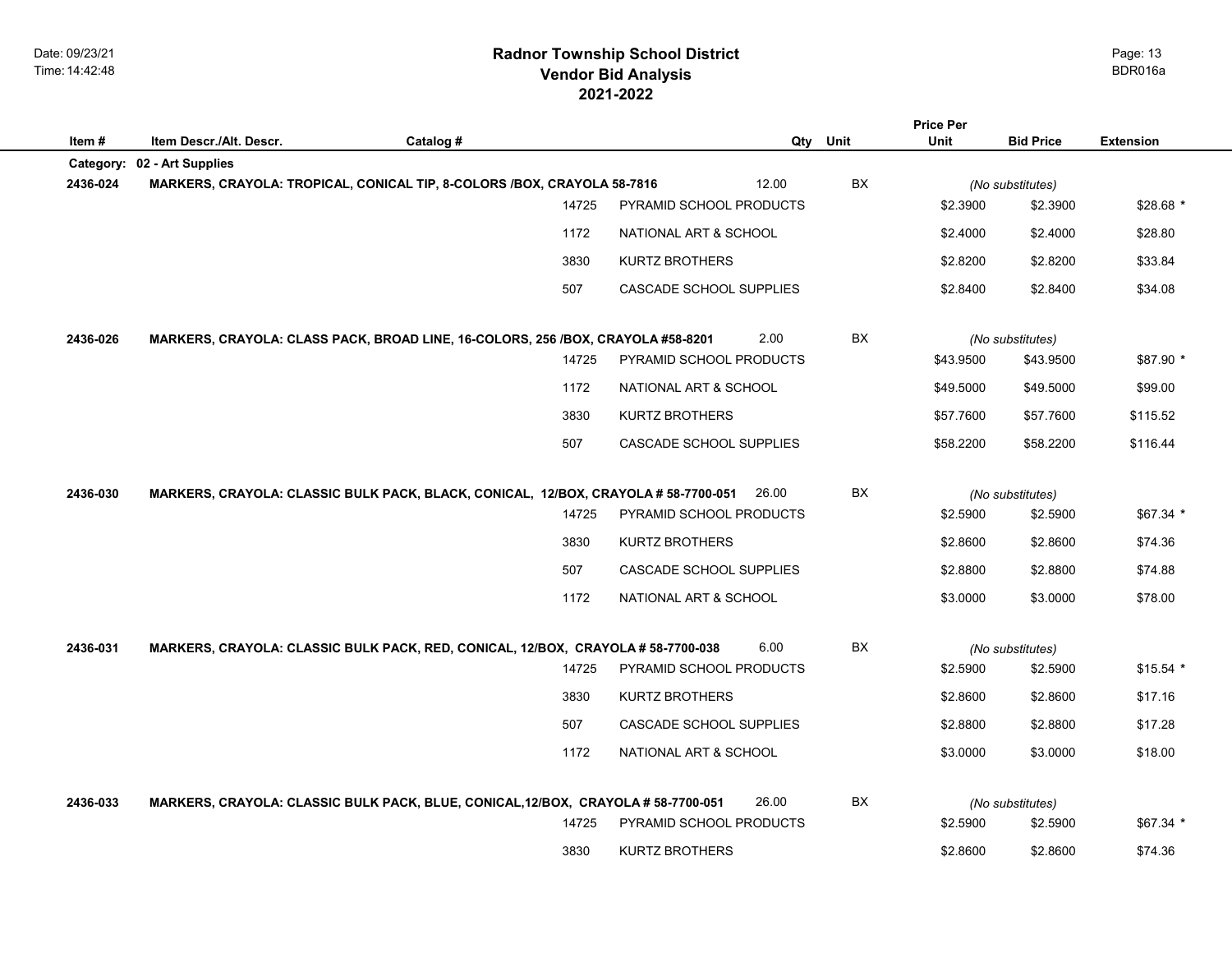## **2021-2022 Radnor Township School District Vendor Bid Analysis** BDR016a

|           |                                                                                                                            |           |                         |          |             | <b>Price Per</b> |                  |                  |
|-----------|----------------------------------------------------------------------------------------------------------------------------|-----------|-------------------------|----------|-------------|------------------|------------------|------------------|
| Item#     | Item Descr./Alt. Descr.                                                                                                    | Catalog # |                         | Qty Unit |             | <b>Unit</b>      | <b>Bid Price</b> | <b>Extension</b> |
| Category: | 02 - Art Supplies                                                                                                          |           |                         |          |             |                  |                  |                  |
| 2436-033  | MARKERS, CRAYOLA: CLASSIC BULK PACK, BLUE, CONICAL, 12/BOX, CRAYOLA # 58-7700-051                                          |           |                         | 26.00    | BX          |                  | (No substitutes) |                  |
|           |                                                                                                                            | 507       | CASCADE SCHOOL SUPPLIES |          |             | \$2.8800         | \$2.8800         | \$74.88          |
|           |                                                                                                                            | 1172      | NATIONAL ART & SCHOOL   |          |             | \$3.0000         | \$3.0000         | \$78.00          |
| 2436-040  | MARKERS, CRAYOLA: MARKERS, CRAYOLA, FLOURESCENT 6/SET, TRIARCO #40-1600.                                                   |           |                         | 8.00     | EA          |                  | (No substitutes) |                  |
|           |                                                                                                                            | 14725     | PYRAMID SCHOOL PRODUCTS |          |             | \$1.9900         | \$1.9900         | $$15.92$ *       |
| 2444-025  | MARKERS, METALLIC: SILVER REG. NIB PERMANENT METALIC PEN TOUCH, NASCO #97-3150 OR<br>EQUAL.                                |           |                         | 1.00     | DZ          |                  | (No substitutes) |                  |
|           |                                                                                                                            | 3830      | <b>KURTZ BROTHERS</b>   |          |             | \$23.8800        | \$23,8800        | $$23.88*$        |
| 2444-035  | MARKERS, METALLIC: SHARPIE ASSORTED METTALIC MARKER, GOLD-SILVER-BRONZE,<br>CANNISTER SET OF 36, SCHOOL SPECIALTY #1440657 |           |                         | 4.00     | <b>SET</b>  |                  | (No substitutes) |                  |
|           |                                                                                                                            | 1172      | NATIONAL ART & SCHOOL   |          |             | \$42.4000        | \$42.4000        | $$169.60$ *      |
| 2449-025  | MARKERS, MR SKETCH: MARKERS, SCENTED, WATERCOLOR, SET OF 12 COLORS. MR. SKETCH<br>#22672                                   |           |                         | 4.00     | EA          |                  | (No substitutes) |                  |
|           |                                                                                                                            | 14725     | PYRAMID SCHOOL PRODUCTS |          |             | \$4.0900         | \$4.0900         | $$16.36$ *       |
|           |                                                                                                                            | 507       | CASCADE SCHOOL SUPPLIES |          |             | \$5.1700         | \$5.1700         | \$20.68          |
|           |                                                                                                                            | 1172      | NATIONAL ART & SCHOOL   |          |             | \$5.2000         | \$5.2000         | \$20.80          |
|           |                                                                                                                            | 3830      | <b>KURTZ BROTHERS</b>   |          |             | \$5.9500         | \$5,9500         | \$23.80          |
|           |                                                                                                                            | 3991      | LAKESHORE LEARNING      |          |             | \$10.4400        | \$10.4400        | \$41.76          |
| 2450-001  | MARKERS, PENTOUCH: PENTOUCH MARKER - WHITE FINE TIP - SAX/SCHOOL SPECIALTY ITEM<br>#227628                                 |           |                         | 4.00     | <b>EACH</b> |                  | (No substitutes) |                  |
|           |                                                                                                                            | 3830      | <b>KURTZ BROTHERS</b>   |          |             | \$1.9200         | \$1.9200         | $$7.68$ *        |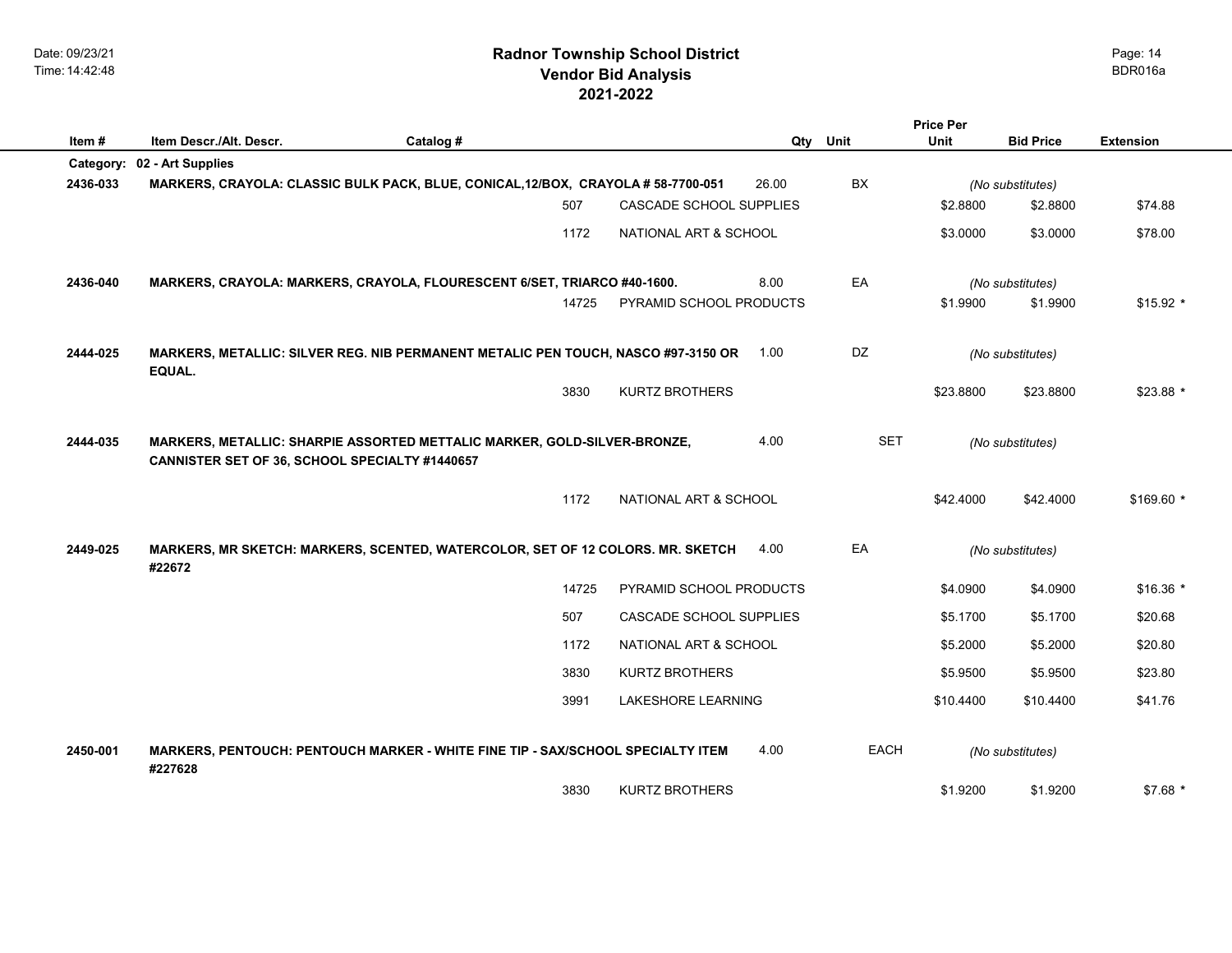## **2021-2022 Radnor Township School District Vendor Bid Analysis** BDR016a

|          |                                                                                                                             |           |       |                         |     |      | <b>Price Per</b> |                              |                  |
|----------|-----------------------------------------------------------------------------------------------------------------------------|-----------|-------|-------------------------|-----|------|------------------|------------------------------|------------------|
| Item#    | Item Descr./Alt. Descr.                                                                                                     | Catalog # |       |                         | Qty | Unit | Unit             | <b>Bid Price</b>             | <b>Extension</b> |
|          | Category: 02 - Art Supplies                                                                                                 |           |       | 4.00                    |     | DZ   |                  |                              |                  |
| 2452-010 | <b>MARKERS, PERMANENT REDI-SHARP, FINE POINT: BLACK, PRANG #97207</b>                                                       |           | 14725 | PYRAMID SCHOOL PRODUCTS |     |      | \$5.9500         | (No substitutes)<br>\$5.9500 | $$23.80*$        |
|          |                                                                                                                             |           |       |                         |     |      |                  |                              |                  |
|          |                                                                                                                             |           | 3830  | <b>KURTZ BROTHERS</b>   |     |      | \$6.9600         | \$6.9600                     | \$27.84          |
|          |                                                                                                                             |           | 507   | CASCADE SCHOOL SUPPLIES |     |      | \$7.6700         | \$7.6700                     | \$30.68          |
|          |                                                                                                                             |           |       |                         |     |      |                  |                              |                  |
| 2455-015 | MARKERS, SHARPIE: MARKERS, PERMANENT, FINE, 8 COLOR SET, SHARPIE #30078                                                     |           |       | 6.00                    |     | EA   |                  | (No substitutes)             |                  |
|          |                                                                                                                             |           | 1172  | NATIONAL ART & SCHOOL   |     |      | \$4.0000         | \$4.0000                     | $$24.00*$        |
|          |                                                                                                                             |           | 14725 | PYRAMID SCHOOL PRODUCTS |     |      | \$4.0900         | \$4.0900                     | \$24.54          |
|          |                                                                                                                             |           | 507   | CASCADE SCHOOL SUPPLIES |     |      | \$4.8400         | \$4.8400                     | \$29.04          |
|          |                                                                                                                             |           | 3830  | <b>KURTZ BROTHERS</b>   |     |      | \$5.5400         | \$5.5400                     | \$33.24          |
|          |                                                                                                                             |           |       |                         |     |      |                  |                              |                  |
| 2455-025 | MARKERS, SHARPIE: MARKER, BLACK, SHARPIE, FINE POINT, SHARPIE #30001                                                        |           |       | 27.00                   |     | EA   |                  | (No substitutes)             |                  |
|          |                                                                                                                             |           | 14725 | PYRAMID SCHOOL PRODUCTS |     |      | \$0.4600         | \$0.4600                     | $$12.42$ *       |
|          |                                                                                                                             |           | 1172  | NATIONAL ART & SCHOOL   |     |      | \$0.5400         | \$0.5400                     | \$14.58          |
|          |                                                                                                                             |           | 507   | CASCADE SCHOOL SUPPLIES |     |      | \$0.6400         | \$0.6400                     | \$17.28          |
|          |                                                                                                                             |           | 3830  | <b>KURTZ BROTHERS</b>   |     |      | \$0.7000         | \$0.7000                     | \$18.90          |
|          |                                                                                                                             |           |       |                         |     |      |                  |                              |                  |
| 2455-035 | MARKERS, SHARPIE: MARKERS, SHARPIE KING SIZE, PERMANENT, BLACK, SANFORD #15001                                              |           |       | 4.00                    |     | EA   |                  | (No substitutes)             |                  |
|          |                                                                                                                             |           | 14725 | PYRAMID SCHOOL PRODUCTS |     |      | \$0.8900         | \$0.8900                     | $$3.56*$         |
|          |                                                                                                                             |           | 507   | CASCADE SCHOOL SUPPLIES |     |      | \$0.9900         | \$0.9900                     | \$3.96           |
|          |                                                                                                                             |           | 1172  | NATIONAL ART & SCHOOL   |     |      | \$1.0000         | \$1.0000                     | \$4.00           |
|          |                                                                                                                             |           | 3830  | <b>KURTZ BROTHERS</b>   |     |      | \$1.1200         | \$1.1200                     | \$4.48           |
|          |                                                                                                                             |           |       |                         |     |      |                  |                              |                  |
| 2455-040 | MARKERS, SHARPIE: MARKER, SHARPIE, EXTRA FINE POINT, WATER RESISTANT, NON-TOXIC,<br>QUICK DRY. COLOR: BLACK. SHARPIE #35001 |           |       | 17.00                   |     | DZ   |                  | (No substitutes)             |                  |
|          |                                                                                                                             |           | 14725 | PYRAMID SCHOOL PRODUCTS |     |      | \$5.4900         | \$5.4900                     | $$93.33*$        |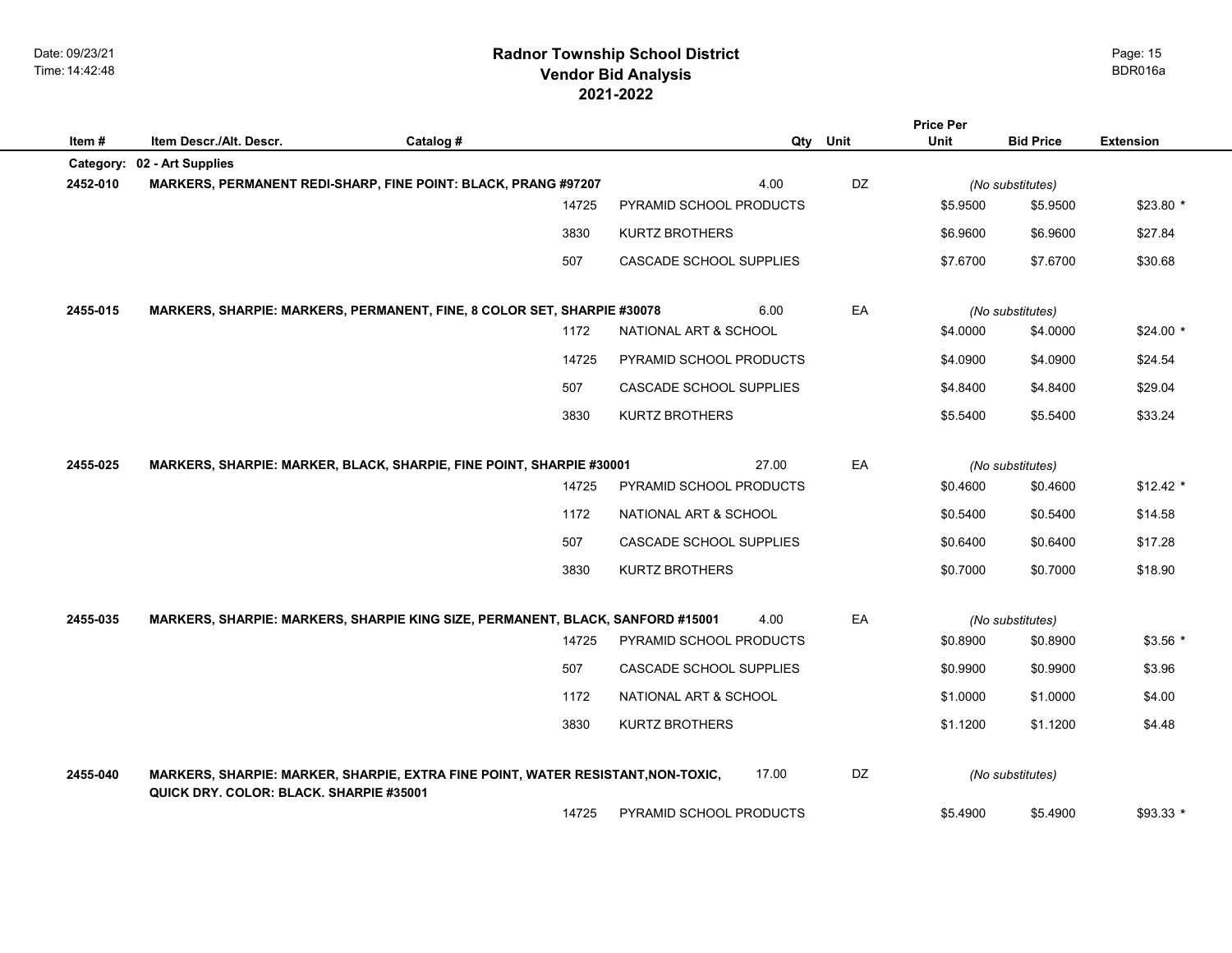## **2021-2022 Radnor Township School District Vendor Bid Analysis** BDR016a

|          |                                                                                                            |           |       |                         |       |           | Price Per |                               |                  |
|----------|------------------------------------------------------------------------------------------------------------|-----------|-------|-------------------------|-------|-----------|-----------|-------------------------------|------------------|
| Item#    | Item Descr./Alt. Descr.                                                                                    | Catalog # |       |                         | Qty   | Unit      | Unit      | <b>Bid Price</b>              | <b>Extension</b> |
| 2455-060 | Category: 02 - Art Supplies<br>MARKERS, SHARPIE: ULTRA-FINE SHARPIE PEN, BLACK .3MM, SHARPIE 37001         |           |       |                         | 3.00  | DZ        |           |                               |                  |
|          |                                                                                                            |           | 14725 | PYRAMID SCHOOL PRODUCTS |       |           | \$5.4900  | (No substitutes)<br>\$5.4900  | $$16.47$ *       |
|          |                                                                                                            |           | 1172  | NATIONAL ART & SCHOOL   |       |           | \$6,0000  | \$6.0000                      | \$18.00          |
|          |                                                                                                            |           |       |                         |       |           |           |                               |                  |
|          |                                                                                                            |           | 507   | CASCADE SCHOOL SUPPLIES |       |           | \$7.2800  | \$7.2800                      | \$21.84          |
|          |                                                                                                            |           | 3830  | <b>KURTZ BROTHERS</b>   |       |           | \$8.4000  | \$8.4000                      | \$25.20          |
| 2470-010 | PENS, FLAIR: PENS, ULTRA FINE FLAIR PENS, 12/BOX, BLACK, PAPERMATE # 8330152, *NO<br><b>SUBSTITUTIONS*</b> |           |       |                         | 1.00  | <b>BX</b> |           | (No substitutes)              |                  |
|          |                                                                                                            |           | 14725 | PYRAMID SCHOOL PRODUCTS |       |           | \$10.5900 | \$10.5900                     | $$10.59$ *       |
|          |                                                                                                            |           | 507   | CASCADE SCHOOL SUPPLIES |       |           | \$10.7600 | \$10.7600                     | \$10.76          |
|          |                                                                                                            |           | 1172  | NATIONAL ART & SCHOOL   |       |           | \$11.4000 | \$11.4000                     | \$11.40          |
|          |                                                                                                            |           |       |                         |       |           |           |                               |                  |
| 2476-015 | PENS, MISCELLANEOUS: SAKURA PIGMA MICRON PEN MICRON 03, BLACK 0.35 MM, SAKURA<br>30381                     |           |       |                         | 12.00 | EA        |           | (No substitutes)              |                  |
|          |                                                                                                            |           | 3830  | <b>KURTZ BROTHERS</b>   |       |           | \$1.7100  | \$1.7100                      | $$20.52$ *       |
|          |                                                                                                            |           | 871   | <b>DICK BLICK</b>       |       |           | \$1.7300  | \$1.7300                      | \$20.76          |
|          |                                                                                                            |           |       |                         |       |           |           |                               |                  |
| 2476-020 | PENS, MISCELLANEOUS: SHARPIE PEN GRIP - BLACK, FINE, NASCO #9730741                                        |           |       |                         | 4.00  | EACH      |           | (No substitutes)              |                  |
|          |                                                                                                            |           | 507   | CASCADE SCHOOL SUPPLIES |       |           | \$1.5700  | \$1.5700                      | $$6.28$ *        |
|          |                                                                                                            |           |       |                         |       |           |           |                               |                  |
| 2607-001 | CANVAS PANELS: 14" X 18", CLASSSROOM PACK, 36/CASE                                                         |           |       |                         | 1.00  | CS        |           |                               |                  |
|          | Alt Bid: 07015-1017 - - Blick pkg of 24                                                                    |           | 871   | <b>DICK BLICK</b>       |       |           | \$43.0500 | \$43.0500                     | $$43.05*$        |
|          |                                                                                                            |           | 3830  | <b>KURTZ BROTHERS</b>   |       |           | \$74.5200 | \$74.5200                     | \$74.52          |
|          |                                                                                                            |           |       |                         |       |           |           |                               |                  |
| 2607-002 | CANVAS PANELS: 11" X 14", CLASSROOM PACK, 36/CASE<br>Alt Bid: 24/case                                      |           | 871   | <b>DICK BLICK</b>       | 2.00  | <b>CS</b> | \$26.4600 | (No substitutes)<br>\$26.4600 | \$52.92 *        |
|          |                                                                                                            |           |       |                         |       |           |           |                               |                  |
|          |                                                                                                            |           | 3830  | <b>KURTZ BROTHERS</b>   |       |           | \$53.2800 | \$53,2800                     | \$106.56         |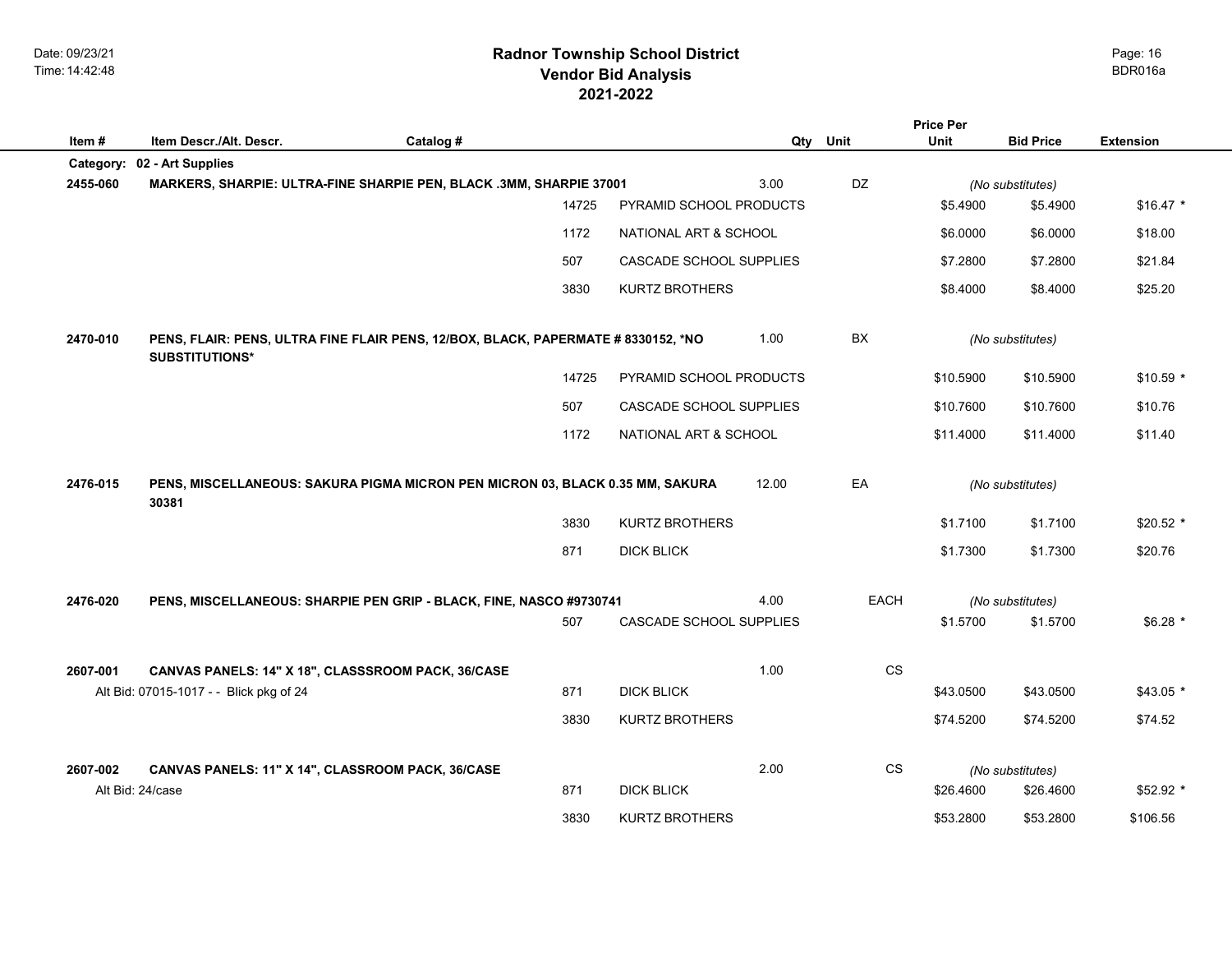# **2021-2022 Radnor Township School District Vendor Bid Analysis** BDR016a

|          |                                                                                            |           |      |                         |       |           | <b>Price Per</b> |                  |                  |
|----------|--------------------------------------------------------------------------------------------|-----------|------|-------------------------|-------|-----------|------------------|------------------|------------------|
| Item#    | Item Descr./Alt. Descr.                                                                    | Catalog # |      |                         |       | Qty Unit  | Unit             | <b>Bid Price</b> | <b>Extension</b> |
|          | Category: 02 - Art Supplies                                                                |           |      |                         |       |           |                  |                  |                  |
| 2607-005 | CANVAS PANELS: 12" X 16", CLASSROOM PACK, 36/CASE                                          |           |      |                         | 2.00  | CS        |                  | (No substitutes) |                  |
|          | Alt Bid: 24/case                                                                           |           | 871  | <b>DICK BLICK</b>       |       |           | \$32.9000        | \$32.9000        | $$65.80*$        |
|          |                                                                                            |           | 3830 | <b>KURTZ BROTHERS</b>   |       |           | \$68.0400        | \$68.0400        | \$136.08         |
| 2607-006 | CANVAS PANELS: 16" X 20", CLASSROOM PACK, 36/CASE                                          |           |      |                         | 6.00  | <b>CS</b> |                  | (No substitutes) |                  |
|          | Alt Bid: 24/case                                                                           |           | 871  | <b>DICK BLICK</b>       |       |           | \$54.8200        | \$54.8200        | \$328.92 *       |
|          |                                                                                            |           | 3830 | <b>KURTZ BROTHERS</b>   |       |           | \$99.0000        | \$99.0000        | \$594.00         |
| 2607-010 | <b>CANVAS PANELS: 12" X 12"</b>                                                            |           |      |                         | 36.00 | EA        |                  | (No substitutes) |                  |
|          |                                                                                            |           | 871  | <b>DICK BLICK</b>       |       |           | \$1.5800         | \$1.5800         | \$56.88 *        |
| 2607-013 | <b>CANVAS PANELS: 24" X 36"</b>                                                            |           |      |                         | 6.00  | EA        |                  | (No substitutes) |                  |
|          |                                                                                            |           | 871  | <b>DICK BLICK</b>       |       |           | \$8.8800         | \$8.8800         | $$53.28$ *       |
| 2611-010 | GROUND: PAINT, GESSO, QUART, BLICK ARTIST #00623-1027.                                     |           |      |                         | 1.00  | QT        |                  | (No substitutes) |                  |
|          |                                                                                            |           | 871  | <b>DICK BLICK</b>       |       |           | \$6.9400         | \$6.9400         | $$6.94$ *        |
|          |                                                                                            |           | 3830 | <b>KURTZ BROTHERS</b>   |       |           | \$15.1900        | \$15.1900        | \$15.19          |
|          |                                                                                            |           | 507  | CASCADE SCHOOL SUPPLIES |       |           | \$19.0800        | \$19.0800        | \$19.08          |
| 2621-010 | PAINT BRUSHES, ECONOMY WATER COLOR, ROUND: #2, 3/8", CAMEL HAIR, KURTZ #50344 OR           |           |      |                         | 20.00 | EA        |                  |                  |                  |
|          | EQUAL.                                                                                     |           |      |                         |       |           |                  |                  |                  |
|          |                                                                                            |           | 507  | CASCADE SCHOOL SUPPLIES |       |           | \$0.2100         | \$0.2100         | $$4.20$ *        |
| 2621-012 | PAINT BRUSHES, ECONOMY WATER COLOR, ROUND: #4, 5/8", CAMEL HAIR, KURTZ #50345 OR<br>EQUAL. |           |      |                         | 20.00 | EA        |                  |                  |                  |
|          |                                                                                            |           | 507  | CASCADE SCHOOL SUPPLIES |       |           | \$0.2400         | \$0.2400         | $$4.80*$         |
|          |                                                                                            |           | 3830 | <b>KURTZ BROTHERS</b>   |       |           | \$0.6500         | \$0.6500         | \$13.00          |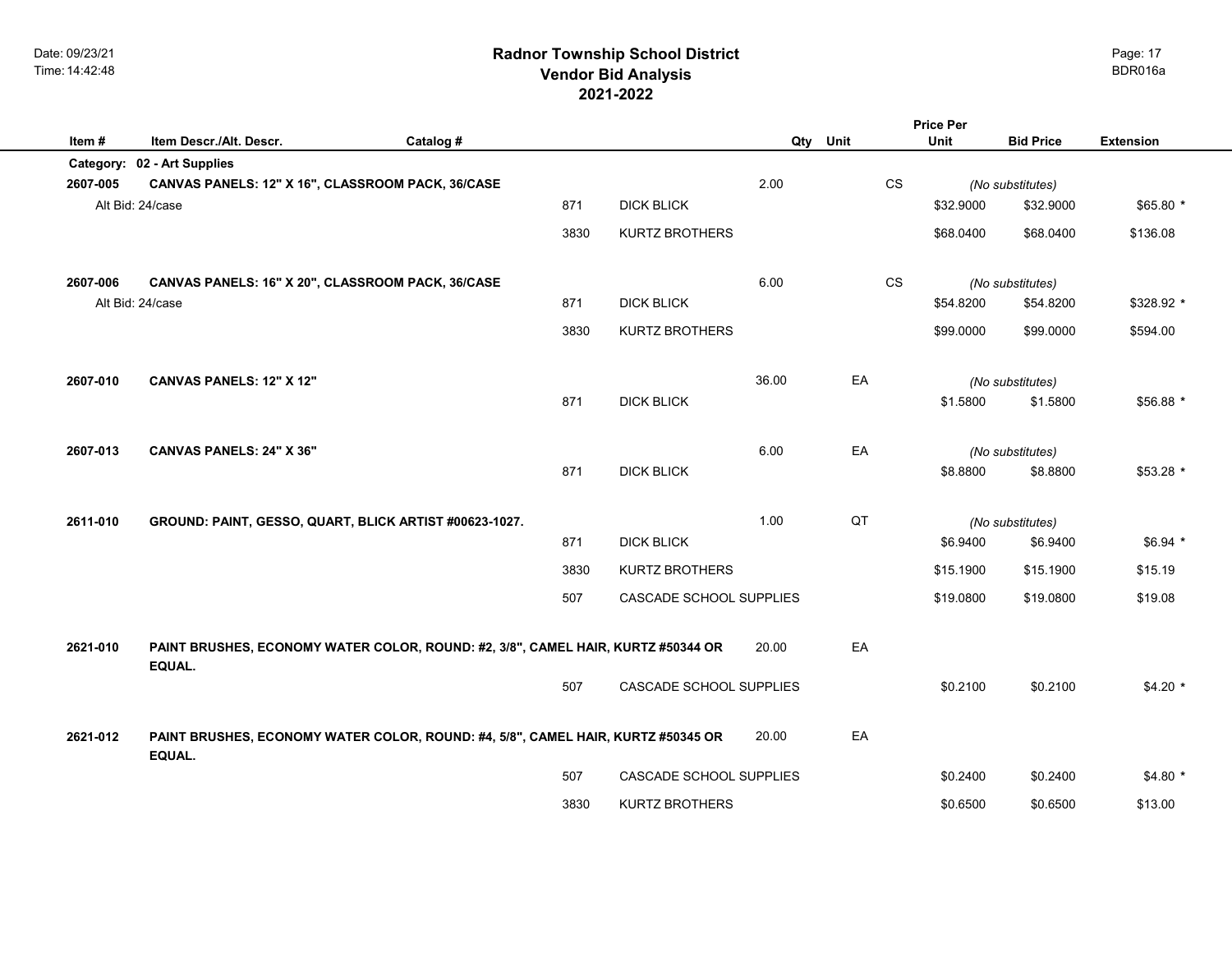|           |                                                                                                                                                                       |      |                         |          |           | <b>Price Per</b> |                  |                  |
|-----------|-----------------------------------------------------------------------------------------------------------------------------------------------------------------------|------|-------------------------|----------|-----------|------------------|------------------|------------------|
| Item#     | Item Descr./Alt. Descr.<br>Catalog #                                                                                                                                  |      |                         | Qty Unit |           | <b>Unit</b>      | <b>Bid Price</b> | <b>Extension</b> |
| Category: | 02 - Art Supplies                                                                                                                                                     |      |                         |          |           |                  |                  |                  |
| 2621-016  | PAINT BRUSHES, ECONOMY WATER COLOR, ROUND: #10, 1-1/16", CAMEL HAIR, KURTZ #50348<br>OR EQUAL.                                                                        |      |                         | 30.00    | EA        |                  |                  |                  |
|           |                                                                                                                                                                       | 507  | CASCADE SCHOOL SUPPLIES |          |           | \$0.3900         | \$0.3900         | $$11.70*$        |
|           |                                                                                                                                                                       | 3830 | <b>KURTZ BROTHERS</b>   |          |           | \$1.2800         | \$1.2800         | \$38.40          |
| 2621-018  | PAINT BRUSHES, ECONOMY WATER COLOR, ROUND: #12, 1-1/8", CAMEL HAIR, KURTZ #50349<br>OR EQUAL.                                                                         |      |                         | 30.00    | EA        |                  |                  |                  |
|           |                                                                                                                                                                       | 507  | CASCADE SCHOOL SUPPLIES |          |           | \$0.4100         | \$0.4100         | $$12.30$ *       |
| 2628-060  | PAINT BRUSHES, MISCELLANEOUS: BRUSHES, ROYAL CLEAR HANDLE, ASSORTED SIZES,<br><b>CLASS PACK OF 144 BRUSHES</b>                                                        |      |                         | 2.00     | <b>ST</b> |                  | (No substitutes) |                  |
|           |                                                                                                                                                                       | 871  | <b>DICK BLICK</b>       |          |           | \$206.7700       | \$206.7700       | \$413.54 *       |
| 2628-062  | PAINT BRUSHES, MISCELLANEOUS: BRUSHES, ROYAL BID KID'S CHOICE BOX SET, 72-BRUSH<br>ROUND SET (24 EACH OF SIZES: 2, 6,10 ROUNDS AND 12 APRONS), NASCO #9724277         |      |                         | 2.00     | <b>ST</b> |                  | (No substitutes) |                  |
|           |                                                                                                                                                                       | 871  | <b>DICK BLICK</b>       |          |           | \$66.8600        | \$66.8600        | $$133.72$ *      |
| 2628-064  | PAINT BRUSHES, MISCELLANEOUS: BRUSHES, ROYAL BID KID'S CHOICE BOX SET, 72-BRUSH<br>FLAT SET (24 EACH OF SIZES: 4, 8, & 5/8 FLAT BRUSHES AND 12 APRONS) NASCO #9724278 |      |                         | 2.00     | <b>ST</b> |                  | (No substitutes) |                  |
|           |                                                                                                                                                                       | 871  | <b>DICK BLICK</b>       |          |           | \$67,1100        | \$67.1100        | $$134.22$ *      |
| 2630-002  | PAINT BRUSHES, ROUND, WHITE SYNTHETIC, WATERCOLOR, SHORT HANDLE: #2, BLICK<br>#05857-1002 OR EQUAL.                                                                   |      |                         | 24.00    | EA        |                  | (No substitutes) |                  |
|           |                                                                                                                                                                       | 871  | <b>DICK BLICK</b>       |          |           | \$0.8200         | \$0.8200         | $$19.68$ *       |
| 2630-006  | PAINT BRUSHES, ROUND, WHITE SYNTHETIC, WATERCOLOR, SHORT HANDLE: #6, DICK BLICK<br>#05857-1006 OR EQUAL.                                                              |      |                         | 24.00    | EA        |                  | (No substitutes) |                  |
|           |                                                                                                                                                                       | 871  | <b>DICK BLICK</b>       |          |           | \$1.0800         | \$1.0800         | $$25.92*$        |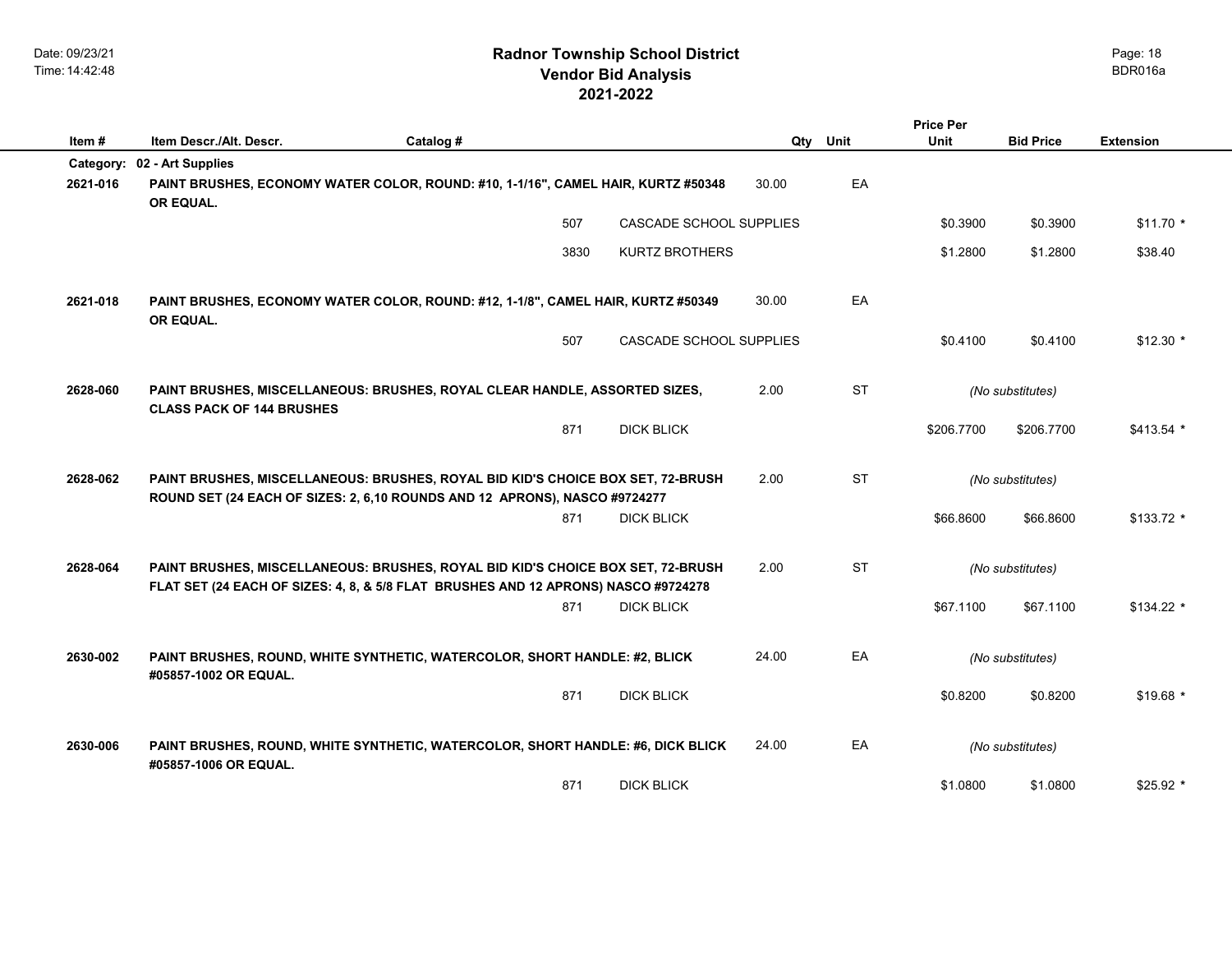|          |                                                                                                                     |           |      |                                |       |      | <b>Price Per</b> |                  |                  |
|----------|---------------------------------------------------------------------------------------------------------------------|-----------|------|--------------------------------|-------|------|------------------|------------------|------------------|
| Item#    | Item Descr./Alt. Descr.                                                                                             | Catalog # |      |                                | Qty   | Unit | Unit             | <b>Bid Price</b> | <b>Extension</b> |
|          | Category: 02 - Art Supplies                                                                                         |           |      |                                |       |      |                  |                  |                  |
| 2630-008 | PAINT BRUSHES, ROUND, WHITE SYNTHETIC, WATERCOLOR, SHORT HANDLE: #8, DICK BLICK<br>#05857-1008 OR EQUAL.            |           |      |                                | 24.00 | EA   |                  | (No substitutes) |                  |
|          |                                                                                                                     |           | 871  | <b>DICK BLICK</b>              |       |      | \$1.2800         | \$1.2800         | $$30.72$ *       |
| 2632-006 | PAINT BRUSHES, ROUND, WHITE TAKLON, EASEL: #6, BLICK #05381-1006 OR EQUAL.                                          |           |      |                                | 60.00 | EA   |                  | (No substitutes) |                  |
|          |                                                                                                                     |           | 871  | <b>DICK BLICK</b>              |       |      | \$1.3700         | \$1.3700         | \$82.20 *        |
| 2632-010 | PAINT BRUSHES, ROUND, WHITE TAKLON, EASEL: #10, BLICK #05381-1010 OR EQUAL.                                         |           |      |                                | 60.00 | EA   |                  | (No substitutes) |                  |
|          |                                                                                                                     |           | 871  | <b>DICK BLICK</b>              |       |      | \$1.8900         | \$1.8900         | $$113.40$ *      |
| 2632-012 | PAINT BRUSHES, ROUND, WHITE TAKLON, EASEL: #12, BLICK #05381-1012 OR EQUAL.                                         |           |      |                                | 60.00 | EA   |                  | (No substitutes) |                  |
|          |                                                                                                                     |           | 871  | <b>DICK BLICK</b>              |       |      | \$2.3500         | \$2.3500         | $$141.00*$       |
| 2633-010 | PAINT BRUSHES, FLAT, GOLDEN TAKLON, ECONOMY: #8, BLICK #5168-1008 OR EQUAL. IF NOT<br><b>BLICK MUST SEND SAMPLE</b> |           |      |                                | 60.00 | EA   |                  | (No substitutes) |                  |
|          |                                                                                                                     |           | 871  | <b>DICK BLICK</b>              |       |      | \$1.1400         | \$1.1400         | $$68.40*$        |
| 2642-040 | PAINT, ACRYLICS: LIQUITEX BASIC ACRYLICS, 6 TUBES/SET, 4 OZ/TUBE, SAX 404-425                                       |           |      |                                | 12.00 | EA   |                  |                  |                  |
|          |                                                                                                                     |           | 871  | <b>DICK BLICK</b>              |       |      | \$14.9100        | \$14.9100        | $$178.92$ *      |
| 2643-001 | PAINT, ACRYLICS, LIQUITEX HEAVY BODY: 7 OZ TUBE, TITANIUM WHITE                                                     |           |      |                                | 12.00 | EA   |                  | (No substitutes) |                  |
|          |                                                                                                                     |           | 507  | <b>CASCADE SCHOOL SUPPLIES</b> |       |      | \$7.7000         | \$7.7000         | $$92.40*$        |
|          | Alt Bid: 4.65 oz tube                                                                                               |           | 871  | <b>DICK BLICK</b>              |       |      | \$9.3300         | \$9.3300         | \$111.96         |
| 2645-001 | PAINT, GEORGIAN OILS, DALER-ROWNEY: 7.5 OZ, TITANIUM WHITE                                                          |           |      |                                | 2.00  | EA   |                  | (No substitutes) |                  |
|          |                                                                                                                     |           | 871  | <b>DICK BLICK</b>              |       |      | \$11.6800        | \$11.6800        | $$23.36*$        |
| 2650-001 | PAINT, SUPPLIES: MASTER'S BRUSH CLEANER & PRESERVER, 24 OZ TUB, *NO SUBSTITUTIONS*                                  |           |      |                                | 2.00  | EA   |                  | (No substitutes) |                  |
|          |                                                                                                                     |           | 3830 | <b>KURTZ BROTHERS</b>          |       |      | \$16.3400        | \$16.3400        | $$32.68$ *       |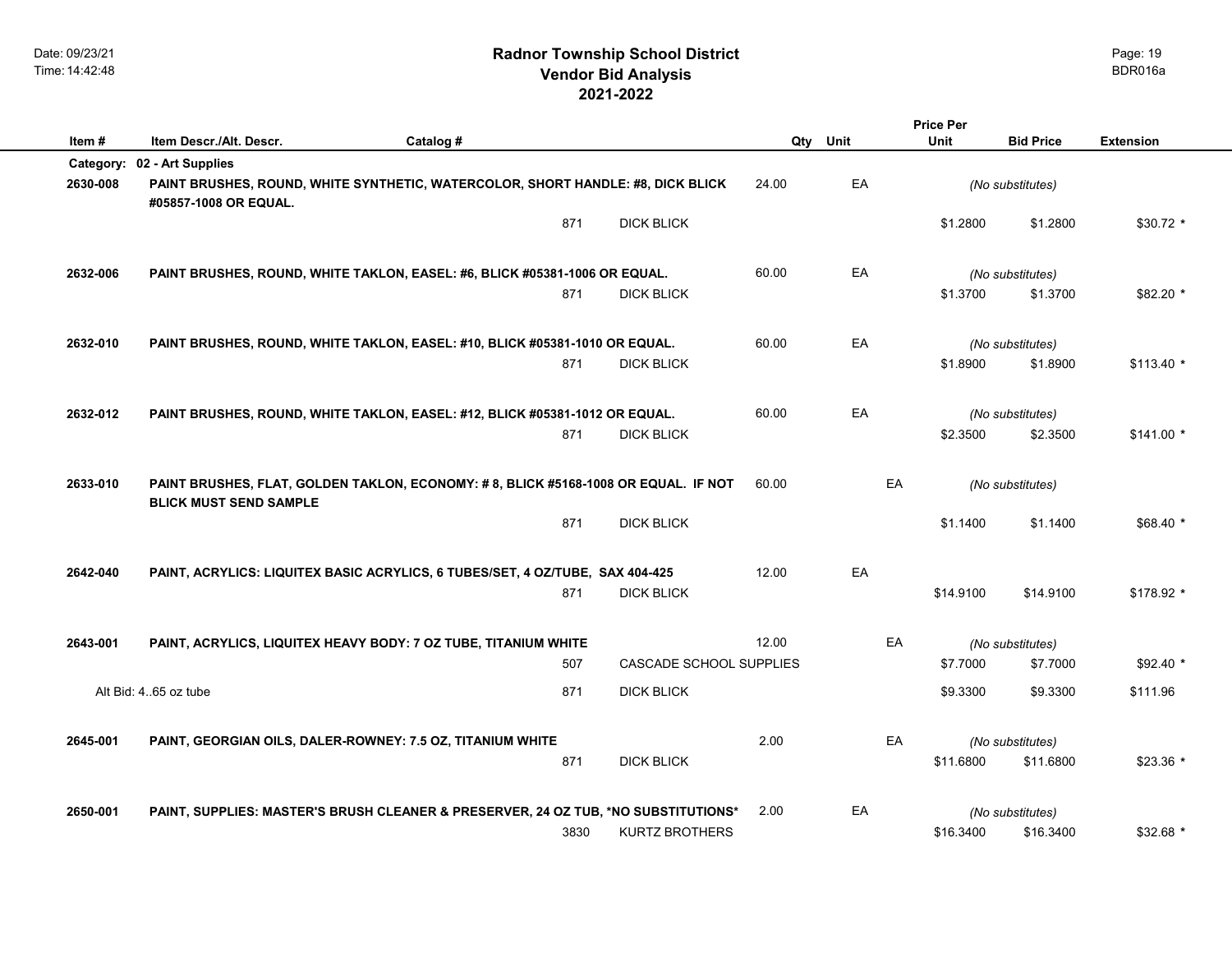|          |                                                                                          |           |       |                         |       |      | <b>Price Per</b> |                  |                  |
|----------|------------------------------------------------------------------------------------------|-----------|-------|-------------------------|-------|------|------------------|------------------|------------------|
| Item#    | Item Descr./Alt. Descr.                                                                  | Catalog # |       |                         | Qty   | Unit | Unit             | <b>Bid Price</b> | <b>Extension</b> |
|          | Category: 02 - Art Supplies                                                              |           |       |                         |       |      |                  |                  |                  |
| 2650-001 | PAINT, SUPPLIES: MASTER'S BRUSH CLEANER & PRESERVER, 24 OZ TUB, *NO SUBSTITUTIONS*       |           |       |                         | 2.00  | EA   |                  | (No substitutes) |                  |
|          |                                                                                          |           | 871   | <b>DICK BLICK</b>       |       |      | \$19,3700        | \$19,3700        | \$38.74          |
| 2650-010 | PAINT, SUPPLIES: PAINT WATER CUPS - PLASTIC, LIPPED, 3-3/4" DIAM, SAX #405-009 OR        |           |       |                         | 25.00 | DZ   |                  | (No substitutes) |                  |
|          | EQUAL.                                                                                   |           |       |                         |       |      |                  |                  |                  |
|          |                                                                                          |           | 3830  | <b>KURTZ BROTHERS</b>   |       |      | \$2.5000         | \$2.5000         | \$62.50 *        |
|          |                                                                                          |           | 507   | CASCADE SCHOOL SUPPLIES |       |      | \$2.5100         | \$2.5100         | \$62.75          |
|          |                                                                                          |           |       |                         |       |      |                  |                  |                  |
| 2650-017 | PAINT, SUPPLIES: WHITE PLASTIC TRAY WITH COVER, 7 1/2", DICK BLICK #03068-1010           |           |       |                         | 25.00 | EA   |                  | (No substitutes) |                  |
|          |                                                                                          |           | 3830  | <b>KURTZ BROTHERS</b>   |       |      | \$0.6600         | \$0.6600         | $$16.50*$        |
|          |                                                                                          |           | 871   | <b>DICK BLICK</b>       |       |      | \$0.9000         | \$0.9000         | \$22.50          |
|          |                                                                                          |           | 507   | CASCADE SCHOOL SUPPLIES |       |      | \$7.5000         | \$7.5000         | \$187.50         |
|          |                                                                                          |           |       |                         |       |      |                  |                  |                  |
| 2650-020 | PAINT, SUPPLIES: ART UTILITY CUPS 3-1/4" OZ CUPS, DISPOSABLE, 125/PK, KURTZ #50633.      |           |       |                         | 2.00  | PK   |                  |                  |                  |
|          |                                                                                          |           | 3830  | <b>KURTZ BROTHERS</b>   |       |      | \$4.4400         | \$4.4400         | $$8.88*$         |
| 2650-021 | PAINT, SUPPLIES: ART UTILITY LIDS FOR 3-1/4" OZ CUPS, DISPOSABLE, 125/PKG. KURTZ #50636. |           |       |                         | 2.00  | PK   |                  |                  |                  |
|          |                                                                                          |           | 3830  | <b>KURTZ BROTHERS</b>   |       |      | \$3.6600         | \$3.6600         | $$7.32*$         |
|          |                                                                                          |           |       |                         |       |      |                  |                  |                  |
| 2656-001 | PAINT, TEMPERA, CRAYOLA PREMIER: 16 OZ, SILVER, CRAYOLA #54-1216-084                     |           |       | PYRAMID SCHOOL PRODUCTS | 4.00  | PT   |                  | (No substitutes) |                  |
|          |                                                                                          |           | 14725 |                         |       |      | \$4.4900         | \$4.4900         | $$17.96*$        |
|          |                                                                                          |           | 1172  | NATIONAL ART & SCHOOL   |       |      | \$6.5000         | \$6.5000         | \$26.00          |
|          |                                                                                          |           | 507   | CASCADE SCHOOL SUPPLIES |       |      | \$7.5600         | \$7.5600         | \$30.24          |
|          |                                                                                          |           | 3830  | <b>KURTZ BROTHERS</b>   |       |      | \$7.5600         | \$7.5600         | \$30.24          |
| 2656-002 | PAINT, TEMPERA, CRAYOLA PREMIER: 16 OZ, GOLD, CRAYOLA #54-1216-083                       |           |       |                         | 4.00  | PT   |                  | (No substitutes) |                  |
|          |                                                                                          |           | 14725 | PYRAMID SCHOOL PRODUCTS |       |      | \$4.4900         | \$4.4900         | $$17.96*$        |
|          |                                                                                          |           | 1172  | NATIONAL ART & SCHOOL   |       |      | \$6.5000         | \$6.5000         | \$26.00          |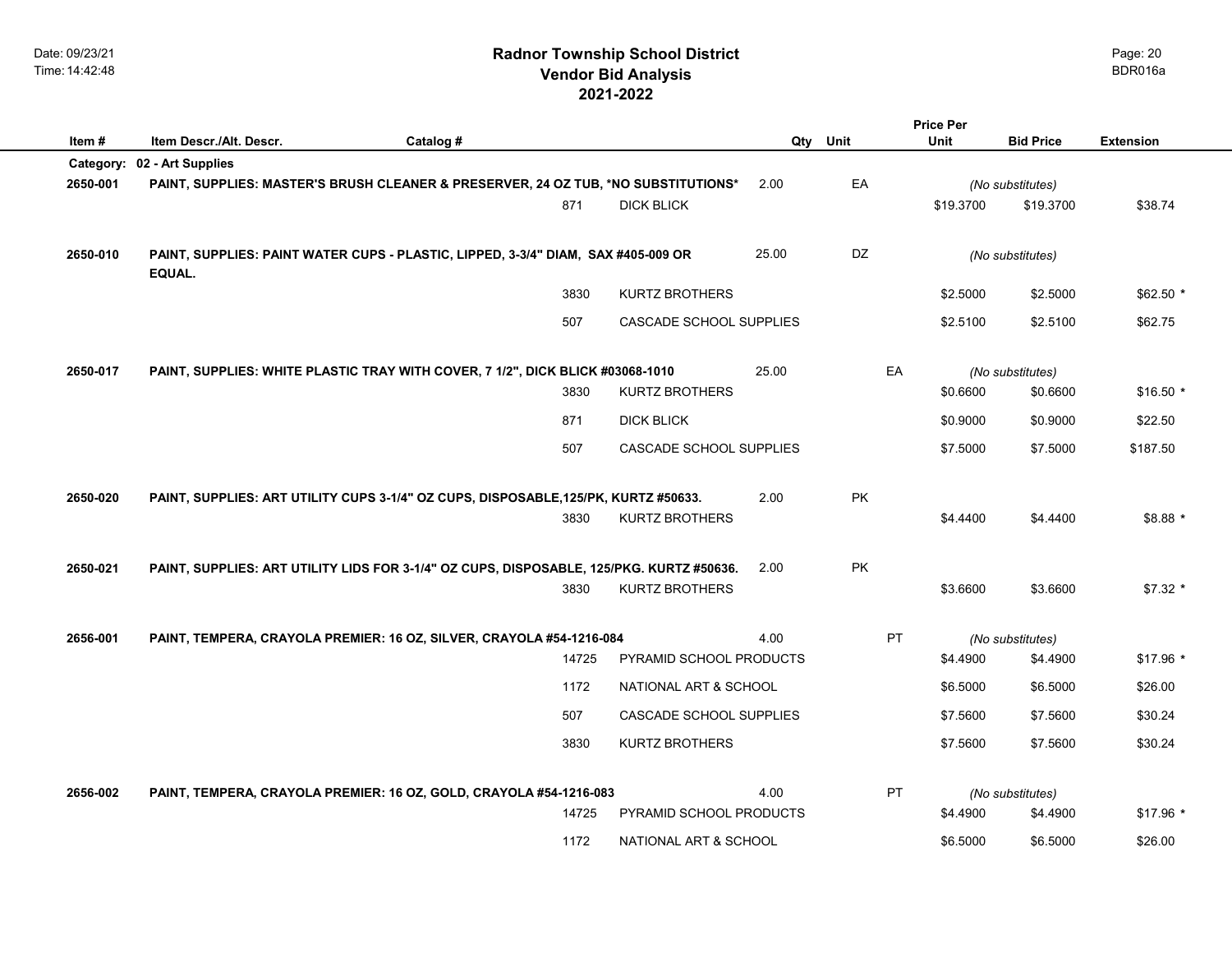## **2021-2022 Radnor Township School District Vendor Bid Analysis** BDR016a

|          |                                                                    |                                |                         | <b>Price Per</b> |          |                  |                  |
|----------|--------------------------------------------------------------------|--------------------------------|-------------------------|------------------|----------|------------------|------------------|
| Item#    | Item Descr./Alt. Descr.                                            | Catalog #                      |                         | Qty Unit         | Unit     | <b>Bid Price</b> | <b>Extension</b> |
|          | Category: 02 - Art Supplies                                        |                                |                         |                  |          |                  |                  |
| 2656-002 | PAINT, TEMPERA, CRAYOLA PREMIER: 16 OZ, GOLD, CRAYOLA #54-1216-083 |                                | 4.00                    | PT               |          | (No substitutes) |                  |
|          |                                                                    | 3830                           | <b>KURTZ BROTHERS</b>   |                  | \$7.5600 | \$7.5600         | \$30.24          |
|          |                                                                    | 507                            | CASCADE SCHOOL SUPPLIES |                  | \$7.9000 | \$7.9000         | \$31.60          |
|          |                                                                    |                                |                         |                  |          |                  |                  |
| 2657-001 | PAINT, TEMPERA, CRAYOLA, QUART                                     | : BLACK, SAX #007-875.         | 7.00                    | QT               |          | (No substitutes) |                  |
|          |                                                                    | 14725                          | PYRAMID SCHOOL PRODUCTS |                  | \$3.7900 | \$3.7900         | $$26.53$ *       |
|          |                                                                    | 1172                           | NATIONAL ART & SCHOOL   |                  | \$7.6000 | \$7.6000         | \$53.20          |
|          |                                                                    | 3830                           | <b>KURTZ BROTHERS</b>   |                  | \$8.8000 | \$8.8000         | \$61.60          |
|          |                                                                    | 507                            | CASCADE SCHOOL SUPPLIES |                  | \$8.8900 | \$8.8900         | \$62.23          |
|          |                                                                    |                                |                         |                  |          |                  |                  |
| 2657-002 | PAINT, TEMPERA, CRAYOLA, QUART                                     | : CRAYOLA, WHITE, SAX #007-08. | 8.00                    | QT               |          | (No substitutes) |                  |
|          |                                                                    | 14725                          | PYRAMID SCHOOL PRODUCTS |                  | \$3.7900 | \$3.7900         | $$30.32*$        |
|          |                                                                    | 1172                           | NATIONAL ART & SCHOOL   |                  | \$7.6000 | \$7.6000         | \$60.80          |
|          |                                                                    | 507                            | CASCADE SCHOOL SUPPLIES |                  | \$8.5100 | \$8.5100         | \$68.08          |
|          |                                                                    | 3830                           | <b>KURTZ BROTHERS</b>   |                  | \$8.8000 | \$8.8000         | \$70.40          |
|          |                                                                    |                                |                         |                  |          |                  |                  |
| 2657-003 | PAINT, TEMPERA, CRAYOLA, QUART                                     | : BLUE, SAX #007-878.          | 7.00                    | QT               |          | (No substitutes) |                  |
|          |                                                                    | 14725                          | PYRAMID SCHOOL PRODUCTS |                  | \$3.7900 | \$3.7900         | \$26.53 *        |
|          |                                                                    | 1172                           | NATIONAL ART & SCHOOL   |                  | \$7.6000 | \$7.6000         | \$53.20          |
|          |                                                                    | 3830                           | <b>KURTZ BROTHERS</b>   |                  | \$8.8000 | \$8.8000         | \$61.60          |
|          |                                                                    | 507                            | CASCADE SCHOOL SUPPLIES |                  | \$8.8900 | \$8.8900         | \$62.23          |
|          |                                                                    |                                |                         |                  |          |                  |                  |
| 2657-004 | PAINT, TEMPERA, CRAYOLA, QUART                                     | : RED, SAX #007-899.           | 8.00                    | QT               |          | (No substitutes) |                  |
|          |                                                                    | 14725                          | PYRAMID SCHOOL PRODUCTS |                  | \$3.7900 | \$3.7900         | $$30.32$ *       |
|          |                                                                    | 1172                           | NATIONAL ART & SCHOOL   |                  | \$7.6000 | \$7.6000         | \$60.80          |
|          |                                                                    | 3830                           | <b>KURTZ BROTHERS</b>   |                  | \$8.8000 | \$8.8000         | \$70.40          |
|          |                                                                    | 507                            | CASCADE SCHOOL SUPPLIES |                  | \$8.8900 | \$8.8900         | \$71.12          |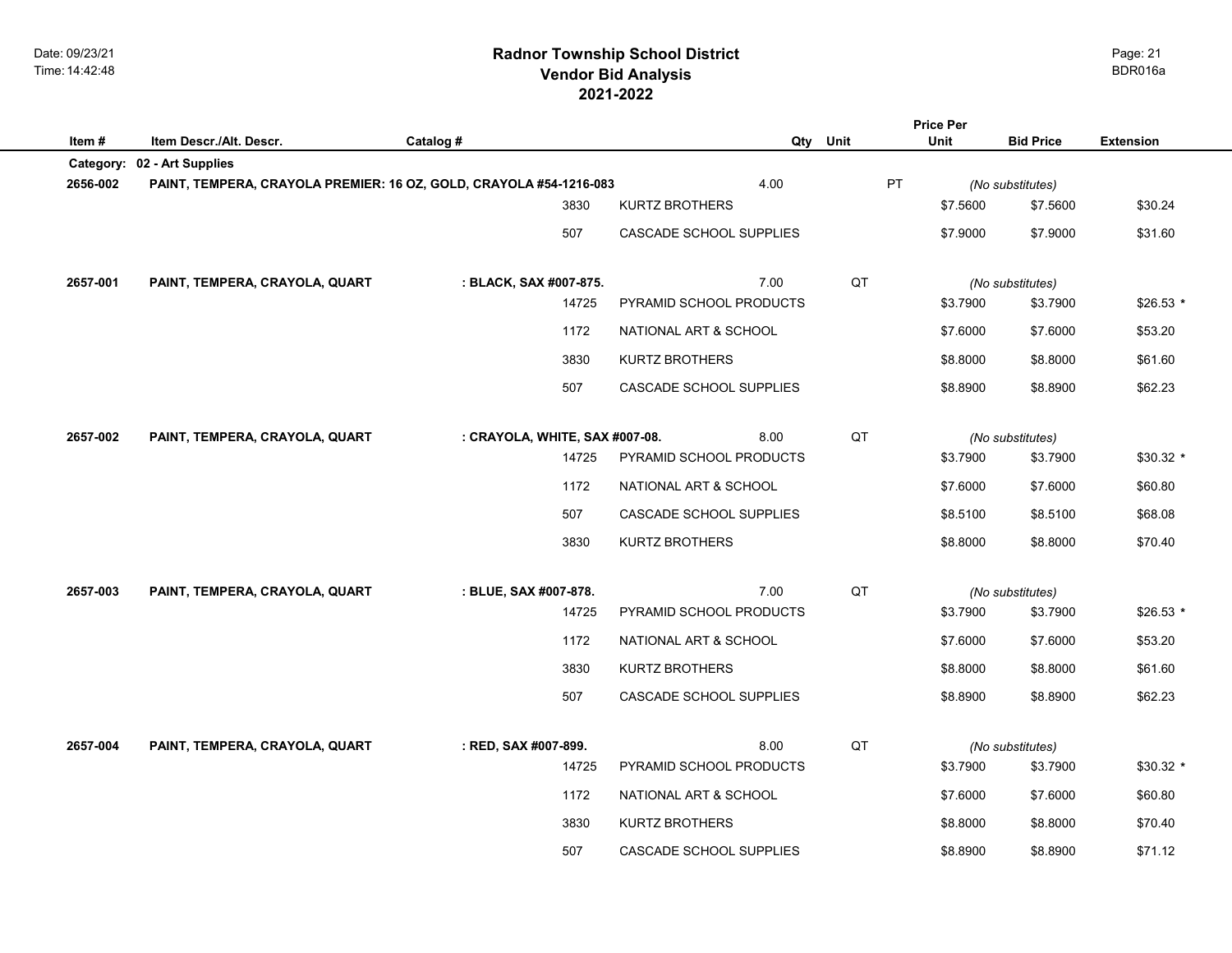## **2021-2022 Radnor Township School District Vendor Bid Analysis** BDR016a

|          |                                                               |                                  |                                 |          | <b>Price Per</b> |                              |                  |
|----------|---------------------------------------------------------------|----------------------------------|---------------------------------|----------|------------------|------------------------------|------------------|
| Item#    | Item Descr./Alt. Descr.                                       | Catalog #                        |                                 | Qty Unit | Unit             | <b>Bid Price</b>             | <b>Extension</b> |
| 2657-005 | Category: 02 - Art Supplies<br>PAINT, TEMPERA, CRAYOLA, QUART |                                  | 7.00                            | QT       |                  |                              |                  |
|          |                                                               | : GREEN, SAX #007-887.<br>14725  | PYRAMID SCHOOL PRODUCTS         |          | \$3.7900         | (No substitutes)<br>\$3.7900 | $$26.53*$        |
|          |                                                               | 1172                             | NATIONAL ART & SCHOOL           |          | \$7.6000         | \$7.6000                     | \$53.20          |
|          |                                                               |                                  |                                 |          |                  |                              |                  |
|          |                                                               | 507                              | CASCADE SCHOOL SUPPLIES         |          | \$8.5100         | \$8.5100                     | \$59.57          |
|          |                                                               | 3830                             | <b>KURTZ BROTHERS</b>           |          | \$8.8000         | \$8.8000                     | \$61.60          |
|          |                                                               |                                  |                                 |          |                  |                              |                  |
| 2657-006 | PAINT, TEMPERA, CRAYOLA, QUART                                | : YELLOW, SAX #007-911.<br>14725 | 9.00<br>PYRAMID SCHOOL PRODUCTS | QT       | \$3.7900         | (No substitutes)<br>\$3.7900 | $$34.11*$        |
|          |                                                               |                                  |                                 |          |                  |                              |                  |
|          |                                                               | 1172                             | NATIONAL ART & SCHOOL           |          | \$7.6000         | \$7.6000                     | \$68.40          |
|          |                                                               | 3830                             | <b>KURTZ BROTHERS</b>           |          | \$8.8000         | \$8.8000                     | \$79.20          |
|          |                                                               | 507                              | CASCADE SCHOOL SUPPLIES         |          | \$8.8900         | \$8.8900                     | \$80.01          |
|          |                                                               |                                  |                                 |          |                  |                              |                  |
| 2657-007 | PAINT, TEMPERA, CRAYOLA, QUART                                | : BROWN, SAX #007-881.           | 7.00                            | QT       |                  | (No substitutes)             |                  |
|          |                                                               | 14725                            | PYRAMID SCHOOL PRODUCTS         |          | \$3.7900         | \$3.7900                     | $$26.53$ *       |
|          |                                                               | 1172                             | NATIONAL ART & SCHOOL           |          | \$7.6000         | \$7.6000                     | \$53.20          |
|          |                                                               | 507                              | CASCADE SCHOOL SUPPLIES         |          | \$8.5100         | \$8.5100                     | \$59.57          |
|          |                                                               | 3830                             | <b>KURTZ BROTHERS</b>           |          | \$8.8000         | \$8.8000                     | \$61.60          |
|          |                                                               |                                  |                                 |          |                  |                              |                  |
| 2657-008 | PAINT, TEMPERA, CRAYOLA, QUART                                | : TURQUOISE, SAX #007-902.       | 6.00                            | QT       |                  | (No substitutes)             |                  |
|          |                                                               | 14725                            | PYRAMID SCHOOL PRODUCTS         |          | \$3.7900         | \$3.7900                     | $$22.74$ *       |
|          |                                                               | 1172                             | NATIONAL ART & SCHOOL           |          | \$7.6000         | \$7.6000                     | \$45.60          |
|          |                                                               | 3830                             | <b>KURTZ BROTHERS</b>           |          | \$8.8000         | \$8.8000                     | \$52.80          |
|          |                                                               | 507                              | CASCADE SCHOOL SUPPLIES         |          | \$8.8900         | \$8.8900                     | \$53.34          |
|          |                                                               |                                  |                                 |          |                  |                              |                  |
| 2657-009 | PAINT, TEMPERA, CRAYOLA, QUART                                | : ORANGE, SAX #007-893.          | 7.00                            | QT       |                  | (No substitutes)             |                  |
|          |                                                               | 14725                            | PYRAMID SCHOOL PRODUCTS         |          | \$3.7900         | \$3.7900                     | $$26.53*$        |
|          |                                                               | 1172                             | NATIONAL ART & SCHOOL           |          | \$7.6000         | \$7.6000                     | \$53.20          |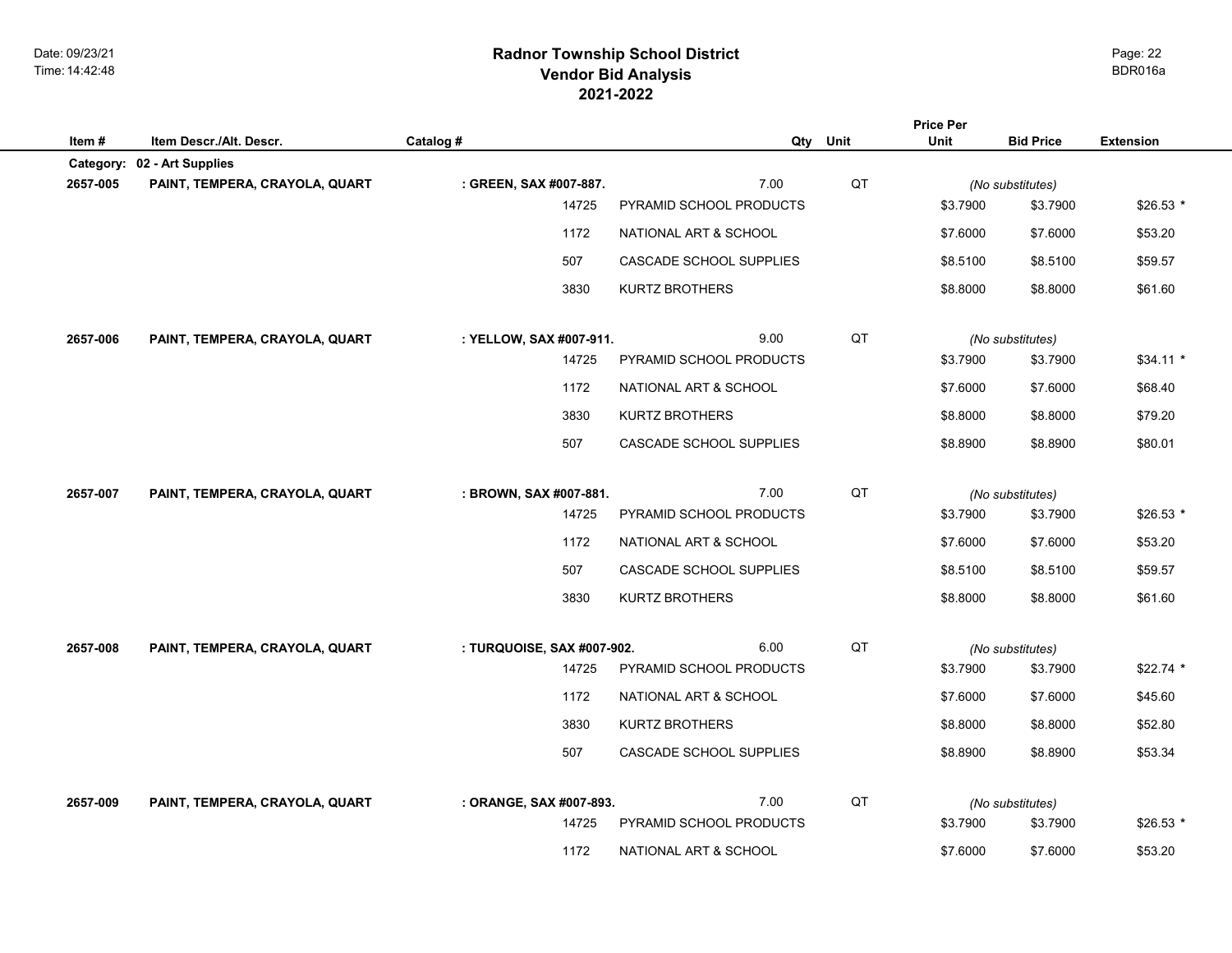## **2021-2022 Radnor Township School District Vendor Bid Analysis** BDR016a

| Item#    | Item Descr./Alt. Descr.              | Catalog #                | Qty                            | Unit | <b>Price Per</b><br>Unit | <b>Bid Price</b> | <b>Extension</b> |
|----------|--------------------------------------|--------------------------|--------------------------------|------|--------------------------|------------------|------------------|
|          | Category: 02 - Art Supplies          |                          |                                |      |                          |                  |                  |
| 2657-009 | PAINT, TEMPERA, CRAYOLA, QUART       | : ORANGE, SAX #007-893.  | 7.00                           | QT   |                          | (No substitutes) |                  |
|          |                                      | 3830                     | <b>KURTZ BROTHERS</b>          |      | \$8.8000                 | \$8.8000         | \$61.60          |
|          |                                      | 507                      | <b>CASCADE SCHOOL SUPPLIES</b> |      | \$8.8900                 | \$8.8900         | \$62.23          |
| 2657-010 | PAINT, TEMPERA, CRAYOLA, QUART       | : MAGENTA, SAX #007-890. | 5.00                           | QT   |                          | (No substitutes) |                  |
|          |                                      | 14725                    | PYRAMID SCHOOL PRODUCTS        |      | \$3.7900                 | \$3.7900         | \$18.95 *        |
|          |                                      | 1172                     | NATIONAL ART & SCHOOL          |      | \$7.6000                 | \$7.6000         | \$38.00          |
|          |                                      | 3830                     | KURTZ BROTHERS                 |      | \$8.8000                 | \$8.8000         | \$44.00          |
|          |                                      | 507                      | CASCADE SCHOOL SUPPLIES        |      | \$8.8900                 | \$8.8900         | \$44.45          |
| 2657-011 | PAINT, TEMPERA, CRAYOLA, QUART       | : VIOLET, SAX #007-905.  | 7.00                           | QT   |                          | (No substitutes) |                  |
|          |                                      | 14725                    | PYRAMID SCHOOL PRODUCTS        |      | \$3.7900                 | \$3.7900         | $$26.53*$        |
|          |                                      | 1172                     | NATIONAL ART & SCHOOL          |      | \$7.6000                 | \$7.6000         | \$53.20          |
|          |                                      | 3830                     | KURTZ BROTHERS                 |      | \$8.8000                 | \$8.8000         | \$61.60          |
|          |                                      | 507                      | CASCADE SCHOOL SUPPLIES        |      | \$8.8900                 | \$8.8900         | \$62.23          |
| 2657-012 | PAINT, TEMPERA, CRAYOLA, QUART       | : PEACH, SAX #007-896.   | 4.00                           | QT   |                          | (No substitutes) |                  |
|          |                                      | 14725                    | PYRAMID SCHOOL PRODUCTS        |      | \$3.7900                 | \$3.7900         | $$15.16*$        |
|          |                                      | 1172                     | NATIONAL ART & SCHOOL          |      | \$7.6000                 | \$7.6000         | \$30.40          |
|          |                                      | 3830                     | <b>KURTZ BROTHERS</b>          |      | \$8.8000                 | \$8.8000         | \$35.20          |
|          |                                      | 507                      | CASCADE SCHOOL SUPPLIES        |      | \$8.8900                 | \$8.8900         | \$35.56          |
| 2658-004 | PAINT, TEMPERA, PRANG, LIQUID, QUART | : MAGENTA #23218         | 1.00                           | QT   |                          | (No substitutes) |                  |
|          |                                      | 507                      | CASCADE SCHOOL SUPPLIES        |      | \$1.8800                 | \$1.8800         | $$1.88$ *        |
|          |                                      | 14725                    | PYRAMID SCHOOL PRODUCTS        |      | \$1.9500                 | \$1.9500         | \$1.95           |
|          |                                      | 3830                     | <b>KURTZ BROTHERS</b>          |      | \$2.0800                 | \$2.0800         | \$2.08           |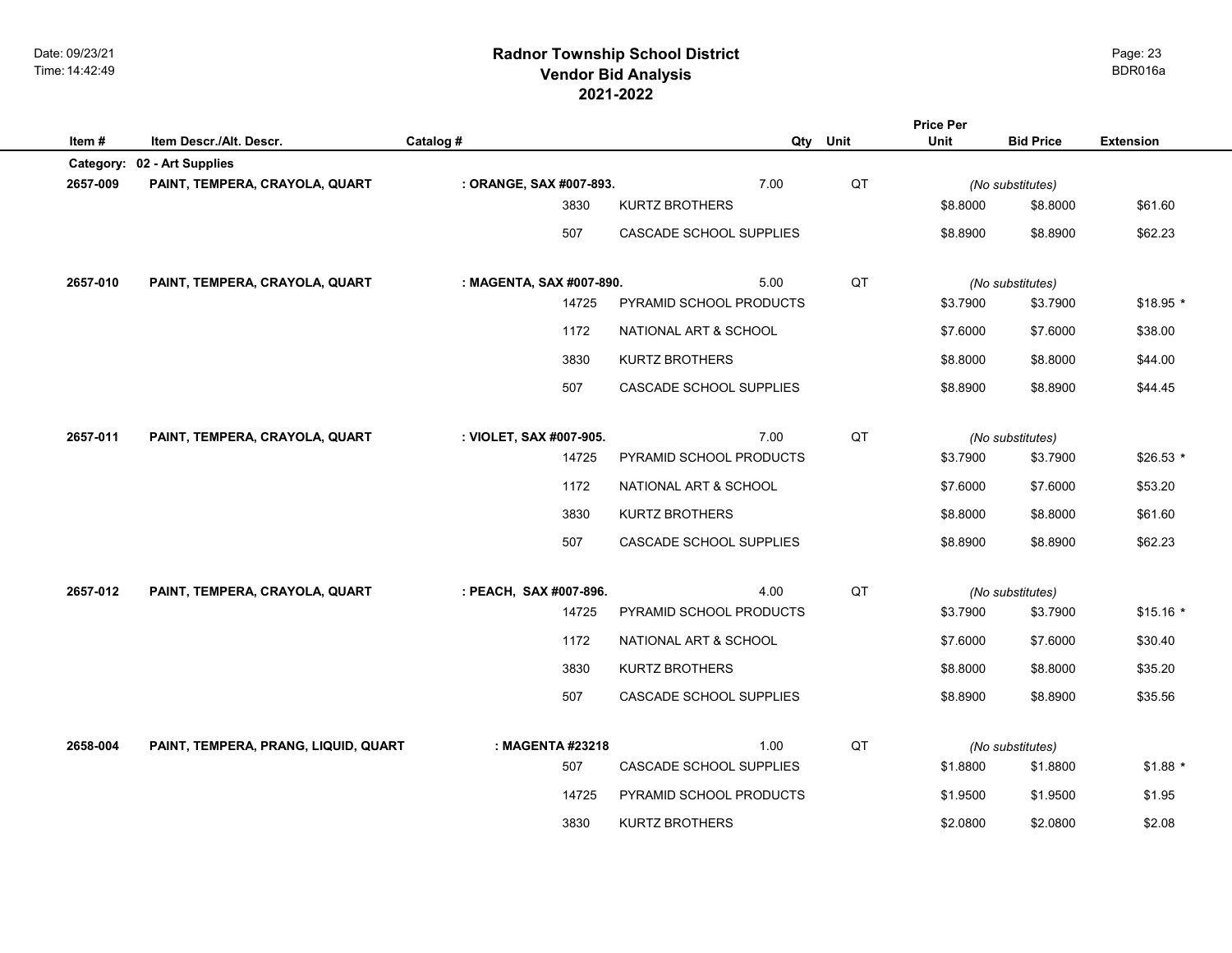Date: 09/23/21 Time: 14:42:49

| Item#     | Item Descr./Alt. Descr.                                                                       | Catalog # |                 |                         | Qty   | Unit | Unit     | <b>Bid Price</b> | <b>Extension</b> |
|-----------|-----------------------------------------------------------------------------------------------|-----------|-----------------|-------------------------|-------|------|----------|------------------|------------------|
| Category: | 02 - Art Supplies                                                                             |           |                 |                         |       |      |          |                  |                  |
| 2658-007  | PAINT, TEMPERA, PRANG, LIQUID, QUART                                                          |           | : VIOLET #23206 |                         | 1.00  | QT   |          | (No substitutes) |                  |
|           |                                                                                               |           | 507             | CASCADE SCHOOL SUPPLIES |       |      | \$1.8800 | \$1.8800         | $$1.88$ *        |
|           |                                                                                               |           | 14725           | PYRAMID SCHOOL PRODUCTS |       |      | \$1.9500 | \$1.9500         | \$1.95           |
|           |                                                                                               |           | 3830            | KURTZ BROTHERS          |       |      | \$2.0800 | \$2.0800         | \$2.08           |
| 2660-004  | PAINT, TEMPERA, SAX VERSATEMP: SAX VERSATEMP TEMPERA PAINT, WHITE                             |           |                 |                         | 5.00  | QT   |          | (No substitutes) |                  |
|           |                                                                                               |           | 507             | CASCADE SCHOOL SUPPLIES |       |      | \$1.8800 | \$1.8800         | $$9.40*$         |
| 2660-012  | PAINT, TEMPERA, SAX VERSATEMP: SAX VERSATEMP TEMPERA PAINT, YELLOW, #1440707,<br><b>QUART</b> |           |                 |                         | 5.00  | QT   |          | (No substitutes) |                  |
|           |                                                                                               |           | 507             | CASCADE SCHOOL SUPPLIES |       |      | \$2.0000 | \$2.0000         | $$10.00*$        |
| 2665-001  | PAINT, TEMPRA CAKES, 2-1/4" ROUND, RICHESON: BROWN, TRIARCO #15025                            |           |                 |                         | 6.00  | EA   |          | (No substitutes) |                  |
|           |                                                                                               |           | 871             | <b>DICK BLICK</b>       |       |      | \$0.9700 | \$0.9700         | \$5.82 *         |
| 2665-002  | PAINT, TEMPRA CAKES, 2-1/4" ROUND, RICHESON: YELLOW, TRIARCO #15070                           |           |                 |                         | 12.00 | EA   |          | (No substitutes) |                  |
|           |                                                                                               |           | 871             | <b>DICK BLICK</b>       |       |      | \$0.9700 | \$0.9700         | $$11.64$ *       |
| 2665-003  | PAINT, TEMPRA CAKES, 2-1/4" ROUND, RICHESON: RED, TRIARCO #15050                              |           |                 |                         | 6.00  | EA   |          | (No substitutes) |                  |
|           |                                                                                               |           | 871             | <b>DICK BLICK</b>       |       |      | \$0.9700 | \$0.9700         | $$5.82$ *        |
| 2665-004  | PAINT, TEMPRA CAKES, 2-1/4" ROUND, RICHESON: PURPLE, TRIARCO #15045                           |           |                 |                         | 12.00 | EA   |          | (No substitutes) |                  |
|           |                                                                                               |           | 871             | <b>DICK BLICK</b>       |       |      | \$0.9700 | \$0.9700         | $$11.64$ *       |
| 2665-005  | PAINT, TEMPRA CAKES, 2-1/4" ROUND, RICHESON: GREEN, TRIARCO #15035                            |           |                 |                         | 6.00  | EA   |          | (No substitutes) |                  |
|           |                                                                                               |           | 871             | <b>DICK BLICK</b>       |       |      | \$0.9700 | \$0.9700         | $$5.82$ *        |
| 2665-006  | PAINT, TEMPRA CAKES, 2-1/4" ROUND, RICHESON: BLUE, TRIARCO #15020                             |           |                 |                         | 6.00  | EA   |          | (No substitutes) |                  |
|           |                                                                                               |           | 871             | <b>DICK BLICK</b>       |       |      | \$0.9700 | \$0.9700         | $$5.82*$         |

Page: 24

**Price Per**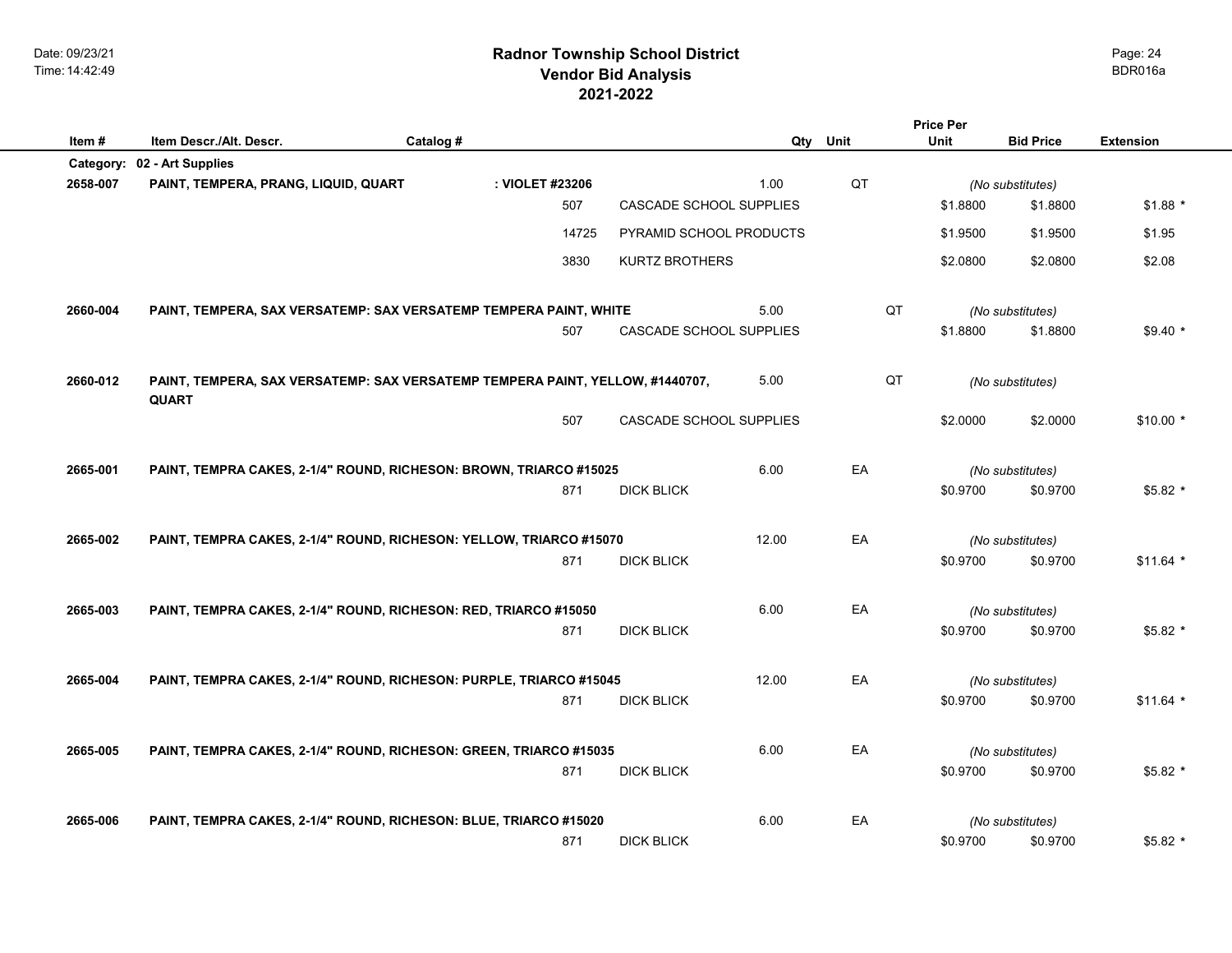**Item # Item Descr./Alt. Descr. Catalog # Qty Unit Bid Price Extension**

|          | Category: 02 - Art Supplies                                                        |       |                         |        |           |           |                  |            |
|----------|------------------------------------------------------------------------------------|-------|-------------------------|--------|-----------|-----------|------------------|------------|
| 2665-007 | PAINT, TEMPRA CAKES, 2-1/4" ROUND, RICHESON: ORANGE, TRIARCO #15040                |       |                         | 6.00   | EA        |           | (No substitutes) |            |
|          |                                                                                    | 871   | <b>DICK BLICK</b>       |        |           | \$0.9700  | \$0.9700         | $$5.82*$   |
|          |                                                                                    |       |                         |        |           |           |                  |            |
| 2665-008 | PAINT, TEMPRA CAKES, 2-1/4" ROUND, RICHESON: TURQUOISE, TRIARCO #15055             |       |                         | 12.00  | EA        |           | (No substitutes) |            |
|          |                                                                                    | 871   | <b>DICK BLICK</b>       |        |           | \$0.9700  | \$0.9700         | $$11.64$ * |
|          |                                                                                    |       |                         |        |           |           |                  |            |
| 2665-009 | PAINT, TEMPRA CAKES, 2-1/4" ROUND, RICHESON: CERISE, 2-1/4" ROUND, RICHESON 101334 |       |                         | 6.00   | EA        |           | (No substitutes) |            |
|          |                                                                                    | 871   | <b>DICK BLICK</b>       |        |           | \$0.9700  | \$0.9700         | $$5.82$ *  |
|          |                                                                                    |       |                         |        |           |           |                  |            |
| 2665-010 | PAINT, TEMPRA CAKES, 2-1/4" ROUND, RICHESON: BLACK, TRIARCO #15015                 |       |                         | 6.00   | EA        |           | (No substitutes) |            |
|          |                                                                                    | 871   | <b>DICK BLICK</b>       |        |           | \$0.9700  | \$0.9700         | $$5.82*$   |
|          |                                                                                    |       |                         |        |           |           |                  |            |
| 2670-010 | PAINT, WATERCOLOR SET PRANG OVAL PAN: SET OF 16                                    |       |                         | 215.00 | <b>ST</b> |           | (No substitutes) |            |
|          |                                                                                    | 14725 | PYRAMID SCHOOL PRODUCTS |        |           | \$3.9500  | \$3.9500         | \$849.25 * |
|          |                                                                                    |       |                         |        |           |           |                  |            |
|          |                                                                                    | 3830  | <b>KURTZ BROTHERS</b>   |        |           | \$5.1700  | \$5.1700         | \$1,111.55 |
|          |                                                                                    | 507   | CASCADE SCHOOL SUPPLIES |        |           | \$6.0800  | \$6.0800         | \$1,307.20 |
|          |                                                                                    |       |                         |        |           |           |                  |            |
| 2679-020 | PAINT, TEMPERA CAKES: REEVES WATERCOLOR SET, 24 TUBE SET, BLICK #00345-0029        |       |                         | 2.00   | <b>ST</b> |           | (No substitutes) |            |
|          |                                                                                    | 871   | <b>DICK BLICK</b>       |        |           | \$13.2000 | \$13.2000        | $$26.40*$  |
|          |                                                                                    |       |                         |        |           |           |                  |            |
| 2711-001 | INK, BLOCK PRINTING, WATER SOLUBLE, 5 OZ, SPEEDBALL: BLUE                          |       |                         | 22.00  | EA        |           | (No substitutes) |            |
|          |                                                                                    | 14725 | PYRAMID SCHOOL PRODUCTS |        |           | \$5.7900  | \$5.7900         | \$127.38 * |
|          |                                                                                    | 871   | <b>DICK BLICK</b>       |        |           | \$6.7300  | \$6.7300         | \$148.06   |
|          |                                                                                    | 507   | CASCADE SCHOOL SUPPLIES |        |           | \$7.7300  | \$7.7300         | \$170.06   |
|          |                                                                                    |       |                         |        |           |           |                  |            |
| 2711-002 | INK, BLOCK PRINTING, WATER SOLUBLE, 5 OZ, SPEEDBALL: BLACK                         |       |                         | 22.00  | EA        |           | (No substitutes) |            |
|          |                                                                                    | 14725 | PYRAMID SCHOOL PRODUCTS |        |           | \$5.7900  | \$5.7900         | \$127.38 * |
|          |                                                                                    |       |                         |        |           |           |                  |            |
|          |                                                                                    | 871   | <b>DICK BLICK</b>       |        |           | \$6.7300  | \$6.7300         | \$148.06   |
|          |                                                                                    |       |                         |        |           |           |                  |            |

Page: 25

**Price Per Unit**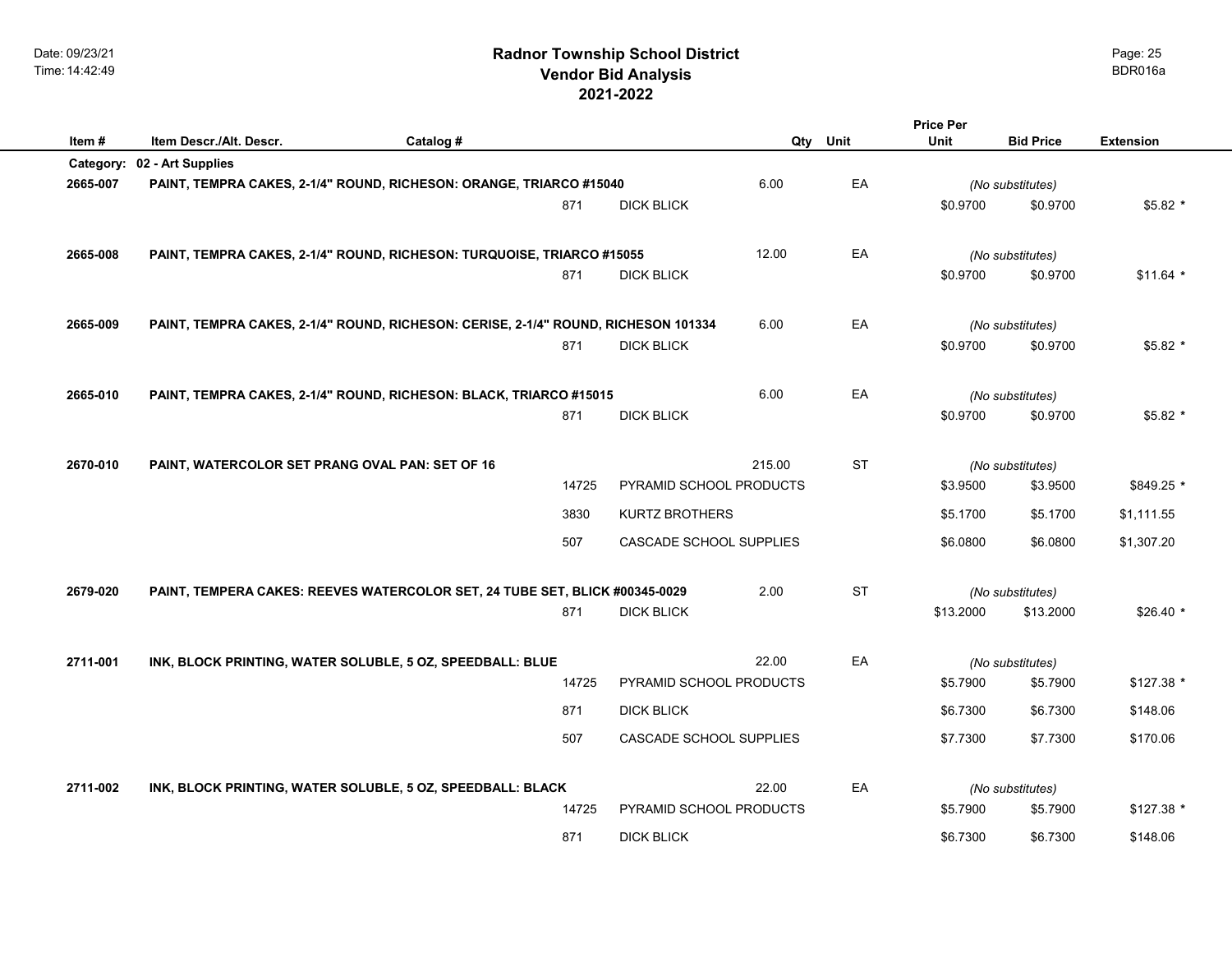| Item#     | Item Descr./Alt. Descr. | Catalog #                                                   |       | Qty                     | Unit | Unit     | <b>Bid Price</b> | <b>Extension</b> |
|-----------|-------------------------|-------------------------------------------------------------|-------|-------------------------|------|----------|------------------|------------------|
| Category: | 02 - Art Supplies       |                                                             |       |                         |      |          |                  |                  |
| 2711-002  |                         | INK, BLOCK PRINTING, WATER SOLUBLE, 5 OZ, SPEEDBALL: BLACK  |       | 22.00                   | EA   |          | (No substitutes) |                  |
|           |                         |                                                             | 507   | CASCADE SCHOOL SUPPLIES |      | \$7.8400 | \$7.8400         | \$172.48         |
|           |                         |                                                             |       |                         |      |          |                  |                  |
| 2711-003  |                         | INK, BLOCK PRINTING, WATER SOLUBLE, 5 OZ, SPEEDBALL: RED    |       | 6.00                    | EA   |          | (No substitutes) |                  |
|           |                         |                                                             | 14725 | PYRAMID SCHOOL PRODUCTS |      | \$5.7900 | \$5.7900         | $$34.74$ *       |
|           |                         |                                                             | 871   | <b>DICK BLICK</b>       |      | \$6.7300 | \$6.7300         | \$40.38          |
|           |                         |                                                             | 507   | CASCADE SCHOOL SUPPLIES |      | \$7.8400 | \$7.8400         | \$47.04          |
|           |                         |                                                             |       |                         |      |          |                  |                  |
| 2711-004  |                         | INK, BLOCK PRINTING, WATER SOLUBLE, 5 OZ, SPEEDBALL: ORANGE |       | 6.00                    | EA   |          | (No substitutes) |                  |
|           |                         |                                                             | 14725 | PYRAMID SCHOOL PRODUCTS |      | \$5.7900 | \$5.7900         | $$34.74$ *       |
|           |                         |                                                             | 871   | <b>DICK BLICK</b>       |      | \$6.7300 | \$6.7300         | \$40.38          |
|           |                         |                                                             | 507   | CASCADE SCHOOL SUPPLIES |      | \$7.7300 | \$7.7300         | \$46.38          |
|           |                         |                                                             |       |                         |      |          |                  |                  |
| 2711-005  |                         | INK, BLOCK PRINTING, WATER SOLUBLE, 5 OZ, SPEEDBALL: YELLOW |       | 6.00                    | EA   |          | (No substitutes) |                  |
|           |                         |                                                             | 14725 | PYRAMID SCHOOL PRODUCTS |      | \$5.7900 | \$5.7900         | $$34.74$ *       |
|           |                         |                                                             | 871   | <b>DICK BLICK</b>       |      | \$6.7300 | \$6.7300         | \$40.38          |
|           |                         |                                                             | 507   | CASCADE SCHOOL SUPPLIES |      | \$7.8400 | \$7.8400         | \$47.04          |
|           |                         |                                                             |       |                         |      |          |                  |                  |
| 2711-006  |                         | INK, BLOCK PRINTING, WATER SOLUBLE, 5 OZ, SPEEDBALL: VIOLET |       | 6.00                    | EA   |          | (No substitutes) |                  |
|           |                         |                                                             | 14725 | PYRAMID SCHOOL PRODUCTS |      | \$5.7900 | \$5.7900         | $$34.74$ *       |
|           |                         |                                                             | 871   | <b>DICK BLICK</b>       |      | \$6.7300 | \$6.7300         | \$40.38          |
|           |                         |                                                             |       |                         |      |          |                  |                  |
| 2711-007  |                         | INK, BLOCK PRINTING, WATER SOLUBLE, 5 OZ, SPEEDBALL: GREEN  |       | 6.00                    | EA   |          | (No substitutes) |                  |
|           |                         |                                                             | 14725 | PYRAMID SCHOOL PRODUCTS |      | \$5.7900 | \$5.7900         | $$34.74$ *       |
|           |                         |                                                             | 871   | <b>DICK BLICK</b>       |      | \$6.7300 | \$6.7300         | \$40.38          |

Page: 26

**Price Per**

507 CASCADE SCHOOL SUPPLIES \$7.8400 \$7.8400 \$47.04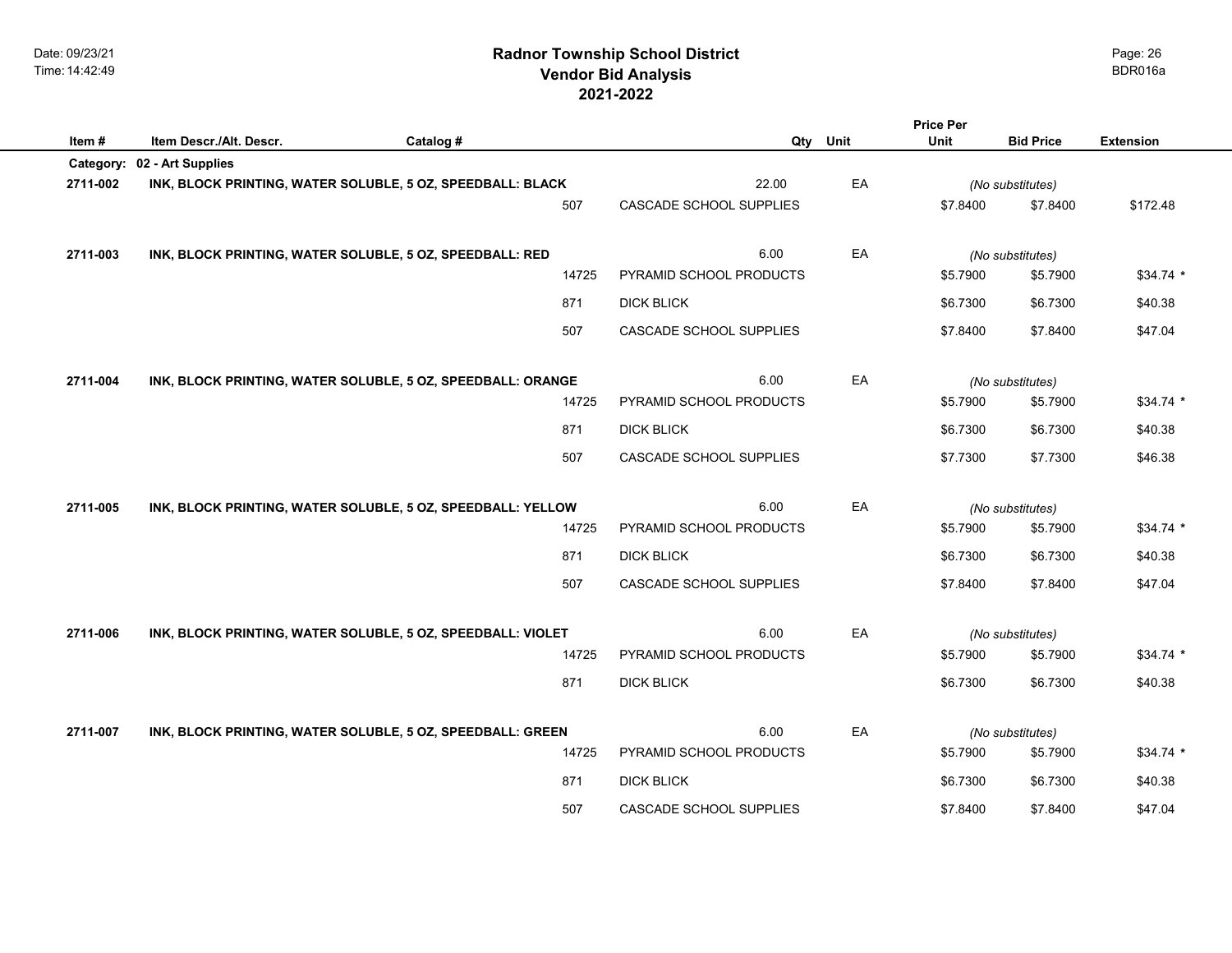| Item#     | Item Descr./Alt. Descr. | Catalog #                                                      | Qty                     | Unit | Unit             | <b>Bid Price</b> | <b>Extension</b> |
|-----------|-------------------------|----------------------------------------------------------------|-------------------------|------|------------------|------------------|------------------|
| Category: | 02 - Art Supplies       |                                                                |                         |      |                  |                  |                  |
| 2711-008  |                         | INK, BLOCK PRINTING, WATER SOLUBLE, 5 OZ, SPEEDBALL: TURQUOISE | 6.00                    | EA   |                  | (No substitutes) |                  |
|           |                         | 14725                                                          | PYRAMID SCHOOL PRODUCTS |      | \$5.7900         | \$5.7900         | $$34.74$ *       |
|           |                         | 871                                                            | <b>DICK BLICK</b>       |      | \$6.7300         | \$6.7300         | \$40.38          |
| 2711-009  |                         | INK, BLOCK PRINTING, WATER SOLUBLE, 5 OZ, SPEEDBALL: MAGENTA   | 6.00                    | EA   | (No substitutes) |                  |                  |
|           |                         | 14725                                                          | PYRAMID SCHOOL PRODUCTS |      | \$5.7900         | \$5.7900         | $$34.74$ *       |
|           |                         | 871                                                            | <b>DICK BLICK</b>       |      | \$6.7300         | \$6.7300         | \$40.38          |
| 2711-010  |                         | INK, BLOCK PRINTING, WATER SOLUBLE, 5 OZ, SPEEDBALL: WHITE     | 22.00                   | EA   |                  | (No substitutes) |                  |
|           |                         | 14725                                                          | PYRAMID SCHOOL PRODUCTS |      | \$5.7900         | \$5.7900         | $$127.38$ *      |
|           |                         | 871                                                            | <b>DICK BLICK</b>       |      | \$6.7300         | \$6.7300         | \$148.06         |
|           |                         | 507                                                            | CASCADE SCHOOL SUPPLIES |      | \$7.8400         | \$7.8400         | \$172.48         |
| 2711-011  |                         | INK, BLOCK PRINTING, WATER SOLUBLE, 5 OZ, SPEEDBALL: BROWN     | 6.00                    | EA   |                  | (No substitutes) |                  |
|           |                         | 14725                                                          | PYRAMID SCHOOL PRODUCTS |      | \$5.7900         | \$5.7900         | $$34.74$ *       |
|           |                         | 507                                                            | CASCADE SCHOOL SUPPLIES |      | \$5.9600         | \$5.9600         | \$35.76          |
|           |                         | 871                                                            | <b>DICK BLICK</b>       |      | \$6.7300         | \$6.7300         | \$40.38          |

| 2711-020 | INK, BLOCK PRINTING, WATER SOLUBLE, 5 OZ, SPEEDBALL: GOLD   |       | 6.00                    | EA | (No substitutes) |          |            |
|----------|-------------------------------------------------------------|-------|-------------------------|----|------------------|----------|------------|
|          |                                                             | 14725 | PYRAMID SCHOOL PRODUCTS |    | \$5.7900         | \$5.7900 | $$34.74$ * |
|          |                                                             | 871   | DICK BLICK              |    | \$6.7300         | \$6.7300 | \$40.38    |
| 2711-021 | INK, BLOCK PRINTING, WATER SOLUBLE, 5 OZ, SPEEDBALL: SILVER |       | 6.00                    | EA | (No substitutes) |          |            |
|          |                                                             | 14725 | PYRAMID SCHOOL PRODUCTS |    | \$5.7900         | \$5.7900 | $$34.74$ * |
|          |                                                             | 871   | <b>DICK BLICK</b>       |    | \$6.7300         | \$6.7300 | \$40.38    |

Page: 27

**Price Per**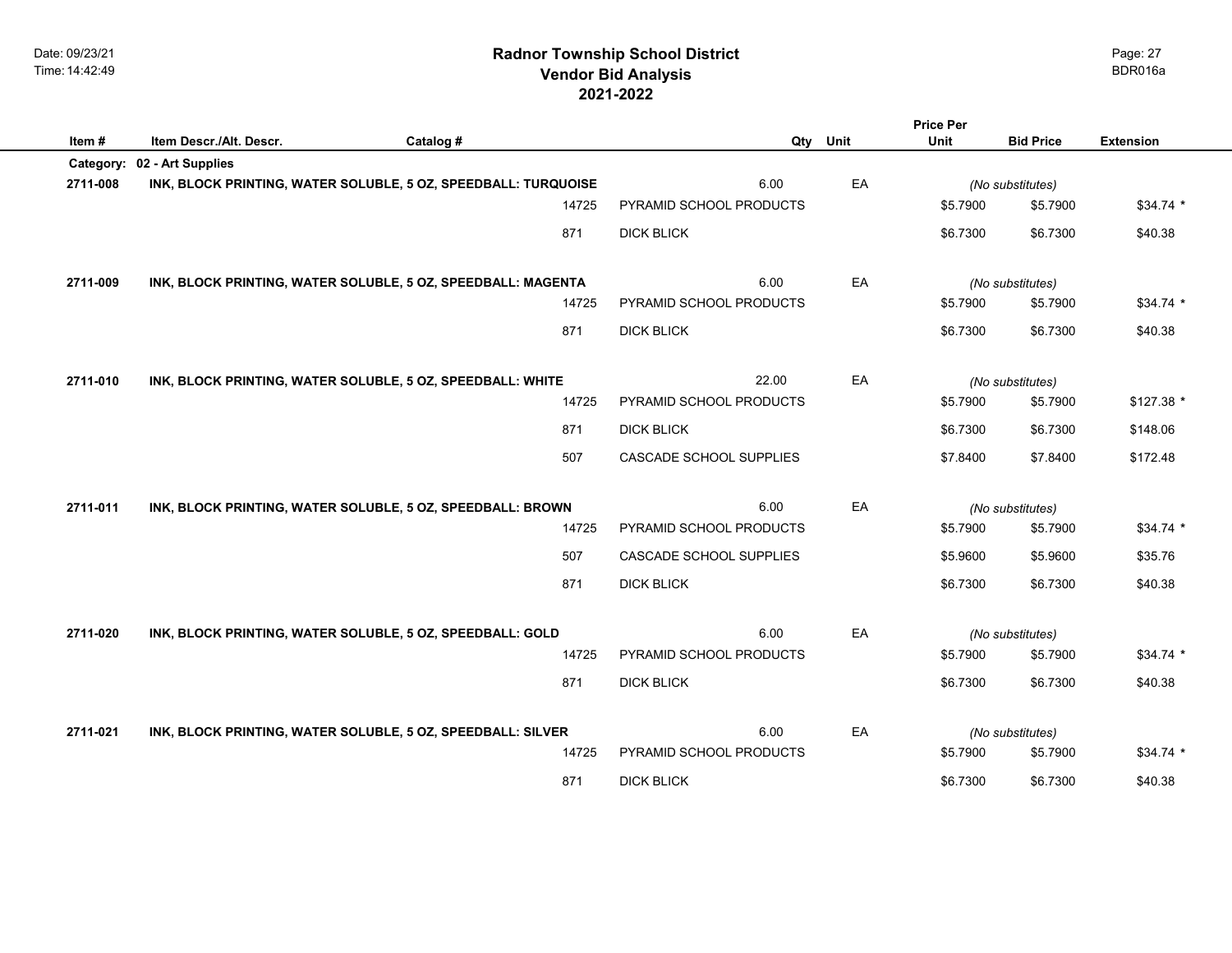# **2021-2022 Radnor Township School District Vendor Bid Analysis** BDR016a

|          |                                                                                  |                                   |                         |    | <b>Price Per</b> |                              |                  |
|----------|----------------------------------------------------------------------------------|-----------------------------------|-------------------------|----|------------------|------------------------------|------------------|
| Item#    | Item Descr./Alt. Descr.<br>Catalog #                                             |                                   | Qty Unit                |    | <b>Unit</b>      | <b>Bid Price</b>             | <b>Extension</b> |
|          | Category: 02 - Art Supplies                                                      |                                   |                         |    |                  |                              |                  |
| 2770-010 | PRINTING FOAM/LINOLEUM: PRINT FOAM FOR BLOCK PRINTING, 9" X12", 12/PKG           | <b>KURTZ BROTHERS</b>             | 50.00                   | PK |                  | (No substitutes)             |                  |
|          |                                                                                  | 3830                              |                         |    | \$4.1100         | \$4.1100                     | \$205.50 *       |
|          |                                                                                  | 14725                             | PYRAMID SCHOOL PRODUCTS |    | \$4.9500         | \$4.9500                     | \$247.50         |
|          |                                                                                  | 871<br><b>DICK BLICK</b>          |                         |    | \$5.0100         | \$5.0100                     | \$250.50         |
|          |                                                                                  | 507                               | CASCADE SCHOOL SUPPLIES |    | \$13.3800        | \$13.3800                    | \$669.00         |
| 2770-015 | PRINTING FOAM/LINOLEUM: SOFT CUT LINO BLOCK PRINTING MATERIAL, 4" X 6"           |                                   | 212.00                  | EA |                  |                              |                  |
|          |                                                                                  | 3830<br><b>KURTZ BROTHERS</b>     |                         |    | \$1.1600         | (No substitutes)<br>\$1.1600 | \$245.92 *       |
|          |                                                                                  | 871<br><b>DICK BLICK</b>          |                         |    | \$1.4200         | \$1.4200                     | \$301.04         |
| 2776-020 | PRINTING, LINOLEUM CUTTERS: CUTTER TOOL HANDLES, SPEEDBALL, BLICK #B40201-0000.0 |                                   | 12.00                   | EA |                  |                              |                  |
|          |                                                                                  | 14725                             | PYRAMID SCHOOL PRODUCTS |    | \$2.9500         | \$2.9500                     | $$35.40*$        |
|          |                                                                                  |                                   |                         |    |                  |                              |                  |
|          |                                                                                  | 871<br><b>DICK BLICK</b>          |                         |    | \$3.1300         | \$3.1300                     | \$37.56          |
|          |                                                                                  | 507                               | CASCADE SCHOOL SUPPLIES |    | \$3.4500         | \$3.4500                     | \$41.40          |
| 2792-001 | INK, PADS: INK PADS, BLACK, WASHABLE INK. SAX #440-111.                          |                                   | 8.00                    | EA |                  |                              |                  |
|          |                                                                                  | 3830<br><b>KURTZ BROTHERS</b>     |                         |    | \$2.0600         | \$2.0600                     | $$16.48$ *       |
|          |                                                                                  | 507                               | CASCADE SCHOOL SUPPLIES |    | \$3.7800         | \$3.7800                     | \$30.24          |
|          |                                                                                  | 3991<br><b>LAKESHORE LEARNING</b> |                         |    | \$3.7900         | \$3.7900                     | \$30.32          |
| 2810-050 | BOARD, MAT: MELTON MOUNT, JET BLACK, 22 X 28", 10 PLY, KURTZ # 40526             |                                   | 100.00                  | EA |                  | (No substitutes)             |                  |
|          |                                                                                  | 3830<br><b>KURTZ BROTHERS</b>     |                         |    | \$2.0200         | \$2.0200                     | \$202.00 *       |
|          | Alt Bid: 112106 - -sold 10 sheets/pack                                           | 507                               | CASCADE SCHOOL SUPPLIES |    | \$23.1000        | \$23.1000                    | \$2,310.00       |
| 2815-003 | BOARD, MAT FRAMES: PRE-CUT, 12/PKG, BLACK, 17" X 23",                            | <b>BLICK B17213-2002</b>          | 2.00                    | PK |                  |                              |                  |
|          |                                                                                  | 871<br><b>DICK BLICK</b>          |                         |    | \$10.5700        | \$10.5700                    | $$21.14*$        |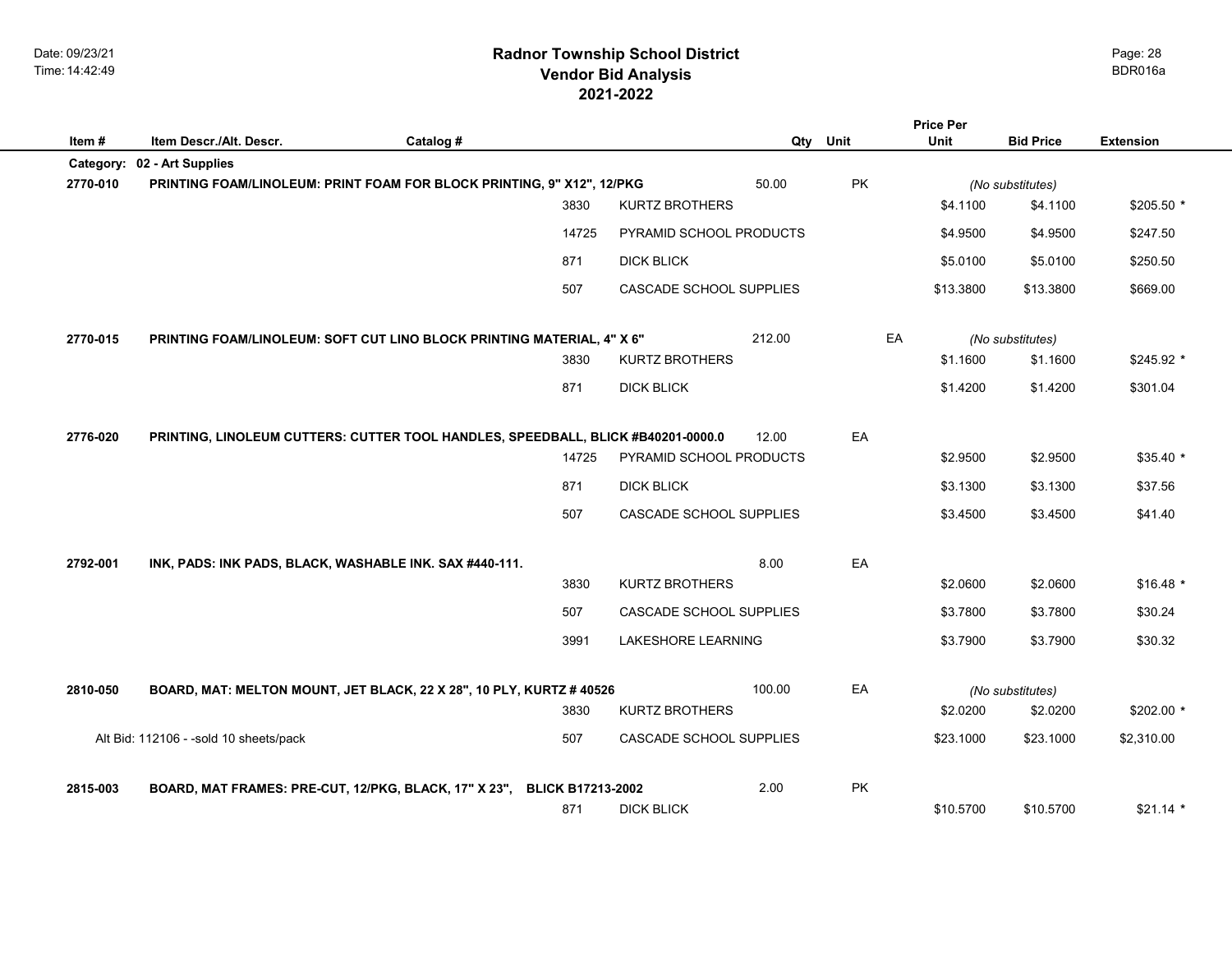## **2021-2022 Radnor Township School District Vendor Bid Analysis** BDR016a

| Item#    | Item Descr./Alt. Descr.                                                                             |           |      |                           |      | Qty Unit | <b>Price Per</b><br>Unit |                  |                  |
|----------|-----------------------------------------------------------------------------------------------------|-----------|------|---------------------------|------|----------|--------------------------|------------------|------------------|
|          | Category: 02 - Art Supplies                                                                         | Catalog # |      |                           |      |          |                          | <b>Bid Price</b> | <b>Extension</b> |
| 2815-005 | BOARD, MAT FRAMES: PRECUT 17" X 22" WITH WINDOW 12" X 18", 12/PACK, WHITE                           |           |      |                           | 2.00 | PK       |                          | (No substitutes) |                  |
|          |                                                                                                     |           | 871  | <b>DICK BLICK</b>         |      |          | \$6.0900                 | \$6.0900         | $$12.18$ *       |
|          |                                                                                                     |           |      |                           |      |          |                          |                  |                  |
| 2820-010 | BOARD, POSTER: BOARD, POSTER, MED WT, 6-PLY 100 SHT/PKG 22" X 28", WHITE. KURTZ<br>#40259 OR EQUAL. |           |      |                           | 1.00 | PK       |                          |                  |                  |
|          | Alt Bid: 112145 - - sold 10 per pack                                                                |           | 507  | CASCADE SCHOOL SUPPLIES   |      |          | \$2.6400                 | \$2.6400         | \$2.64           |
|          |                                                                                                     |           | 3830 | <b>KURTZ BROTHERS</b>     |      |          | \$29.0000                | \$29.0000        | $$29.00*$        |
|          |                                                                                                     |           | 3991 | <b>LAKESHORE LEARNING</b> |      |          | \$58.8900                | \$58.8900        | \$58.89          |
|          |                                                                                                     |           |      |                           |      |          |                          |                  |                  |
| 2820-020 | BOARD, POSTER: BOARD, POSTER, 10 PLY, 22" X 28", WHITE                                              |           |      |                           | 1.00 | EA       |                          | (No substitutes) |                  |
|          |                                                                                                     |           | 3830 | <b>KURTZ BROTHERS</b>     |      |          | \$0.5300                 | \$0.5300         | $$0.53*$         |
|          |                                                                                                     |           |      |                           |      |          |                          |                  |                  |
| 2839-010 | PAPER, BLOCK PRINTING: SUBI, 9" X 12", ASSORTED COLORS, 40 SHTS/PKG                                 |           |      |                           | 3.00 | PK       |                          | (No substitutes) |                  |
|          |                                                                                                     |           | 507  | CASCADE SCHOOL SUPPLIES   |      |          | \$5.1500                 | \$5.1500         | $$15.45$ *       |
|          |                                                                                                     |           | 871  | <b>DICK BLICK</b>         |      |          | \$5.9500                 | \$5.9500         | \$17.85          |
|          |                                                                                                     |           |      |                           |      |          |                          |                  |                  |
| 2841-010 | PAPER, BOGUS: 12" X 18", 80 LB, 250 SHT/PKG, SAX #206-336.                                          |           | 3830 | <b>KURTZ BROTHERS</b>     | 1.00 | PK       | \$8.6600                 | \$8.6600         | $$8.66*$         |
|          |                                                                                                     |           | 871  | <b>DICK BLICK</b>         |      |          | \$19.0700                | \$19.0700        | \$19.07          |
|          |                                                                                                     |           |      |                           |      |          |                          |                  |                  |
| 2841-015 | PAPER, BOGUS: 18" X 24", 80 LB, 250 SHTS/PKG, NASCO 4100153                                         |           |      |                           | 4.00 | PK       |                          |                  |                  |
|          |                                                                                                     |           | 3830 | <b>KURTZ BROTHERS</b>     |      |          | \$17.3700                | \$17.3700        | $$69.48*$        |
|          |                                                                                                     |           | 871  | <b>DICK BLICK</b>         |      |          | \$41.8800                | \$41.8800        | \$167.52         |
|          |                                                                                                     |           |      |                           |      |          |                          |                  |                  |
| 2844-001 | PAPER, CONSTRUCTION, 12" X 18" 50 SHTS/PKG: YELLOW                                                  |           |      |                           | 9.00 | PK       |                          |                  |                  |
|          |                                                                                                     |           | 3830 | <b>KURTZ BROTHERS</b>     |      |          | \$1.3600                 | \$1.3600         | $$12.24$ *       |
|          |                                                                                                     |           | 507  | CASCADE SCHOOL SUPPLIES   |      |          | \$1.4700                 | \$1.4700         | \$13.23          |
|          |                                                                                                     |           | 5960 | S & S WORLDWIDE, INC.     |      |          | \$1.5700                 | \$1.5700         | \$14.13          |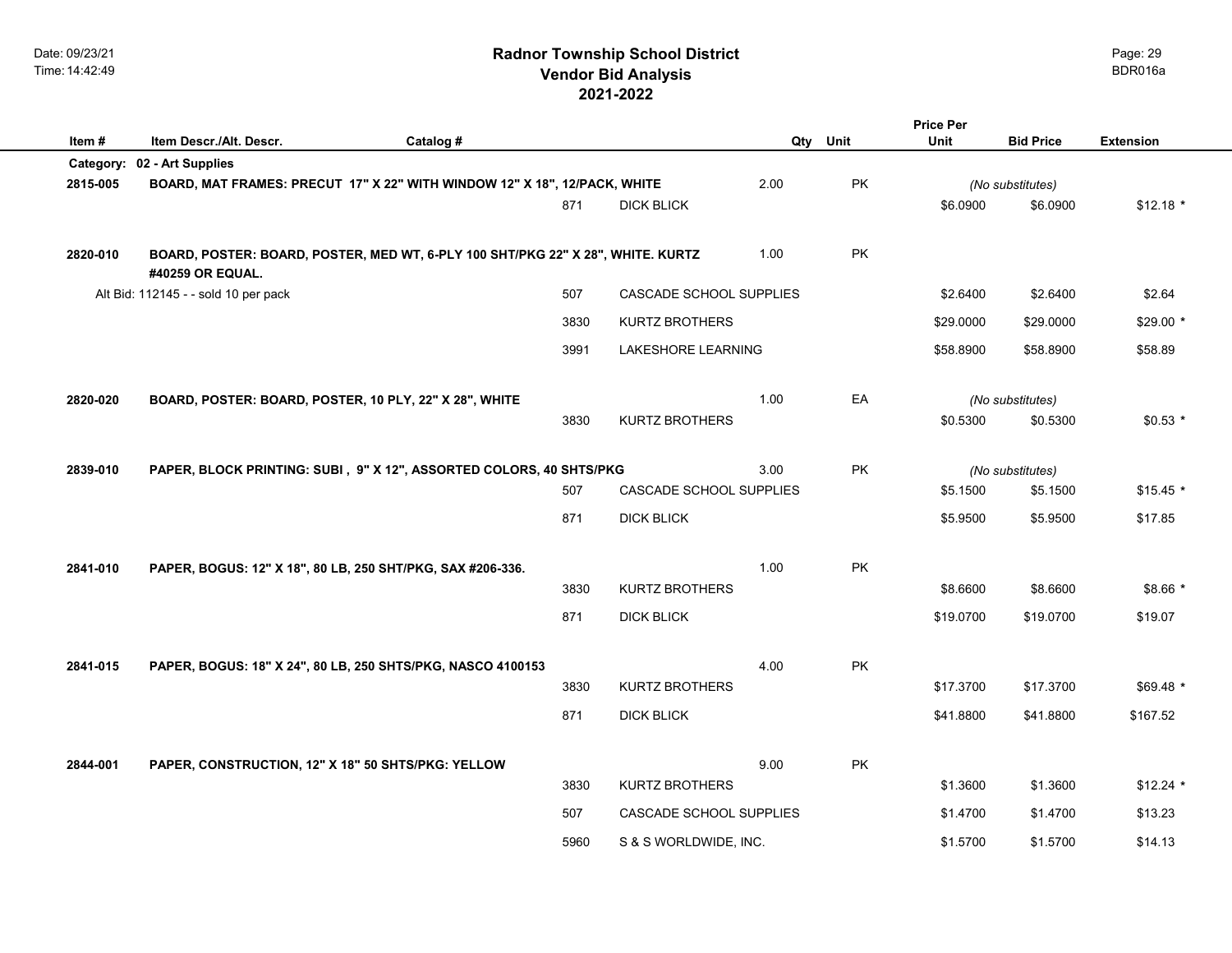## **2021-2022 Radnor Township School District Vendor Bid Analysis** BDR016a

|           |                                                    |           |      |                                   |      | <b>Price Per</b> |                  |                  |
|-----------|----------------------------------------------------|-----------|------|-----------------------------------|------|------------------|------------------|------------------|
| Item#     | Item Descr./Alt. Descr.                            | Catalog # |      | Qty                               | Unit | Unit             | <b>Bid Price</b> | <b>Extension</b> |
| Category: | 02 - Art Supplies                                  |           |      |                                   |      |                  |                  |                  |
| 2844-001  | PAPER, CONSTRUCTION, 12" X 18" 50 SHTS/PKG: YELLOW |           | 3991 | 9.00<br><b>LAKESHORE LEARNING</b> | PK   | \$2.1800         | \$2.1800         | \$19.62          |
|           |                                                    |           |      |                                   |      |                  |                  |                  |
| 2844-002  | PAPER, CONSTRUCTION, 12" X 18" 50 SHTS/PKG: WHITE  |           |      | 24.00                             | PK   |                  |                  |                  |
|           |                                                    |           | 3830 | <b>KURTZ BROTHERS</b>             |      | \$1.3600         | \$1.3600         | $$32.64$ *       |
|           |                                                    |           | 507  | CASCADE SCHOOL SUPPLIES           |      | \$1.4700         | \$1.4700         | \$35.28          |
|           |                                                    |           | 5960 | S & S WORLDWIDE, INC.             |      | \$1.5700         | \$1.5700         | \$37.68          |
|           |                                                    |           | 3991 | <b>LAKESHORE LEARNING</b>         |      | \$2.1800         | \$2.1800         | \$52.32          |
|           |                                                    |           |      |                                   |      |                  |                  |                  |
| 2844-003  | PAPER, CONSTRUCTION, 12" X 18" 50 SHTS/PKG: ORANGE |           |      | 8.00                              | PK   |                  |                  |                  |
|           |                                                    |           | 3830 | <b>KURTZ BROTHERS</b>             |      | \$1.3600         | \$1.3600         | $$10.88$ *       |
|           |                                                    |           | 507  | CASCADE SCHOOL SUPPLIES           |      | \$1.4700         | \$1.4700         | \$11.76          |
|           |                                                    |           | 5960 | S & S WORLDWIDE, INC.             |      | \$1.5700         | \$1.5700         | \$12.56          |
|           |                                                    |           | 3991 | <b>LAKESHORE LEARNING</b>         |      | \$2.1800         | \$2.1800         | \$17.44          |
|           |                                                    |           |      |                                   |      |                  |                  |                  |
| 2844-004  | PAPER, CONSTRUCTION, 12" X 18" 50 SHTS/PKG: PINK   |           | 3830 | 8.00<br><b>KURTZ BROTHERS</b>     | PK   | \$1.3600         | \$1.3600         | $$10.88$ *       |
|           |                                                    |           | 507  | CASCADE SCHOOL SUPPLIES           |      | \$1.4700         | \$1.4700         | \$11.76          |
|           |                                                    |           |      |                                   |      |                  |                  |                  |
|           |                                                    |           | 5960 | S & S WORLDWIDE, INC.             |      | \$1.5700         | \$1.5700         | \$12.56          |
|           |                                                    |           | 3991 | <b>LAKESHORE LEARNING</b>         |      | \$2.1800         | \$2.1800         | \$17.44          |
| 2844-005  | PAPER, CONSTRUCTION, 12" X 18" 50 SHTS/PKG: RED    |           |      | 9.00                              | PK   |                  |                  |                  |
|           |                                                    |           | 3830 | <b>KURTZ BROTHERS</b>             |      | \$1.3600         | \$1.3600         | $$12.24$ *       |
|           |                                                    |           | 507  | CASCADE SCHOOL SUPPLIES           |      | \$1.4700         | \$1.4700         | \$13.23          |
|           |                                                    |           | 5960 | S & S WORLDWIDE, INC.             |      | \$1.5700         | \$1.5700         | \$14.13          |
|           |                                                    |           | 3991 | LAKESHORE LEARNING                |      | \$2.1800         | \$2.1800         | \$19.62          |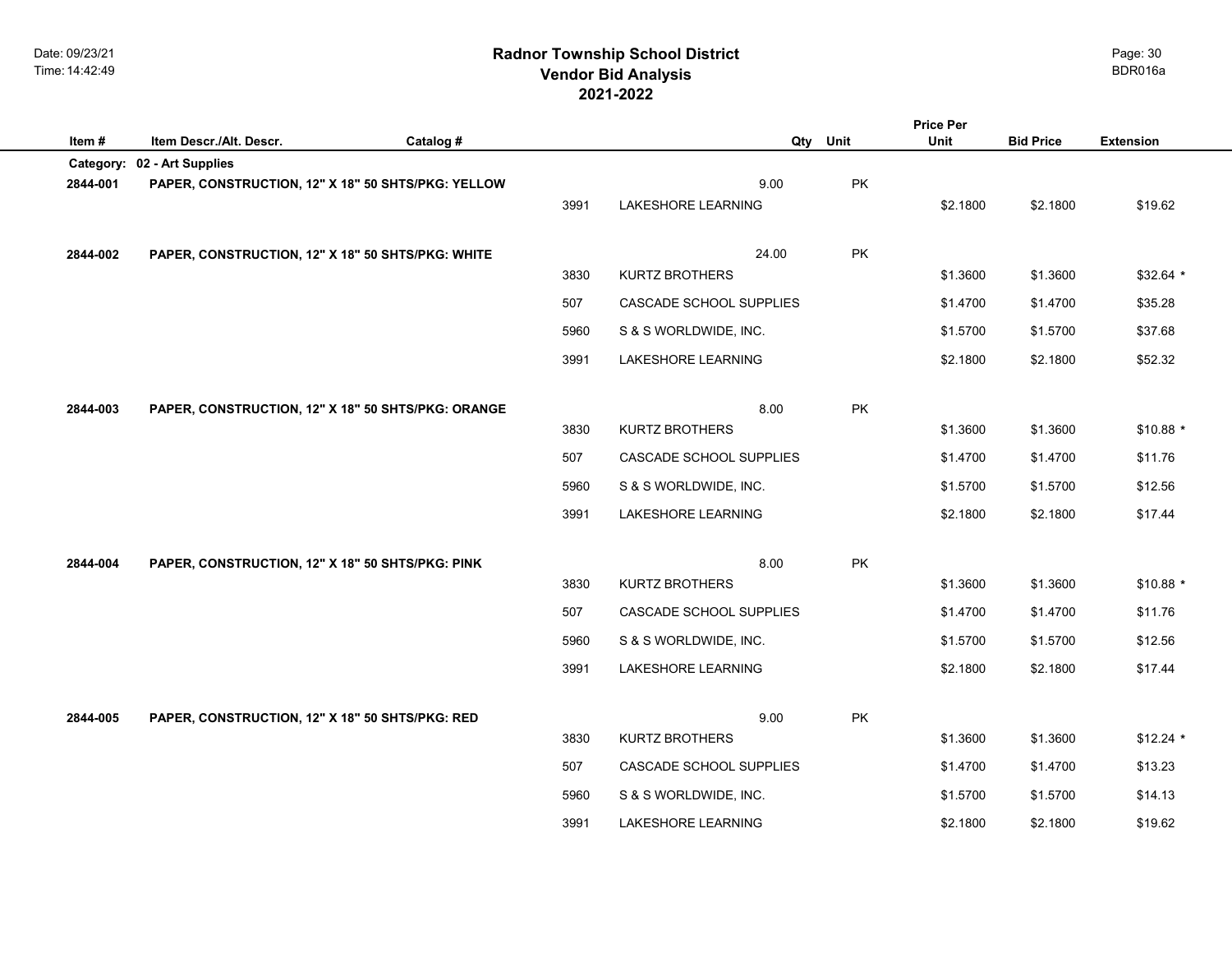## **2021-2022 Radnor Township School District Vendor Bid Analysis** BDR016a

|          |                                                        |           |      |                           |      | <b>Price Per</b> |          |                  |                  |  |
|----------|--------------------------------------------------------|-----------|------|---------------------------|------|------------------|----------|------------------|------------------|--|
| Item#    | Item Descr./Alt. Descr.                                | Catalog # |      |                           | Qty  | Unit             | Unit     | <b>Bid Price</b> | <b>Extension</b> |  |
|          | Category: 02 - Art Supplies                            |           |      |                           |      |                  |          |                  |                  |  |
| 2844-006 | PAPER, CONSTRUCTION, 12" X 18" 50 SHTS/PKG: MAGENTA    |           |      |                           | 5.00 | PK               |          |                  |                  |  |
|          |                                                        |           | 3830 | <b>KURTZ BROTHERS</b>     |      |                  | \$1.3600 | \$1.3600         | $$6.80*$         |  |
|          |                                                        |           |      |                           |      |                  |          |                  |                  |  |
| 2844-007 | PAPER, CONSTRUCTION, 12" X 18" 50 SHTS/PKG: TURQUOISE  |           |      |                           | 7.00 | PK               |          |                  |                  |  |
|          |                                                        |           | 3830 | <b>KURTZ BROTHERS</b>     |      |                  | \$1.3600 | \$1.3600         | $$9.52$ *        |  |
|          |                                                        |           | 507  | CASCADE SCHOOL SUPPLIES   |      |                  | \$1.4700 | \$1.4700         | \$10.29          |  |
|          |                                                        |           | 5960 | S & S WORLDWIDE, INC.     |      |                  | \$1.5700 | \$1.5700         | \$10.99          |  |
|          |                                                        |           |      |                           |      |                  |          |                  |                  |  |
| 2844-008 | PAPER, CONSTRUCTION, 12" X 18" 50 SHTS/PKG: VIOLET     |           |      |                           | 8.00 | PK               |          |                  |                  |  |
|          |                                                        |           | 3830 | <b>KURTZ BROTHERS</b>     |      |                  | \$1.3600 | \$1.3600         | $$10.88$ *       |  |
|          |                                                        |           | 507  | CASCADE SCHOOL SUPPLIES   |      |                  | \$1.4700 | \$1.4700         | \$11.76          |  |
|          |                                                        |           | 5960 | S & S WORLDWIDE, INC.     |      |                  | \$1.5700 | \$1.5700         | \$12.56          |  |
|          |                                                        |           | 3991 | LAKESHORE LEARNING        |      |                  | \$2.1800 | \$2.1800         | \$17.44          |  |
|          |                                                        |           |      |                           |      |                  |          |                  |                  |  |
| 2844-009 | PAPER, CONSTRUCTION, 12" X 18" 50 SHTS/PKG: LIGHT BLUE |           |      |                           | 8.00 | PK               |          |                  |                  |  |
|          |                                                        |           | 3830 | <b>KURTZ BROTHERS</b>     |      |                  | \$1.3500 | \$1.3500         | $$10.80*$        |  |
|          |                                                        |           | 507  | CASCADE SCHOOL SUPPLIES   |      |                  | \$1.4700 | \$1.4700         | \$11.76          |  |
|          |                                                        |           | 5960 | S & S WORLDWIDE, INC.     |      |                  | \$1.5700 | \$1.5700         | \$12.56          |  |
|          |                                                        |           | 3991 | <b>LAKESHORE LEARNING</b> |      |                  | \$2.1800 | \$2.1800         | \$17.44          |  |
|          |                                                        |           |      |                           |      |                  |          |                  |                  |  |
| 2844-010 | PAPER, CONSTRUCTION, 12" X 18" 50 SHTS/PKG: BLUE       |           |      |                           | 9.00 | PK               |          |                  |                  |  |
|          |                                                        |           | 3830 | <b>KURTZ BROTHERS</b>     |      |                  | \$1.3600 | \$1.3600         | $$12.24$ *       |  |
|          |                                                        |           | 507  | CASCADE SCHOOL SUPPLIES   |      |                  | \$1.4700 | \$1.4700         | \$13.23          |  |
|          |                                                        |           | 5960 | S & S WORLDWIDE, INC.     |      |                  | \$1.5700 | \$1.5700         | \$14.13          |  |
|          |                                                        |           | 3991 | <b>LAKESHORE LEARNING</b> |      |                  | \$2.1800 | \$2.1800         | \$19.62          |  |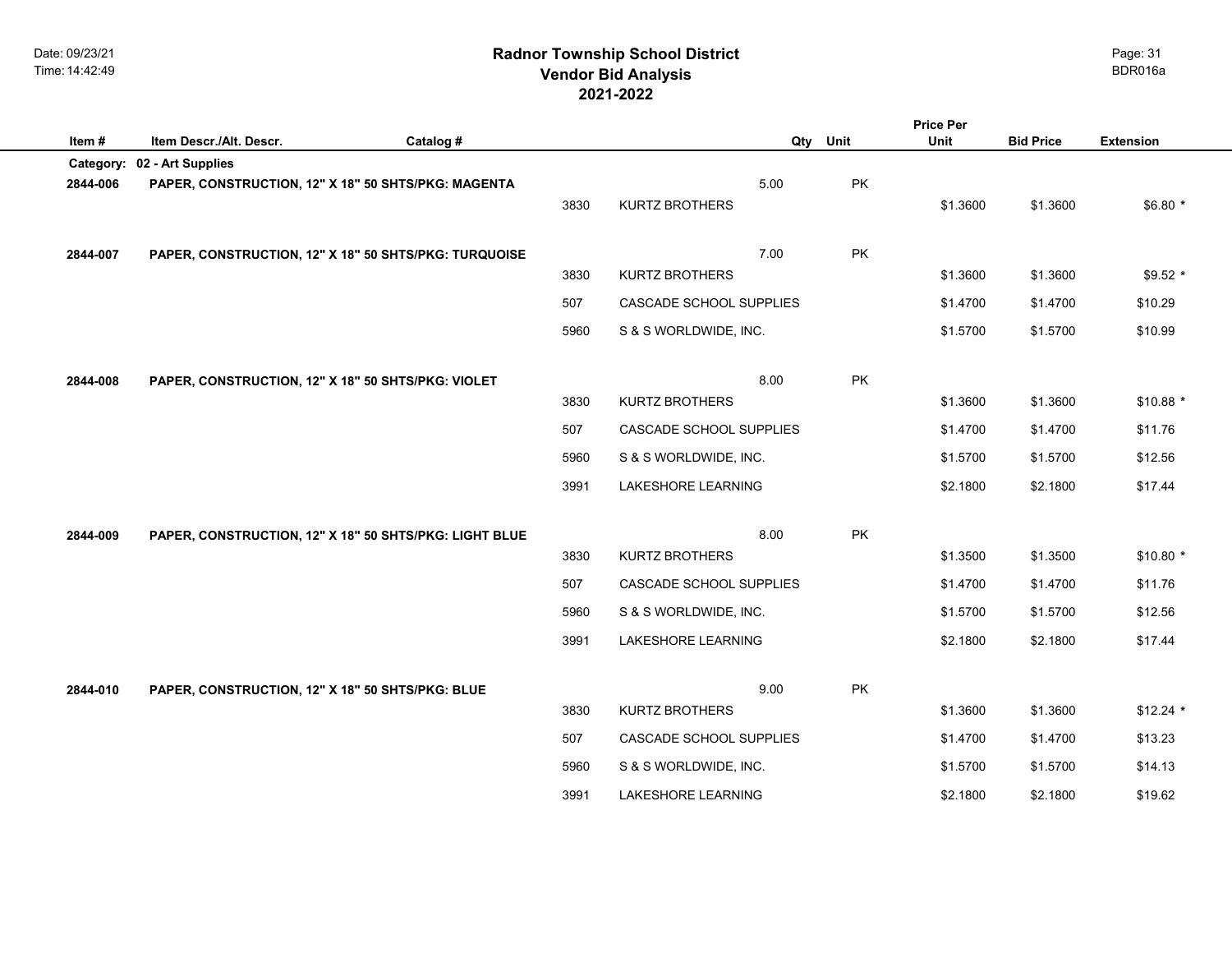## **2021-2022 Radnor Township School District Vendor Bid Analysis** BDR016a

| Item#    | Item Descr./Alt. Descr.     | Catalog #                                               |      |                           | Qty  | Unit | <b>Price Per</b><br>Unit | <b>Bid Price</b> | <b>Extension</b> |
|----------|-----------------------------|---------------------------------------------------------|------|---------------------------|------|------|--------------------------|------------------|------------------|
|          | Category: 02 - Art Supplies |                                                         |      |                           |      |      |                          |                  |                  |
| 2844-011 |                             | PAPER, CONSTRUCTION, 12" X 18" 50 SHTS/PKG: DARK BLUE   |      |                           | 5.00 | PK   |                          |                  |                  |
|          |                             |                                                         | 3830 | KURTZ BROTHERS            |      |      | \$1.3600                 | \$1.3600         | $$6.80*$         |
|          |                             |                                                         | 507  | CASCADE SCHOOL SUPPLIES   |      |      | \$1.4700                 | \$1.4700         | \$7.35           |
| 2844-012 |                             | PAPER, CONSTRUCTION, 12" X 18" 50 SHTS/PKG: XMAS GREEN  |      |                           | 9.00 | PK   |                          |                  |                  |
|          |                             |                                                         | 3830 | KURTZ BROTHERS            |      |      | \$1.3600                 | \$1.3600         | $$12.24$ *       |
|          |                             |                                                         | 507  | CASCADE SCHOOL SUPPLIES   |      |      | \$1.4700                 | \$1.4700         | \$13.23          |
|          |                             |                                                         | 5960 | S & S WORLDWIDE, INC.     |      |      | \$1.5700                 | \$1.5700         | \$14.13          |
|          |                             |                                                         | 3991 | LAKESHORE LEARNING        |      |      | \$2.1800                 | \$2.1800         | \$19.62          |
|          |                             |                                                         |      |                           |      |      |                          |                  |                  |
| 2844-014 |                             | PAPER, CONSTRUCTION, 12" X 18" 50 SHTS/PKG: LIGHT GREEN |      |                           | 5.00 | PK   |                          |                  |                  |
|          |                             |                                                         | 3830 | KURTZ BROTHERS            |      |      | \$1.4000                 | \$1.4000         | $$7.00*$         |
|          |                             |                                                         | 507  | CASCADE SCHOOL SUPPLIES   |      |      | \$1.4700                 | \$1.4700         | \$7.35           |
|          |                             |                                                         | 5960 | S & S WORLDWIDE, INC.     |      |      | \$1.5700                 | \$1.5700         | \$7.85           |
|          |                             |                                                         |      |                           |      |      |                          |                  |                  |
| 2844-015 |                             | PAPER, CONSTRUCTION, 12" X 18" 50 SHTS/PKG: PEARL GREY  |      |                           | 5.00 | PK   |                          |                  |                  |
|          |                             |                                                         | 3830 | KURTZ BROTHERS            |      |      | \$1.4000                 | \$1.4000         | $$7.00*$         |
|          |                             |                                                         | 507  | CASCADE SCHOOL SUPPLIES   |      |      | \$1.4700                 | \$1.4700         | \$7.35           |
|          |                             |                                                         | 5960 | S & S WORLDWIDE, INC.     |      |      | \$1.5700                 | \$1.5700         | \$7.85           |
|          |                             |                                                         | 3991 | <b>LAKESHORE LEARNING</b> |      |      | \$2.1800                 | \$2.1800         | \$10.90          |
| 2844-017 |                             |                                                         |      |                           | 7.00 | PK   |                          |                  |                  |
|          |                             | PAPER, CONSTRUCTION, 12" X 18" 50 SHTS/PKG: LIGHT BROWN | 3830 | KURTZ BROTHERS            |      |      | \$1.3600                 | \$1.3600         | $$9.52$ *        |
|          |                             |                                                         | 507  | CASCADE SCHOOL SUPPLIES   |      |      | \$1.4700                 | \$1.4700         | \$10.29          |
|          |                             |                                                         | 5960 | S & S WORLDWIDE, INC.     |      |      | \$1.5700                 | \$1.5700         | \$10.99          |
|          |                             |                                                         | 3991 | <b>LAKESHORE LEARNING</b> |      |      | \$2.1800                 | \$2.1800         | \$15.26          |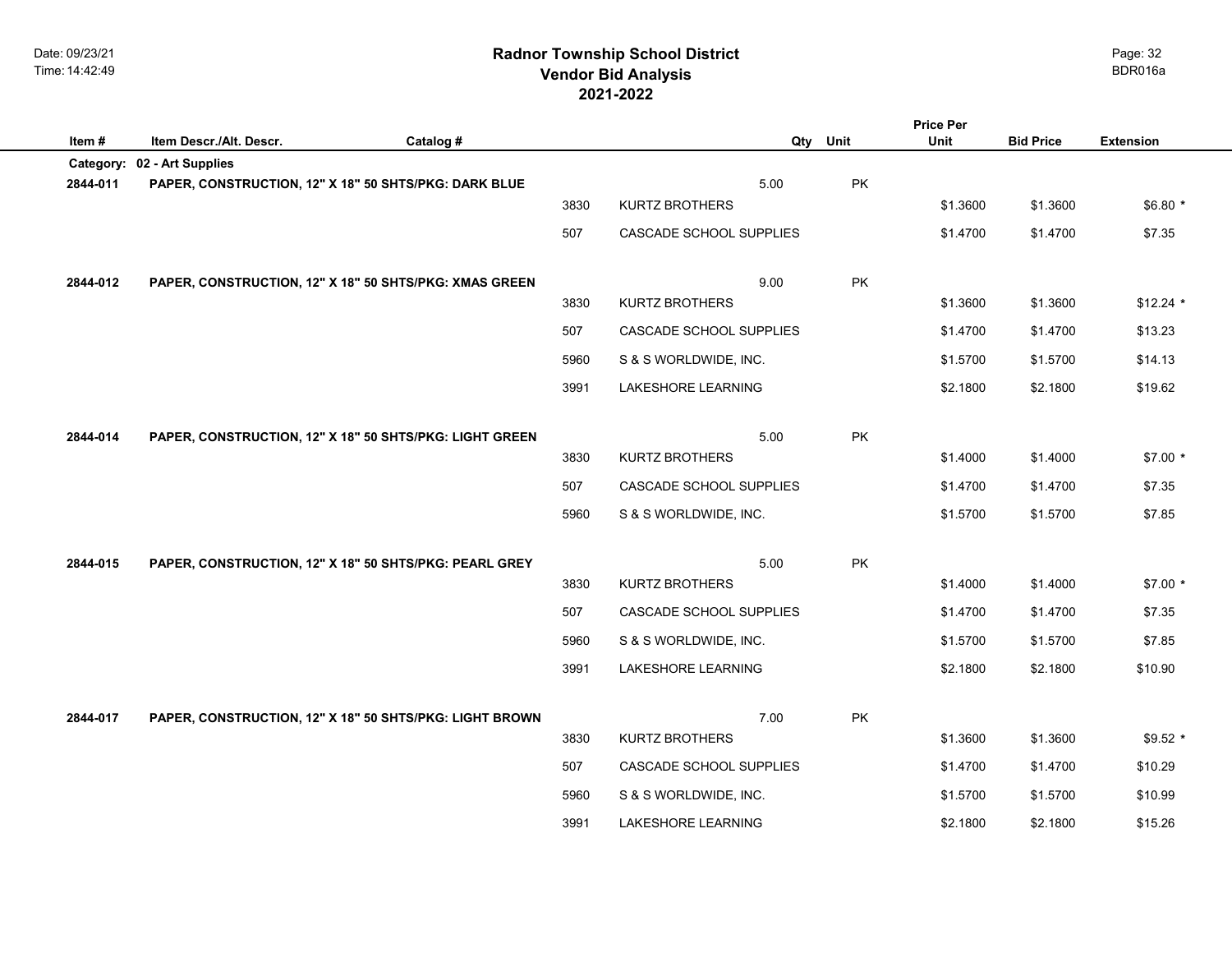## **2021-2022 Radnor Township School District Vendor Bid Analysis** BDR016a

|                       |                                                                             |                                                                                   |                         |       |           | <b>Price Per</b> |                  |                  |
|-----------------------|-----------------------------------------------------------------------------|-----------------------------------------------------------------------------------|-------------------------|-------|-----------|------------------|------------------|------------------|
| Item#                 | Item Descr./Alt. Descr.                                                     | Catalog #                                                                         |                         | Qty   | Unit      | <b>Unit</b>      | <b>Bid Price</b> | <b>Extension</b> |
| Category:<br>2844-018 | 02 - Art Supplies<br>PAPER, CONSTRUCTION, 12" X 18" 50 SHTS/PKG: DARK BROWN |                                                                                   |                         | 6.00  | PK        |                  |                  |                  |
|                       |                                                                             | 3830                                                                              | <b>KURTZ BROTHERS</b>   |       |           | \$1.3600         | \$1.3600         | $$8.16*$         |
|                       |                                                                             | 507                                                                               | CASCADE SCHOOL SUPPLIES |       |           | \$1.4700         | \$1.4700         | \$8.82           |
|                       |                                                                             | 5960                                                                              | S & S WORLDWIDE, INC.   |       |           | \$1.5700         | \$1.5700         | \$9.42           |
|                       |                                                                             | 3991                                                                              | LAKESHORE LEARNING      |       |           | \$2.1800         | \$2.1800         | \$13.08          |
|                       |                                                                             |                                                                                   |                         |       |           |                  |                  |                  |
| 2844-019              | PAPER, CONSTRUCTION, 12" X 18" 50 SHTS/PKG: BLACK                           | 3830                                                                              | <b>KURTZ BROTHERS</b>   | 24.00 | PK        | \$1.3600         | \$1.3600         | $$32.64$ *       |
|                       |                                                                             | 507                                                                               | CASCADE SCHOOL SUPPLIES |       |           | \$1.4700         | \$1.4700         | \$35.28          |
|                       |                                                                             | 5960                                                                              | S & S WORLDWIDE, INC.   |       |           | \$1.5700         | \$1.5700         | \$37.68          |
|                       |                                                                             | 3991                                                                              | LAKESHORE LEARNING      |       |           | \$2.1800         | \$2.1800         | \$52.32          |
|                       |                                                                             |                                                                                   |                         |       |           |                  |                  |                  |
| 2844-020              | PAPER, CONSTRUCTION, 12" X 18" 50 SHTS/PKG: LILAC                           | 507                                                                               | CASCADE SCHOOL SUPPLIES | 5.00  | <b>PK</b> | \$1.4700         | \$1.4700         | \$7.35           |
|                       |                                                                             | 3830                                                                              | <b>KURTZ BROTHERS</b>   |       |           | \$1.4700         | \$1.4700         | $$7.35$ *        |
|                       |                                                                             |                                                                                   |                         |       |           |                  |                  |                  |
| 2844-022              | COLORS 24X36 50/PK, BLICK #11406-0059                                       | PAPER, CONSTRUCTION, 12" X 18" 50 SHTS/PKG: TRU-RAY CONSTRUCTION PAPER/ASSORTED   |                         | 2.00  | PK        |                  | (No substitutes) |                  |
|                       |                                                                             | 3830                                                                              | <b>KURTZ BROTHERS</b>   |       |           | \$16.1200        | \$16.1200        | \$32.24 *        |
| 2844-034              |                                                                             | PAPER, CONSTRUCTION, 12" X 18" 50 SHTS/PKG: BRIGHT ASSORTED                       |                         | 5.00  | PK        |                  | (No substitutes) |                  |
|                       |                                                                             | 3830                                                                              | <b>KURTZ BROTHERS</b>   |       |           | \$3.0900         | \$3.0900         | $$15.45$ *       |
| 2845-001              | <b>BLACK</b>                                                                | PAPER, CONSTRUCTION, 12" X 18" TRU-RAY 100% SULPHITE, 76 LB, 50 SHTS/PKG: # 57SC, |                         | 13.00 | PK        |                  | (No substitutes) |                  |
|                       |                                                                             | 5960                                                                              | S & S WORLDWIDE, INC.   |       |           | \$3.1600         | \$3.1600         | $$41.08*$        |
|                       |                                                                             | 3830                                                                              | <b>KURTZ BROTHERS</b>   |       |           | \$3.2400         | \$3.2400         | \$42.12          |
|                       |                                                                             | 507                                                                               | CASCADE SCHOOL SUPPLIES |       |           | \$3.4100         | \$3.4100         | \$44.33          |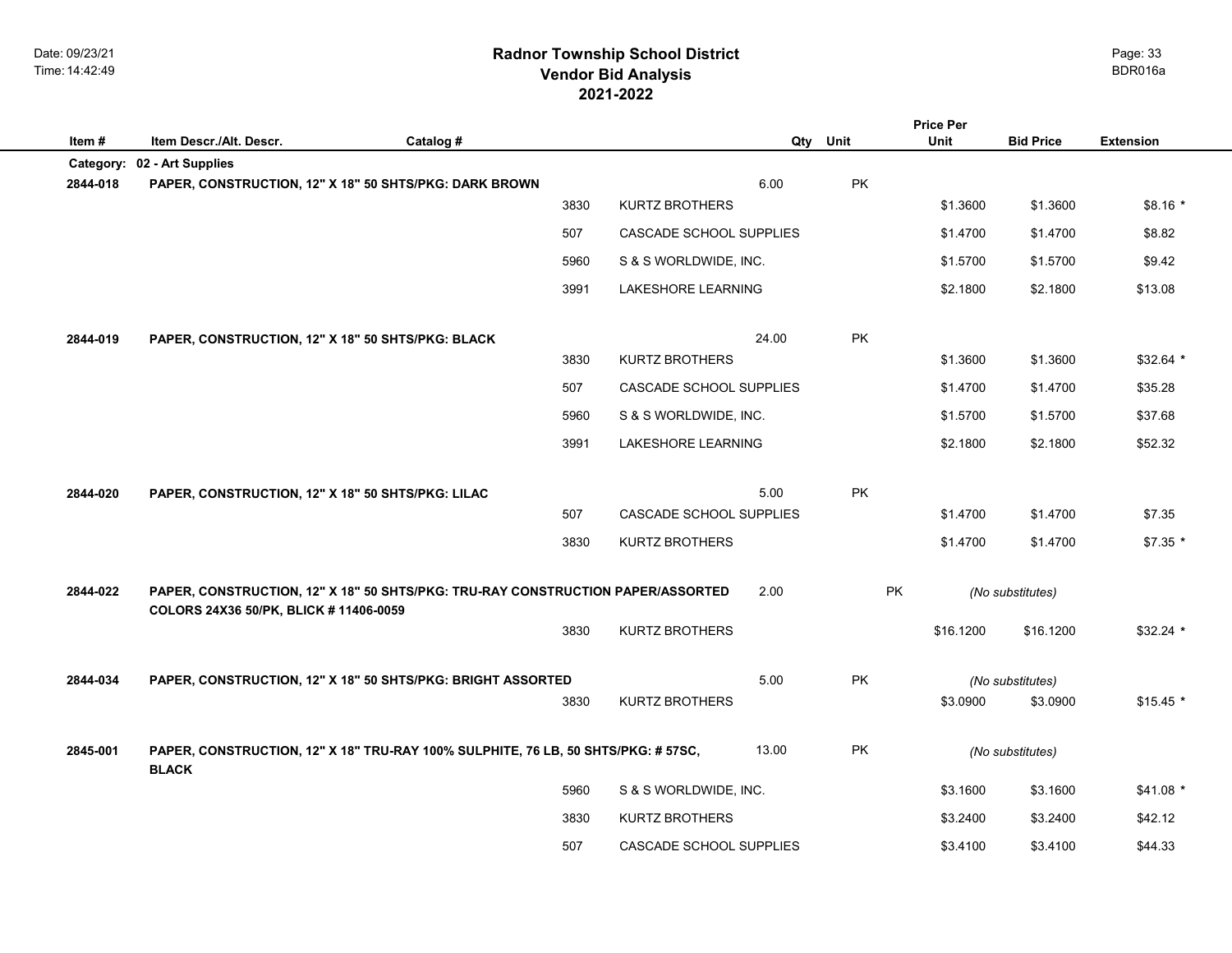|          |                                                        |                                                                                             |      |                           |       |           | <b>Price Per</b> |                  |                  |
|----------|--------------------------------------------------------|---------------------------------------------------------------------------------------------|------|---------------------------|-------|-----------|------------------|------------------|------------------|
| Item#    | Item Descr./Alt. Descr.<br>Category: 02 - Art Supplies | Catalog #                                                                                   |      |                           |       | Qty Unit  | Unit             | <b>Bid Price</b> | <b>Extension</b> |
| 2845-001 | <b>BLACK</b>                                           | PAPER, CONSTRUCTION, 12" X 18" TRU-RAY 100% SULPHITE, 76 LB, 50 SHTS/PKG: # 57SC,           |      |                           | 13.00 | <b>PK</b> |                  | (No substitutes) |                  |
|          |                                                        |                                                                                             | 3991 | <b>LAKESHORE LEARNING</b> |       |           | \$4.6500         | \$4.6500         | \$60.45          |
| 2845-002 |                                                        | PAPER, CONSTRUCTION, 12" X 18" TRU-RAY 100% SULPHITE, 76 LB, 50 SHTS/PKG: #33SC, BLUE       |      |                           | 3.00  | PK        |                  | (No substitutes) |                  |
|          |                                                        |                                                                                             | 3830 | <b>KURTZ BROTHERS</b>     |       |           | \$3.0900         | \$3.0900         | $$9.27$ *        |
|          |                                                        |                                                                                             | 5960 | S & S WORLDWIDE, INC.     |       |           | \$3.1600         | \$3.1600         | \$9.48           |
|          |                                                        | 507                                                                                         |      | CASCADE SCHOOL SUPPLIES   |       |           | \$3.4100         | \$3.4100         | \$10.23          |
|          |                                                        |                                                                                             | 3991 | LAKESHORE LEARNING        |       |           | \$4.6500         | \$4.6500         | \$13.95          |
| 2845-003 | <b>BRILLIANT LIME</b>                                  | PAPER, CONSTRUCTION, 12" X 18" TRU-RAY 100% SULPHITE, 76 LB, 50 SHTS/PKG: #10SC,            |      |                           | 1.00  | PK        |                  | (No substitutes) |                  |
|          |                                                        |                                                                                             | 5960 | S & S WORLDWIDE, INC.     |       |           | \$3.1600         | \$3.1600         | $$3.16*$         |
|          |                                                        | 507                                                                                         |      | CASCADE SCHOOL SUPPLIES   |       |           | \$3.4100         | \$3.4100         | \$3.41           |
|          |                                                        |                                                                                             | 3830 | KURTZ BROTHERS            |       |           | \$3.4300         | \$3.4300         | \$3.43           |
|          |                                                        |                                                                                             | 3991 | LAKESHORE LEARNING        |       |           | \$4.6500         | \$4.6500         | \$4.65           |
| 2845-006 | <b>BROWN</b>                                           | PAPER, CONSTRUCTION, 12" X 18" TRU-RAY 100% SULPHITE, 76 LB, 50 SHTS/PKG: # 50SC, DARK 1.00 |      |                           |       | <b>PK</b> |                  | (No substitutes) |                  |
|          |                                                        |                                                                                             | 5960 | S & S WORLDWIDE, INC.     |       |           | \$3.1600         | \$3.1600         | $$3.16*$         |
|          |                                                        |                                                                                             | 3830 | <b>KURTZ BROTHERS</b>     |       |           | \$3.2300         | \$3.2300         | \$3.23           |
|          |                                                        | 507                                                                                         |      | CASCADE SCHOOL SUPPLIES   |       |           | \$3.4100         | \$3.4100         | \$3.41           |
| 2845-008 | <b>FESTIVE RED</b>                                     | PAPER, CONSTRUCTION, 12" X 18" TRU-RAY 100% SULPHITE, 76 LB, 50 SHTS/PKG: # 83SC,           |      |                           | 4.00  | PK        |                  | (No substitutes) |                  |
|          |                                                        |                                                                                             | 5960 | S & S WORLDWIDE, INC.     |       |           | \$3.1600         | \$3.1600         | $$12.64$ *       |
|          |                                                        | 507                                                                                         |      | CASCADE SCHOOL SUPPLIES   |       |           | \$3.4100         | \$3.4100         | \$13.64          |
|          |                                                        |                                                                                             | 3830 | <b>KURTZ BROTHERS</b>     |       |           | \$3.4300         | \$3.4300         | \$13.72          |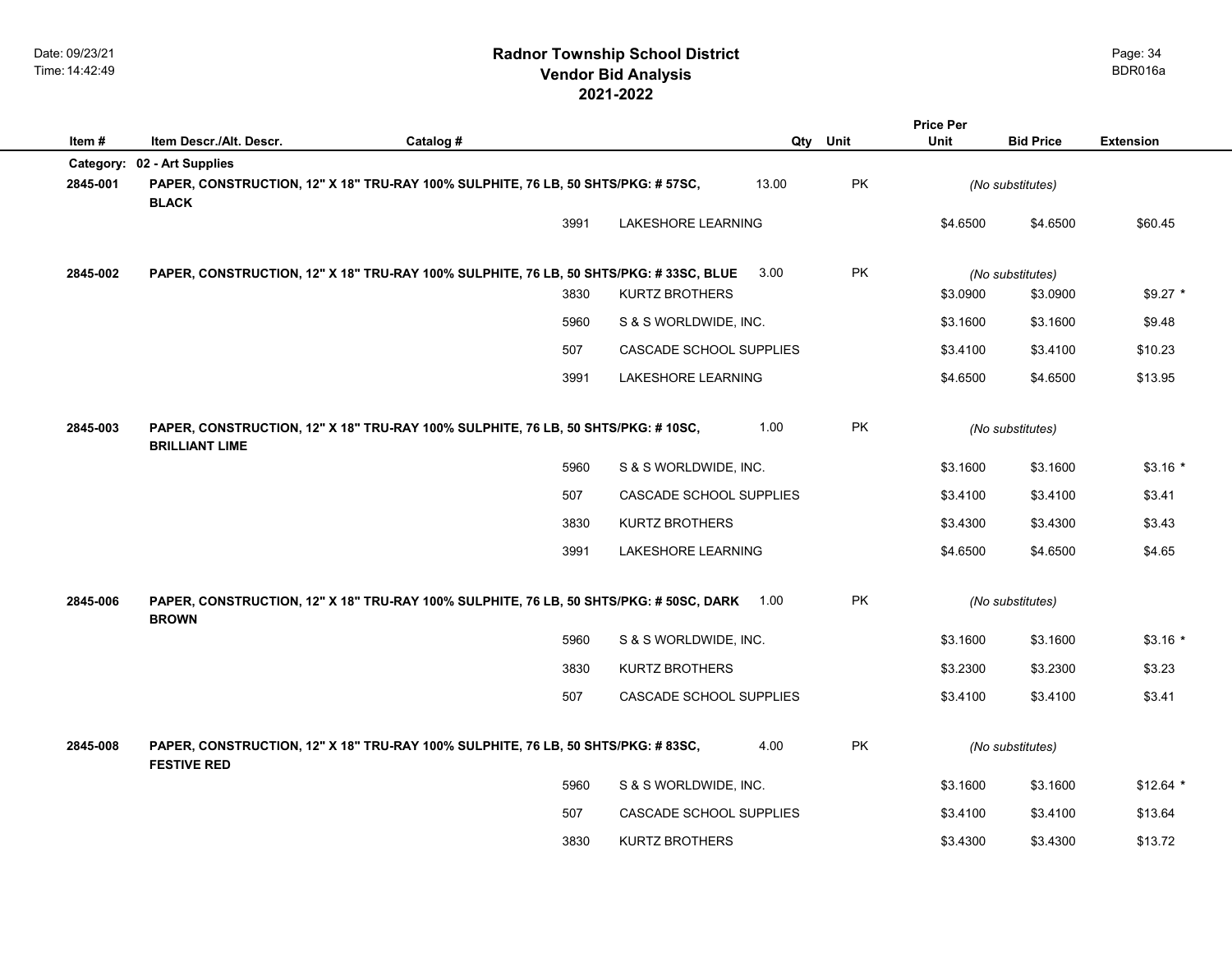|          |                             |                                                                                        |                                   |                         |           | <b>Price Per</b> |                  |                  |  |
|----------|-----------------------------|----------------------------------------------------------------------------------------|-----------------------------------|-------------------------|-----------|------------------|------------------|------------------|--|
| Item#    | Item Descr./Alt. Descr.     | Catalog #                                                                              |                                   | Qty                     | Unit      | <b>Unit</b>      | <b>Bid Price</b> | <b>Extension</b> |  |
|          | Category: 02 - Art Supplies |                                                                                        |                                   |                         |           |                  |                  |                  |  |
| 2845-009 | <b>FESTIVE GREEN</b>        | PAPER, CONSTRUCTION, 12" X 18" TRU-RAY 100% SULPHITE, 76 LB, 50 SHTS/PKG: # 7SC,       |                                   | 3.00                    | PK        |                  | (No substitutes) |                  |  |
|          |                             |                                                                                        | 3830<br><b>KURTZ BROTHERS</b>     |                         |           | \$3.0900         | \$3.0900         | $$9.27$ *        |  |
|          |                             |                                                                                        | 5960<br>S & S WORLDWIDE, INC.     |                         |           | \$3.1600         | \$3.1600         | \$9.48           |  |
|          |                             | 507                                                                                    |                                   | CASCADE SCHOOL SUPPLIES |           | \$3.4100         | \$3.4100         | \$10.23          |  |
| 2845-011 |                             | PAPER, CONSTRUCTION, 12" X 18" TRU-RAY 100% SULPHITE, 76 LB, 50 SHTS/PKG: # 55SC, GRAY |                                   | 1.00                    | <b>PK</b> |                  | (No substitutes) |                  |  |
|          |                             |                                                                                        | 3830<br><b>KURTZ BROTHERS</b>     |                         |           | \$3.0300         | \$3.0300         | $$3.03*$         |  |
|          |                             |                                                                                        | 5960<br>S & S WORLDWIDE, INC.     |                         |           | \$3.1600         | \$3.1600         | \$3.16           |  |
|          |                             | 507                                                                                    |                                   | CASCADE SCHOOL SUPPLIES |           | \$3.4100         | \$3.4100         | \$3.41           |  |
|          |                             |                                                                                        | 3991<br>LAKESHORE LEARNING        |                         |           | \$4.6500         | \$4.6500         | \$4.65           |  |
| 2845-012 | <b>HOLIDAY GREEN</b>        | PAPER, CONSTRUCTION, 12" X 18" TRU-RAY 100% SULPHITE, 76 LB, 50 SHTS/PKG: #18SC,       |                                   |                         | PK        |                  | (No substitutes) |                  |  |
|          |                             |                                                                                        | 5960<br>S & S WORLDWIDE, INC.     |                         |           | \$3.1600         | \$3.1600         | $$6.32$ *        |  |
|          |                             |                                                                                        | 3830<br><b>KURTZ BROTHERS</b>     |                         |           | \$3.2700         | \$3.2700         | \$6.54           |  |
|          |                             | 507                                                                                    |                                   | CASCADE SCHOOL SUPPLIES |           | \$3.4100         | \$3.4100         | \$6.82           |  |
|          |                             |                                                                                        | LAKESHORE LEARNING<br>3991        |                         |           | \$4.6500         | \$4.6500         | \$9.30           |  |
| 2845-013 | <b>HOLIDAY RED</b>          | PAPER, CONSTRUCTION, 12" X 18" TRU-RAY 100% SULPHITE, 76 LB, 50 SHTS/PKG: # 84SC,      |                                   | 1.00                    | PK        |                  | (No substitutes) |                  |  |
|          |                             |                                                                                        | 3830<br><b>KURTZ BROTHERS</b>     |                         |           | \$3.0700         | \$3.0700         | $$3.07*$         |  |
|          |                             |                                                                                        | 5960<br>S & S WORLDWIDE, INC.     |                         |           | \$3.1600         | \$3.1600         | \$3.16           |  |
|          |                             | 507                                                                                    |                                   | CASCADE SCHOOL SUPPLIES |           | \$3.4100         | \$3.4100         | \$3.41           |  |
|          |                             |                                                                                        | <b>LAKESHORE LEARNING</b><br>3991 |                         |           | \$4.6500         | \$4.6500         | \$4.65           |  |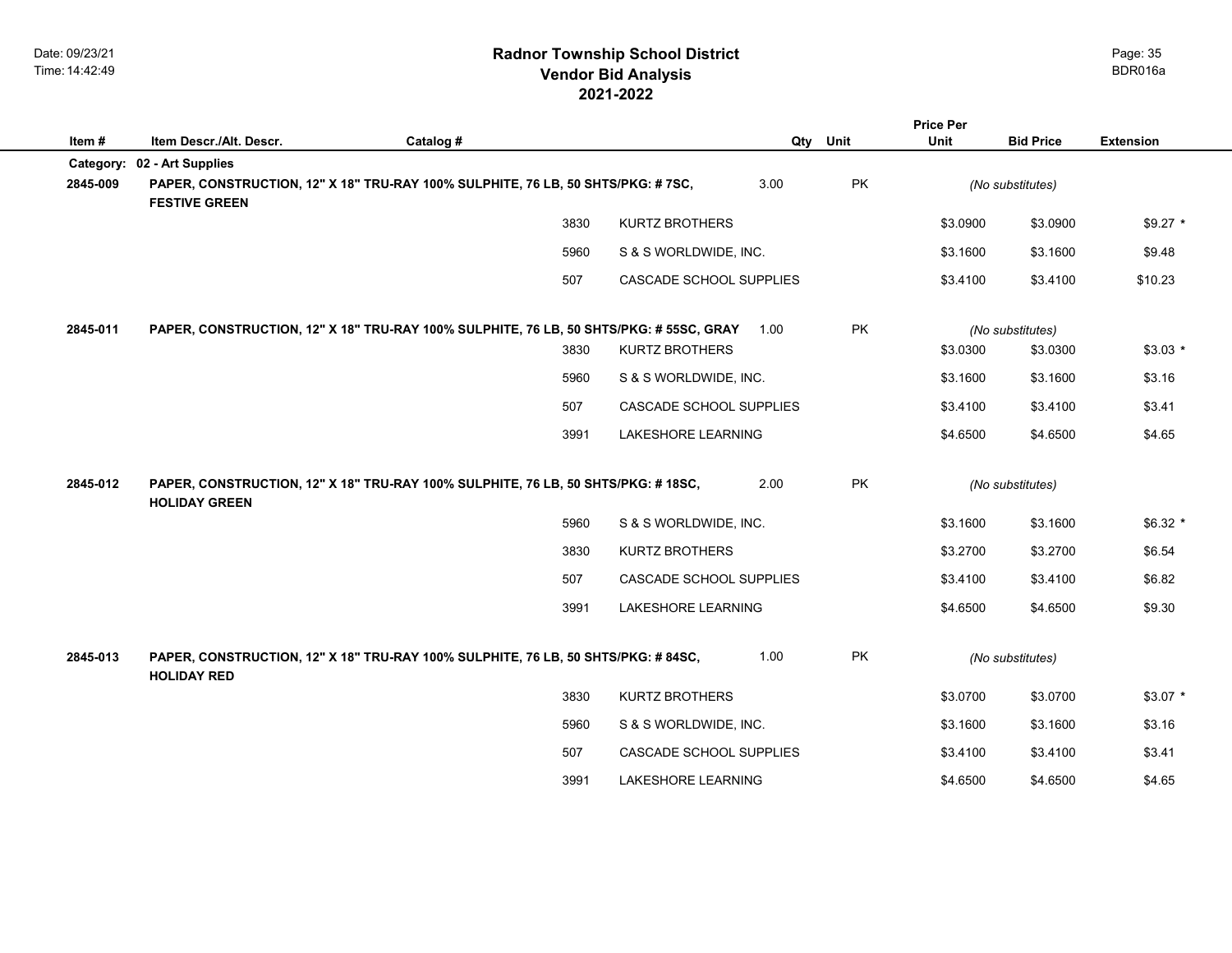|           |                                                                                                        |           |      |                         |      |           | <b>Price Per</b> |                  |                  |
|-----------|--------------------------------------------------------------------------------------------------------|-----------|------|-------------------------|------|-----------|------------------|------------------|------------------|
| Item#     | Item Descr./Alt. Descr.                                                                                | Catalog # |      |                         | Qty  | Unit      | Unit             | <b>Bid Price</b> | <b>Extension</b> |
| Category: | 02 - Art Supplies                                                                                      |           |      |                         |      |           |                  |                  |                  |
| 2845-016  | PAPER, CONSTRUCTION, 12" X 18" TRU-RAY 100% SULPHITE, 76 LB, 50 SHTS/PKG: #24SC,<br><b>LILAC</b>       |           |      |                         | 1.00 | PK        |                  | (No substitutes) |                  |
|           |                                                                                                        |           | 3830 | <b>KURTZ BROTHERS</b>   |      |           | \$2.9100         | \$2.9100         | $$2.91*$         |
|           |                                                                                                        |           | 507  | CASCADE SCHOOL SUPPLIES |      |           | \$3.4100         | \$3.4100         | \$3.41           |
| 2845-017  | PAPER, CONSTRUCTION, 12" X 18" TRU-RAY 100% SULPHITE, 76 LB, 50 SHTS/PKG: #1SC,<br><b>MAGENTA</b>      |           |      |                         | 3.00 | <b>PK</b> |                  | (No substitutes) |                  |
|           |                                                                                                        |           | 3830 | <b>KURTZ BROTHERS</b>   |      |           | \$3.2300         | \$3.2300         | $$9.69$ *        |
|           |                                                                                                        |           | 507  | CASCADE SCHOOL SUPPLIES |      |           | \$3.4100         | \$3.4100         | \$10.23          |
|           |                                                                                                        |           | 3991 | LAKESHORE LEARNING      |      |           | \$4.6500         | \$4.6500         | \$13.95          |
| 2845-018  | PAPER, CONSTRUCTION, 12" X 18" TRU-RAY 100% SULPHITE, 76 LB, 50 SHTS/PKG: #3SC,<br><b>ORANGE</b>       |           |      |                         | 4.00 | PK        |                  | (No substitutes) |                  |
|           |                                                                                                        |           | 3830 | <b>KURTZ BROTHERS</b>   |      |           | \$3.0800         | \$3.0800         | $$12.32$ *       |
|           |                                                                                                        |           | 5960 | S & S WORLDWIDE, INC.   |      |           | \$3.1600         | \$3.1600         | \$12.64          |
|           |                                                                                                        |           | 507  | CASCADE SCHOOL SUPPLIES |      |           | \$3.4100         | \$3.4100         | \$13.64          |
|           |                                                                                                        |           | 3991 | LAKESHORE LEARNING      |      |           | \$4.6500         | \$4.6500         | \$18.60          |
| 2845-021  | PAPER, CONSTRUCTION, 12" X 18" TRU-RAY 100% SULPHITE, 76 LB, 50 SHTS/PKG: #27SC,<br><b>PUMPKIN</b>     |           |      |                         | 2.00 | PK        |                  | (No substitutes) |                  |
|           |                                                                                                        |           | 3830 | <b>KURTZ BROTHERS</b>   |      |           | \$2.9700         | \$2.9700         | \$5.94 *         |
|           |                                                                                                        |           | 507  | CASCADE SCHOOL SUPPLIES |      |           | \$3.4100         | \$3.4100         | \$6.82           |
| 2845-023  | PAPER, CONSTRUCTION, 12" X 18" TRU-RAY 100% SULPHITE, 76 LB, 50 SHTS/PKG: # 22SC,<br><b>ROYAL BLUE</b> |           |      |                         | 2.00 | PK        |                  | (No substitutes) |                  |
|           |                                                                                                        |           | 3830 | <b>KURTZ BROTHERS</b>   |      |           | \$3.0900         | \$3.0900         | $$6.18*$         |
|           |                                                                                                        |           | 5960 | S & S WORLDWIDE, INC.   |      |           | \$3.1600         | \$3.1600         | \$6.32           |
|           |                                                                                                        |           | 507  | CASCADE SCHOOL SUPPLIES |      |           | \$3.4100         | \$3.4100         | \$6.82           |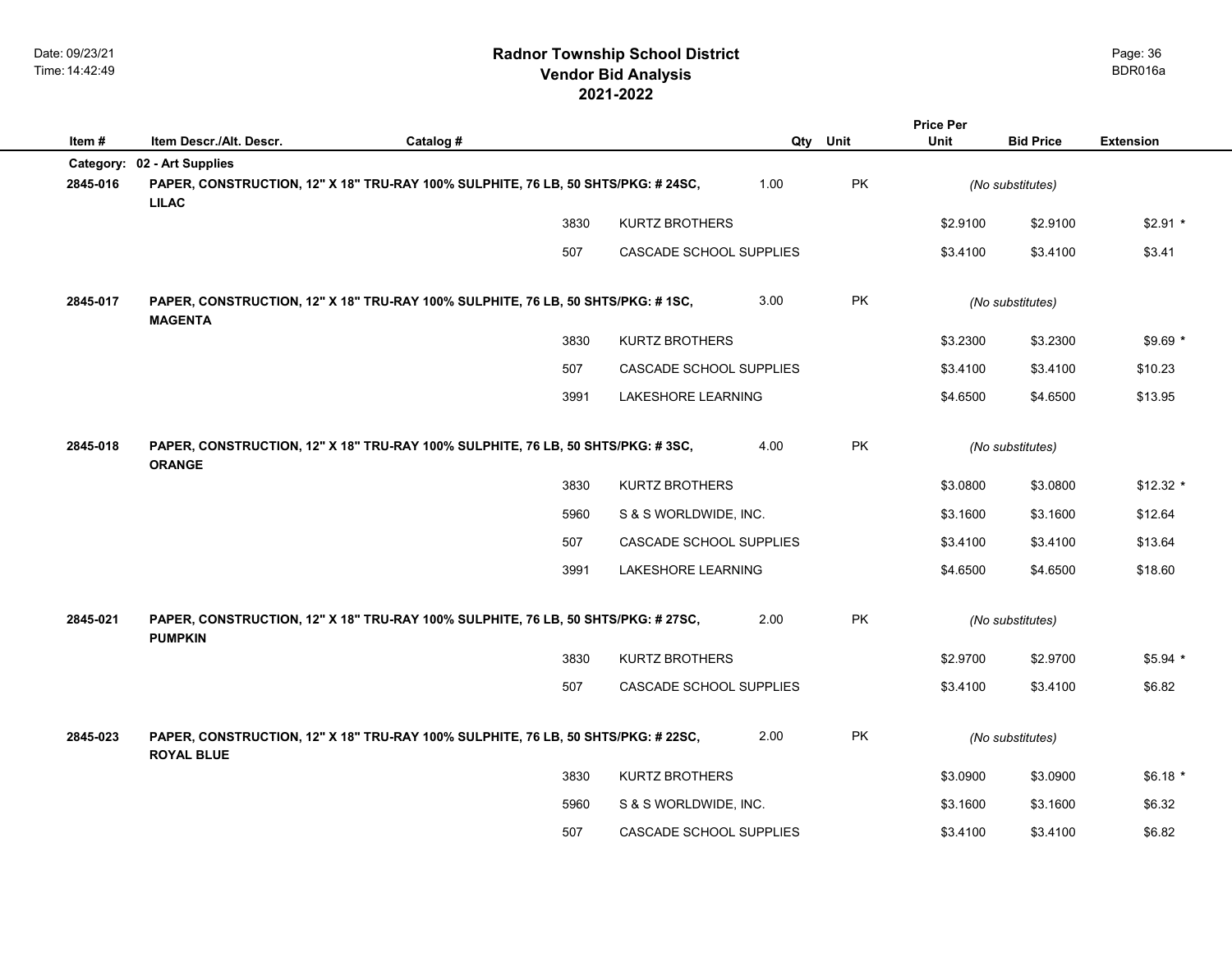|                             |           |      |                       |                                                                                                                                                                                                                                                                                                                                                                                                                                             |                                                                                                                                                                                                                                                                      | <b>Price Per</b> |                      |                                                                                                                          |
|-----------------------------|-----------|------|-----------------------|---------------------------------------------------------------------------------------------------------------------------------------------------------------------------------------------------------------------------------------------------------------------------------------------------------------------------------------------------------------------------------------------------------------------------------------------|----------------------------------------------------------------------------------------------------------------------------------------------------------------------------------------------------------------------------------------------------------------------|------------------|----------------------|--------------------------------------------------------------------------------------------------------------------------|
| Item Descr./Alt. Descr.     | Catalog # |      |                       |                                                                                                                                                                                                                                                                                                                                                                                                                                             |                                                                                                                                                                                                                                                                      | Unit             | <b>Bid Price</b>     | <b>Extension</b>                                                                                                         |
| Category: 02 - Art Supplies |           |      |                       |                                                                                                                                                                                                                                                                                                                                                                                                                                             |                                                                                                                                                                                                                                                                      |                  |                      |                                                                                                                          |
| <b>ROYAL BLUE</b>           |           |      |                       | 2.00                                                                                                                                                                                                                                                                                                                                                                                                                                        | <b>PK</b>                                                                                                                                                                                                                                                            |                  |                      |                                                                                                                          |
|                             |           | 3991 |                       |                                                                                                                                                                                                                                                                                                                                                                                                                                             |                                                                                                                                                                                                                                                                      | \$4.6500         | \$4.6500             | \$9.30                                                                                                                   |
| <b>SHOCKING PINK</b>        |           |      |                       | 2.00                                                                                                                                                                                                                                                                                                                                                                                                                                        | PK                                                                                                                                                                                                                                                                   |                  |                      |                                                                                                                          |
|                             |           | 5960 |                       |                                                                                                                                                                                                                                                                                                                                                                                                                                             |                                                                                                                                                                                                                                                                      | \$3.1600         | \$3.1600             | $$6.32$ *                                                                                                                |
|                             |           | 3830 | <b>KURTZ BROTHERS</b> |                                                                                                                                                                                                                                                                                                                                                                                                                                             |                                                                                                                                                                                                                                                                      | \$3.2300         | \$3.2300             | \$6.46                                                                                                                   |
|                             |           | 507  |                       |                                                                                                                                                                                                                                                                                                                                                                                                                                             |                                                                                                                                                                                                                                                                      | \$3.4100         | \$3.4100             | \$6.82                                                                                                                   |
|                             |           | 3991 |                       |                                                                                                                                                                                                                                                                                                                                                                                                                                             |                                                                                                                                                                                                                                                                      | \$4.6500         | \$4.6500             | \$9.30                                                                                                                   |
| <b>BLUE</b>                 |           |      |                       | 4.00                                                                                                                                                                                                                                                                                                                                                                                                                                        | <b>PK</b>                                                                                                                                                                                                                                                            |                  |                      |                                                                                                                          |
|                             |           | 3830 | <b>KURTZ BROTHERS</b> |                                                                                                                                                                                                                                                                                                                                                                                                                                             |                                                                                                                                                                                                                                                                      | \$3.0300         | \$3.0300             | $$12.12$ *                                                                                                               |
|                             |           | 5960 |                       |                                                                                                                                                                                                                                                                                                                                                                                                                                             |                                                                                                                                                                                                                                                                      | \$3.1600         | \$3.1600             | \$12.64                                                                                                                  |
|                             |           | 507  |                       |                                                                                                                                                                                                                                                                                                                                                                                                                                             |                                                                                                                                                                                                                                                                      | \$3.4100         | \$3.4100             | \$13.64                                                                                                                  |
|                             |           | 3991 |                       |                                                                                                                                                                                                                                                                                                                                                                                                                                             |                                                                                                                                                                                                                                                                      | \$4.6500         | \$4.6500             | \$18.60                                                                                                                  |
| <b>SLATE</b>                |           |      |                       | 1.00                                                                                                                                                                                                                                                                                                                                                                                                                                        | PK                                                                                                                                                                                                                                                                   |                  |                      |                                                                                                                          |
|                             |           | 3830 | <b>KURTZ BROTHERS</b> |                                                                                                                                                                                                                                                                                                                                                                                                                                             |                                                                                                                                                                                                                                                                      | \$3.0900         | \$3.0900             | $$3.09*$                                                                                                                 |
|                             |           | 507  |                       |                                                                                                                                                                                                                                                                                                                                                                                                                                             |                                                                                                                                                                                                                                                                      | \$3.4100         | \$3.4100             | \$3.41                                                                                                                   |
|                             |           |      |                       |                                                                                                                                                                                                                                                                                                                                                                                                                                             |                                                                                                                                                                                                                                                                      |                  |                      |                                                                                                                          |
|                             |           |      |                       |                                                                                                                                                                                                                                                                                                                                                                                                                                             |                                                                                                                                                                                                                                                                      |                  |                      | $$5.82$ *                                                                                                                |
|                             |           |      |                       |                                                                                                                                                                                                                                                                                                                                                                                                                                             |                                                                                                                                                                                                                                                                      |                  |                      | \$6.82                                                                                                                   |
|                             |           |      | 3830<br>507           | PAPER, CONSTRUCTION, 12" X 18" TRU-RAY 100% SULPHITE, 76 LB, 50 SHTS/PKG: # 22SC,<br>PAPER, CONSTRUCTION, 12" X 18" TRU-RAY 100% SULPHITE, 76 LB, 50 SHTS/PKG: #15SC,<br>PAPER, CONSTRUCTION, 12" X 18" TRU-RAY 100% SULPHITE, 76 LB, 50 SHTS/PKG: # 21SC, SKY<br>PAPER, CONSTRUCTION, 12" X 18" TRU-RAY 100% SULPHITE, 76 LB, 50 SHTS/PKG: # 56SC,<br>PAPER, CONSTRUCTION, 12" X 18" TRU-RAY 100% SULPHITE, 76 LB, 50 SHTS/PKG: #49SC, TAN | <b>LAKESHORE LEARNING</b><br>S & S WORLDWIDE, INC.<br>CASCADE SCHOOL SUPPLIES<br><b>LAKESHORE LEARNING</b><br>S & S WORLDWIDE, INC.<br>CASCADE SCHOOL SUPPLIES<br>LAKESHORE LEARNING<br>CASCADE SCHOOL SUPPLIES<br>2.00<br>KURTZ BROTHERS<br>CASCADE SCHOOL SUPPLIES | Qty Unit<br>PK   | \$2.9100<br>\$3.4100 | (No substitutes)<br>(No substitutes)<br>(No substitutes)<br>(No substitutes)<br>(No substitutes)<br>\$2.9100<br>\$3.4100 |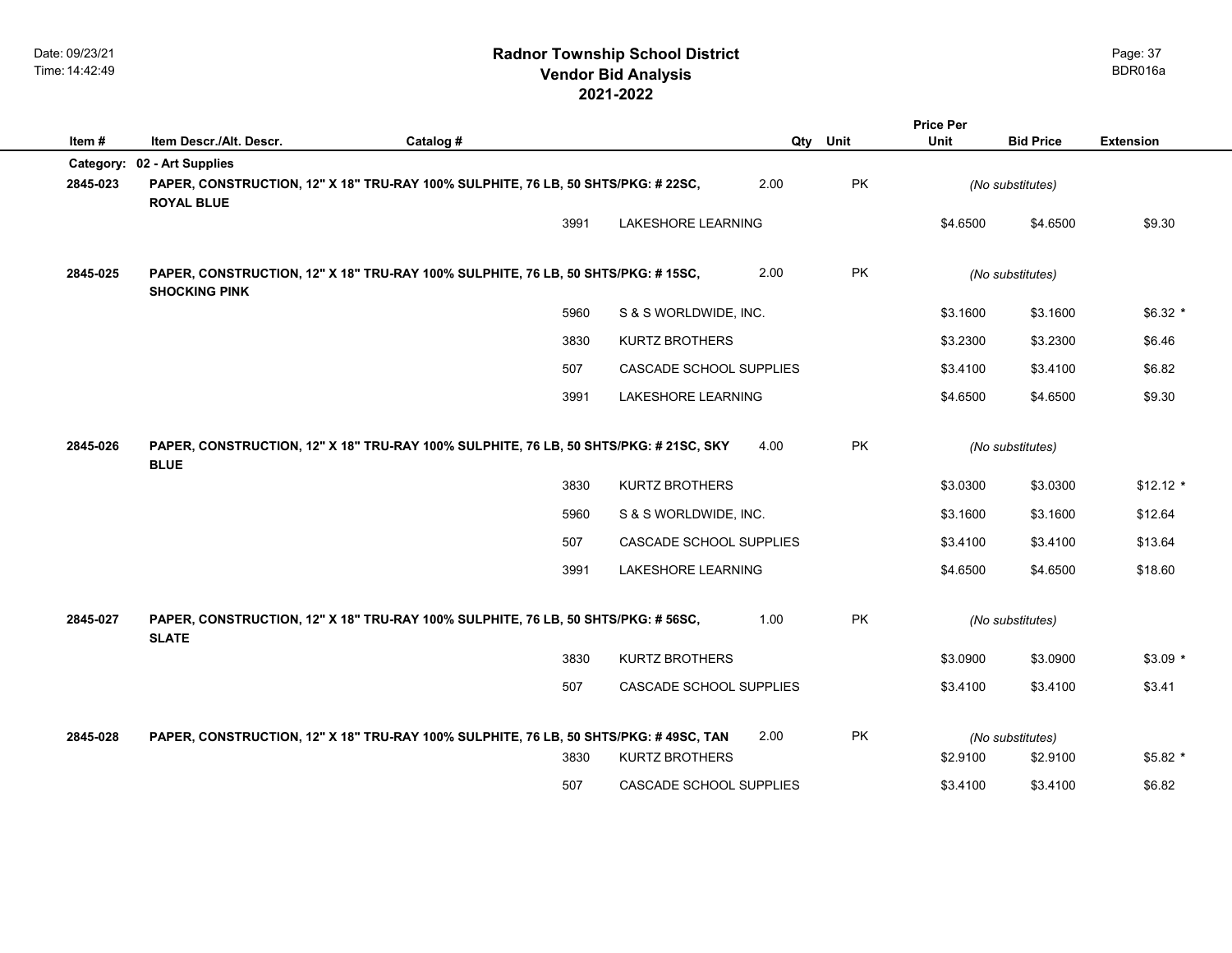|           |                         |                                                                                   |                         |       |           | <b>Price Per</b> |                  |                  |
|-----------|-------------------------|-----------------------------------------------------------------------------------|-------------------------|-------|-----------|------------------|------------------|------------------|
| Item #    | Item Descr./Alt. Descr. | Catalog #                                                                         |                         |       | Qty Unit  | <b>Unit</b>      | <b>Bid Price</b> | <b>Extension</b> |
| Category: | 02 - Art Supplies       |                                                                                   |                         |       |           |                  |                  |                  |
| 2845-029  | <b>TURQUOISE</b>        | PAPER, CONSTRUCTION, 12" X 18" TRU-RAY 100% SULPHITE, 76 LB, 50 SHTS/PKG: # 8SC,  |                         | 11.00 | PK        |                  | (No substitutes) |                  |
|           |                         | 3830                                                                              | <b>KURTZ BROTHERS</b>   |       |           | \$3.0300         | \$3.0300         | $$33.33*$        |
|           |                         | 5960                                                                              | S & S WORLDWIDE, INC.   |       |           | \$3.1600         | \$3.1600         | \$34.76          |
|           |                         | 507                                                                               | CASCADE SCHOOL SUPPLIES |       |           | \$3.4100         | \$3.4100         | \$37.51          |
|           |                         | 3991                                                                              | LAKESHORE LEARNING      |       |           | \$4.6500         | \$4.6500         | \$51.15          |
| 2845-031  | <b>WARM BROWN</b>       | PAPER, CONSTRUCTION, 12" X 18" TRU-RAY 100% SULPHITE, 76 LB, 50 SHTS/PKG: # 51SC, |                         | 2.00  | <b>PK</b> |                  | (No substitutes) |                  |
|           |                         | 3830                                                                              | <b>KURTZ BROTHERS</b>   |       |           | \$2.8300         | \$2.8300         | \$5.66 *         |
|           |                         | 5960                                                                              | S & S WORLDWIDE, INC.   |       |           | \$3.1600         | \$3.1600         | \$6.32           |
|           |                         | 507                                                                               | CASCADE SCHOOL SUPPLIES |       |           | \$3.4100         | \$3.4100         | \$6.82           |
|           |                         | 3991                                                                              | LAKESHORE LEARNING      |       |           | \$4.6500         | \$4.6500         | \$9.30           |
| 2845-032  | <b>WHITE</b>            | PAPER, CONSTRUCTION, 12" X 18" TRU-RAY 100% SULPHITE, 76 LB, 50 SHTS/PKG: # 53SC, |                         | 12.00 | <b>PK</b> |                  | (No substitutes) |                  |
|           |                         | 3830                                                                              | <b>KURTZ BROTHERS</b>   |       |           | \$3.0300         | \$3.0300         | \$36.36 *        |
|           |                         | 5960                                                                              | S & S WORLDWIDE, INC.   |       |           | \$3.1600         | \$3.1600         | \$37.92          |
|           |                         | 507                                                                               | CASCADE SCHOOL SUPPLIES |       |           | \$3.4100         | \$3.4100         | \$40.92          |
|           |                         | 3991                                                                              | LAKESHORE LEARNING      |       |           | \$4.6500         | \$4.6500         | \$55.80          |
| 2845-033  | <b>YELLOW</b>           | PAPER, CONSTRUCTION, 12" X 18" TRU-RAY 100% SULPHITE, 76 LB, 50 SHTS/PKG: # 5SC,  |                         | 10.00 | PK        |                  | (No substitutes) |                  |
|           |                         | 3830                                                                              | <b>KURTZ BROTHERS</b>   |       |           | \$3.0300         | \$3.0300         | $$30.30$ *       |
|           |                         | 5960                                                                              | S & S WORLDWIDE, INC.   |       |           | \$3.1600         | \$3.1600         | \$31.60          |
|           |                         | 507                                                                               | CASCADE SCHOOL SUPPLIES |       |           | \$3.4100         | \$3.4100         | \$34.10          |
|           |                         | 3991                                                                              | LAKESHORE LEARNING      |       |           | \$4.6500         | \$4.6500         | \$46.50          |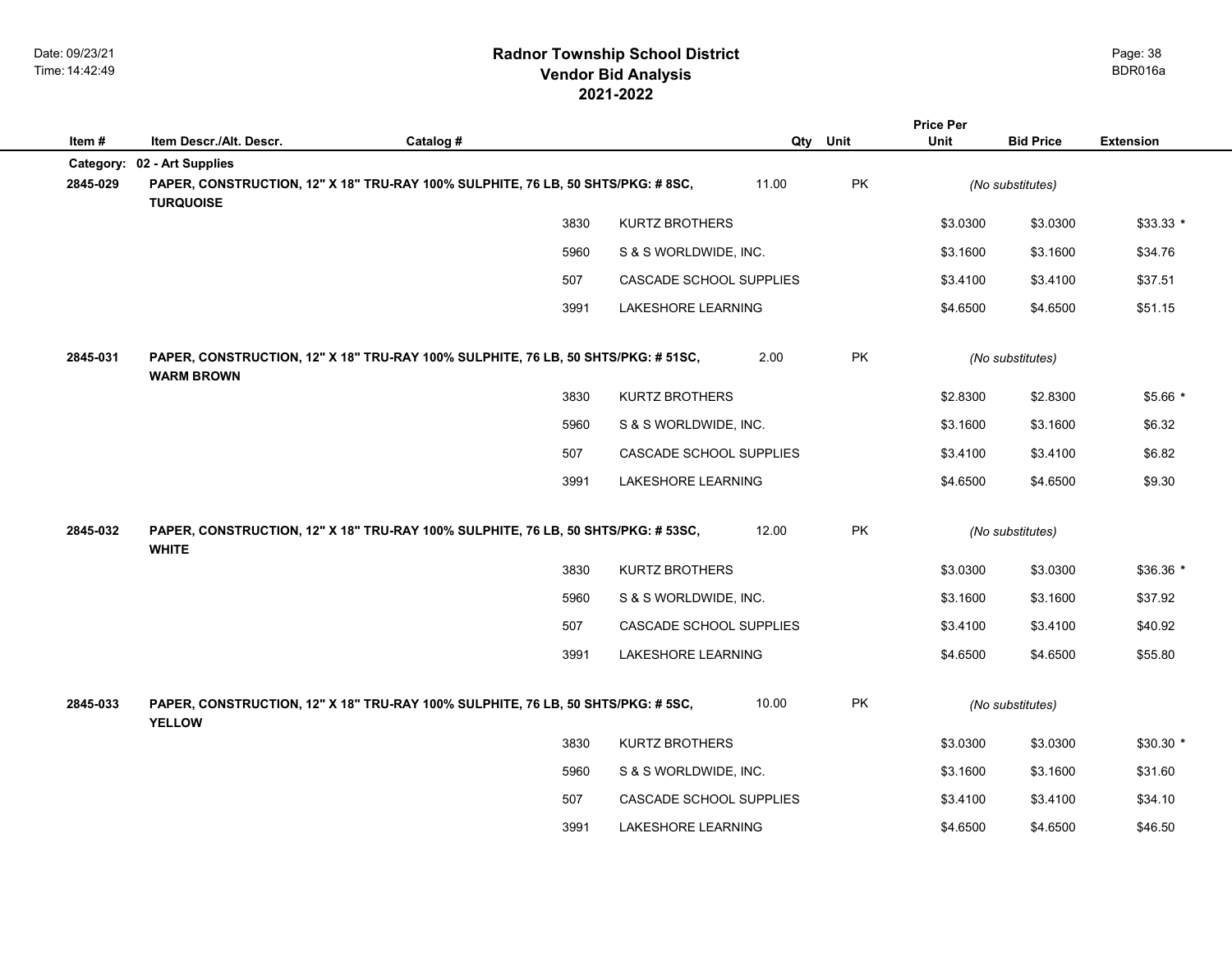|           |                         |                                                                                       |                                |       |           | <b>Price Per</b> |                  |                  |  |
|-----------|-------------------------|---------------------------------------------------------------------------------------|--------------------------------|-------|-----------|------------------|------------------|------------------|--|
| Item#     | Item Descr./Alt. Descr. | Catalog #                                                                             |                                | Qty   | Unit      | <b>Unit</b>      | <b>Bid Price</b> | <b>Extension</b> |  |
| Category: | 02 - Art Supplies       |                                                                                       |                                |       |           |                  |                  |                  |  |
| 2846-001  | <b>BLACK</b>            | PAPER, CONSTRUCTION, 18" X 24" TRU-RAY 100% SULPHITE, 76 LB, 50 SHTS/PKG: # 57SC,     |                                | 31.00 | PK        |                  | (No substitutes) |                  |  |
|           |                         | 3830                                                                                  | <b>KURTZ BROTHERS</b>          |       |           | \$5.9700         | \$5.9700         | $$185.07$ *      |  |
|           |                         | 507                                                                                   | CASCADE SCHOOL SUPPLIES        |       |           | \$6.8400         | \$6.8400         | \$212.04         |  |
| 2846-002  | 50                      | PAPER, CONSTRUCTION, 18" X 24" TRU-RAY 100% SULPHITE, 76 LB, 50 SHTS/PKG: #33SC, BLUE |                                | 2.00  | <b>PK</b> |                  | (No substitutes) |                  |  |
|           |                         | 3830                                                                                  | <b>KURTZ BROTHERS</b>          |       |           | \$6.1700         | \$6.1700         | $$12.34$ *       |  |
|           |                         | 507                                                                                   | CASCADE SCHOOL SUPPLIES        |       |           | \$6.8400         | \$6.8400         | \$13.68          |  |
|           |                         |                                                                                       |                                |       | PK        |                  |                  |                  |  |
| 2846-003  | <b>BRILLIANT LIME</b>   | PAPER, CONSTRUCTION, 18" X 24" TRU-RAY 100% SULPHITE, 76 LB, 50 SHTS/PKG: #10SC,      |                                | 2.00  |           |                  | (No substitutes) |                  |  |
|           |                         | 507                                                                                   | CASCADE SCHOOL SUPPLIES        |       |           | \$6.8400         | \$6.8400         | $$13.68$ *       |  |
| 2846-005  | <b>CHARTREUSE</b>       | PAPER, CONSTRUCTION, 18" X 24" TRU-RAY 100% SULPHITE, 76 LB, 50 SHTS/PKG: #6SC,       |                                | 4.00  | <b>PK</b> |                  | (No substitutes) |                  |  |
|           |                         | 507                                                                                   | <b>CASCADE SCHOOL SUPPLIES</b> |       |           | \$6.8400         | \$6.8400         | $$27.36*$        |  |
| 2846-006  | <b>DARK BROWN</b>       | PAPER, CONSTRUCTION, 18" X 24" TRU-RAY 100% SULPHITE, 76 LB, 50 SHTS/PKG: # 50SC,     |                                | 2.00  | <b>PK</b> |                  | (No substitutes) |                  |  |
|           |                         | 507                                                                                   | CASCADE SCHOOL SUPPLIES        |       |           | \$6.8400         | \$6.8400         | $$13.68$ *       |  |
| 2846-008  | <b>FESTIVE RED</b>      | PAPER, CONSTRUCTION, 18" X 24" TRU-RAY 100% SULPHITE, 76 LB, 50 SHTS/PKG: # 83SC,     |                                | 2.00  | PK        |                  | (No substitutes) |                  |  |
|           |                         | 507                                                                                   | CASCADE SCHOOL SUPPLIES        |       |           | \$9.1400         | \$9.1400         | $$18.28$ *       |  |
| 2846-009  | <b>FESTIVE GREEN</b>    | PAPER, CONSTRUCTION, 18" X 24" TRU-RAY 100% SULPHITE, 76 LB, 50 SHTS/PKG: # 7SC,      |                                | 2.00  | PK        |                  | (No substitutes) |                  |  |
|           |                         | 3830                                                                                  | <b>KURTZ BROTHERS</b>          |       |           | \$6.1700         | \$6.1700         | $$12.34$ *       |  |
|           |                         | 507                                                                                   | CASCADE SCHOOL SUPPLIES        |       |           | \$6.8400         | \$6.8400         | \$13.68          |  |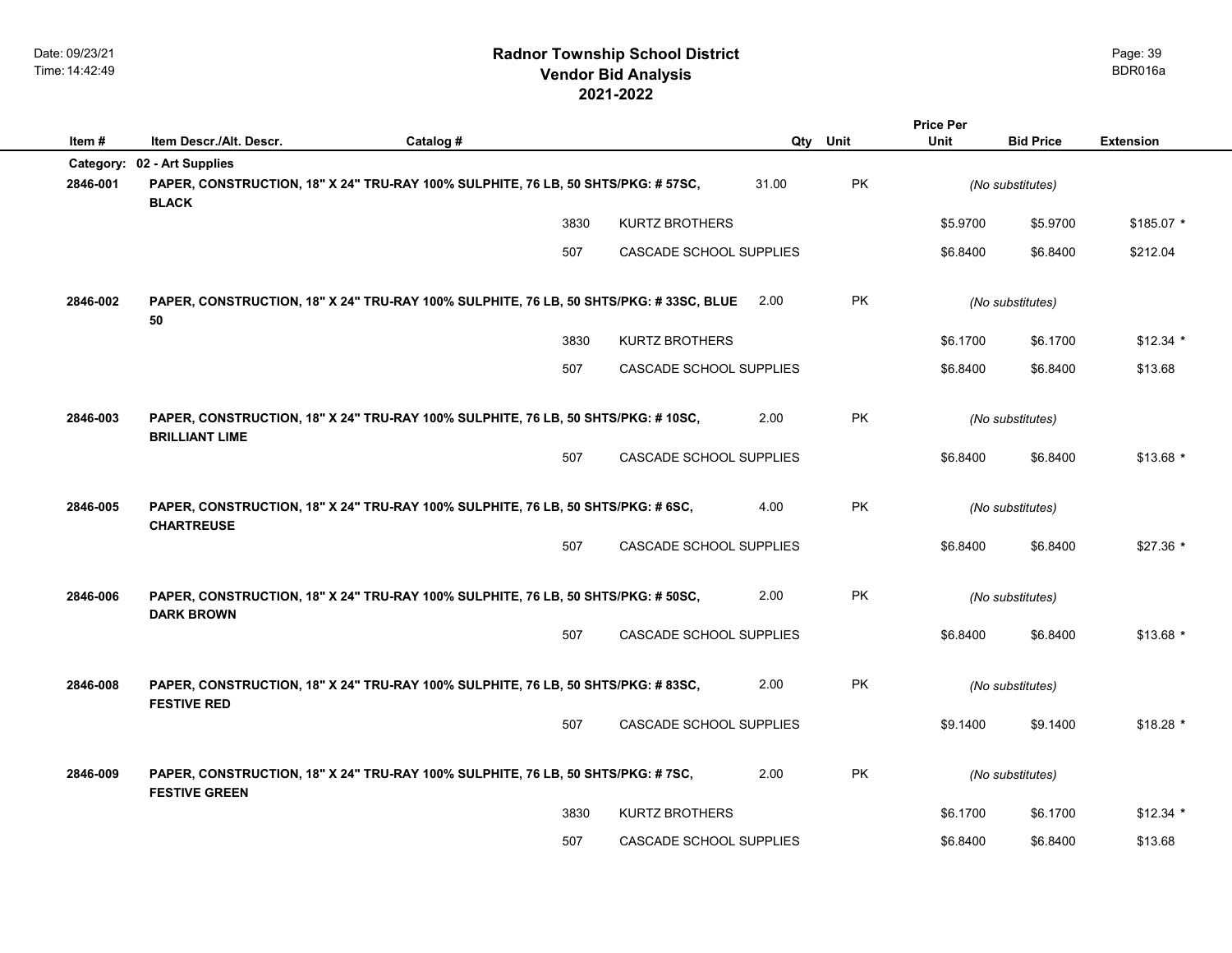|          |                             |                                                                                             |      |                         |      |           | <b>Price Per</b> |                  |                  |
|----------|-----------------------------|---------------------------------------------------------------------------------------------|------|-------------------------|------|-----------|------------------|------------------|------------------|
| Item#    | Item Descr./Alt. Descr.     | Catalog #                                                                                   |      |                         | Qty  | Unit      | <b>Unit</b>      | <b>Bid Price</b> | <b>Extension</b> |
|          | Category: 02 - Art Supplies |                                                                                             |      |                         |      |           |                  |                  |                  |
| 2846-010 | <b>GOLD</b>                 | PAPER, CONSTRUCTION, 18" X 24" TRU-RAY 100% SULPHITE, 76 LB, 50 SHTS/PKG: #48SC,            |      |                         | 2.00 | PK        |                  | (No substitutes) |                  |
|          |                             |                                                                                             | 507  | CASCADE SCHOOL SUPPLIES |      |           | \$6.8400         | \$6.8400         | $$13.68*$        |
| 2846-011 |                             | PAPER, CONSTRUCTION, 18" X 24" TRU-RAY 100% SULPHITE, 76 LB, 50 SHTS/PKG: # 55SC, GRAY 2.00 |      |                         |      | <b>PK</b> |                  | (No substitutes) |                  |
|          |                             |                                                                                             | 507  | CASCADE SCHOOL SUPPLIES |      |           | \$6.8400         | \$6.8400         | $$13.68$ *       |
| 2846-012 | <b>HOLIDAY GREEN</b>        | PAPER, CONSTRUCTION, 18" X 24" TRU-RAY 100% SULPHITE, 76 LB, 50 SHTS/PKG: #18SC,            |      |                         | 2.00 | PK        |                  | (No substitutes) |                  |
|          |                             |                                                                                             | 507  | CASCADE SCHOOL SUPPLIES |      |           | \$6.8400         | \$6.8400         | $$13.68$ *       |
| 2846-013 | <b>HOLIDAY RED</b>          | PAPER, CONSTRUCTION, 18" X 24" TRU-RAY 100% SULPHITE, 76 LB, 50 SHTS/PKG: # 84SC,           |      |                         | 2.00 | <b>PK</b> |                  | (No substitutes) |                  |
|          |                             |                                                                                             | 507  | CASCADE SCHOOL SUPPLIES |      |           | \$6.8400         | \$6.8400         | $$13.68*$        |
| 2846-015 | <b>YELLOW</b>               | PAPER, CONSTRUCTION, 18" X 24" TRU-RAY 100% SULPHITE, 76 LB, 50 SHTS/PKG: #17SC, LIGHT      |      |                         | 2.00 | PK        |                  | (No substitutes) |                  |
|          |                             |                                                                                             | 507  | CASCADE SCHOOL SUPPLIES |      |           | \$6.8400         | \$6.8400         | $$13.68$ *       |
| 2846-016 | <b>LILAC</b>                | PAPER, CONSTRUCTION, 18" X 24" TRU-RAY 100% SULPHITE, 76 LB, 50 SHTS/PKG: #24SC,            |      |                         | 2.00 | <b>PK</b> |                  | (No substitutes) |                  |
|          |                             |                                                                                             | 507  | CASCADE SCHOOL SUPPLIES |      |           | \$6.8400         | \$6.8400         | $$13.68$ *       |
| 2846-017 | <b>MAGENTA</b>              | PAPER, CONSTRUCTION, 18" X 24" TRU-RAY 100% SULPHITE, 76 LB, 50 SHTS/PKG: #1SC,             |      |                         | 2.00 | PK        |                  | (No substitutes) |                  |
|          |                             |                                                                                             | 507  | CASCADE SCHOOL SUPPLIES |      |           | \$6.8400         | \$6.8400         | $$13.68$ *       |
| 2846-018 | <b>ORANGE</b>               | PAPER, CONSTRUCTION, 18" X 24" TRU-RAY 100% SULPHITE, 76 LB, 50 SHTS/PKG: #3SC,             |      |                         | 2.00 | <b>PK</b> |                  | (No substitutes) |                  |
|          |                             |                                                                                             | 3830 | <b>KURTZ BROTHERS</b>   |      |           | \$6.4900         | \$6.4900         | $$12.98$ *       |
|          |                             |                                                                                             | 507  | CASCADE SCHOOL SUPPLIES |      |           | \$6.8400         | \$6.8400         | \$13.68          |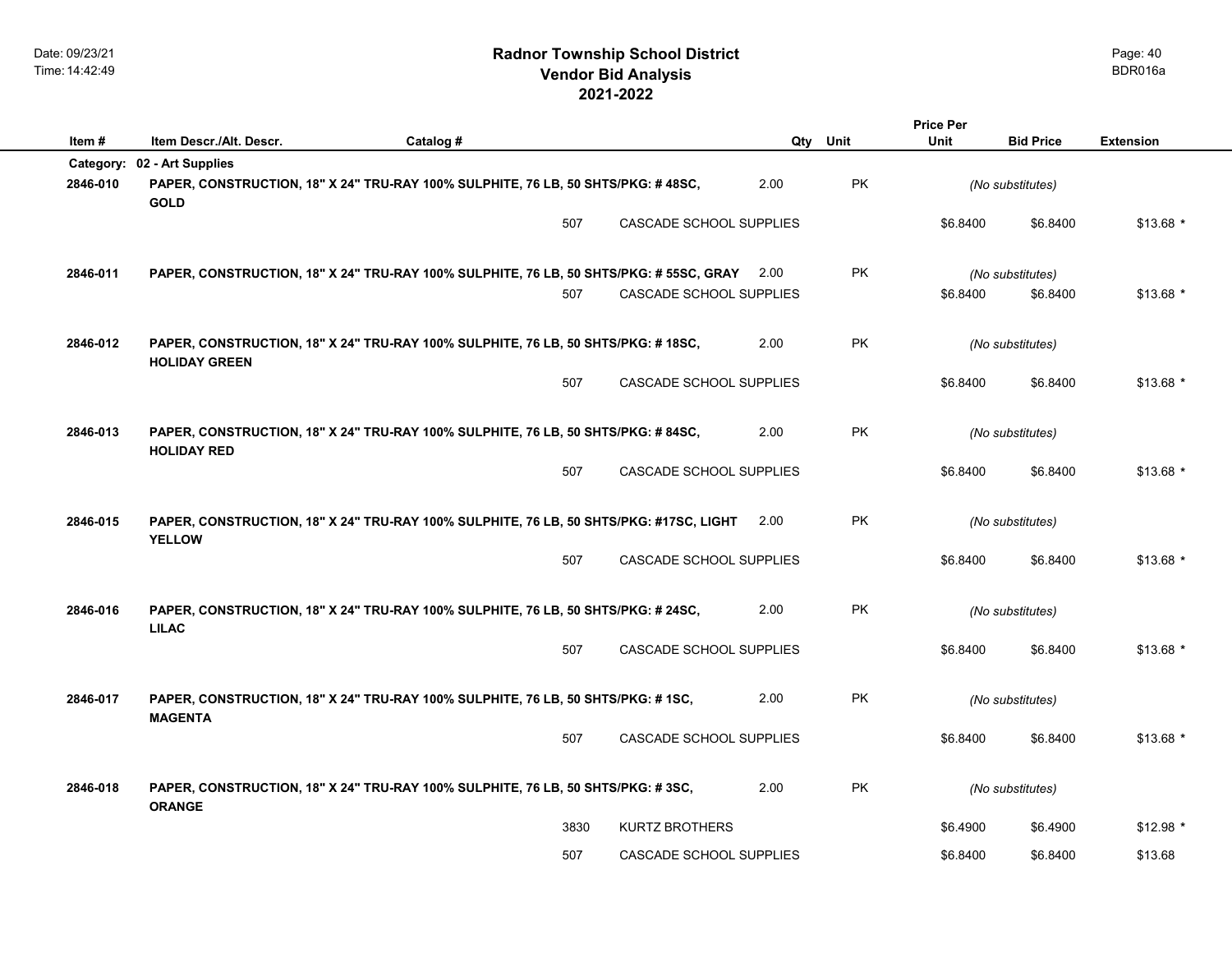## **2021-2022 Radnor Township School District Vendor Bid Analysis** BDR016a

| Item#    | Item Descr./Alt. Descr.                                                                                  |           |      |                                |      |           | <b>Price Per</b><br><b>Unit</b> | <b>Bid Price</b> | <b>Extension</b> |
|----------|----------------------------------------------------------------------------------------------------------|-----------|------|--------------------------------|------|-----------|---------------------------------|------------------|------------------|
|          | Category: 02 - Art Supplies                                                                              | Catalog # |      |                                | Qty  | Unit      |                                 |                  |                  |
| 2846-019 | PAPER, CONSTRUCTION, 18" X 24" TRU-RAY 100% SULPHITE, 76 LB, 50 SHTS/PKG: # 14SC, PINK                   |           |      |                                | 2.00 | PK        |                                 | (No substitutes) |                  |
|          |                                                                                                          |           | 3830 | <b>KURTZ BROTHERS</b>          |      |           | \$6.0500                        | \$6.0500         | $$12.10*$        |
|          |                                                                                                          |           | 507  | CASCADE SCHOOL SUPPLIES        |      |           | \$6.8400                        | \$6.8400         | \$13.68          |
| 2846-020 | PAPER, CONSTRUCTION, 18" X 24" TRU-RAY 100% SULPHITE, 76 LB, 50 SHTS/PKG: # 23SC,<br><b>PURPLE</b>       |           |      |                                | 2.00 | <b>PK</b> |                                 | (No substitutes) |                  |
|          |                                                                                                          |           | 507  | CASCADE SCHOOL SUPPLIES        |      |           | \$6.8400                        | \$6.8400         | $$13.68$ *       |
| 2846-022 | PAPER, CONSTRUCTION, 18" X 24" TRU-RAY 100% SULPHITE, 76 LB, 50 SHTS/PKG: # 59SC, RED                    |           |      |                                | 2.00 | PK        |                                 | (No substitutes) |                  |
|          |                                                                                                          |           | 3830 | <b>KURTZ BROTHERS</b>          |      |           | \$6.2400                        | \$6.2400         | $$12.48$ *       |
|          |                                                                                                          |           | 507  | CASCADE SCHOOL SUPPLIES        |      |           | \$6.8400                        | \$6.8400         | \$13.68          |
| 2846-023 | PAPER, CONSTRUCTION, 18" X 24" TRU-RAY 100% SULPHITE, 76 LB, 50 SHTS/PKG: # 22SC,<br><b>ROYAL BLUE</b>   |           |      |                                | 2.00 | PK        | (No substitutes)                |                  |                  |
|          |                                                                                                          |           | 507  | <b>CASCADE SCHOOL SUPPLIES</b> |      |           | \$6.8400                        | \$6.8400         | $$13.68$ *       |
| 2846-024 | PAPER, CONSTRUCTION, 18" X 24" TRU-RAY 100% SULPHITE, 76 LB, 50 SHTS/PKG: #9SC,<br><b>SCARLET</b>        |           |      |                                | 2.00 | <b>PK</b> |                                 | (No substitutes) |                  |
|          |                                                                                                          |           | 507  | CASCADE SCHOOL SUPPLIES        |      |           | \$6.8400                        | \$6.8400         | \$13.68 *        |
| 2846-025 | PAPER, CONSTRUCTION, 18" X 24" TRU-RAY 100% SULPHITE, 76 LB, 50 SHTS/PKG: #15SC,<br><b>SHOCKING PINK</b> |           |      |                                | 2.00 | PK        |                                 | (No substitutes) |                  |
|          |                                                                                                          |           | 507  | CASCADE SCHOOL SUPPLIES        |      |           | \$6.8400                        | \$6.8400         | $$13.68$ *       |
| 2846-026 | PAPER, CONSTRUCTION, 18" X 24" TRU-RAY 100% SULPHITE, 76 LB, 50 SHTS/PKG: # 21SC, SKY<br><b>BLUE</b>     |           |      |                                | 2.00 | PK        |                                 | (No substitutes) |                  |
|          |                                                                                                          |           | 3830 | <b>KURTZ BROTHERS</b>          |      |           | \$6.0500                        | \$6.0500         | $$12.10*$        |
|          |                                                                                                          |           | 507  | CASCADE SCHOOL SUPPLIES        |      |           | \$6.8400                        | \$6.8400         | \$13.68          |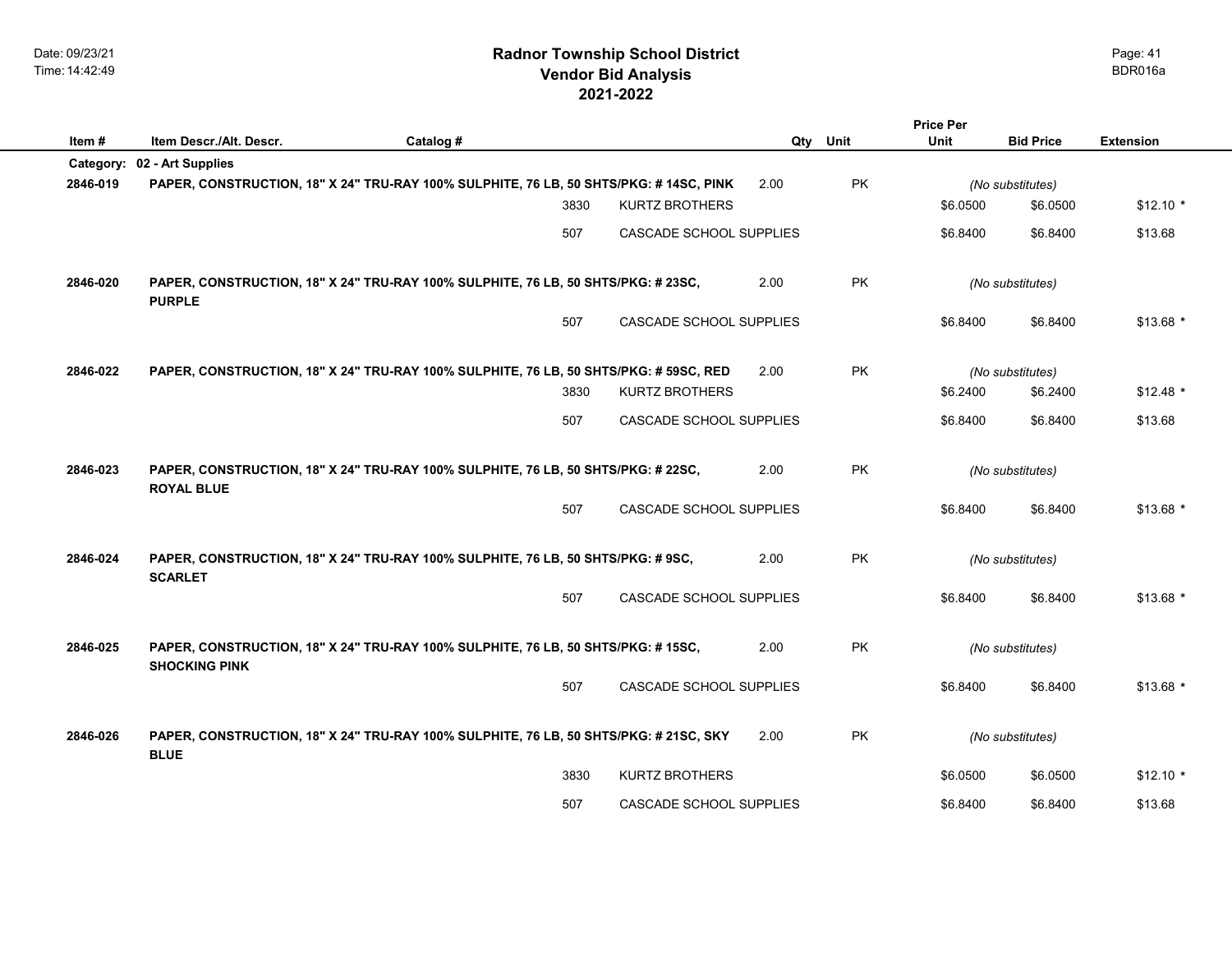## **2021-2022 Radnor Township School District Vendor Bid Analysis** BDR016a

|          |                                                                                                        |           |      |                         |       |           | <b>Price Per</b> |                  |                  |
|----------|--------------------------------------------------------------------------------------------------------|-----------|------|-------------------------|-------|-----------|------------------|------------------|------------------|
| Item#    | Item Descr./Alt. Descr.                                                                                | Catalog # |      |                         |       | Qty Unit  | Unit             | <b>Bid Price</b> | <b>Extension</b> |
|          | Category: 02 - Art Supplies                                                                            |           |      |                         |       |           |                  |                  |                  |
| 2846-028 | PAPER, CONSTRUCTION, 18" X 24" TRU-RAY 100% SULPHITE, 76 LB, 50 SHTS/PKG: #49SC, TAN                   |           |      |                         | 2.00  | PK        |                  | (No substitutes) |                  |
|          |                                                                                                        |           | 507  | CASCADE SCHOOL SUPPLIES |       |           | \$8.2900         | \$8.2900         | $$16.58$ *       |
| 2846-029 | PAPER, CONSTRUCTION, 18" X 24" TRU-RAY 100% SULPHITE, 76 LB, 50 SHTS/PKG: #8SC,<br><b>TURQUOISE</b>    |           |      |                         | 2.00  | <b>PK</b> |                  | (No substitutes) |                  |
|          |                                                                                                        |           | 507  | CASCADE SCHOOL SUPPLIES |       |           | \$6.8400         | \$6.8400         | $$13.68$ *       |
| 2846-030 | PAPER, CONSTRUCTION, 18" X 24" TRU-RAY 100% SULPHITE, 76 LB, 50 SHTS/PKG: #11SC,<br><b>VIOLET</b>      |           |      |                         | 2.00  | PK        |                  | (No substitutes) |                  |
|          |                                                                                                        |           | 3830 | <b>KURTZ BROTHERS</b>   |       |           | \$5.8300         | \$5.8300         | $$11.66*$        |
|          |                                                                                                        |           | 507  | CASCADE SCHOOL SUPPLIES |       |           | \$6.8400         | \$6.8400         | \$13.68          |
| 2846-031 | PAPER, CONSTRUCTION, 18" X 24" TRU-RAY 100% SULPHITE, 76 LB, 50 SHTS/PKG: # 51SC,<br><b>WARM BROWN</b> |           |      |                         | 2.00  | PK        | (No substitutes) |                  |                  |
|          |                                                                                                        |           | 507  | CASCADE SCHOOL SUPPLIES |       |           | \$6.8400         | \$6.8400         | $$13.68$ *       |
| 2846-032 | PAPER, CONSTRUCTION, 18" X 24" TRU-RAY 100% SULPHITE, 76 LB, 50 SHTS/PKG: # 53SC,<br><b>WHITE</b>      |           |      |                         | 30.00 | <b>PK</b> |                  | (No substitutes) |                  |
|          |                                                                                                        |           | 507  | CASCADE SCHOOL SUPPLIES |       |           | \$5.1900         | \$5.1900         | $$155.70$ *      |
|          |                                                                                                        |           | 3830 | <b>KURTZ BROTHERS</b>   |       |           | \$5.8900         | \$5.8900         | \$176.70         |
| 2846-033 | PAPER, CONSTRUCTION, 18" X 24" TRU-RAY 100% SULPHITE, 76 LB, 50 SHTS/PKG: # 5C,<br><b>YELLOW</b>       |           |      |                         | 2.00  | PK.       |                  | (No substitutes) |                  |
|          |                                                                                                        |           | 3830 | <b>KURTZ BROTHERS</b>   |       |           | \$6.1700         | \$6.1700         | $$12.34$ *       |
|          |                                                                                                        |           | 507  | CASCADE SCHOOL SUPPLIES |       |           | \$6.8400         | \$6.8400         | \$13.68          |
| 2855-010 | PAPER, DRAWING: EXTRA-WHTIE SULPHITE, 90 LB, 12" X 18" REAM, SAX #206-312                              |           |      |                         | 13.00 | <b>RM</b> |                  | (No substitutes) |                  |
|          |                                                                                                        |           | 3830 | <b>KURTZ BROTHERS</b>   |       |           | \$20.8600        | \$20.8600        | \$271.18 *       |
|          |                                                                                                        |           | 507  | CASCADE SCHOOL SUPPLIES |       |           | \$21.4200        | \$21.4200        | \$278.46         |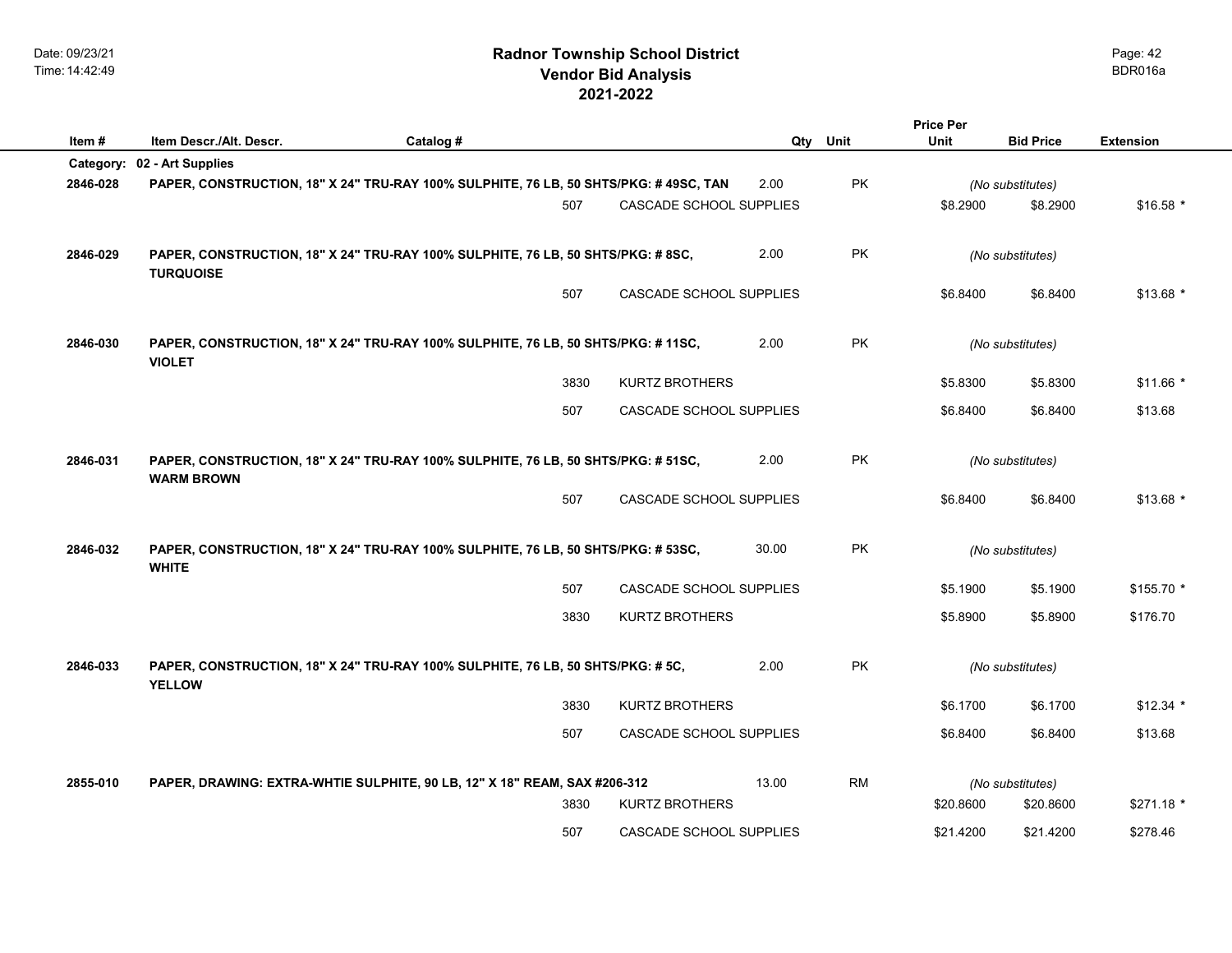|          |                                                                                                               |           |      |                         |          |           | <b>Price Per</b> |                  |                  |
|----------|---------------------------------------------------------------------------------------------------------------|-----------|------|-------------------------|----------|-----------|------------------|------------------|------------------|
| Item #   | Item Descr./Alt. Descr.                                                                                       | Catalog # |      |                         | Qty Unit |           | Unit             | <b>Bid Price</b> | <b>Extension</b> |
|          | Category: 02 - Art Supplies                                                                                   |           |      |                         |          |           |                  |                  |                  |
| 2855-010 | PAPER, DRAWING: EXTRA-WHTIE SULPHITE, 90 LB, 12" X 18" REAM, SAX #206-312                                     |           |      |                         | 13.00    | <b>RM</b> |                  | (No substitutes) |                  |
|          |                                                                                                               |           | 871  | <b>DICK BLICK</b>       |          |           | \$36.8000        | \$36.8000        | \$478.40         |
|          |                                                                                                               |           |      |                         |          |           |                  |                  |                  |
| 2855-012 | PAPER, DRAWING: EXTRA-WHITE SULPHITE, 90 LB, 18" X 24" REAM. KURTZ #35024                                     |           |      |                         | 10.00    | <b>RM</b> |                  | (No substitutes) |                  |
|          |                                                                                                               |           | 507  | CASCADE SCHOOL SUPPLIES |          |           | \$37.2700        | \$37.2700        | \$372.70 *       |
|          |                                                                                                               |           | 3830 | <b>KURTZ BROTHERS</b>   |          |           | \$41.5500        | \$41.5500        | \$415.50         |
|          |                                                                                                               |           | 871  | <b>DICK BLICK</b>       |          |           | \$66.9900        | \$66.9900        | \$669.90         |
|          |                                                                                                               |           |      |                         |          |           |                  |                  |                  |
| 2861-005 | PAPER, KRAFT, 40 #: NATURAL, 36" wX 1000' L, BLICK #B-11503-8009 OR EQUAL                                     |           |      |                         | 1.00     | RL        |                  | (No substitutes) |                  |
|          |                                                                                                               |           | 3830 | <b>KURTZ BROTHERS</b>   |          |           | \$34.0600        | \$34.0600        | $$34.06*$        |
|          |                                                                                                               |           | 507  | CASCADE SCHOOL SUPPLIES |          |           | \$36.7200        | \$36.7200        | \$36.72          |
|          |                                                                                                               |           | 871  | <b>DICK BLICK</b>       |          |           | \$58.8400        | \$58.8400        | \$58.84          |
|          |                                                                                                               |           | 3991 | LAKESHORE LEARNING      |          |           | \$66.4900        | \$66.4900        | \$66.49          |
|          |                                                                                                               |           |      |                         |          |           |                  |                  |                  |
| 2861-010 | PAPER, KRAFT, 40 #: NATURAL, 48" W X 1000' L, BLICK #B-11503-1048 OR EQUAL                                    |           |      |                         | 1.00     | RL        |                  | (No substitutes) |                  |
|          |                                                                                                               |           | 3830 | <b>KURTZ BROTHERS</b>   |          |           | \$42.8800        | \$42.8800        | $$42.88$ *       |
|          |                                                                                                               |           | 507  | CASCADE SCHOOL SUPPLIES |          |           | \$50,4000        | \$50.4000        | \$50.40          |
|          |                                                                                                               |           | 871  | <b>DICK BLICK</b>       |          |           | \$79.1100        | \$79.1100        | \$79.11          |
|          |                                                                                                               |           |      |                         |          |           |                  |                  |                  |
| 2865-020 | PAPER, MANILA: MANILA, 12" X 18", 50 LB, REAM                                                                 |           |      |                         | 6.00     | <b>RM</b> |                  |                  |                  |
|          |                                                                                                               |           | 3830 | <b>KURTZ BROTHERS</b>   |          |           | \$8.9100         | \$8.9100         | \$53.46 *        |
|          |                                                                                                               |           | 507  | CASCADE SCHOOL SUPPLIES |          |           | \$9.2100         | \$9.2100         | \$55.26          |
|          |                                                                                                               |           | 5960 | S & S WORLDWIDE, INC.   |          |           | \$10.9000        | \$10.9000        | \$65.40          |
|          |                                                                                                               |           | 3991 | LAKESHORE LEARNING      |          |           | \$16.1400        | \$16.1400        | \$96.84          |
|          |                                                                                                               |           |      |                         |          |           |                  |                  |                  |
| 2866-001 | PAPER, DECORATIVE: MULBERRY PAPER SCRAP PACK, PACK OF CREATIVE MULBERRY<br>PAPERS, CUR IN A VARIETY OF SIZES. |           |      |                         | 9.00     | <b>PK</b> |                  | (No substitutes) |                  |
|          |                                                                                                               |           | 871  | <b>DICK BLICK</b>       |          |           | \$2.9900         | \$2.9900         | \$26.91 *        |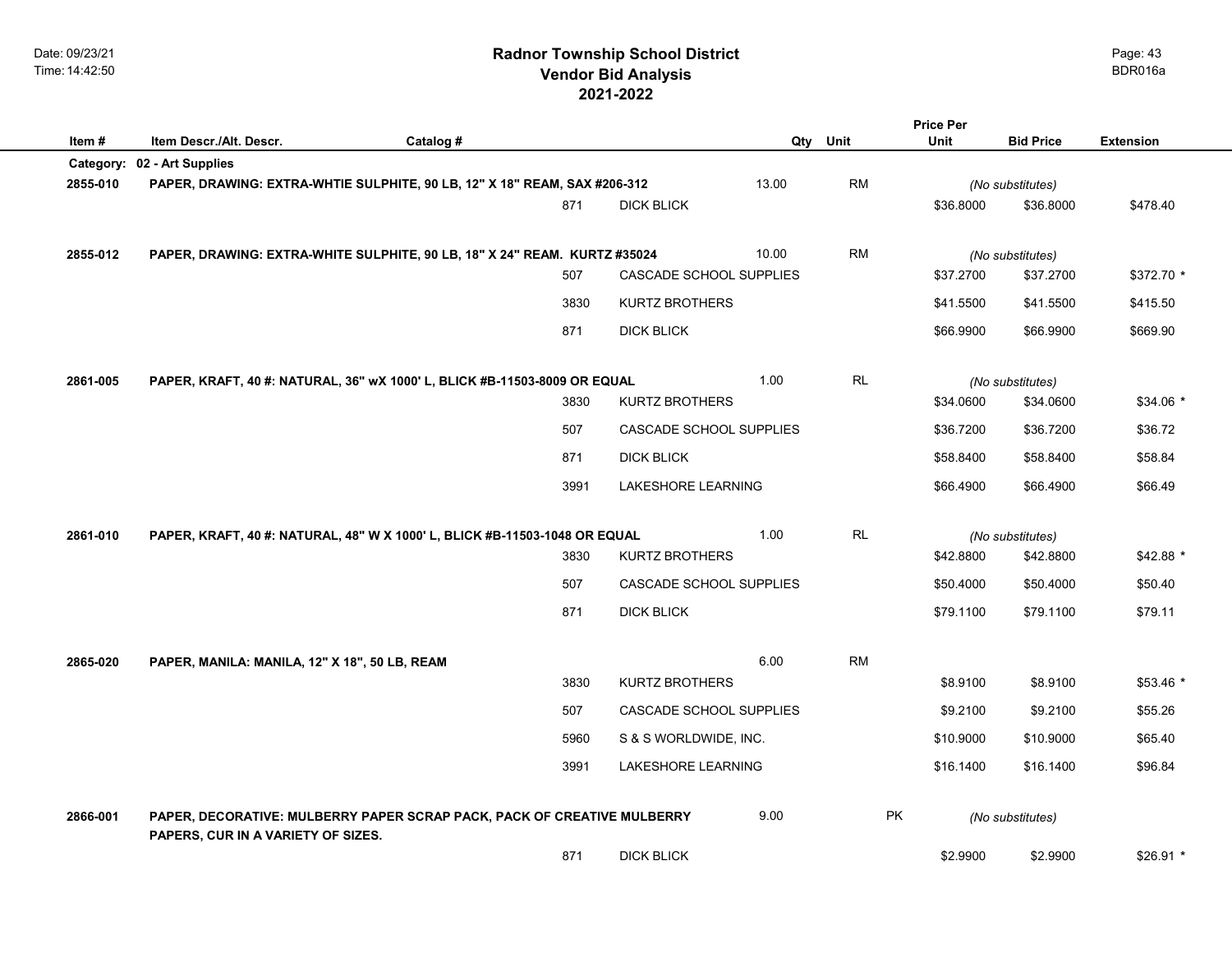## **2021-2022 Radnor Township School District Vendor Bid Analysis** BDR016a

| Item#     | Item Descr./Alt. Descr.                                                                                 | Catalog # |                         |      | Qty Unit   | <b>Price Per</b><br>Unit | <b>Bid Price</b> | <b>Extension</b> |
|-----------|---------------------------------------------------------------------------------------------------------|-----------|-------------------------|------|------------|--------------------------|------------------|------------------|
| Category: | 02 - Art Supplies                                                                                       |           |                         |      |            |                          |                  |                  |
| 2870-005  | PAPER, ORIGAMI: FOLIA ORIGAMI SHEETS, 6" X 6", 500 SHEETS/PKG, ASSORTED COLORS                          |           |                         | 1.00 | PK         |                          | (No substitutes) |                  |
|           |                                                                                                         | 3830      | <b>KURTZ BROTHERS</b>   |      |            | \$9.1500                 | \$9.1500         | $$9.15*$         |
|           |                                                                                                         | 5960      | S & S WORLDWIDE, INC.   |      |            | \$11.3300                | \$11.3300        | \$11.33          |
| 2874-001  | PAPER, ROYLCO DECORATIVE, 8-1/2" X 11", 32 SHEETS/PKG: ANIMAL                                           |           |                         | 3.00 | <b>PKG</b> |                          | (No substitutes) |                  |
|           |                                                                                                         | 507       | CASCADE SCHOOL SUPPLIES |      |            | \$5.6800                 | \$5.6800         | $$17.04$ *       |
| 2874-007  | PAPER, ROYLCO DECORATIVE, 8-1/2" X 11", 32 SHEETS/PKG: TIE DYE                                          |           |                         | 3.00 | <b>PKG</b> |                          | (No substitutes) |                  |
|           |                                                                                                         | 507       | CASCADE SCHOOL SUPPLIES |      |            | \$5.8700                 | \$5.8700         | $$17.61*$        |
| 2880-001  | PAPER, TISSUE: PAPER, TISSUE CRAFT, 12" X 18", ASST COLORS 50/PKGS                                      |           |                         | 7.00 | PK         |                          | (No substitutes) |                  |
|           |                                                                                                         | 3830      | <b>KURTZ BROTHERS</b>   |      |            | \$2.2500                 | \$2.2500         | $$15.75$ *       |
|           |                                                                                                         | 5960      | S & S WORLDWIDE, INC.   |      |            | \$2.4400                 | \$2.4400         | \$17.08          |
|           |                                                                                                         | 14725     | PYRAMID SCHOOL PRODUCTS |      |            | \$2.8900                 | \$2.8900         | \$20.23          |
|           |                                                                                                         | 507       | CASCADE SCHOOL SUPPLIES |      |            | \$2.9100                 | \$2.9100         | \$20.37          |
| 2880-015  | PAPER, TISSUE: PACON SPECTRA ASSORTED COLOR, 12" X 18", 25 COLORS, PACK OF 100<br>SHEETS, PACON # 59530 |           |                         | 1.00 | <b>PKG</b> |                          | (No substitutes) |                  |
|           |                                                                                                         | 3830      | <b>KURTZ BROTHERS</b>   |      |            | \$3.4000                 | \$3.4000         | $$3.40*$         |
|           |                                                                                                         | 5960      | S & S WORLDWIDE, INC.   |      |            | \$3.5400                 | \$3.5400         | \$3.54           |
|           |                                                                                                         | 14725     | PYRAMID SCHOOL PRODUCTS |      |            | \$3.9500                 | \$3.9500         | \$3.95           |
|           |                                                                                                         | 507       | CASCADE SCHOOL SUPPLIES |      |            | \$4.4600                 | \$4.4600         | \$4.46           |
| 2887-010  | PAPER, TRACING: PAPER, TRACING, 12" X 18", 18 LB, 500 SHT/PKG, SAX #205-538 OR EQUAL.                   |           |                         | 1.00 | <b>PK</b>  |                          |                  |                  |
|           |                                                                                                         | 507       | CASCADE SCHOOL SUPPLIES |      |            | \$13.9700                | \$13.9700        | $$13.97$ *       |
| 2892-030  | PAPER, WATERCOLOR: CANSON MONTVAL STUDENT, 100/PKG, 90 LB, 18" X 24" NASCO<br>9718847 AU                |           |                         | 2.00 | PK         |                          | (No substitutes) |                  |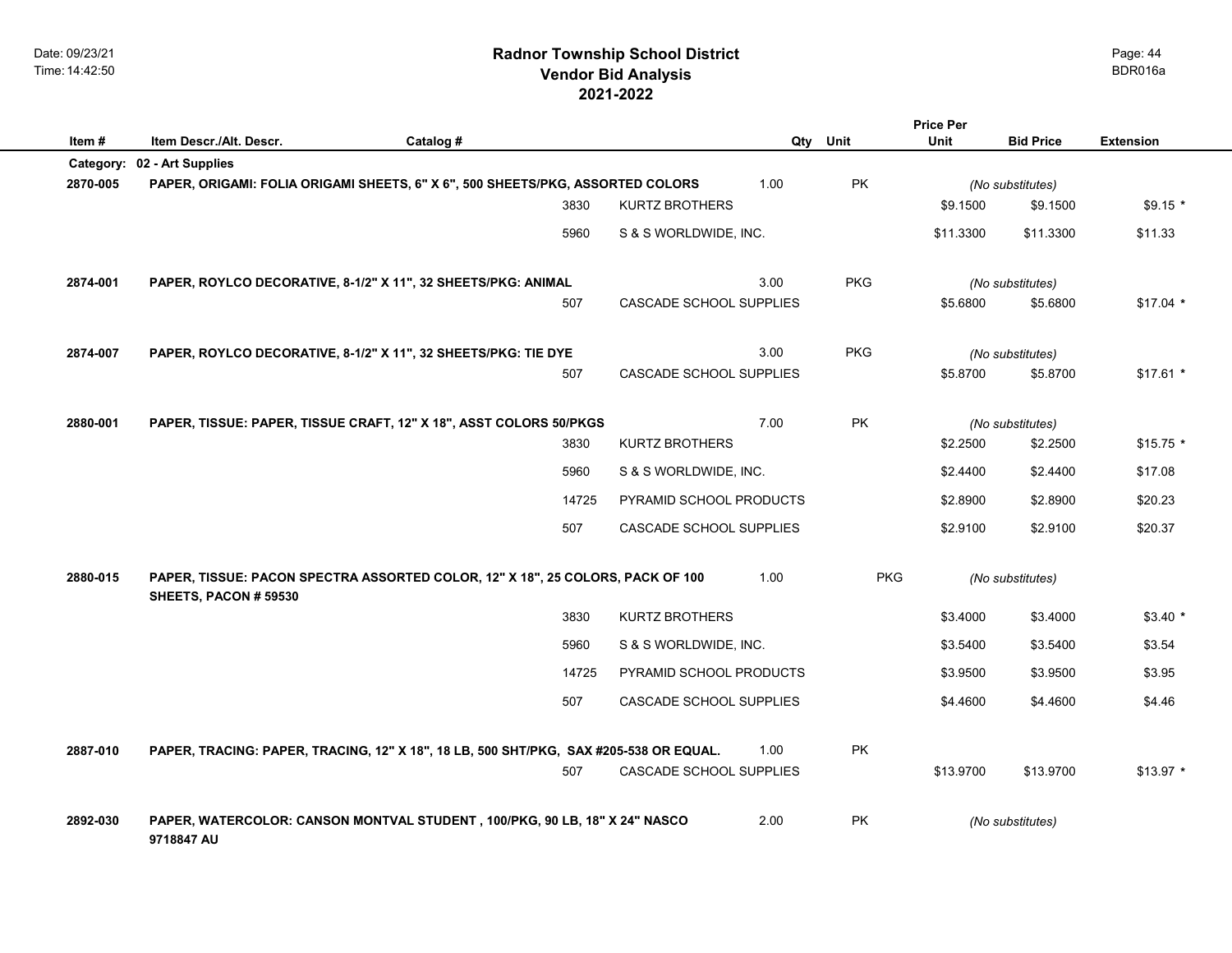|          |                                                                                   |           |      |                                | <b>Price Per</b> |            |           |                  |                  |
|----------|-----------------------------------------------------------------------------------|-----------|------|--------------------------------|------------------|------------|-----------|------------------|------------------|
| Item#    | Item Descr./Alt. Descr.                                                           | Catalog # |      |                                | Qty              | Unit       | Unit      | <b>Bid Price</b> | <b>Extension</b> |
|          | Category: 02 - Art Supplies                                                       |           |      |                                |                  |            |           |                  |                  |
| 2892-030 | PAPER, WATERCOLOR: CANSON MONTVAL STUDENT, 100/PKG, 90 LB, 18" X 24" NASCO        |           |      |                                | 2.00             | PK         |           | (No substitutes) |                  |
|          | 9718847 AU                                                                        |           |      |                                |                  |            |           |                  |                  |
|          |                                                                                   |           | 871  | <b>DICK BLICK</b>              |                  |            | \$64.1300 | \$64.1300        | $$128.26$ *      |
|          |                                                                                   |           |      |                                |                  |            |           |                  |                  |
| 2892-040 | PAPER, WATERCOLOR: 22" X 30" SHEET, 140 LB, BLICK 10008-1022 OR EQUAL             |           |      |                                | 12.00            | <b>SHT</b> |           | (No substitutes) |                  |
|          |                                                                                   |           | 871  | <b>DICK BLICK</b>              |                  |            | \$0.8900  | \$0.8900         | $$10.68$ *       |
|          |                                                                                   |           |      |                                |                  |            |           |                  |                  |
|          |                                                                                   |           |      |                                |                  |            |           |                  |                  |
| 2895-010 | PAPER, WHITE TAG, 100 SHTS/PKG: 9" X 12", 125 LB WEIGHT, KURTZ #40028             |           |      |                                | 9.00             | <b>PK</b>  |           | (No substitutes) |                  |
|          |                                                                                   |           | 3830 | <b>KURTZ BROTHERS</b>          |                  |            | \$2.3100  | \$2.3100         | $$20.79$ *       |
|          |                                                                                   |           | 507  | <b>CASCADE SCHOOL SUPPLIES</b> |                  |            | \$2.6000  | \$2.6000         | \$23.40          |
|          |                                                                                   |           |      |                                |                  |            |           |                  |                  |
| 2895-015 | PAPER, WHITE TAG, 100 SHTS/PKG: 12" X 18", 125 LB WEIGHT, KURTZ #40043            |           |      |                                | 4.00             | PK         |           | (No substitutes) |                  |
|          |                                                                                   |           | 3830 | <b>KURTZ BROTHERS</b>          |                  |            | \$4,6000  | \$4.6000         | $$18.40*$        |
|          |                                                                                   |           |      |                                |                  |            |           |                  |                  |
|          |                                                                                   |           | 507  | CASCADE SCHOOL SUPPLIES        |                  |            | \$5.1900  | \$5.1900         | \$20.76          |
|          |                                                                                   |           |      |                                |                  |            |           |                  |                  |
| 2895-020 | PAPER, WHITE TAG, 100 SHTS/PKG: 18" X 24", 150 LB WEIGHT, KURTZ #40058            |           |      |                                | 4.00             | PK         |           | (No substitutes) |                  |
|          |                                                                                   |           | 3830 | <b>KURTZ BROTHERS</b>          |                  |            | \$9.2200  | \$9.2200         | \$36.88 *        |
|          |                                                                                   |           |      |                                |                  |            |           |                  |                  |
| 2925-001 | CLAY: CLAY, MOIST, WHITE, (CONES 06-05) 50 LB/CTN, NO GROG                        |           |      |                                | 8.00             | CN         |           | (No substitutes) |                  |
|          |                                                                                   |           | 3830 | <b>KURTZ BROTHERS</b>          |                  |            | \$23.7200 | \$23.7200        | $$189.76$ *      |
|          |                                                                                   |           |      |                                |                  |            |           |                  |                  |
|          |                                                                                   |           | 507  | CASCADE SCHOOL SUPPLIES        |                  |            | \$26.4300 | \$26.4300        | \$211.44         |
|          |                                                                                   |           |      |                                |                  |            |           |                  |                  |
| 2925-005 | CLAY: CLAY, MOIST, RED, (CONES 06-05) 50 LB/CTN, NO GROG                          |           |      |                                | 38.00            | CN         |           | (No substitutes) |                  |
|          |                                                                                   |           | 507  | CASCADE SCHOOL SUPPLIES        |                  |            | \$25.9800 | \$25.9800        | \$987.24 *       |
|          |                                                                                   |           |      |                                |                  |            |           |                  |                  |
| 2925-010 | CLAY: CLAY, WHITE, ART SELF HARDENING CLAY 25 LB. BOX, TRIARCO #115-0225 OR EQUAL |           |      |                                | 1.00             | BX         |           | (No substitutes) |                  |
|          |                                                                                   |           | 507  | CASCADE SCHOOL SUPPLIES        |                  |            | \$22.2800 | \$22.2800        | $$22.28$ *       |
|          |                                                                                   |           | 871  | <b>DICK BLICK</b>              |                  |            |           |                  |                  |
|          |                                                                                   |           |      |                                |                  |            | \$41.2100 | \$41.2100        | \$41.21          |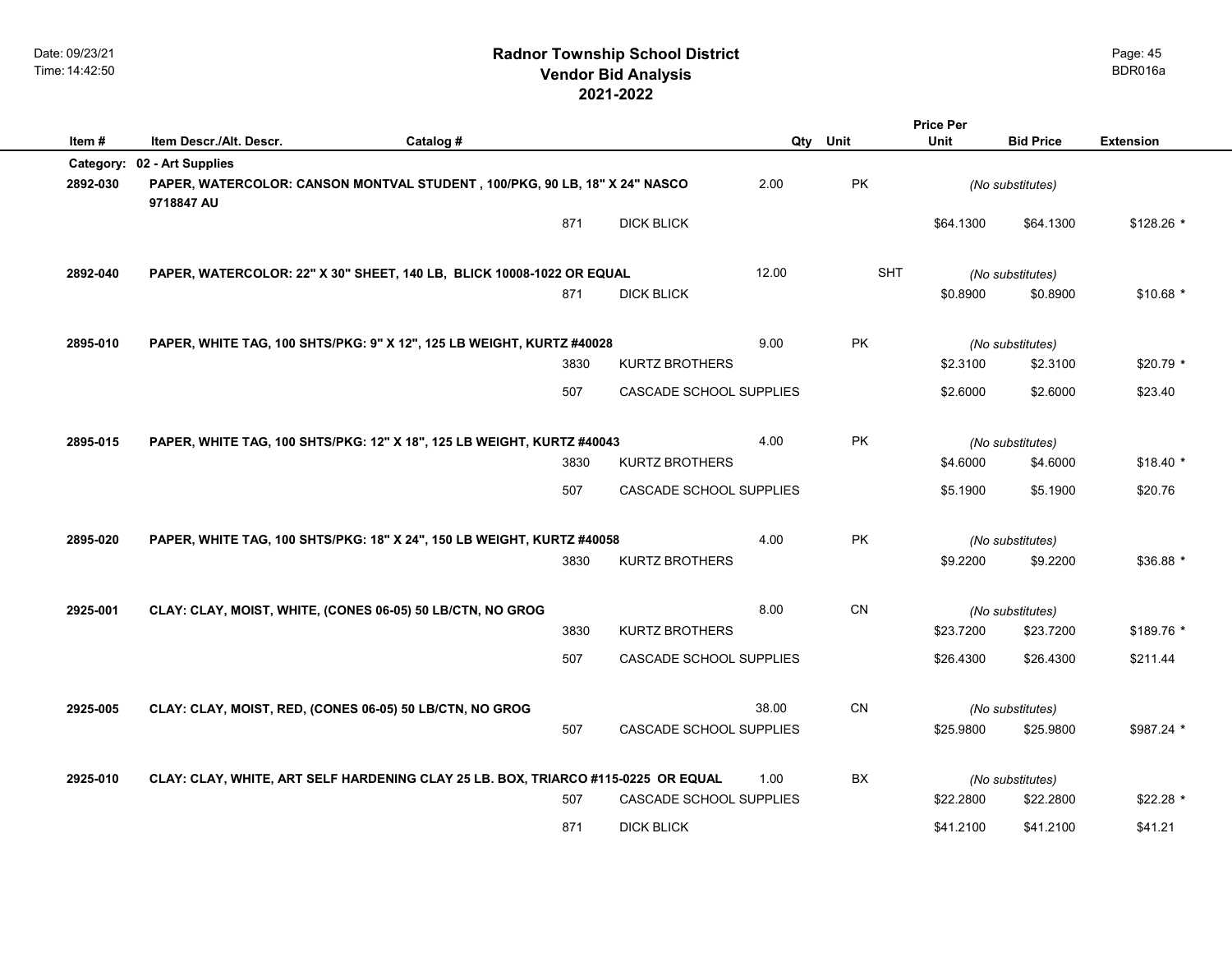|          |                             |                                                                                   |                   |          |    | <b>Price Per</b> |                  |                  |
|----------|-----------------------------|-----------------------------------------------------------------------------------|-------------------|----------|----|------------------|------------------|------------------|
| Item#    | Item Descr./Alt. Descr.     | Catalog #                                                                         |                   | Qty Unit |    | <b>Unit</b>      | <b>Bid Price</b> | <b>Extension</b> |
|          | Category: 02 - Art Supplies |                                                                                   |                   |          |    |                  |                  |                  |
| 2939-010 | PINT, CAMEL                 | GLAZES, LEAD FREE, AMACO: AMACO ARTIST CHOICE GLAZES, LEAD FREE (CONE 05) - A-62, |                   | 1.00     | PT |                  | (No substitutes) |                  |
|          |                             | 871                                                                               | <b>DICK BLICK</b> |          |    | \$10.6700        | \$10.6700        | $$10.67$ *       |
| 2939-011 | PINT, BURNT ORANGE          | GLAZES, LEAD FREE, AMACO: AMACO ARTIST CHOICE GLAZES, LEAD FREE (CONE 05) - A-66, |                   | 1.00     | PT |                  | (No substitutes) |                  |
|          |                             | 871                                                                               | <b>DICK BLICK</b> |          |    | \$14.5700        | \$14.5700        | $$14.57$ *       |
| 2939-012 | PINT, IRON SATURATE         | GLAZES, LEAD FREE, AMACO: AMACO ARTIST CHOICE GLAZES, LEAD FREE (CONE 05) - A-32, |                   | 1.00     | PT |                  | (No substitutes) |                  |
|          |                             | 871                                                                               | <b>DICK BLICK</b> |          |    | \$10.6700        | \$10.6700        | $$10.67$ *       |
| 2939-013 | PINT, GREEN FLOAT           | GLAZES, LEAD FREE, AMACO: AMACO ARTIST CHOICE GLAZES, LEAD FREE (CONE 05) - A-43, |                   | 1.00     | PT |                  | (No substitutes) |                  |
|          |                             | 871                                                                               | <b>DICK BLICK</b> |          |    | \$10,6700        | \$10,6700        | $$10.67$ *       |
| 2939-014 | PINT, SEAFOAM GREEN         | GLAZES, LEAD FREE, AMACO: AMACO ARTIST CHOICE GLAZES, LEAD FREE (CONE 05) - A-40, |                   | 1.00     | PT |                  | (No substitutes) |                  |
|          |                             | 871                                                                               | <b>DICK BLICK</b> |          |    | \$10.6700        | \$10.6700        | $$10.67$ *       |
| 2939-015 | PINT, SANDBAR               | GLAZES, LEAD FREE, AMACO: AMACO ARTIST CHOICE GLAZES, LEAD FREE (CONE 05) - A-34, |                   | 1.00     | PT |                  |                  |                  |
|          |                             | 871                                                                               | <b>DICK BLICK</b> |          |    | \$10.6700        | \$10.6700        | $$10.67$ *       |
| 2939-016 | PINT, EXOTIC BLUE           | GLAZES, LEAD FREE, AMACO: AMACO ARTIST CHOICE GLAZES, LEAD FREE (CONE 05) - A-24, |                   | 1.00     | PT |                  |                  |                  |
|          |                             | 871                                                                               | <b>DICK BLICK</b> |          |    | \$10.6700        | \$10.6700        | $$10.67$ *       |
| 2939-017 | PINT, PEACOCK               | GLAZES, LEAD FREE, AMACO: AMACO ARTIST CHOICE GLAZES, LEAD FREE (CONE 05) - A-28, |                   | 1.00     | PT |                  |                  |                  |
|          |                             | 871                                                                               | <b>DICK BLICK</b> |          |    | \$10.6700        | \$10.6700        | $$10.67$ *       |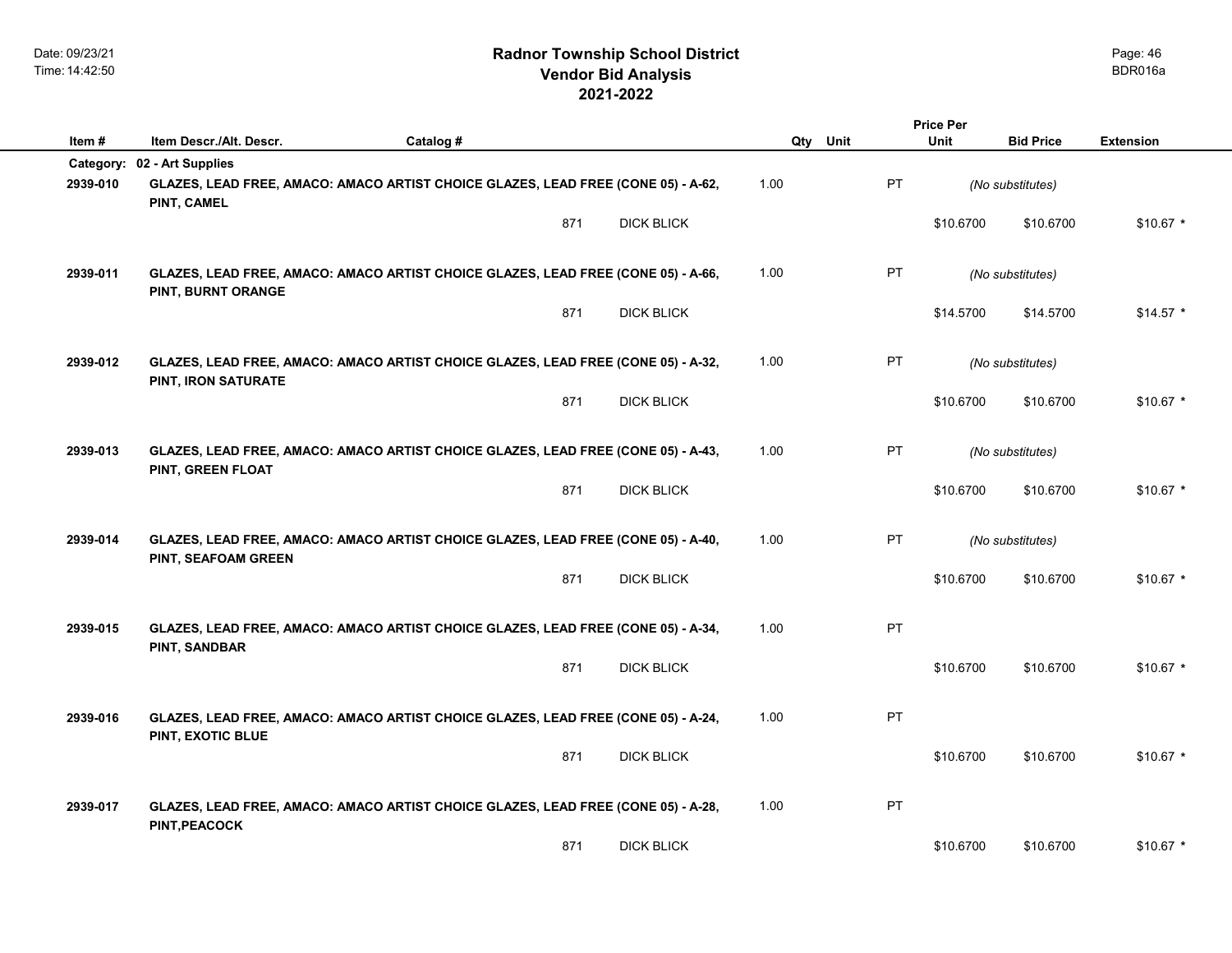## **2021-2022 Radnor Township School District Vendor Bid Analysis** BDR016a

|           |                                                                                                       |           |      |                                |          |           | <b>Price Per</b> |                  |                  |
|-----------|-------------------------------------------------------------------------------------------------------|-----------|------|--------------------------------|----------|-----------|------------------|------------------|------------------|
| Item#     | Item Descr./Alt. Descr.                                                                               | Catalog # |      |                                | Qty Unit |           | Unit             | <b>Bid Price</b> | <b>Extension</b> |
| Category: | 02 - Art Supplies                                                                                     |           |      |                                |          |           |                  |                  |                  |
| 2939-018  | GLAZES, LEAD FREE, AMACO: AMACO ARTIST CHOICE GLAZES, LEAD FREE (CONE 05) - A-61,<br>PINT, MOSS BROWN |           |      |                                | 1.00     | PT        |                  |                  |                  |
|           |                                                                                                       |           | 871  | <b>DICK BLICK</b>              |          |           | \$14.5700        | \$14.5700        | $$14.57$ *       |
| 2940-015  | <b>GLAZES, F SERIES, AMACO: F-15, WARM GRAY</b>                                                       |           |      |                                | 2.00     | <b>PT</b> |                  | (No substitutes) |                  |
|           |                                                                                                       |           | 507  | CASCADE SCHOOL SUPPLIES        |          |           | \$10.8800        | \$10.8800        | $$21.76$ *       |
| 2940-025  | GLAZES, F SERIES, AMACO: F-25, TURQUOISE                                                              |           |      |                                | 2.00     | PT        |                  | (No substitutes) |                  |
|           |                                                                                                       |           | 507  | <b>CASCADE SCHOOL SUPPLIES</b> |          |           | \$10.8800        | \$10.8800        | $$21.76$ *       |
|           |                                                                                                       |           | 3830 | <b>KURTZ BROTHERS</b>          |          |           | \$11.6000        | \$11.6000        | \$23.20          |
| 2942-011  | GLAZES, GLOSS, AMACO: LG-11 WHITE, OPAQUE                                                             |           |      |                                | 2.00     | <b>PT</b> |                  | (No substitutes) |                  |
|           |                                                                                                       |           | 507  | <b>CASCADE SCHOOL SUPPLIES</b> |          |           | \$10.8800        | \$10.8800        | $$21.76*$        |
|           |                                                                                                       |           | 3830 | <b>KURTZ BROTHERS</b>          |          |           | \$11.6000        | \$11.6000        | \$23.20          |
| 2942-020  | GLAZES, GLOSS, AMACO: LG-20, MEDIUM BLUE                                                              |           |      |                                | 2.00     | <b>PT</b> |                  | (No substitutes) |                  |
|           |                                                                                                       |           | 507  | <b>CASCADE SCHOOL SUPPLIES</b> |          |           | \$10.8800        | \$10.8800        | $$21.76$ *       |
|           |                                                                                                       |           | 3830 | <b>KURTZ BROTHERS</b>          |          |           | \$11.6000        | \$11.6000        | \$23.20          |
| 2942-024  | GLAZES, GLOSS, AMACO: LG-24 LIGHT BLUE                                                                |           |      |                                | 2.00     | <b>PT</b> |                  | (No substitutes) |                  |
|           |                                                                                                       |           | 507  | CASCADE SCHOOL SUPPLIES        |          |           | \$10.8800        | \$10.8800        | $$21.76*$        |
|           |                                                                                                       |           | 3830 | <b>KURTZ BROTHERS</b>          |          |           | \$11.6000        | \$11.6000        | \$23.20          |
| 2942-046  | GLAZES, GLOSS, AMACO: LG-46 LEAF GREEN, OPAQUE                                                        |           |      |                                | 2.00     | <b>PT</b> |                  | (No substitutes) |                  |
|           |                                                                                                       |           | 507  | <b>CASCADE SCHOOL SUPPLIES</b> |          |           | \$10.8800        | \$10.8800        | $$21.76$ *       |
|           |                                                                                                       |           | 3830 | <b>KURTZ BROTHERS</b>          |          |           | \$11.6000        | \$11.6000        | \$23.20          |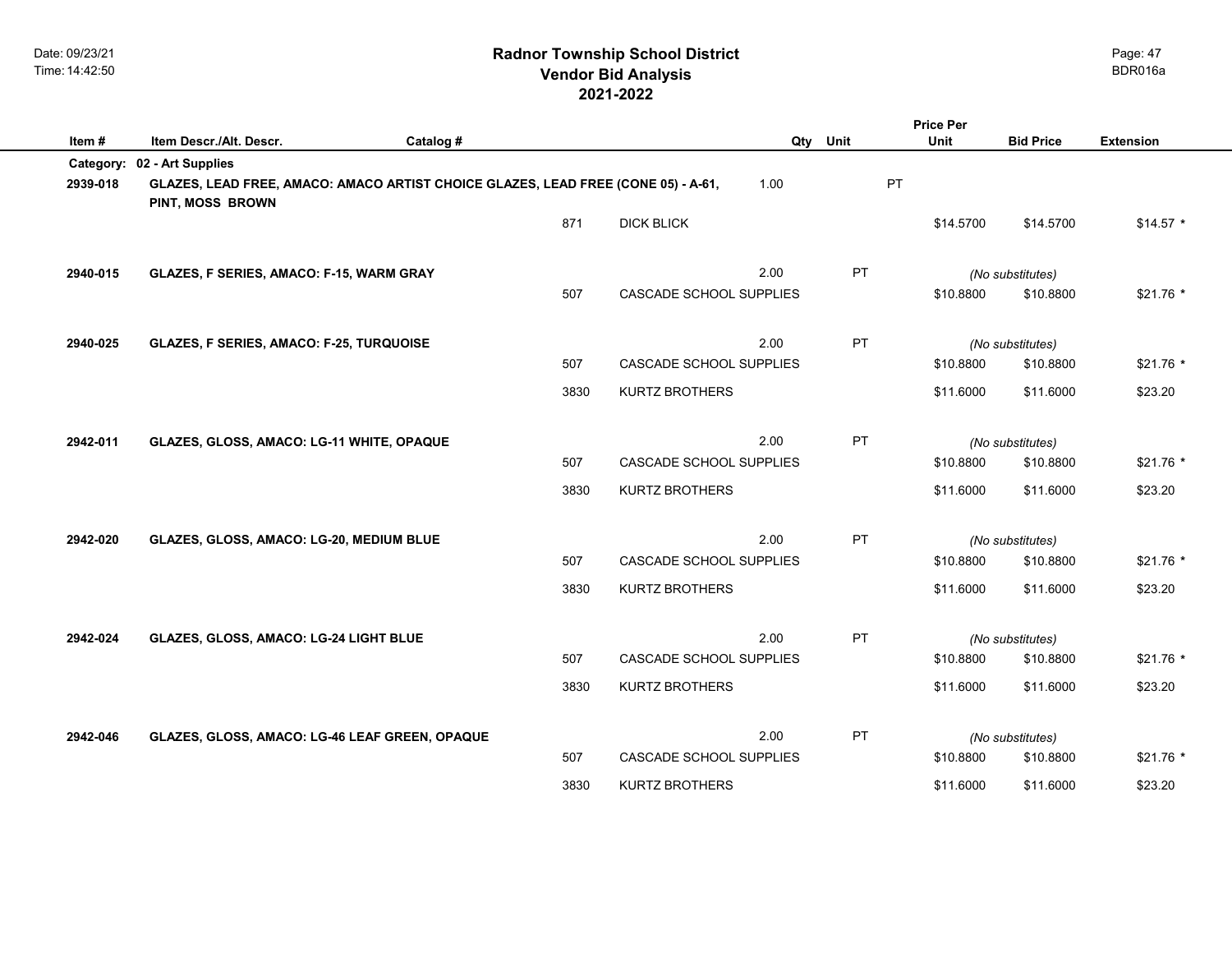**Item #** Item Descr./Alt. Descr. <br> **Catalog # Catalog # Catalog # Qty** Unit Unit Bid Price Extension

|          | Category: 02 - Art Supplies                               |      |                                 |    |           |                               |            |
|----------|-----------------------------------------------------------|------|---------------------------------|----|-----------|-------------------------------|------------|
| 2942-060 | GLAZES, GLOSS, AMACO: LG-60, DARK YELLOW                  | 507  | 2.00<br>CASCADE SCHOOL SUPPLIES | PT | \$10.2300 | (No substitutes)<br>\$10.2300 | $$20.46*$  |
| 2946-020 | GLAZES, OPALESCENT GLAZES, AMACO: 0-20, BLUE BELL         | 507  | 2.00<br>CASCADE SCHOOL SUPPLIES | PT | \$10.8800 | (No substitutes)<br>\$10.8800 | \$21.76 *  |
| 2948-010 | GLAZES, UNDERGLAZES, AMACO: #LUG-10, WHITE LIQUID         |      | 6.00                            | PT |           | (No substitutes)              |            |
|          |                                                           | 507  | <b>CASCADE SCHOOL SUPPLIES</b>  |    | \$16,1500 | \$16.1500                     | $$96.90*$  |
|          |                                                           | 3830 | <b>KURTZ BROTHERS</b>           |    | \$17.3900 | \$17.3900                     | \$104.34   |
| 2948-021 | GLAZES, UNDERGLAZES, AMACO: #LUG-21, MEDIUM BLUE, LIQUID  |      | 2.00                            | PT |           | (No substitutes)              |            |
|          |                                                           | 507  | CASCADE SCHOOL SUPPLIES         |    | \$16.1500 | \$16.1500                     | $$32.30*$  |
|          |                                                           | 3830 | <b>KURTZ BROTHERS</b>           |    | \$17.3900 | \$17.3900                     | \$34.78    |
| 2948-022 | GLAZES, UNDERGLAZES, AMACO: #LUG-22, DARK BLUE, LIQUID    |      | 2.00                            | PT |           | (No substitutes)              |            |
|          |                                                           | 507  | CASCADE SCHOOL SUPPLIES         |    | \$16.1500 | \$16.1500                     | $$32.30$ * |
|          |                                                           | 3830 | <b>KURTZ BROTHERS</b>           |    | \$17.3900 | \$17.3900                     | \$34.78    |
| 2948-031 | GLAZES, UNDERGLAZES, AMACO: #LUG-31, MAHOGANY, LIQUID     |      | 2.00                            | PT |           | (No substitutes)              |            |
|          |                                                           | 507  | CASCADE SCHOOL SUPPLIES         |    | \$15.8300 | \$15.8300                     | \$31.66 *  |
| 2948-043 | GLAZES, UNDERGLAZES, AMACO: #LUG-43, DARK GREEN LIQUID    |      | 2.00                            | PT |           | (No substitutes)              |            |
|          |                                                           | 507  | CASCADE SCHOOL SUPPLIES         |    | \$16.1500 | \$16.1500                     | $$32.30$ * |
|          |                                                           | 3830 | <b>KURTZ BROTHERS</b>           |    | \$17.3900 | \$17.3900                     | \$34.78    |
| 2948-060 | GLAZES, UNDERGLAZES, AMACO: #LUG-60, LIGHT YELLOW, LIQUID |      | 3.00                            | PT |           | (No substitutes)              |            |
|          |                                                           | 507  | CASCADE SCHOOL SUPPLIES         |    | \$15.4500 | \$15.4500                     | $$46.35$ * |
|          |                                                           | 3830 | <b>KURTZ BROTHERS</b>           |    | \$17.3900 | \$17.3900                     | \$52.17    |

Page: 48

**Price Per Unit**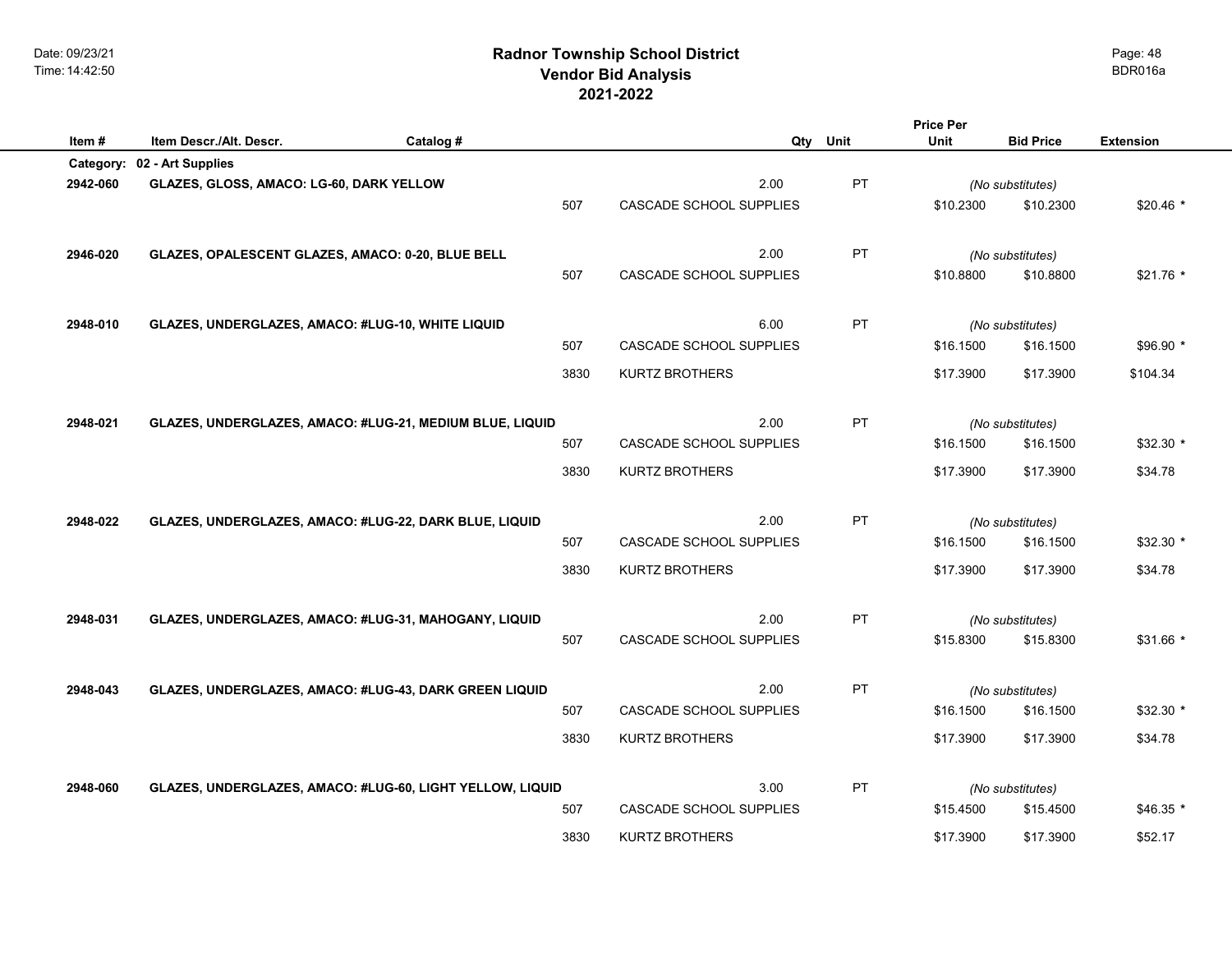|          |                                                                                                                                       |           |       |                                |       |      | <b>Price Per</b> |                  |                  |
|----------|---------------------------------------------------------------------------------------------------------------------------------------|-----------|-------|--------------------------------|-------|------|------------------|------------------|------------------|
| Item#    | Item Descr./Alt. Descr.                                                                                                               | Catalog # |       |                                | Qty   | Unit | Unit             | <b>Bid Price</b> | <b>Extension</b> |
| 2962-001 | Category: 02 - Art Supplies<br>PYROMETRIC CONES: CONES, JR. SIZE 1-1/8" H, .05 PYROMETRIC 50/BOX, NASCO # 0300371T<br><b>OR EQUAL</b> |           |       |                                | 1.00  | BX   |                  |                  |                  |
|          |                                                                                                                                       |           | 871   | <b>DICK BLICK</b>              |       |      | \$7.9500         | \$7.9500         | $$7.95*$         |
|          |                                                                                                                                       |           | 507   | CASCADE SCHOOL SUPPLIES        |       |      | \$9.4500         | \$9.4500         | \$9.45           |
| 2962-005 | PYROMETRIC CONES: CONES, JR. SIZE 1-1/8" H, .06 PYROMETRIC 50/BOX, NASCO # 0300371R OR 1.00<br><b>EQUAL</b>                           |           |       |                                |       | BX   |                  |                  |                  |
|          |                                                                                                                                       |           | 871   | <b>DICK BLICK</b>              |       |      | \$7.9500         | \$7.9500         | $$7.95$ *        |
|          |                                                                                                                                       |           | 507   | CASCADE SCHOOL SUPPLIES        |       |      | \$9.4600         | \$9.4600         | \$9.46           |
| 2963-001 | TOOLS/KNIVES: FINISHING TOOL, KEMPER SOFT RUBBER, BLICK #B-30314-0000.                                                                |           |       |                                | 6.00  | EA   |                  | (No substitutes) |                  |
|          |                                                                                                                                       |           | 871   | <b>DICK BLICK</b>              |       |      | \$2.3600         | \$2.3600         | $$14.16*$        |
| 2963-016 | TOOLS/KNIVES: KEMPER DOUBLE BALL STYLUS EMBOSSING TOOL, REGULAR SIZE, BLICK #<br>B-30316-0000                                         |           |       |                                | 4.00  | EA   |                  |                  |                  |
|          |                                                                                                                                       |           | 871   | <b>DICK BLICK</b>              |       |      | \$2.4700         | \$2.4700         | $$9.88*$         |
| 2963-021 | TOOLS/KNIVES: FETTLING KNIVES, HARD TEMPERED STEEL, 4-1/2" BLADE, NASCO #4300199.                                                     |           |       |                                | 12.00 | EA   |                  |                  |                  |
|          |                                                                                                                                       |           | 507   | <b>CASCADE SCHOOL SUPPLIES</b> |       |      | \$3.3100         | \$3.3100         | \$39.72 *        |
| 3020-010 | CUTTING MATS: DAHLE, SELF-HEALING 12" X 18" CUTTING MATS, NASCO #9721525.                                                             |           |       |                                | 1.00  | EA   |                  |                  |                  |
|          |                                                                                                                                       |           | 3830  | <b>KURTZ BROTHERS</b>          |       |      | \$5.1700         | \$5.1700         | $$5.17$ *        |
|          |                                                                                                                                       |           | 871   | <b>DICK BLICK</b>              |       |      | \$9.6800         | \$9.6800         | \$9.68           |
| 3113-010 | CRAFT STICKS AND WOOD: CRAFT, JUMBO STICKS, 3/4" X 6", 500/BOX                                                                        |           |       |                                | 4.00  | PK   |                  |                  |                  |
|          | Alt Bid: DW2990 set of 75                                                                                                             |           | 3991  | <b>LAKESHORE LEARNING</b>      |       |      | \$2.3700         | \$2.3700         | \$9.48           |
|          |                                                                                                                                       |           | 5960  | S & S WORLDWIDE, INC.          |       |      | \$4.8900         | \$4.8900         | $$19.56$ *       |
|          |                                                                                                                                       |           | 507   | CASCADE SCHOOL SUPPLIES        |       |      | \$5.1500         | \$5.1500         | \$20.60          |
|          |                                                                                                                                       |           | 14725 | PYRAMID SCHOOL PRODUCTS        |       |      | \$5.1900         | \$5.1900         | \$20.76          |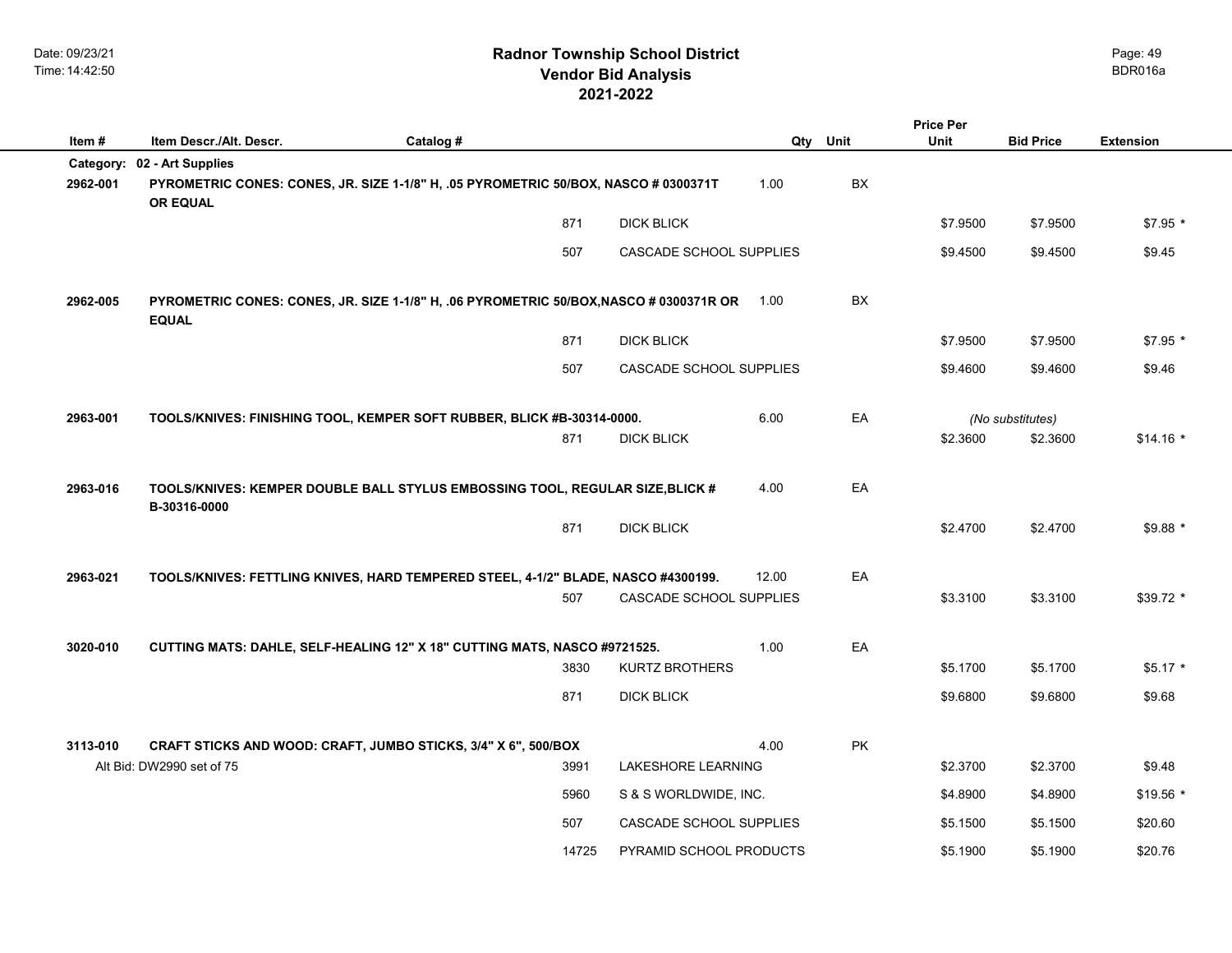| Item#    | Item Descr./Alt. Descr.                             | Catalog #                                                                              |       |                                | Qty  | Unit      | Unit      | <b>Bid Price</b> | <b>Extension</b> |
|----------|-----------------------------------------------------|----------------------------------------------------------------------------------------|-------|--------------------------------|------|-----------|-----------|------------------|------------------|
|          | Category: 02 - Art Supplies                         |                                                                                        |       |                                |      |           |           |                  |                  |
| 3113-010 |                                                     | CRAFT STICKS AND WOOD: CRAFT, JUMBO STICKS, 3/4" X 6", 500/BOX                         |       |                                | 4.00 | PK        |           |                  |                  |
|          |                                                     |                                                                                        | 3830  | <b>KURTZ BROTHERS</b>          |      |           | \$5.7700  | \$5.7700         | \$23.08          |
|          |                                                     |                                                                                        |       |                                |      |           |           |                  |                  |
| 3113-015 | <b>CRAFT STICKS AND WOOD: CRAFT, PICKS, 750/BAG</b> |                                                                                        |       |                                | 1.00 | <b>PK</b> |           |                  |                  |
|          |                                                     |                                                                                        | 3991  | <b>LAKESHORE LEARNING</b>      |      |           | \$4.3600  | \$4.3600         | \$4.36           |
| 3113-020 |                                                     | CRAFT STICKS AND WOOD: CRAFT STICKS, 3/8"W X 4-1/2"L, 1000/PKG. GOOD QUALITY           |       |                                | 2.00 | EA        |           |                  |                  |
|          |                                                     |                                                                                        | 5960  | S & S WORLDWIDE, INC.          |      |           | \$2.9500  | \$2.9500         | $$5.90*$         |
|          |                                                     |                                                                                        | 3830  | <b>KURTZ BROTHERS</b>          |      |           | \$3.7800  | \$3.7800         | \$7.56           |
|          |                                                     |                                                                                        | 507   | CASCADE SCHOOL SUPPLIES        |      |           | \$4.2300  | \$4.2300         | \$8.46           |
|          |                                                     |                                                                                        | 14725 | PYRAMID SCHOOL PRODUCTS        |      |           | \$4.4900  | \$4.4900         | \$8.98           |
|          |                                                     |                                                                                        | 3991  | <b>LAKESHORE LEARNING</b>      |      |           | \$9.4900  | \$9.4900         | \$18.98          |
|          |                                                     |                                                                                        |       |                                |      |           |           |                  |                  |
| 3113-031 | <b>OR EQUAL</b>                                     | CRAFT STICKS AND WOOD: DOWL, FULL SIZE STICKS, 1/4" X 36", BIRCH, 10/PKG, SAX #406-512 |       |                                | 1.00 | PK        |           | (No substitutes) |                  |
|          |                                                     |                                                                                        | 507   | CASCADE SCHOOL SUPPLIES        |      |           | \$2.9000  | \$2.9000         | $$2.90$ *        |
|          |                                                     |                                                                                        | 3830  | <b>KURTZ BROTHERS</b>          |      |           | \$4.1100  | \$4.1100         | \$4.11           |
|          |                                                     |                                                                                        |       |                                |      |           |           |                  |                  |
| 3113-032 | <b>OR EQUAL</b>                                     | CRAFT STICKS AND WOOD: DOWL, FULL SIZE STICKS, 1/2" X 36", BIRCH, 10/PKG.SAX #406-515  |       |                                | 1.00 | PK        |           | (No substitutes) |                  |
|          |                                                     |                                                                                        | 507   | <b>CASCADE SCHOOL SUPPLIES</b> |      |           | \$9.0800  | \$9.0800         | $$9.08*$         |
|          |                                                     |                                                                                        | 3830  | <b>KURTZ BROTHERS</b>          |      |           | \$12.4300 | \$12.4300        | \$12.43          |
| 3113-050 |                                                     | <b>CRAFT STICKS AND WOOD: STYLUS STICKS 100/PKG, NASCO #0900846</b>                    |       |                                | 3.00 | <b>PK</b> |           |                  |                  |
|          | Alt Bid: AC784 - - 1/4" x 5 1/2", wood, 25/pkg      |                                                                                        | 5960  | S & S WORLDWIDE, INC.          |      |           | \$1.8600  | \$1.8600         | \$5.58           |

Page: 50

**Price Per**

3830 KURTZ BROTHERS **\$6.1100** \$6.1100 \$6.1100 \$18.33 \* 507 CASCADE SCHOOL SUPPLIES \$6.4600 \$6.4600 \$19.38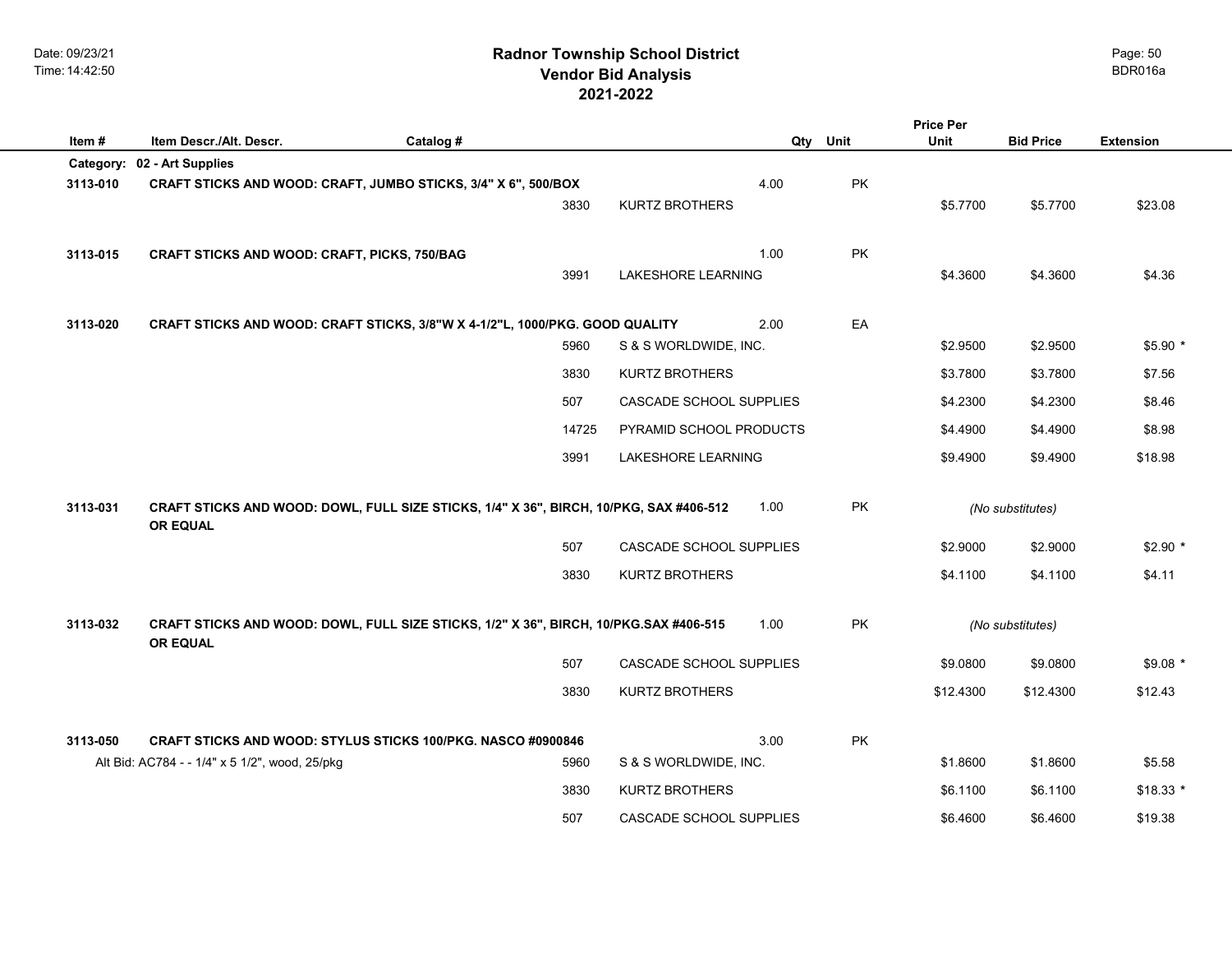|          |                                                                                                           |           |                                |      |             | <b>Price Per</b> |                  |                  |
|----------|-----------------------------------------------------------------------------------------------------------|-----------|--------------------------------|------|-------------|------------------|------------------|------------------|
| Item#    | Item Descr./Alt. Descr.                                                                                   | Catalog # |                                | Qty  | Unit        | <b>Unit</b>      | <b>Bid Price</b> | <b>Extension</b> |
|          | Category: 02 - Art Supplies                                                                               |           |                                |      |             |                  |                  |                  |
| 3115-010 | FEATHERS: FEATHERS, ASSORTED FLUFFS. 1-3/8" BITS, 200/PKG                                                 |           |                                | 1.00 | PK          |                  |                  |                  |
|          |                                                                                                           | 5960      | S & S WORLDWIDE, INC.          |      |             | \$0.7400         | \$0.7400         | $$0.74*$         |
|          | Alt Bid: LC120 Colored Feathers - 1 oz Bag                                                                | 3991      | <b>LAKESHORE LEARNING</b>      |      |             | \$5.6900         | \$5.6900         | \$5.69           |
| 3115-015 | FEATHERS: FEATHERS, NATURAL 200/PKG, 2"-3" LENGTHS, 10 STYLES                                             |           |                                | 3.00 | PK          |                  |                  |                  |
|          |                                                                                                           | 3830      | <b>KURTZ BROTHERS</b>          |      |             | \$1.2200         | \$1.2200         | $$3.66*$         |
|          | Alt Bid: 163022 - - 14 gm/pack                                                                            | 507       | CASCADE SCHOOL SUPPLIES        |      |             | \$1.2400         | \$1.2400         | \$3.72           |
| 3115-016 | FEATHERS: Creativity Street Maribou Feathers - Assorted Bright Hues, 14 g Dick Blick Item#:<br>61404-1010 |           |                                | 1.00 | <b>EACH</b> |                  | (No substitutes) |                  |
|          |                                                                                                           | 507       | CASCADE SCHOOL SUPPLIES        |      |             | \$1.2800         | \$1.2800         | $$1.28$ *        |
|          |                                                                                                           | 871       | <b>DICK BLICK</b>              |      |             | \$2.1900         | \$2.1900         | \$2.19           |
| 3116-051 | FOIL: COPPER TOOLING, 36 GUAGE, 12" X 25'                                                                 |           |                                | 2.00 | EA          |                  | (No substitutes) |                  |
|          |                                                                                                           | 871       | <b>DICK BLICK</b>              |      |             | \$94.1900        | \$94.1900        | \$188.38 *       |
| 3125-001 | GLITTER: SNOW, SHAKER TOP, 1 LB CAN, SCHOOL SPECIALITY 086816                                             |           |                                | 1.00 | EA          |                  |                  |                  |
|          |                                                                                                           | 3830      | <b>KURTZ BROTHERS</b>          |      |             | \$4.5800         | \$4.5800         | $$4.58$ *        |
|          |                                                                                                           |           |                                |      |             |                  |                  |                  |
| 3125-003 | GLITTER: RED, SHAKER TOP, 1 LB CAN, SAX # 006675                                                          |           |                                | 1.00 | EA          |                  |                  |                  |
|          |                                                                                                           | 507       | <b>CASCADE SCHOOL SUPPLIES</b> |      |             | \$4.7000         | \$4.7000         | $$4.70*$         |
|          |                                                                                                           | 3830      | <b>KURTZ BROTHERS</b>          |      |             | \$5.2800         | \$5.2800         | \$5.28           |
| 3125-004 | GLITTER: GREEN, SHAKER TOP, 1 LB CAN, SAX #006681                                                         |           |                                | 1.00 | EA          |                  |                  |                  |
|          |                                                                                                           | 507       | <b>CASCADE SCHOOL SUPPLIES</b> |      |             | \$4.7000         | \$4.7000         | $$4.70*$         |
|          |                                                                                                           | 3830      | <b>KURTZ BROTHERS</b>          |      |             | \$5.2800         | \$5.2800         | \$5.28           |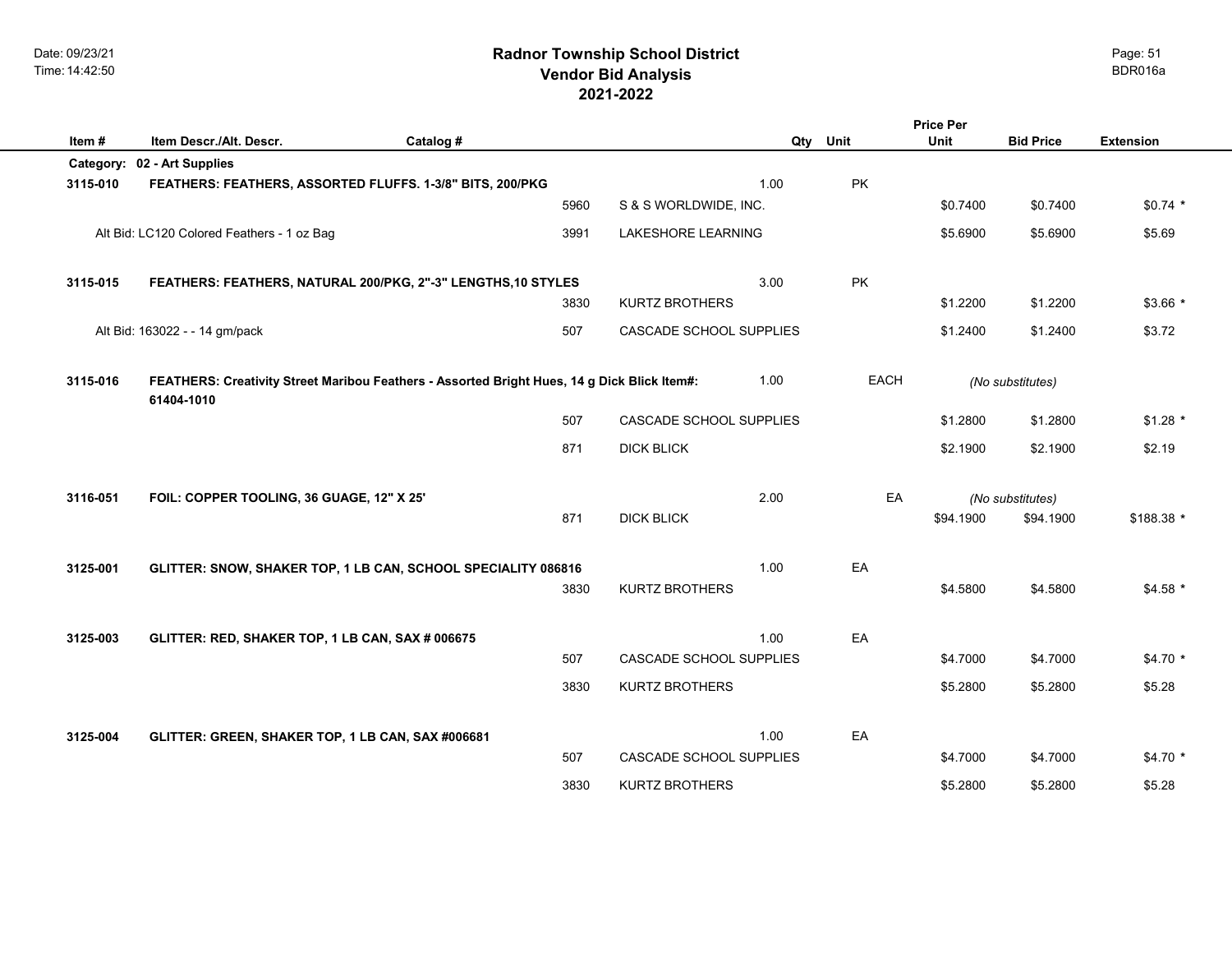## **2021-2022 Radnor Township School District Vendor Bid Analysis** BDR016a

|          |                                                                                                           |           |                                |       |          | <b>Price Per</b> |                  |                  |
|----------|-----------------------------------------------------------------------------------------------------------|-----------|--------------------------------|-------|----------|------------------|------------------|------------------|
| Item#    | Item Descr./Alt. Descr.                                                                                   | Catalog # |                                |       | Qty Unit | <b>Unit</b>      | <b>Bid Price</b> | <b>Extension</b> |
|          | Category: 02 - Art Supplies                                                                               |           |                                |       |          | EA               |                  |                  |
| 3125-006 | GLITTER: BLUE, SHAKER TOP, 1 LB CAN,                                                                      | 507       | <b>CASCADE SCHOOL SUPPLIES</b> | 1.00  |          | \$4.7000         | \$4.7000         | \$4.70 *         |
|          |                                                                                                           | 3830      | <b>KURTZ BROTHERS</b>          |       |          | \$5.2800         | \$5.2800         | \$5.28           |
|          |                                                                                                           |           |                                |       |          |                  |                  |                  |
| 3125-020 | GLITTER: GLITTER, 1# CAN, CRYSTAL CLEAR DIAMOND DUST.                                                     |           |                                | 1.00  | EA       |                  |                  |                  |
|          |                                                                                                           | 3830      | <b>KURTZ BROTHERS</b>          |       |          | \$4.5800         | \$4.5800         | $$4.58$ *        |
|          |                                                                                                           | 507       | CASCADE SCHOOL SUPPLIES        |       |          | \$6.7100         | \$6.7100         | \$6.71           |
|          |                                                                                                           |           |                                |       |          |                  |                  |                  |
| 3138-002 | PAPER, BAGS/PLATES/CIRLCES: PAPER, PLATES, ECONOMY, 9" DIAM, 100/PKG, AMERICAN<br><b>TISSUE OR EQUAL.</b> |           |                                | 60.00 | PK       |                  |                  |                  |
|          |                                                                                                           | 507       | CASCADE SCHOOL SUPPLIES        |       |          | \$2.1900         | \$2.1900         | $$131.40*$       |
|          |                                                                                                           | 3830      | <b>KURTZ BROTHERS</b>          |       |          | \$3.7200         | \$3.7200         | \$223.20         |
|          |                                                                                                           | 5960      | S & S WORLDWIDE, INC.          |       |          | \$4.9900         | \$4.9900         | \$299.40         |
|          |                                                                                                           |           |                                |       |          |                  |                  |                  |
| 3140-021 | PINS: "T" PINS, 1-1/4, 100/BOX                                                                            |           |                                | 6.00  | BX       |                  |                  |                  |
|          |                                                                                                           | 3830      | <b>KURTZ BROTHERS</b>          |       |          | \$2.6400         | \$2.6400         | $$15.84$ *       |
|          |                                                                                                           | 507       | CASCADE SCHOOL SUPPLIES        |       |          | \$3.2600         | \$3.2600         | \$19.56          |
| 3141-001 | PIPE CLEANERS: CHENILLE STEMS, ECONOMY, 12" X 1/8" RAINBOW COLORS, 1000/BOX. KURTZ<br>#42058 OR EQUAL     |           |                                | 2.00  | PK       |                  |                  |                  |
|          |                                                                                                           | 5960      | S & S WORLDWIDE, INC.          |       |          | \$8.4300         | \$8.4300         | $$16.86*$        |
|          |                                                                                                           | 3830      | <b>KURTZ BROTHERS</b>          |       |          | \$10.3300        | \$10.3300        | \$20.66          |
|          |                                                                                                           | 3991      | LAKESHORE LEARNING             |       |          | \$18.9900        | \$18,9900        | \$37.98          |
|          |                                                                                                           |           |                                |       |          |                  |                  |                  |
| 3141-005 | PIPE CLEANERS: PIPE CLEANERS, 6" ASSORTED, 100/PKG. S & S #CC686 OR EQUAL                                 |           |                                | 2.00  | PK       |                  |                  |                  |
|          |                                                                                                           | 5960      | S & S WORLDWIDE, INC.          |       |          | \$0.5300         | \$0.5300         | $$1.06*$         |
|          |                                                                                                           | 507       | CASCADE SCHOOL SUPPLIES        |       |          | \$0.6800         | \$0.6800         | \$1.36           |
|          |                                                                                                           | 3830      | <b>KURTZ BROTHERS</b>          |       |          | \$0.7300         | \$0.7300         | \$1.46           |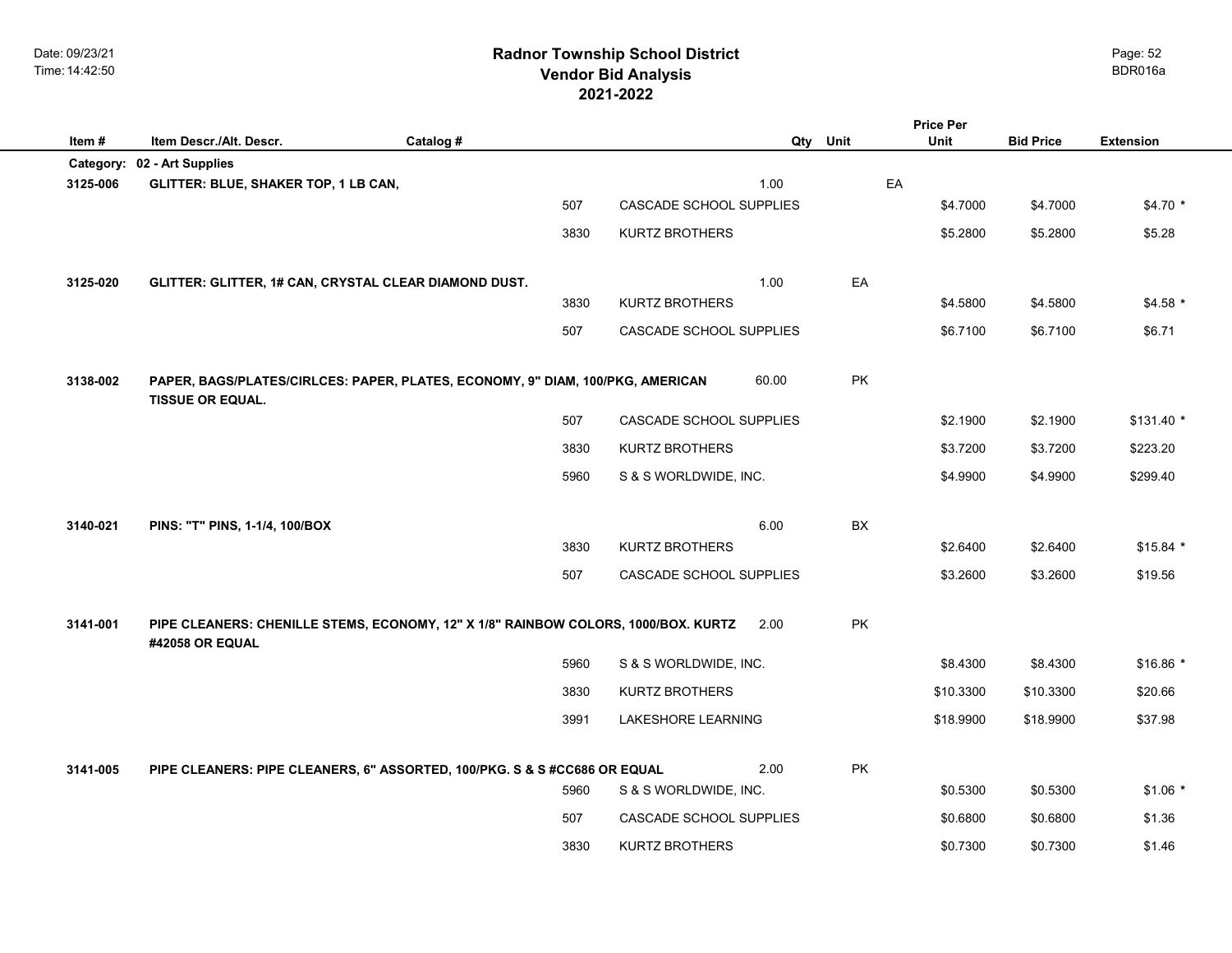|          |                                                                                                                     |           |                                   |     |           | <b>Price Per</b> |                  |                  |
|----------|---------------------------------------------------------------------------------------------------------------------|-----------|-----------------------------------|-----|-----------|------------------|------------------|------------------|
| Item#    | Item Descr./Alt. Descr.                                                                                             | Catalog # |                                   | Qty | Unit      | Unit             | <b>Bid Price</b> | <b>Extension</b> |
| 3145-010 | Category: 02 - Art Supplies                                                                                         |           | 1.00                              |     | <b>PK</b> |                  |                  |                  |
|          | POMPOMS: POM-POMS, APPROX. 1-LB (APPROX 1200 PC'S                                                                   | 5960      | S & S WORLDWIDE, INC.             |     |           | \$6.4900         | \$6.4900         | $$6.49*$         |
|          | Alt Bid: BA8150 SET/300 Assorted sizes & colors                                                                     | 3991      | <b>LAKESHORE LEARNING</b>         |     |           | \$9.4900         | \$9.4900         | \$9.49           |
|          |                                                                                                                     | 507       | CASCADE SCHOOL SUPPLIES           |     |           | \$14.0200        | \$14.0200        | \$14.02          |
|          |                                                                                                                     | 3830      | <b>KURTZ BROTHERS</b>             |     |           | \$14.0300        | \$14.0300        | \$14.03          |
| 3152-020 | SAND PAPER: NORTON SANDPAPER, FINE, 50/PKG, 9" X 10", FLINT. NASCO #9714789(A)<br>Alt Bid: 169213 - - 24 per pack   | 507       | 1.00<br>CASCADE SCHOOL SUPPLIES   |     | EA        | \$5.1900         | \$5.1900         | $$5.19*$         |
| 3178-010 | WIGGLE EYES: EYEBALL STICKERS LARGE, 5/8" W, 150/PKG.<br>Alt Bid: BY166 2,000 stickers                              | 3991      | 4.00<br><b>LAKESHORE LEARNING</b> |     | <b>PK</b> | \$9.4900         | \$9.4900         | \$37.96          |
| 3178-015 | WIGGLE EYES: EYES, PEEL/STICK WIGGLE EYES ASST COLORS W/PAINTEDEYELASHES,<br>100/PKG. KURTZ #42120 OR EQUAL         |           | 1.00                              |     | <b>PK</b> |                  |                  |                  |
|          |                                                                                                                     | 5960      | S & S WORLDWIDE, INC.             |     |           | \$1.6200         | \$1.6200         | $$1.62$ *        |
|          |                                                                                                                     | 3830      | <b>KURTZ BROTHERS</b>             |     |           | \$1.7200         | \$1.7200         | \$1.72           |
|          |                                                                                                                     | 507       | CASCADE SCHOOL SUPPLIES           |     |           | \$1.7500         | \$1.7500         | \$1.75           |
| 3178-020 | WIGGLE EYES: EYES, STICK-ON EYES 3/4" DIAMETER 480/PKG, NASCO #9711965 OR EQUAL<br>Alt Bid: VR360 SET/1,000 3 sizes | 3991      | 4.00<br><b>LAKESHORE LEARNING</b> |     | PK        | \$18,9900        | \$18,9900        | \$75.96          |
| 3213-001 | CLIPS: BULLDOG CLIPS, 3", NICKLE PLATED STEEL, 12/BOX                                                               |           | 2.00                              |     | <b>BX</b> |                  |                  |                  |
|          |                                                                                                                     | 3830      | <b>KURTZ BROTHERS</b>             |     |           | \$4.6100         | \$4.6100         | $$9.22$ *        |
|          |                                                                                                                     | 507       | CASCADE SCHOOL SUPPLIES           |     |           | \$4.6200         | \$4.6200         | \$9.24           |
| 3213-005 | CLIPS: STIKKI-CLIPS, 20/BOX, REUSABLE STICKY BACKING, BLICK 57302-1009                                              |           | 2.00                              |     | <b>BX</b> |                  | (No substitutes) |                  |
|          |                                                                                                                     | 14725     | PYRAMID SCHOOL PRODUCTS           |     |           | \$2.4900         | \$2.4900         | $$4.98*$         |
|          |                                                                                                                     | 507       | CASCADE SCHOOL SUPPLIES           |     |           | \$2.7800         | \$2.7800         | \$5.56           |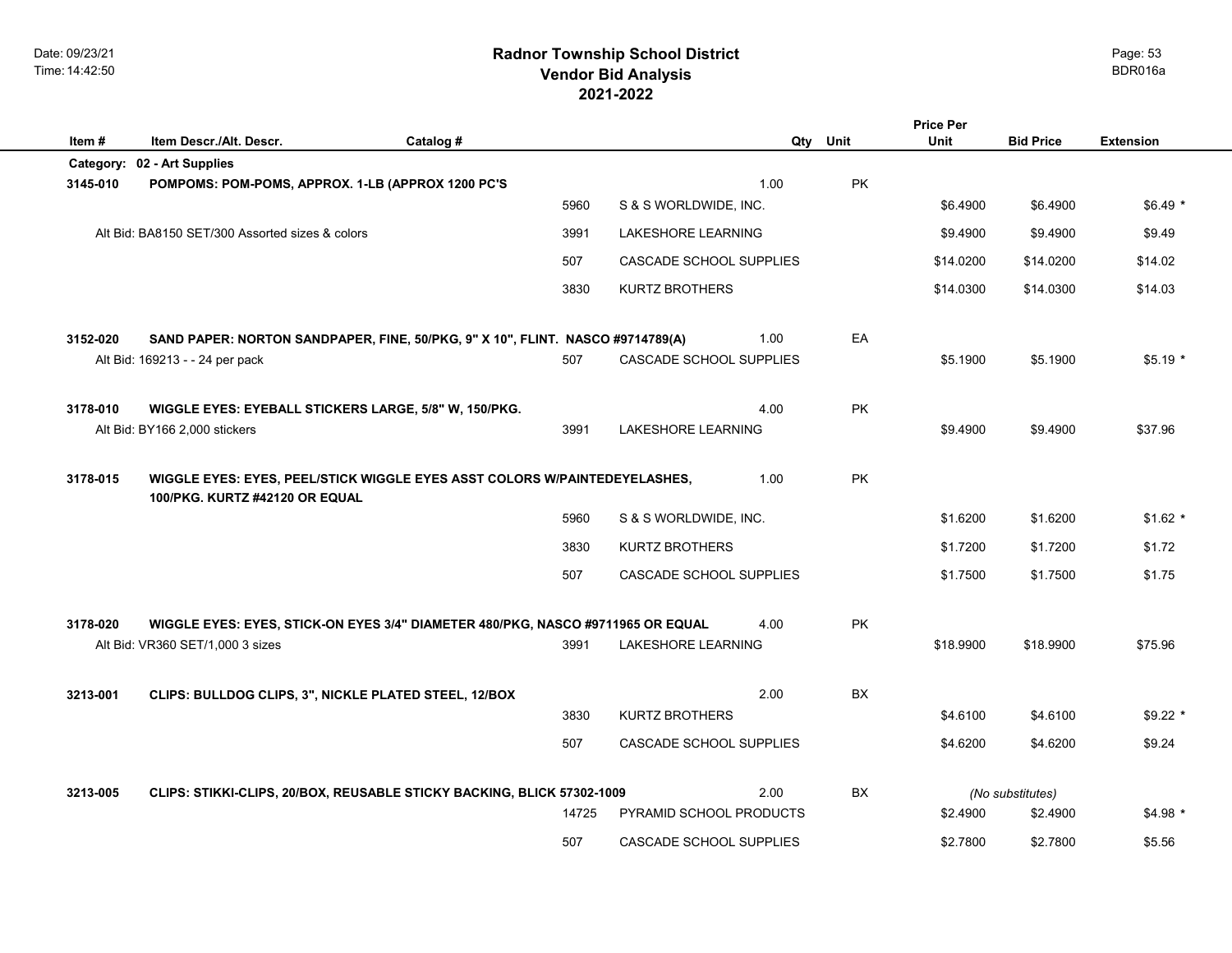## **2021-2022 Radnor Township School District Vendor Bid Analysis** BDR016a

|          |                                                                                                      |           |                      |                           |      |           | <b>Price Per</b> |                              |                  |  |
|----------|------------------------------------------------------------------------------------------------------|-----------|----------------------|---------------------------|------|-----------|------------------|------------------------------|------------------|--|
| Item#    | Item Descr./Alt. Descr.                                                                              | Catalog # |                      |                           | Qty  | Unit      | Unit             | <b>Bid Price</b>             | <b>Extension</b> |  |
|          | Category: 02 - Art Supplies                                                                          |           |                      |                           |      |           |                  |                              |                  |  |
| 3213-005 | CLIPS: STIKKI-CLIPS, 20/BOX, REUSABLE STICKY BACKING, BLICK 57302-1009                               |           |                      |                           | 2.00 | BX        |                  | (No substitutes)             |                  |  |
|          |                                                                                                      |           | 3830                 | <b>KURTZ BROTHERS</b>     |      |           | \$3.1000         | \$3.1000                     | \$6.20           |  |
|          |                                                                                                      |           | 871                  | <b>DICK BLICK</b>         |      |           | \$3.7100         | \$3.7100                     | \$7.42           |  |
|          |                                                                                                      |           | 3991                 | <b>LAKESHORE LEARNING</b> |      |           | \$4.7400         | \$4.7400                     | \$9.48           |  |
| 3226-015 | GLOVES: GLOVES, MEDIUM, LATEX-FREE, POWDER FREE, 100/BOX, BLUE NITRILE, BLICK<br>35200-1100 OR EQUAL |           |                      |                           | 6.00 | <b>BX</b> |                  |                              |                  |  |
|          |                                                                                                      |           | 3830                 | <b>KURTZ BROTHERS</b>     |      |           | \$18.7800        | \$18.7800                    | $$112.68$ *      |  |
|          |                                                                                                      |           | 507                  | CASCADE SCHOOL SUPPLIES   |      |           | \$19,4400        | \$19.4400                    | \$116.64         |  |
| 3231-010 | MISCELLANEOUS: MAGNETIC STRIP, ONE SIDE ADHESIVE COATED 1-1/6"<br>1' LONG. BLICK #28957-0050.        |           |                      | THICK X 1/2" WIDE X       | 6.00 | EA        |                  |                              |                  |  |
|          |                                                                                                      |           | 871                  | <b>DICK BLICK</b>         |      |           | \$0.2600         | \$0.2600                     | $$1.56*$         |  |
|          |                                                                                                      |           | 3991                 | LAKESHORE LEARNING        |      |           | \$4.7400         | \$4.7400                     | \$28.44          |  |
|          |                                                                                                      |           |                      |                           |      |           |                  |                              |                  |  |
| 3231-030 | MISCELLANEOUS: CORRECTION, WHITE-OUT FLUID, 6 OZ. BIC OR EQUAL.                                      |           | 14725                | PYRAMID SCHOOL PRODUCTS   | 2.00 | DZ        | \$7,2000         | (No substitutes)<br>\$7.2000 | $$14.40$ *       |  |
|          |                                                                                                      |           | 3830                 | <b>KURTZ BROTHERS</b>     |      |           | \$11.7600        | \$11.7600                    | \$23.52          |  |
|          |                                                                                                      |           |                      |                           |      |           |                  |                              |                  |  |
| 3231-050 | MISCELLANEOUS: RED WALLET PORTFOLIO, W/HANDLES, 24-1/2" X 36-1/2"X 2". NASCO<br>#9717488 OR EQUAL    |           |                      |                           | 3.00 | EA        |                  | (No substitutes)             |                  |  |
|          |                                                                                                      |           | 871                  | <b>DICK BLICK</b>         |      |           | \$11.1400        | \$11.1400                    | $$33.42*$        |  |
| 3231-100 | MISCELLANEOUS: LIVER OF SULPHER, 4 OZ BOTTLE                                                         |           |                      |                           | 3.00 | EA        |                  | (No substitutes)             |                  |  |
|          |                                                                                                      |           | 871                  | <b>DICK BLICK</b>         |      |           | \$5.0100         | \$5.0100                     | $$15.03*$        |  |
|          |                                                                                                      |           |                      |                           |      |           |                  |                              |                  |  |
| 3240-030 | KNIVES: WONDER CUTTER REPLACEMNT WIRES, 3/PKG.                                                       |           | BLICK #B-60802-0000. |                           | 2.00 | EA        |                  |                              |                  |  |
|          |                                                                                                      |           | 871                  | <b>DICK BLICK</b>         |      |           | \$1.9000         | \$1.9000                     | $$3.80*$         |  |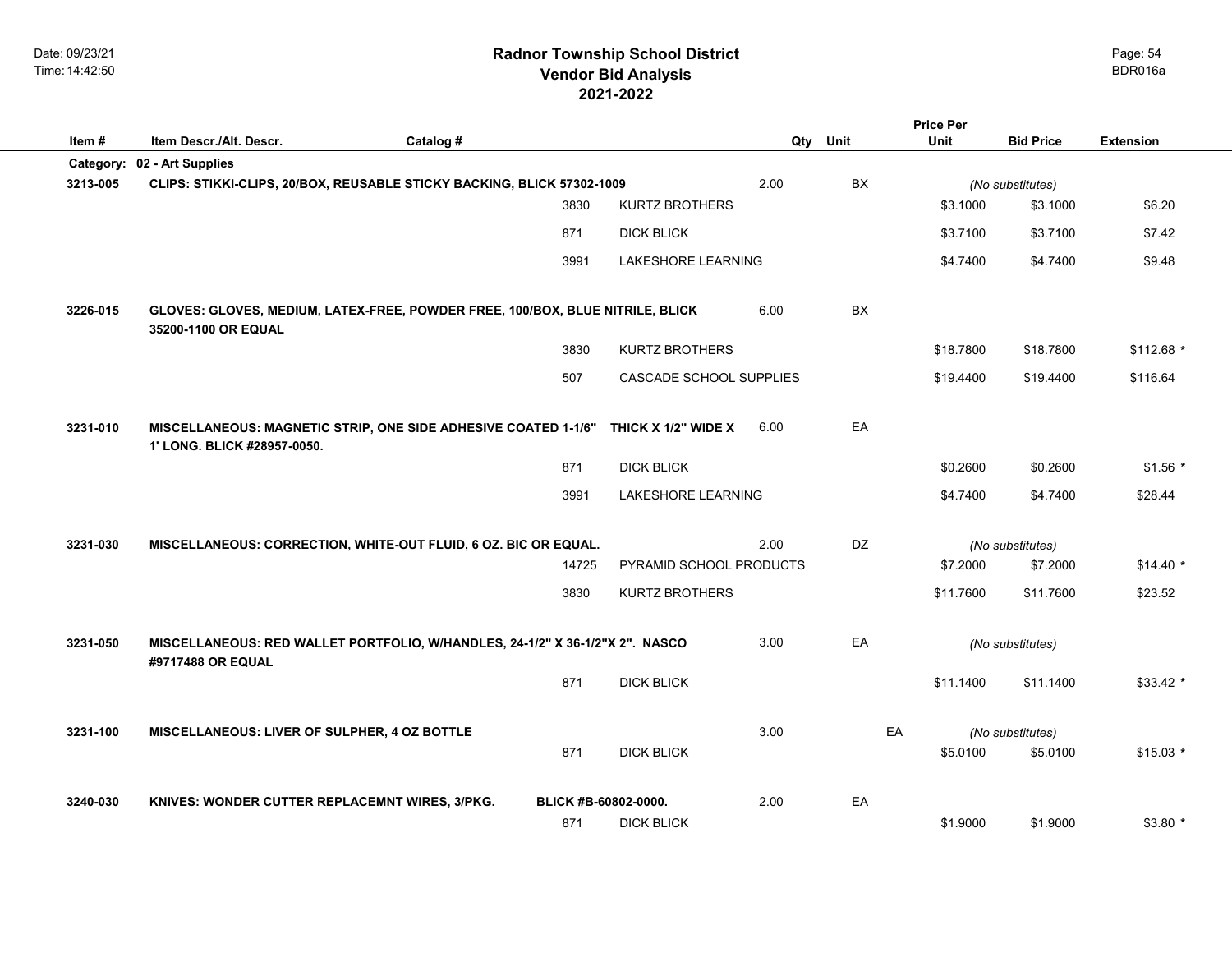|           |                                                         |                                                                                      |                         |          |             | <b>Price Per</b> |                  |                  |
|-----------|---------------------------------------------------------|--------------------------------------------------------------------------------------|-------------------------|----------|-------------|------------------|------------------|------------------|
| Item#     | Item Descr./Alt. Descr.                                 | Catalog #                                                                            |                         | Qty Unit |             | <b>Unit</b>      | <b>Bid Price</b> | <b>Extension</b> |
| Category: | 02 - Art Supplies                                       |                                                                                      |                         |          |             |                  |                  |                  |
| 3246-012  | 57013-1005                                              | SCISSORS, FISKARS: 5" MICRO TIP, STAINLESS STEEL SCISSORS, FISKAR #94817797, BLICK # |                         | 10.00    | EA          |                  | (No substitutes) |                  |
|           |                                                         | 14725                                                                                | PYRAMID SCHOOL PRODUCTS |          |             | \$6.9500         | \$6.9500         | $$69.50*$        |
|           |                                                         | 871                                                                                  | <b>DICK BLICK</b>       |          |             | \$8.4800         | \$8.4800         | \$84.80          |
| 3246-016  | 9712473                                                 | SCISSORS, FISKARS: FISKARS 7" STUDENT SCISSORS, RIGHT AND LEFT HAND NASCO #          |                         | 50.00    | <b>EACH</b> |                  | (No substitutes) |                  |
|           |                                                         | 3830                                                                                 | <b>KURTZ BROTHERS</b>   |          |             | \$2.1500         | \$2.1500         | $$107.50$ *      |
|           |                                                         | 1172                                                                                 | NATIONAL ART & SCHOOL   |          |             | \$2.3000         | \$2.3000         | \$115.00         |
|           |                                                         | 507                                                                                  | CASCADE SCHOOL SUPPLIES |          |             | \$2.3500         | \$2.3500         | \$117.50         |
| 3246-020  | RT-HAND, STAINLESS-STEEL. FISKAR #9451                  | SCISSORS, FISKARS: SCISSORS, MULTI-PURPOSE, 8" FISKAR BENT HANDLE                    |                         | 6.00     | EA          |                  | (No substitutes) |                  |
|           |                                                         | 14725                                                                                | PYRAMID SCHOOL PRODUCTS |          |             | \$6.9500         | \$6.9500         | $$41.70*$        |
|           |                                                         | 1172                                                                                 | NATIONAL ART & SCHOOL   |          |             | \$7.2000         | \$7.2000         | \$43.20          |
|           |                                                         | 3830                                                                                 | <b>KURTZ BROTHERS</b>   |          |             | \$7.5900         | \$7.5900         | \$45.54          |
|           |                                                         | 507                                                                                  | CASCADE SCHOOL SUPPLIES |          |             | \$8.3100         | \$8.3100         | \$49.86          |
| 3260-010  | SHARPENERS: ELECTRIC SHARPENER, BOSTON SCHOOL PRO #1670 |                                                                                      |                         | 4.00     | EA          |                  | (No substitutes) |                  |
|           |                                                         | 3830                                                                                 | <b>KURTZ BROTHERS</b>   |          |             | \$26.2400        | \$26.2400        | $$104.96$ *      |
|           |                                                         | 507                                                                                  | CASCADE SCHOOL SUPPLIES |          |             | \$29.2600        | \$29.2600        | \$117.04         |
|           |                                                         | 1172                                                                                 | NATIONAL ART & SCHOOL   |          |             | \$29.5000        | \$29.5000        | \$118.00         |
|           |                                                         | 14725                                                                                | PYRAMID SCHOOL PRODUCTS |          |             | \$31.9500        | \$31.9500        | \$127.80         |
| 3260-020  |                                                         | SHARPENERS: ALVIN HAND-HELD SHARPENER. DICK BLICK #C21416-1002                       |                         | 25.00    | EA          |                  |                  |                  |
|           |                                                         | 871                                                                                  | <b>DICK BLICK</b>       |          |             | \$1.1800         | \$1.1800         | $$29.50*$        |
| \$54.12)  | Alt Bid: TW507 Fiskars SET/10 - (3 sets of 10 for total | 3991                                                                                 | LAKESHORE LEARNING      |          |             | \$18.0400        | \$18.0400        | \$451.00         |